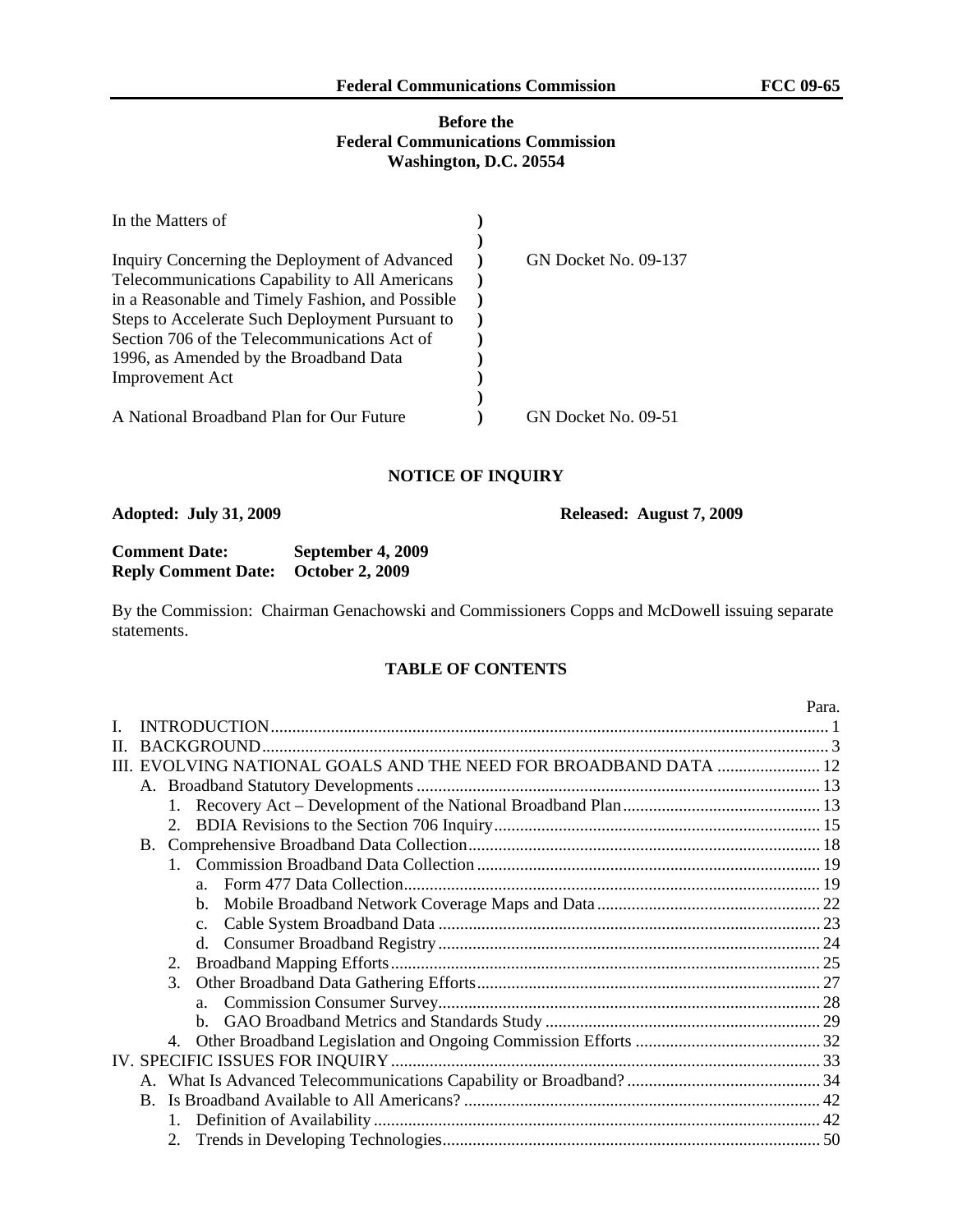| E. What Actions Should the Commission Take to Improve Its Regular Broadband Data      |  |
|---------------------------------------------------------------------------------------|--|
|                                                                                       |  |
|                                                                                       |  |
|                                                                                       |  |
|                                                                                       |  |
|                                                                                       |  |
|                                                                                       |  |
|                                                                                       |  |
| APPENDIX—Commission's Report on High-Speed Services for Internet Access: Status as of |  |
| June 30, 2008                                                                         |  |

#### **I. INTRODUCTION**

1. This *Notice of Inquiry* (*Inquiry*) begins a familiar task in a new way. As required by section 706 of the Telecommunications Act of [1](#page-1-0)996, as amended,<sup>1</sup> we seek comment on whether broadband<sup>[2](#page-1-1)</sup> is being deployed to all Americans in a reasonable and timely fashion. Since Congress enacted section 706, the Commission has conducted five section 706 inquiries. These inquiries were conducted under a general national policy of encouraging the provision of broadband to the public.<sup>[3](#page-1-2)</sup> In each instance, the Commission concluded that broadband was being deployed to all Americans in a reasonable and timely fashion. These conclusions, however, rested on data increasingly criticized as lacking sufficient detail to support robust analyses.

2. Whatever concerns linger regarding the Commission's prior section 706 analyses, we begin the present inquiry on a clean slate. In particular, we initiate this *Inquiry* against a backdrop of statutory and policy changes, as well as improvements to broadband data gathering. Recent Congressional legislation has underscored the importance of broadband to the nation and its position as a top priority at the Commission.[4](#page-1-3) As described in the *National Broadband Plan NOI* and the *Rural Broadband Report*, the nation is in the midst of a massive undertaking to ensure that all Americans have access to

<span id="page-1-0"></span> $147$  U.S.C. § 1302(b). Section 706 of the Telecommunications Act of 1996, Pub. L. No. 104-104, title VII, Sec. 706, 110 Stat. 56, 153 (1996) (1996 Act), as amended in relevant part by the Broadband Data Improvement Act, Pub. L. No. 110-385, 122 Stat. 4096 (2008) (BDIA), is now codified in Title 47, Chapter 12 of the United States Code. *See* 47 U.S.C. § 1301 *et. seq*. Prior to the BDIA, section 706 was reproduced in the notes to section 157 of the Communications Act of 1934, as amended (the Act). 47 U.S.C. § 157 nt. (2008). In the text, we generally refer to section 706 and cite to the relevant current section of the BDIA and the United States Code, as applicable. Citations to outdated sections of the United States Code are denoted by date (*e.g.*, 47 U.S.C. § 157 nt. (2008)).

<span id="page-1-1"></span><sup>&</sup>lt;sup>2</sup> As explained below, in this *Inquiry* we use the term "broadband" synonymously with "advanced telecommunications capability." *See infra* para. 4.

<span id="page-1-2"></span><sup>3</sup> 47 U.S.C. § 157 nt. (2008).

<span id="page-1-3"></span> $4$  *See, e.g.*, American Recovery and Reinvestment Act of 2009, § 6001(k)(2), Pub. L. No. 111-5, 123 Stat. 115 (2009) (Recovery Act) (tasking the Commission with developing a national broadband plan to seek to ensure that all people of the United States have access to broadband); *see also* BDIA § 102(1); 47 U.S.C. § 1301(1) (finding that the expansion of broadband technology "has resulted in enhanced economic development and public safety for communities across the Nation, improved health care and educational opportunities, and a better quality of life for all Americans"); BDIA § 102(2); 47 U.S.C. § 1301(2) (recognizing that continued deployment and adoption of broadband technology is necessary "to ensuring that our Nation remains competitive and continues to create business and job growth").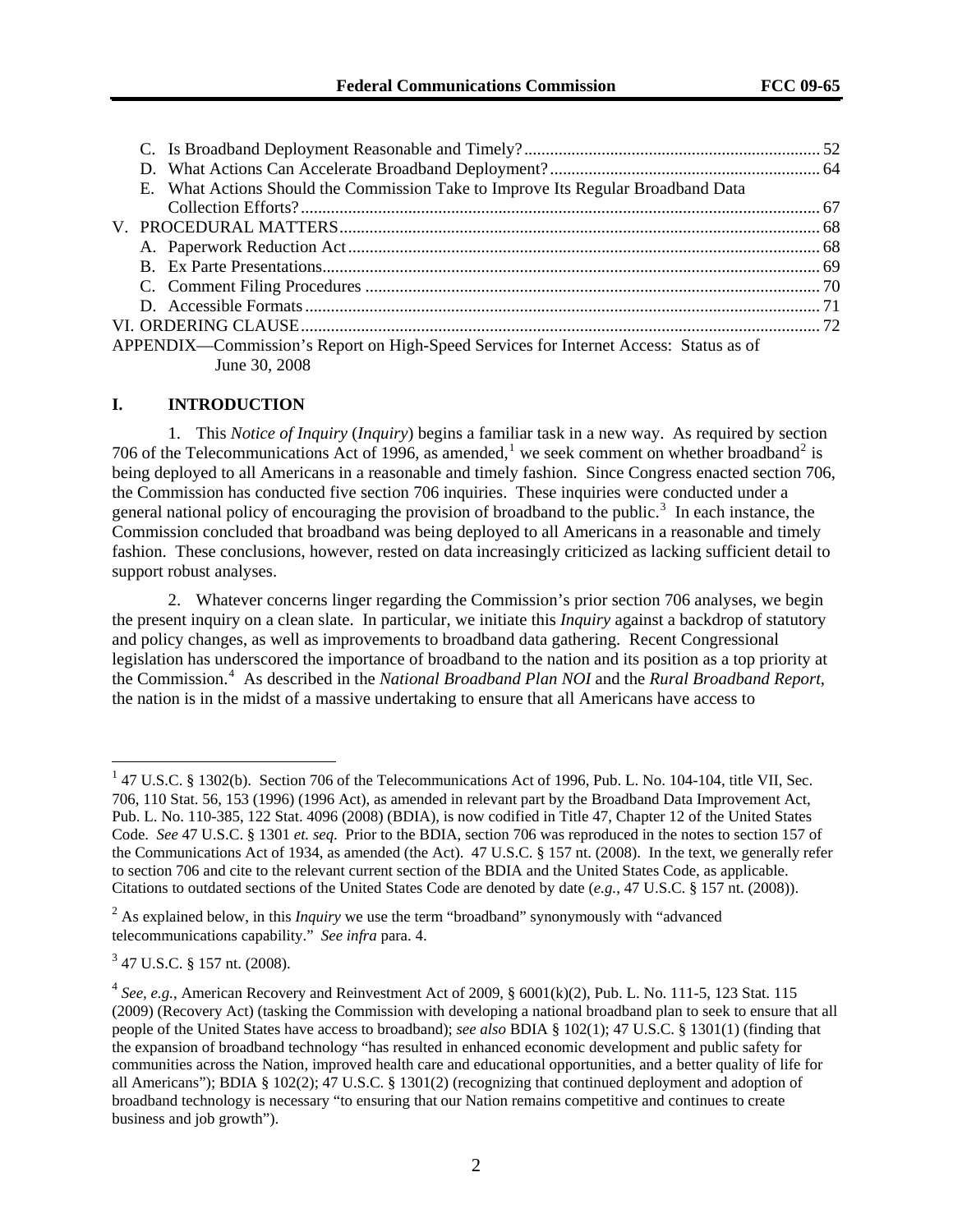broadband.<sup>5</sup> We will assess the nation's progress in deploying broadband in light of these recent Congressional directives. In addition, in contrast to prior section 706 inquiries, for this *Inquiry* we will have access to significantly more comprehensive broadband data, in part because the Commission in March 2009 began collecting far more granular broadband data on the revised FCC Form 477. We also will have the benefit of the extensive comments filed in response to the *National Broadband Plan NOI*.

#### **II. BACKGROUND**

3. Section 706 requires the Commission to "initiate a notice of inquiry concerning the availability of advanced telecommunications capability to all Americans (including, in particular, elementary and secondary schools and classrooms)."<sup>[6](#page-2-0)</sup> In conducting this inquiry, the Commission must "determine whether advanced telecommunications capability is being deployed to all Americans in a reasonable and timely fashion."<sup>[7](#page-2-1)</sup> If that "determination is negative, [the Commission] shall take immediate action to accelerate deployment of such capability by removing barriers to infrastructure investment and by promoting competition in the telecommunications market."[8](#page-2-2)

4. Section 706(c) defines advanced telecommunications capability as "high-speed, switched, broadband telecommunications capability that enables users to originate and receive high-quality voice, data, graphics, and video telecommunications using any technology."[9](#page-2-3) In previous reports to Congress, the Commission used the terms "broadband," "advanced telecommunications capability," and "advanced services" interchangeably to mean services and facilities with an upstream (customer-to-provider) and downstream (provider-to-customer) transmission speed of more than 200 kilobits per second (kbps).<sup>[10](#page-2-4)</sup> We will continue to use these terms interchangeably in this *Inquiry*.<sup>[11](#page-2-5)</sup> We do not, however, foreclose the possibility that the Commission might later define "broadband" to be different from "advanced telecommunications capability" or "advanced services." Indeed, we seek comment below on the

<span id="page-2-0"></span> $6$  47 U.S.C. § 1302(b).

 $\overline{a}$ 

<span id="page-2-1"></span> $7$  47 U.S.C. § 1302(b).

<span id="page-2-2"></span> $847$  U.S.C. § 1302(b).

<span id="page-2-3"></span> $^{9}$  47 U.S.C. § 1302(d)(1).

<span id="page-2-5"></span><sup>11</sup> We seek comment below on the proper definition of "broadband" for purposes of this proceeding and, in particular, whether the transmission speeds the Commission has used to define broadband remain appropriate. *See infra* Part IV.A.

<sup>5</sup> *A National Broadband Plan for Our Future*, GN Docket No. 09-51, Notice of Inquiry, 24 FCC Rcd 4342 (2009) (*National Broadband Plan NOI*); MICHAEL J. COPPS, ACTING CHMN., FCC, BRINGING BROADBAND TO RURAL AMERICA: REPORT ON A RURAL BROADBAND STRATEGY (May 22, 2009) (RURAL BROADBAND REPORT), *attached to Acting Chairman Copps Releases Report on Rural Broadband Strategy*, GN Docket No. 09-29, Public Notice, DA 09-1211 (rel. May 29, 2009).

<span id="page-2-4"></span><sup>10</sup> *Inquiry Concerning the Deployment of Advanced Telecommunications Capability to All Americans in a Reasonable and Timely Fashion and Possible Steps to Accelerate Such Deployment Pursuant to Section 706 of the Telecommunications Act of 1996*, CC Docket No. 98-146, Report, 14 FCC Rcd 2398, 2406, para. 20 (1999) (*Section 706 First Report*); *Inquiry Concerning the Deployment of Advanced Telecommunications Capability to All Americans in a Reasonable and Timely Fashion*, CC Docket No. 98-146, Second Report, 15 FCC Rcd 20913, 20919-21, para. 10 (2000) (*Section 706 Second Report*); *Inquiry Concerning the Deployment of Advanced Telecommunications Capability to All Americans in a Reasonable and Timely Fashion*, CC Docket No. 98-146, Report, 17 FCC Rcd 2844, 2850, para. 9 (2002) (*Section 706 Third Report*); *Availability of Advanced Telecommunications Capability in the United States*, GN Docket No. 04-54, Fourth Report to Congress, 19 FCC Rcd 20540, 20551-52 (2004) (*Section 706 Fourth Report*); *Inquiry Concerning the Deployment of Advanced Telecommunications Capability to All Americans in a Reasonable and Timely Fashion*, GN Docket No. 07-45, Fifth Report, 23 FCC Rcd 9615, 9616, para. 2 (2008) (*Section 706 Fifth Report*), *pet. for recon. pending*.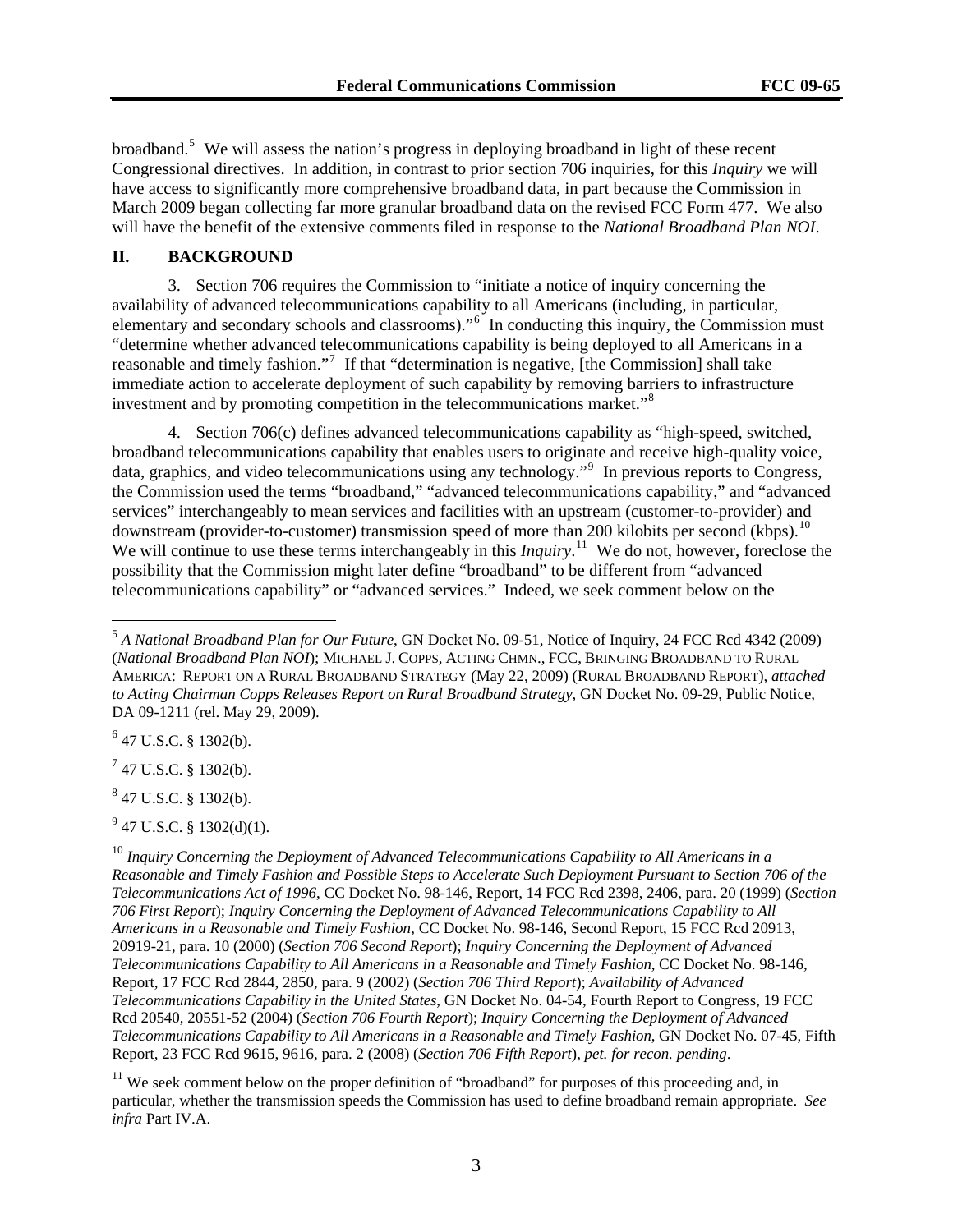meanings of these terms.<sup>12</sup> In contrast, the Commission has used the term "high-speed" to describe services with over 200 kbps capability in at least one (but not necessarily both) directions.<sup>13</sup> In the 2008 *Broadband Data Gathering Order*, the Commission updated the broadband reporting speed tiers and created the term "first generation data" to refer to those services with data rates greater than 200 kbps but less than 768 kbps in the faster direction, and the term "basic broadband tier 1" to refer to services equal to or greater than 768 kbps but less than 1.5 megabits per second (mbps) in the faster direction.<sup>14</sup> Subsequent tiers were labeled "broadband tier 2" through "broadband tier 7."15

5. The Commission conducted five inquiries pursuant to section 706 before that section was amended by the BDIA. In each report, the Commission concluded that the deployment of broadband, at the time of the report, was reasonable and timely on a general, nationwide basis.<sup>[16](#page-3-0)</sup> In 1999, the initial section 706 inquiry depicted the early stages of the deployment of advanced services and relied on anecdotal evidence relating to trends in investment in broadband facilities, deployment of facilities that serve the "last mile" to consumers, and demand for broadband.<sup>[17](#page-3-1)</sup> As such, although the Commission was encouraged that, for that point in time, "the deployment of [broadband] capability generally appear[ed] . . . reasonable and timely," the Commission found it "difficult to reach any firm judgment about the state of deployment."<sup>[18](#page-3-2)</sup>

6. In 2000, shortly after initiating the second section 706 inquiry, the Commission expanded its information collection efforts to gain a more comprehensive understanding of broadband availability. Among other things, the Commission launched a formal data collection program to gather standardized subscribership information from providers of broadband services through the creation of Form 477.<sup>[19](#page-3-3)</sup> As

 $\overline{a}$ 

<sup>15</sup> The revised reporting tiers applicable for both uploads and downloads are: (1) greater than 200 kbps but less than 768 kbps; (2) equal to or greater than 768 kbps but less than 1.5 mbps; (3) equal to or greater than 1.5 mbps but less than 3.0 mbps; (4) equal to or greater than 3.0 mbps but less than 6.0 mbps, (5) equal to or greater than 6.0 mbps but less than 10.0 mbps; (6) equal to or greater than 10.0 mbps but less than 25.0 mbps; (7) equal to or greater than 25.0 mbps but less than 100.0 mbps; and (8) equal to or greater than 100 mbps. Additionally, providers must continue to report connections with download transfer rates in each of the categories above 200 kbps and upload speeds of 200 kbps or less. *2008 Broadband Data Gathering Order*, 23 FCC Rcd at 9700-02, paras. 20-22.

<span id="page-3-0"></span><sup>16</sup> *See Section 706 First Report*, 14 FCC Rcd 2398; *Section 706 Second Report*, 15 FCC Rcd 20913; *Section 706 Third Report*, 17 FCC Rcd 2844; *Section 706 Fourth Report*, 19 FCC Rcd 20540; *Section 706 Fifth Report*, 23 FCC Rcd 9615.

<span id="page-3-1"></span><sup>17</sup> *Section 706 First Report*, 14 FCC Rcd at 2414-45, paras. 34-90.

<span id="page-3-2"></span><sup>18</sup> *See id.* at 2402, para. 6 ("[A]t such an early stage of deployment of many broadband services, it is difficult to reach any firm judgment about the state of deployment.").

<sup>12</sup> *See infra* para. 35.

<sup>13</sup> *See Section 706 Second Report*, 15 FCC Rcd at 20920, para. 11; *Section 706 Third Report*, 17 FCC Rcd at 2850- 51, para. 9; *Section 706 Fourth Report*, 19 FCC Rcd at 20551.

<sup>14</sup> *Development of Nationwide Broadband Data to Evaluate Reasonable and Timely Deployment of Advanced Services to All Americans, Improvement of Wireless Broadband Subscribership Data, and Development of Data on Interconnected Voice over Internet Protocol*, WC Docket No. 07-38, Report and Order and Further Notice of Proposed Rulemaking, 23 FCC Rcd 9691, 9700-01, para. 20 n.66 (2008) (*2008 Broadband Data Gathering Order*), Order on Reconsideration, 23 FCC Rcd 9800 (2008) (*2008 Broadband Data Gathering Reconsideration Order*).

<span id="page-3-3"></span><sup>(</sup>continued….) <sup>19</sup> *Local Competition and Broadband Reporting,* CC Docket No. 99-301, Report and Order, 15 FCC Rcd 7717 (2000). The Commission required "facilities-based providers of 'full broadband' and 'one-way broadband' services" to provide broadband data on the Form 477 so long as they provided service over at least 250 broadband service lines (or wireless channels) in a given state, or had at least 250 broadband subscribers in a given state. *Id.* at 7730-31, para. 22. The Commission used "full broadband" and "one-way broadband" synonymously with the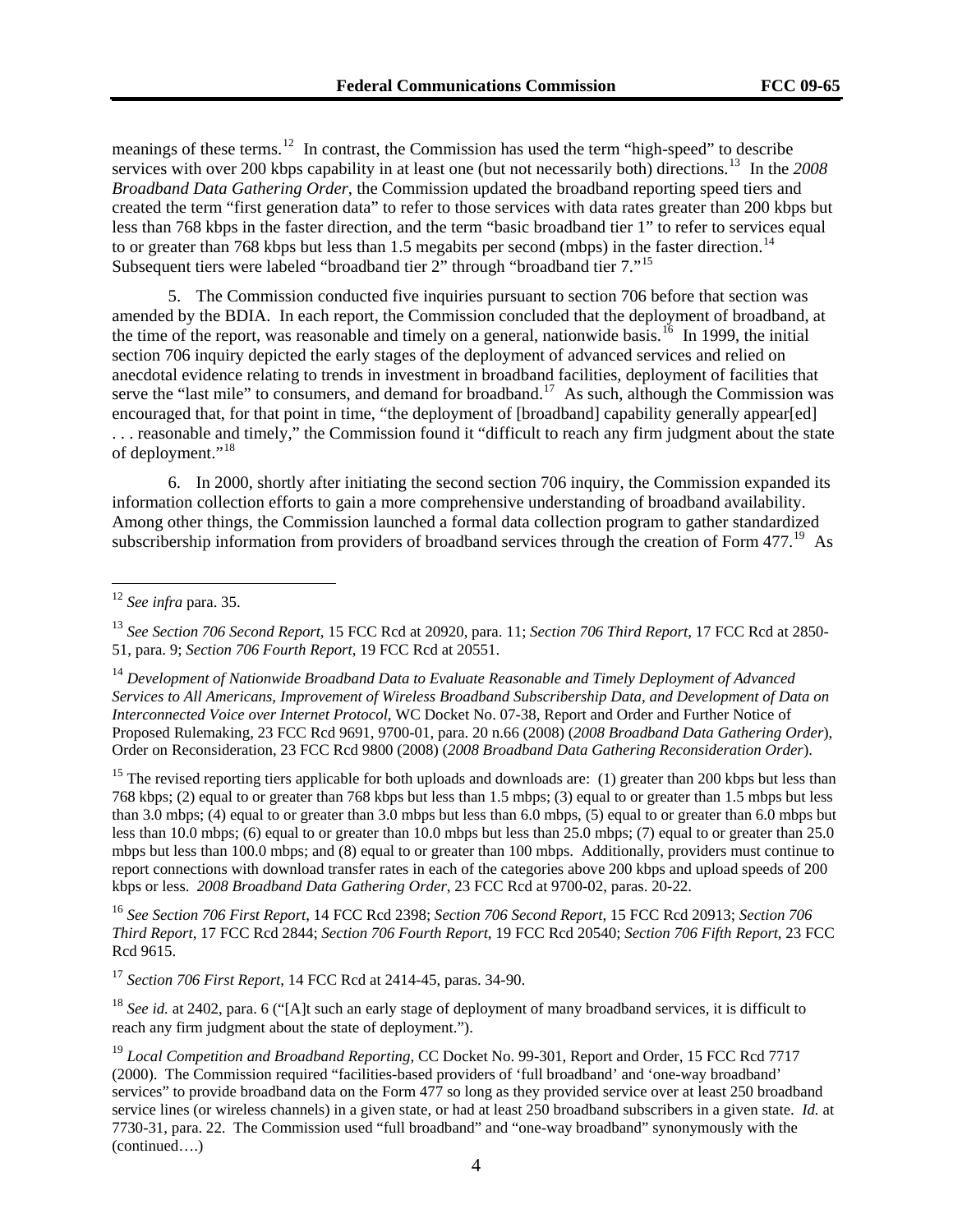initially adopted, Form 477 required covered providers to report the number of broadband connections they provide in each state as well as the 5-digit ZIP codes in which they had at least one customer.<sup>20</sup> The Commission also had convened the Federal-State Joint Conference on Advanced Telecommunications Services (Advanced Services Joint Conference), consisting of federal and state regulators, to provide a forum for an ongoing dialogue among the Commission, the states, and regional and local entities regarding the deployment of broadband.<sup>21</sup> Finally, the Commission undertook a series of in-depth case studies to gain a better understanding of how broadband was being deployed and used in different communities.<sup>22</sup> In assessing the data from these and other sources, the Commission determined in the *Section 706 Second Report* that broadband deployment, which was still in its early stages, was reasonable and timely overall.<sup>23</sup> The Commission also found, however, that not all Americans had access to broadband and that "the data support the troubling conclusion that market forces alone may not guarantee that some categories of Americans will receive timely access to advanced services."24 The Commission "identif[ied] certain categories of Americans who [were] particularly vulnerable to not having access to advanced services. These include[d] low-income consumers, those living in sparsely populated areas, minority consumers, Indians, persons with disabilities and those living in the U.S. territories."<sup>25</sup>

7. In 2002, the Commission's third section 706 inquiry examined the advanced services marketplace using the same general framework and analysis as previous inquiries.<sup>[26](#page-4-0)</sup> In reaching its conclusion that broadband was being reasonably and timely deployed, the Commission relied upon standardized information from providers of broadband derived from Form 477, as well as information gathered from commenters, analysts, and other sources.

8. In 2004, the Commission's fourth section 706 inquiry included a discussion of developments in last-mile broadband technologies, as well as analysis of broadband deployment nationwide and in more specific categories, such as rural areas, schools, low-income populations, and minority groups.<sup>[27](#page-4-1)</sup> At that time, the Commission reexamined its Form 477 local competition and broadband data gathering program,

 $21$  The Joint Conference was convened by the Commission on October 8, 1999, to further the vision of section 706 of the 1996 Act. *See Federal-State Joint Conference on Advanced Telecommunications Services*, CC Docket No. 99-294, Order, 14 FCC Rcd 17622 (1999). To that end, the Joint Conference held several field hearings to gather information on the deployment of advanced services, and issued a report regarding the availability and demand for broadband services in the United States. *See Broadband Services in the United States: An Analysis of Availability and Demand*, Federal-State Joint Conference on Advanced Services, October 2002.

<sup>22</sup> *Section 706 Second Report*, 15 FCC Rcd at 20961-79, paras. 112-71.

<sup>(</sup>Continued from previous page)

current meanings of "advanced telecommunications services" and "high-speed services." *See id.* at 7731, para. 22 n.68.

<sup>&</sup>lt;sup>20</sup> *Id.* at 7743-46, paras. 49-52. In 2004 the Commission increased the amount of data collected on Form 477 and eliminated the thresholds that had exempted smaller providers from reporting. *Local Telephone Competition and Broadband Reporting*, WC Docket No. 04-141, Report and Order, 19 FCC Rcd 22340 (2004) (*2004 Broadband Data Gathering Order*). As discussed in greater detail below, the Commission recently significantly improved the granularity of the broadband data it collects on Form 477. *See infra* Part III.B.1.a; *2008 Broadband Data Gathering Order*; *2008 Broadband Data Gathering Reconsideration Order*.

<sup>23</sup> *Id.* at 20991-1003, paras. 203-43.

<sup>24</sup> *Id*. at 20992, para. 205.

<sup>25</sup> *Id.* at 20918, para. 8.

<span id="page-4-0"></span><sup>26</sup> *Section 706 Third Report*, 17 FCC Rcd at 2847-50, para. 7.

<span id="page-4-1"></span><sup>27</sup> *Section 706 Fourth Report*, 19 FCC Rcd at 20567-76.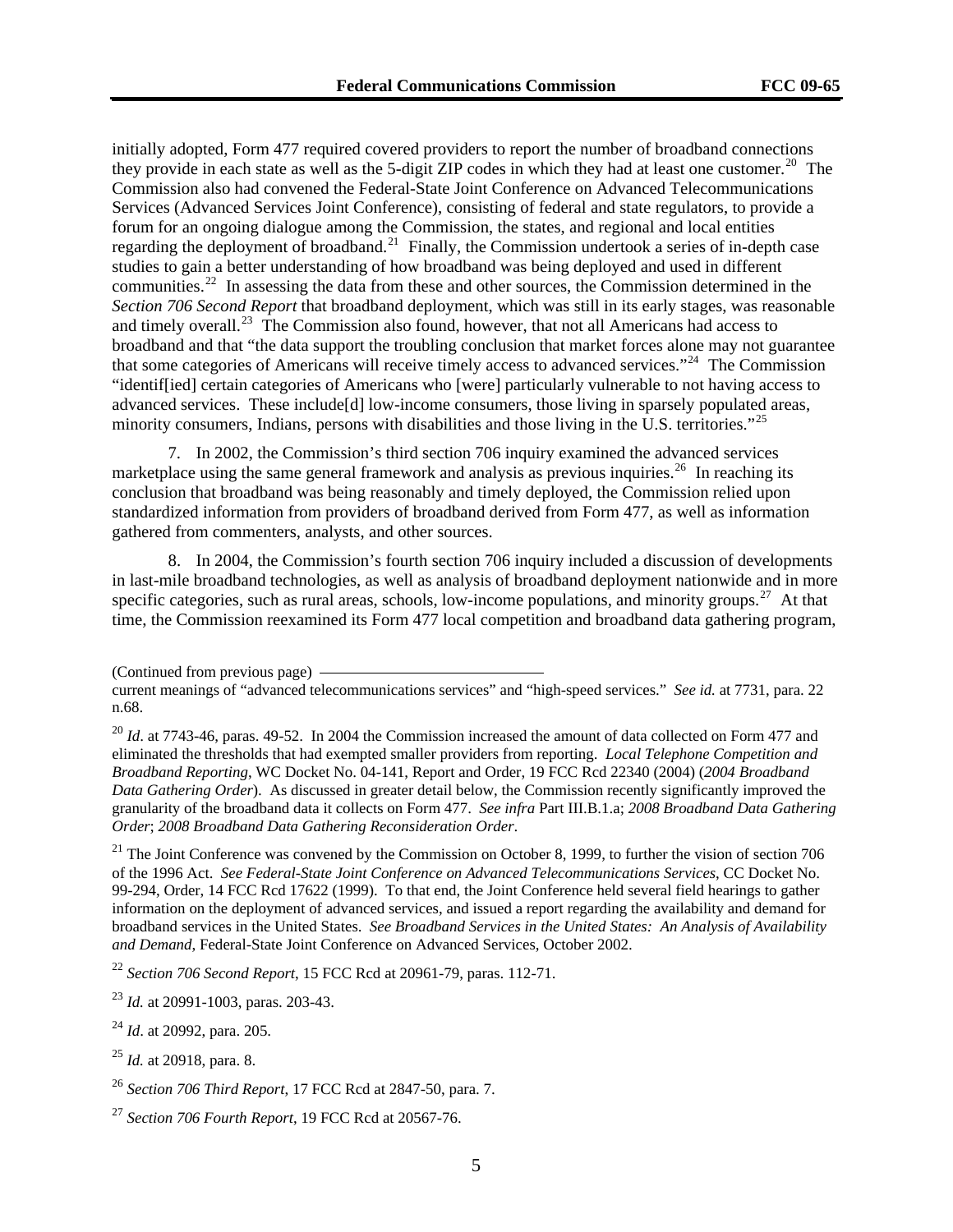and began requiring providers to submit further information about their broadband deployments on the basis of speed tiers for use in future section 706 inquiries.<sup>28</sup>

9. Finally, in 2008, in its fifth section 706 inquiry, the Commission evaluated broadband deployment by relying on the Form 477 speed tiers adopted in 2004.<sup>[29](#page-5-0)</sup> The report discussed industry's investment in broadband deployment, noted increased subscribership, and emphasized developments in last-mile broadband technologies, services, applications, and devices. Looking forward, the Commission anticipated an ever-greater demand for broadband services and applications.<sup>[30](#page-5-1)</sup> The Commission also acknowledged that the Form 477 data collection was being revised to enable the Commission to assess broadband service subscribership and availability information on a more accurate and detailed level.<sup>[31](#page-5-2)</sup>

10. Although the Commission's prior section 706 reports reveal minor differences in philosophy and reflect modest improvements in data collection efforts, all five prior inquiries were founded on a definition of broadband that has evolved little over time. In particular, most of the prior section 706 inquiries portray broadband only as a baseline of the minimum bandwidth speed required to qualify a service as an "advanced" service. Moreover, none of the inquiries was based on data capable of generating a comprehensive, highly-granular picture of broadband deployment in terms of geography, service capabilities, or other characteristics.<sup>[32](#page-5-3)</sup>

11. The framework and analysis the Commission employed in prior section 706 reports increasingly has been called into question. For example, a 2006 report by the United States Government Accountability Office (GAO) found that a key difficulty in evaluating broadband deployment was the lack of comprehensive broadband data.<sup>[33](#page-5-4)</sup> In particular, the *GAO Report* questioned whether the Commission's Form 477 data—specifically, reporting broadband subscribership at the statewide level and identifying broadband as available in a particular ZIP code based on the presence of a single broadband subscriber anywhere in that ZIP code—provided a highly accurate depiction of local deployment of broadband infrastructures for residential service, especially in rural areas.[34](#page-5-5) More recently, in the *Section 706 Fifth Report*, two Commissioners dissented from the conclusion that broadband was being deployed

<sup>28</sup> *See 2004 Broadband Data Gathering Order*, 19 FCC Rcd at 22347, para. 14 (requiring filers to determine what percentage of their broadband or high-speed connections are faster than 200 kbps in both directions, and to categorize these connections into five "speed tiers"); *see also id*. ("As these faster services are introduced, it is vitally important that we understand the evolving dynamics of higher speed broadband availability in order to fulfill our statutory responsibilities to report about whether broadband is available to all Americans.").

<span id="page-5-0"></span><sup>29</sup> *Section 706 Fifth Report*, 23 FCC Rcd at 9617, para. 4.

<span id="page-5-1"></span> $30$  In addition, aside from its formal section 706 inquiries, the Commission has published semiannual statistical reports every year since 2000, summarizing the Form 477 data relating to high-speed connections (*i.e.*, transmission connections to and from the Internet in excess of 200 kbps in at least one direction). The Commission has collected and published information 16 times under this program. The most recently published report, attached as Appendix, presents data as of June 30, 2008. *See* INDUST. ANALYSIS & TECH. DIV., FCC, HIGH-SPEED SERVICES FOR INTERNET ACCESS: STATUS AS OF JUNE 30, 2008, at tbls. 1, 15 (rel. July 23, 2009) (July 2009 High Speed Report).

<span id="page-5-2"></span><sup>&</sup>lt;sup>31</sup> *Section 706 Fifth Report*, 23 FCC Rcd at 9618, 9633, paras. 6, 35 (stating that the Commission "anticipate[d] being able to provide more disaggregated broadband deployment data in future [section 706] reports").

<span id="page-5-3"></span><sup>32</sup> *See* RURAL BROADBAND REPORT at para. 95 (recognizing that "past Section 706 Reports included an incomplete analysis of the broadband market and relied on data that lacked sufficient granularity"). As explained below, the Commission recently has taken significant steps to improve its broadband data collection.

<span id="page-5-4"></span><sup>33</sup> *See generally* GAO, BROADBAND DEPLOYMENT IS EXTENSIVE THROUGHOUT THE UNITED STATES, BUT IT IS DIFFICULT TO ASSESS THE EXTENT OF DEPLOYMENT GAPS IN RURAL AREAS, GAO-06-426, at 14 (May 2006) (GAO REPORT).

<span id="page-5-5"></span><sup>34</sup> *Id.* at 14-18.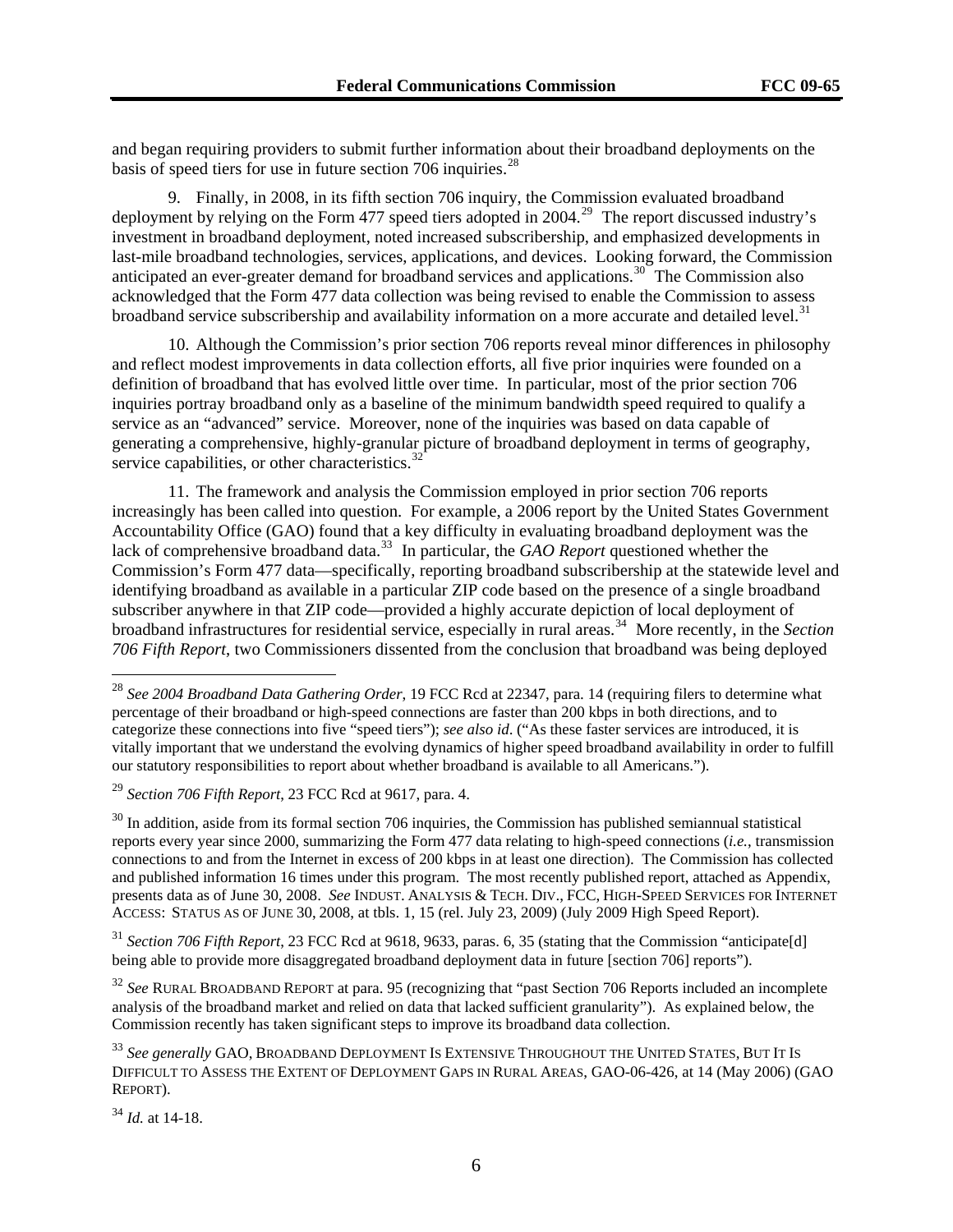in a reasonable and timely fashion to all Americans.<sup>35</sup> In addition, several public interest groups sought reconsideration of the *Section 706 Fifth Report*. 36

#### **III. EVOLVING NATIONAL GOALS AND THE NEED FOR BROADBAND DATA**

12. Since the Commission's last section 706 report, Congress and the Commission have emphasized the national goals of achieving ubiquitous deployment of, and increased use of, broadband.<sup>[37](#page-6-0)</sup> And they have recognized the crucial role that gathering and evaluating comprehensive broadband deployment data will play in enabling us to meet those goals.<sup>[38](#page-6-1)</sup> Indeed, Congress specifically has found that "[i]mproving Federal data on the deployment and adoption of broadband service will assist in the development of broadband technology across all regions of the Nation."<sup>[39](#page-6-2)</sup> While Congress, the Commission, and other federal agencies all have taken steps to improve broadband data collection efforts, as described further below, it will take some time for the full range of new data to become available.<sup>[40](#page-6-3)</sup> Nevertheless, the current section 706 inquiry will benefit from—indeed, be driven by—improved broadband data.[41](#page-6-4) Comprehensive broadband data will thus serve as the foundation of our assessment of whether broadband is being deployed to all Americans in a reasonable and timely fashion.

#### **A. Broadband Statutory Developments**

#### **1. Recovery Act – Development of the National Broadband Plan**

13. In February 2009, Congress enacted the Recovery Act (*i.e.*, the "stimulus package").<sup>[42](#page-6-5)</sup> The Recovery Act reflects a significant evolution in our nation's broadband goals since Congress enacted section 706 in 1996.<sup>[43](#page-6-6)</sup> Specifically, the Recovery Act directs the Commission, by February 17, 2010, to develop a plan that seeks to ensure that all people of the United States have access to broadband (National Broadband Plan).<sup>[44](#page-6-7)</sup> The Commission must also establish benchmarks for meeting the national goal of

<span id="page-6-0"></span><sup>37</sup> *See infra* paras. 13-17.

 $\overline{a}$ 

<span id="page-6-1"></span><sup>38</sup> *See infra* paras. 18-32.

<span id="page-6-2"></span>39 BDIA § 102(3); 47 U.S.C. § 1301(3).

<span id="page-6-3"></span><sup>40</sup> *See infra* Part III.B.

<span id="page-6-4"></span><sup>41</sup> Future section 706 inquiries will reap even greater benefits from the many investments in broadband data collection being made today.

<span id="page-6-5"></span><sup>42</sup> *See supra* note 4.

<span id="page-6-6"></span><sup>43</sup> Section 706 directs the Commission to "encourage the deployment on a reasonable and timely basis of advanced telecommunications capability to all Americans." 47 U.S.C. § 1302(a). Although the ultimate goal of section 706 is consistent with current national broadband goals, the Recovery Act has reshaped national priorities by bringing increased intensity to the national goal of ubiquitous broadband deployment.

<span id="page-6-7"></span>(continued….) <sup>44</sup> The National Broadband Plan will include an analysis of the most effective and efficient mechanisms for ensuring broadband access, a detailed strategy for achieving affordability of broadband service and maximum utilization of

<sup>35</sup> *Section 706 Fifth Report*, 23 FCC Rcd at 9685-86 (dissenting statement of Comm'r Michael J. Copps); *id.* at 9687-88 (dissenting statement of Comm'r Jonathan Adelstein).

<sup>&</sup>lt;sup>36</sup> Petition for Reconsideration, Consumers Union, Consumer Federation of America, and Free Press, GN Docket No. 07-45 (filed July 11, 2008) (Consumers Union Fifth Section 706 Report Reconsideration Petition) (asking the Commission to recognize the highly asymmetric nature of most commercially available broadband technologies, to address concerns that many Americans have access to just two broadband services (cable modem and digital subscriber line (DSL)), and to address America's poor standing in international broadband rankings); *see also Pleading Cycle Established for Comments on Petition for Reconsideration of the Commission's Fifth 706 Report*, GN Docket No. 07-45, Public Notice, 23 FCC Rcd 14589 (2008) (seeking comment on Consumers Union Section 706 Fifth Report Reconsideration Petition).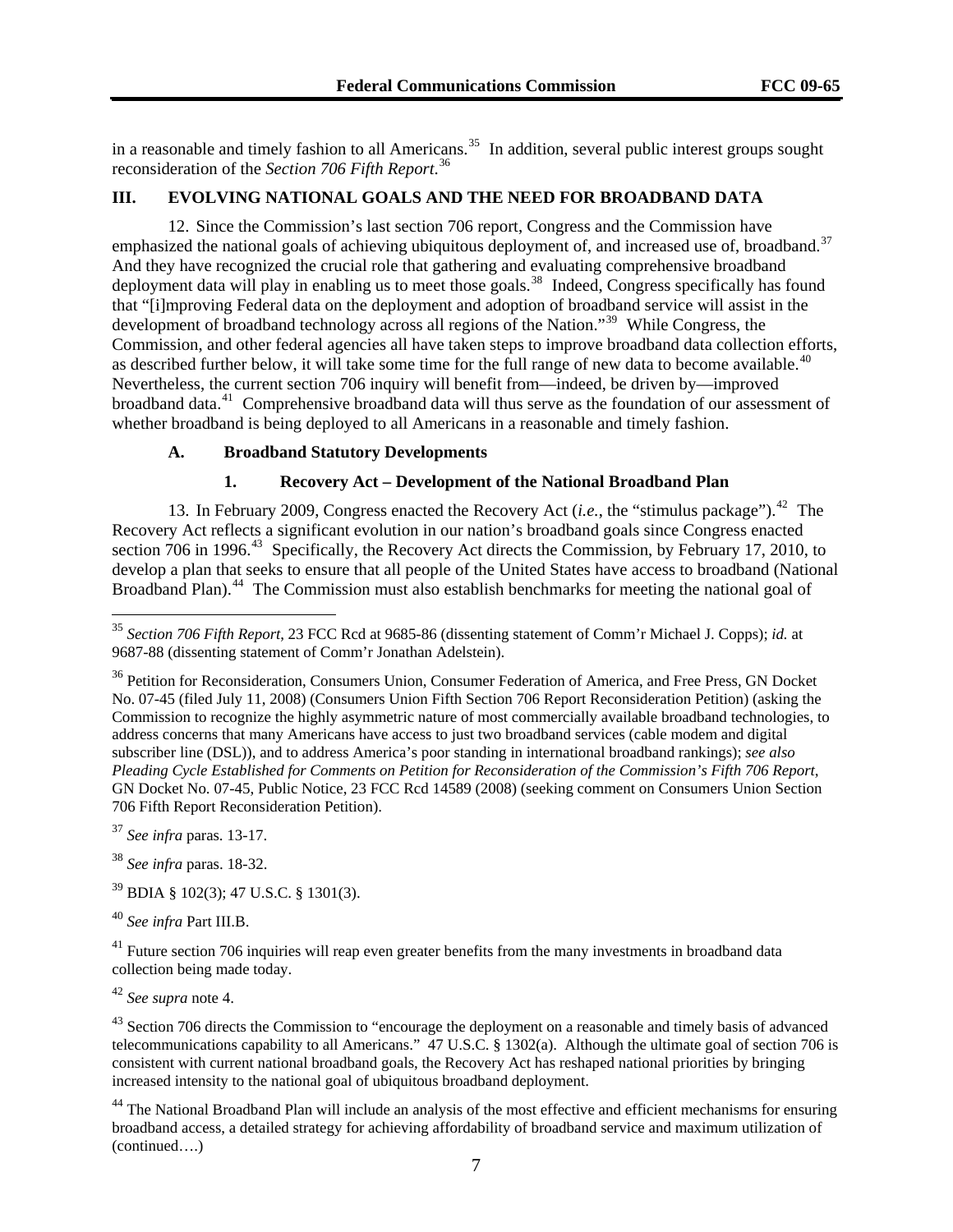ubiquitous broadband deployment, and must conduct its analysis of broadband deployment within certain parameters established by Congress.<sup>45</sup> To help the Commission conduct its analysis and develop its plan, Congress gave the Commission access to certain broadband and other data collected by the federal government.46 In addition, the Recovery Act provides up to \$7.2 billion in broadband stimulus funds to accelerate the deployment of broadband infrastructure and services throughout the nation.<sup>47</sup> On April 8, 2009, the Commission released a notice of inquiry seeking comment from all stakeholders, affected parties, and interested persons on all aspects of creating the National Broadband Plan.<sup>48</sup> At the Commission's July 2, 2009 Open Agenda Meeting, the Commission announced a number of measures to increase the level of civic engagement regarding the National Broadband Plan.<sup>49</sup> Our efforts to develop the National Broadband Plan are well underway.

#### (Continued from previous page)

broadband infrastructure and service by the public, an evaluation of the status of deployment of broadband service, including progress of projects supported by the grants made pursuant to the Broadband Technology Opportunities Program, and a plan for use of broadband infrastructure and services in advancing a broad array of public interest goals. Recovery Act § 6001(k)(1), (2).

#### $45$  Recovery Act § 6001(k)(2).

<sup>46</sup> Recovery Act § 6001(k)(3). The Recovery Act provides that "[i]n developing the plan, the Commission shall have access to data provided to other Government agencies under the [BDIA]." *Id*. Consequently, the Commission will have access to data provided to the: (1) Department of Commerce's National Telecommunications and Information Administration (NTIA) for its state broadband mapping efforts; (2) GAO's Comptroller General for its study on broadband metrics and standards; (3) Small Business Administration's (SBA) Office of Advocacy for its study evaluating the impact of broadband speed and price on small businesses; and (4) Department of Commerce's Bureau of the Census (Census Bureau) for its expansion of the American Community Survey by eliciting information from residential households, including those located on native lands, on whether they own or use a computer, subscribe to Internet service, and, whether they use dial-up or broadband Internet service. *See* BDIA §§ 103(d), 104, 105, 106(g); *see also infra* Parts III.B.2 & III.B.3.b. On July 1, 2009, the Department of Agriculture's (USDA) Rural Utilities Service (RUS) and NTIA released a joint Notice of Funds Availability (NOFA) on the Recovery Act's broadband grant and loan programs, and, on July 2, 2009, NTIA released a NOFA on funding for state broadband mapping. Both NOFAs specify that the Commission will have access to data used in NTIA's Broadband Technology Opportunities Program (BTOP) and in NTIA's state broadband mapping efforts. *See* Department of Agriculture, Rural Utilities Service, Broadband Initiatives Program, RIN: 0572-ZA01, Department of Commerce, National Telecommunications and Information Administration, Broadband Technology Opportunities Program, RIN: 0660-ZA28, Notice of Funds Availability, 74 Fed. Reg. 33104, 33123 (July 9, 2009) (NTIA/RUS BTOP/BIP NOFA) ("All BTOP Broadband Infrastructure awardees that offer Internet access service to the public for a fee must agree to participate in the State Broadband Data and Development Grant Program pursuant to the BDIA and section 6001(l) of the Recovery Act."); Department of Commerce, National Telecommunications and Information Administration, State Broadband Data and Development Grant Program, Docket No. 0660-ZA29, Notice of Funds Availability, 74 Fed. Reg. 32545, 32555 (July 8, 2009) (NTIA State Mapping NOFA) ("[A]ll awardees agree to cooperate with NTIA and the FCC's national broadband mapping efforts. In particular, awardees agree that . . . they will coordinate with and lend reasonable assistance to NTIA and the FCC . . . in such parties' efforts to assist the recipients in their data collection or to collect broadband mapping related data directly in the States.").

<sup>47</sup> *National Broadband Plan NOI*, 24 FCC Rcd at 4345, para. 9 (summarizing key provisions of the Recovery Act).

<sup>48</sup> *National Broadband Plan NOI*. By June 8, 2009, the Commission had received over 500 comments and by July 21, 2009, the Commission had received over 150 replies, to the *National Broadband Plan NOI*. On June 25, 2009, the Wireline Competition Bureau extended the reply comment deadline by two weeks. *See A National Broadband Plan for Our Future*, Order, GN Docket No. 09-51, DA 09-1420 (WCB rel. June 25, 2009) (extending reply comment deadline from July 7, 2009 to July 21, 2009).

(continued….)  $49$  For example, the Commission intends to host at least 22 public staff workshops in August and early September 2009, and beyond that will conduct a number of additional workshops and hearings. The Commission has launched a beta version of the broadband web site (http://www.broadband.gov) and has already announced plans for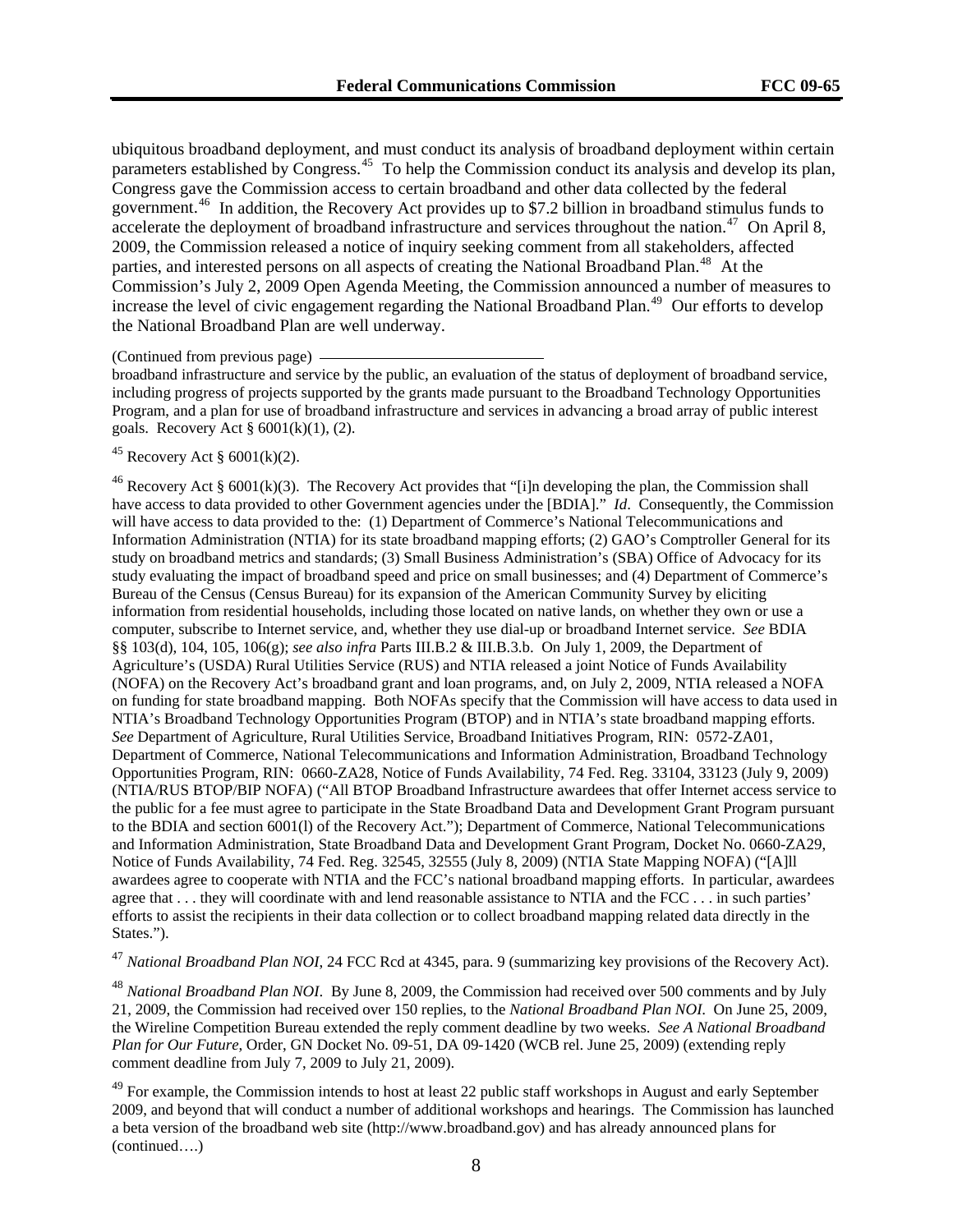14. We thus initiate this section 706 inquiry in the midst of our inquiry on the National Broadband Plan.<sup>[50](#page-8-0)</sup> It is neither possible nor desirable to consider these proceedings separate from each other. The questions we ask in this *Inquiry* are those necessary for the Commission's sixth section 706 report, which will assess, based on available data, whether broadband is being deployed in a reasonable and timely fashion to all Americans. The *National Broadband Plan NOI* sought comment on a number of issues relevant to this section 706 inquiry, including the interplay between the requirements of the Recovery Act and section 706.<sup>[51](#page-8-1)</sup> We will incorporate into the record of this section 706 proceeding the comments and other materials received in response to the *National Broadband Plan NOI*, and invite parties to cross-reference such comments as appropriate.<sup>[52](#page-8-2)</sup> Among the materials included in the record in this proceeding will be the records of the staff workshops that will be held from approximately August 6, 2009, to September 9, 2009, on a variety of broadband related topics. $53$ 

#### **2. BDIA Revisions to the Section 706 Inquiry**

15. On October 10, 2008, Congress enacted the BDIA, which substantially revises section 706 to improve the quality and quantity of data the Commission collects on the deployment and adoption of broadband services.[54](#page-8-4) These revisions were based on a finding that improving "data on the deployment and adoption of broadband service will assist in the development of broadband technology across all regions of the Nation."<sup>[55](#page-8-5)</sup> First, the BDIA requires the Commission to publish its section 706 reports

(Continued from previous page)

expansion and improvement of that web site. In addition, the Commission will be receiving a number of interim reports at forthcoming Open Meetings on topics related to the National Broadband Plan and has announced other interim targets and deadlines. *See* Federal Communications Commission, The FCC and Broadband: The Next 230 Days, at 9-15 (2009), http://hraunfoss.fcc.gov/edocs\_public/attachmatch/DOC-291879A1.pdf; http://www.broadband.gov. The Commission also has announced that the Berkman Center for Internet and Society at Harvard University will help inform the Commission's efforts in developing the National Broadband Plan by "conduct[ing] an independent expert review of existing literature and studies about broadband deployment and usage throughout the world." *See Harvard's Berkman Center to Conduct Independent Review of Broadband Studies to Assist FCC*, News Release (rel. July 14, 2009) (stating that the results of the Berkman Center review will be made publicly available), http://hraunfoss.fcc.gov/edocs\_public/attachmatch/DOC-291986A1.pdf.

<span id="page-8-0"></span><sup>50</sup> *See National Broadband Plan NOI*.

<span id="page-8-1"></span><sup>51</sup> *National Broadband Plan NOI*, 24 FCC Rcd at 4377, para. 108.

<span id="page-8-2"></span> $52$  Consequently, if a party has adequately addressed the issues relevant to this section 706 inquiry in comments submitted in response to the *National Broadband Plan NOI*, that party can be assured that the Commission will give full consideration to its previously filed comments in this section 706 inquiry. To ensure that the record created in this section 706 proceeding is made part of the record in the National Broadband Plan proceeding, we have crossdocketed the two proceedings (*see* caption, *supra*) and we direct commenters to file their submissions in this *Inquiry* in both dockets. Filing instructions are set forth below. *See infra* para. 70.

<span id="page-8-3"></span><sup>53</sup> *See* http://www.broadband.gov/workshops.html#schedule; *see also supra* note 49.

<span id="page-8-4"></span>54 BDIA § 101; 47 U.S.C. § 1301. The BDIA also directs a number of other federal agencies to take specific actions related to broadband, including imposing certain broadband data collection requirements on the Census Bureau and the SBA. In particular, the Census Bureau, in consultation with the Commission, is required to expand the Census Bureau's American Community Survey, which is an annual national survey that collects and produces population and housing information. BDIA § 103(d); 47 U.S.C. § 1303(d). The BDIA expands the American Community Survey by eliciting information from residential households, including those located on native lands, on whether they own or use a computer, subscribe to an Internet access service, and, if so, whether they use dial-up or broadband to connect to the Internet. *Id.* The BDIA also directs the SBA to conduct a survey evaluating the impact of broadband speed and price on small businesses by October 10, 2010. BDIA § 105.

<span id="page-8-5"></span>55 BDIA § 102(3); 47 U.S.C. § 1301(3).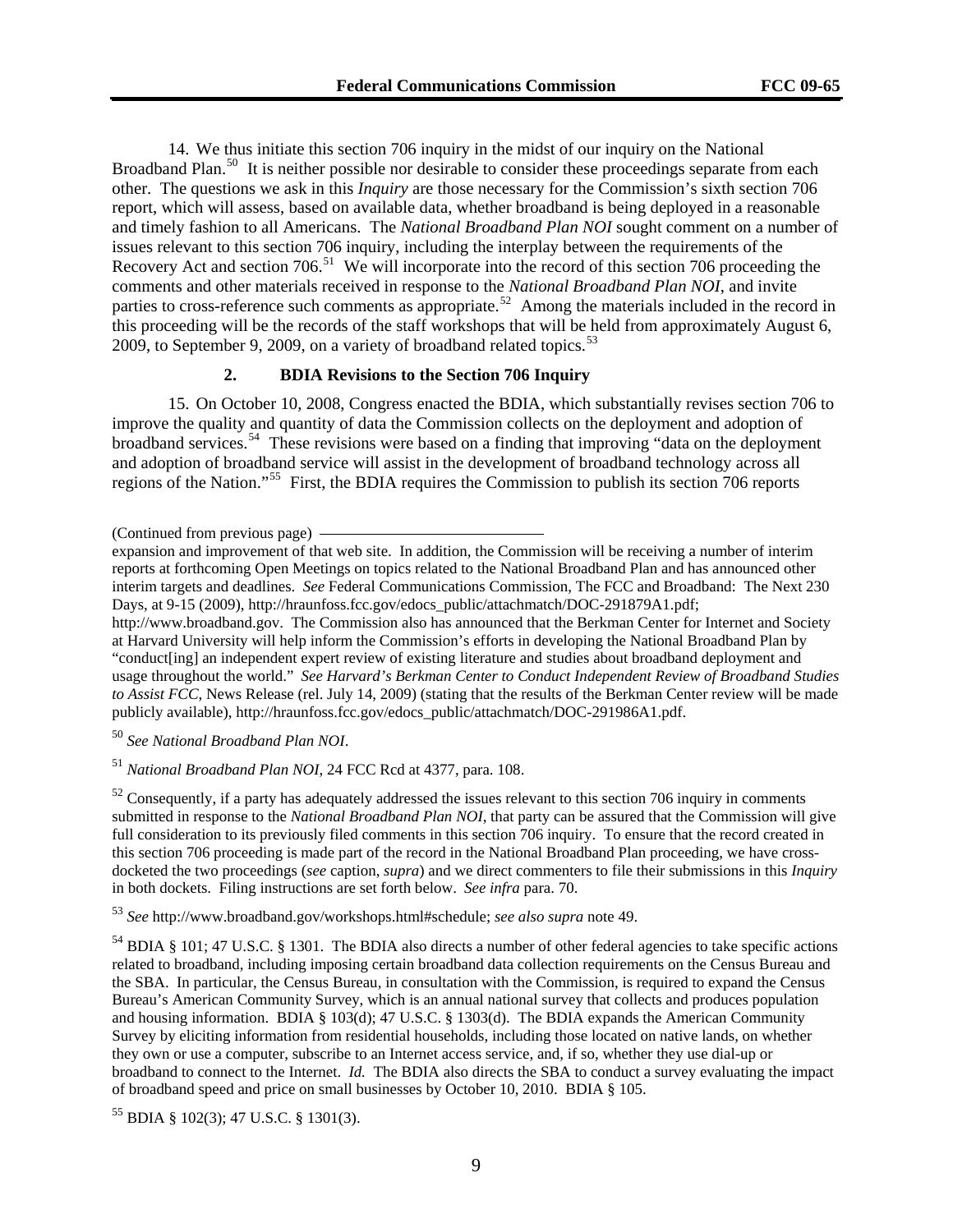"annually" instead of "regularly," as previously required.<sup>56</sup> As a result, the Commission will be conducting section 706 inquiries more often than in the past.

16. Second, the BDIA requires the Commission to compile "demographic information for unserved areas" as part of the annual section 706 inquiry.<sup>[57](#page-9-0)</sup> Specifically, the BDIA requires that the Commission "compile a list of geographical areas not served by any provider of advanced telecommunications capability."<sup>[58](#page-9-1)</sup> To the extent that Census Bureau data are available, the Commission must then "determine, for each such unserved area—(1) the population; (2) the population density; and (3) the average per capita income."<sup>[59](#page-9-2)</sup>

17. Third, the BDIA requires the Commission to include an international comparison in its annual section 706 report.<sup>[60](#page-9-3)</sup> Specifically, the BDIA requires the Commission to engage in a detailed international comparison of the "extent of broadband service capability (including data transmission speeds and price for broadband service capability) in a total of 75 communities in at least 25 countries abroad for each of the data rate benchmarks for broadband service utilized by the Commission to reflect different speed tiers."<sup>[61](#page-9-4)</sup> For this comparison, the BDIA directs the Commission to choose international communities comparable to U.S. communities with respect to population size, population density, topography, and demographic profile, and include "a geographically diverse selection of countries; and communities including the capital cities of such countries."<sup>[62](#page-9-5)</sup> As part of the international comparison, the Commission must identify a number of specific similarities and differences in each community, including "their market structures, the number of competitors, the number of facilities-based providers, the types of technologies deployed by such providers, the applications and services those technologies enable, the regulatory model under which broadband service capability is provided, the types of applications and services used, business and residential use of such services, and other media available to consumers."<sup>[63](#page-9-6)</sup> On March 31, 2009, the Commission released a Public Notice seeking comment on how it should implement the BDIA's international comparison requirement.<sup>[64](#page-9-7)</sup> In addition, the Commission's International Bureau sent a number of letters to regulatory agencies and ministries in other countries asking for their cooperation in this task.<sup>[65](#page-9-8)</sup> International Bureau staff also are continuing to gather broadband and other related information from various sources.<sup>[66](#page-9-9)</sup>

<span id="page-9-9"></span><sup>&</sup>lt;sup>56</sup> BDIA § 103(a)(1); 47 U.S.C. § 1302(b). Prior to the enactment of the BDIA, section 706 directed the Commission to conduct a regular inquiry, rather than an annual inquiry, as to whether advanced telecommunications capability is being deployed to all Americans in a reasonable and timely fashion. *Compare* 47 U.S.C. § 157 nt. (2008) *with* 47 U.S.C. § 1302(b).

<span id="page-9-0"></span> $57$  BDIA § 103(a)(3); 47 U.S.C. § 1302(c).

<span id="page-9-1"></span><sup>58</sup> BDIA § 103(a)(3); 47 U.S.C. § 1302(c)*.* 

<span id="page-9-2"></span><sup>59</sup> BDIA § 103(a)(3); 47 U.S.C. § 1302(c)*.*

<span id="page-9-3"></span> $^{60}$  BDIA § 103(b); 47 U.S.C. § 1303(b).

<span id="page-9-4"></span><sup>61</sup> BDIA § 103(b); 47 U.S.C. § 1303(b)*.*

<span id="page-9-5"></span> $62$  BDIA § 103(b)(2); 47 U.S.C. § 1303(b)(2).

<span id="page-9-6"></span> $^{63}$  BDIA § 103(b)(3); 47 U.S.C. § 1303(b)(3).

<span id="page-9-7"></span><sup>64</sup> *Comment Sought on International Comparison and Consumer Survey Requirements in the Broadband Data Improvement Act*, GN Docket No. 09-47, Public Notice, 24 FCC Rcd 3908 (2009) (*BDIA Public Notice*). Comments were received by April 10, 2009, and replies were received by April 17, 2009.

<span id="page-9-8"></span><sup>(</sup>continued….) <sup>65</sup> *See, e.g.*, Letter from John Giusti, Acting Bureau Chief, International Bureau, FCC, to Mr. Jen-Kwey Hong, Director, Department of Planning, National Communications Commission, Taiwan, GN Docket No. 09-47 (rel. May 13, 2009); Letter from John Giusti, Acting Bureau Chief, International Bureau, FCC, to Dr. Ahmed Hiasat,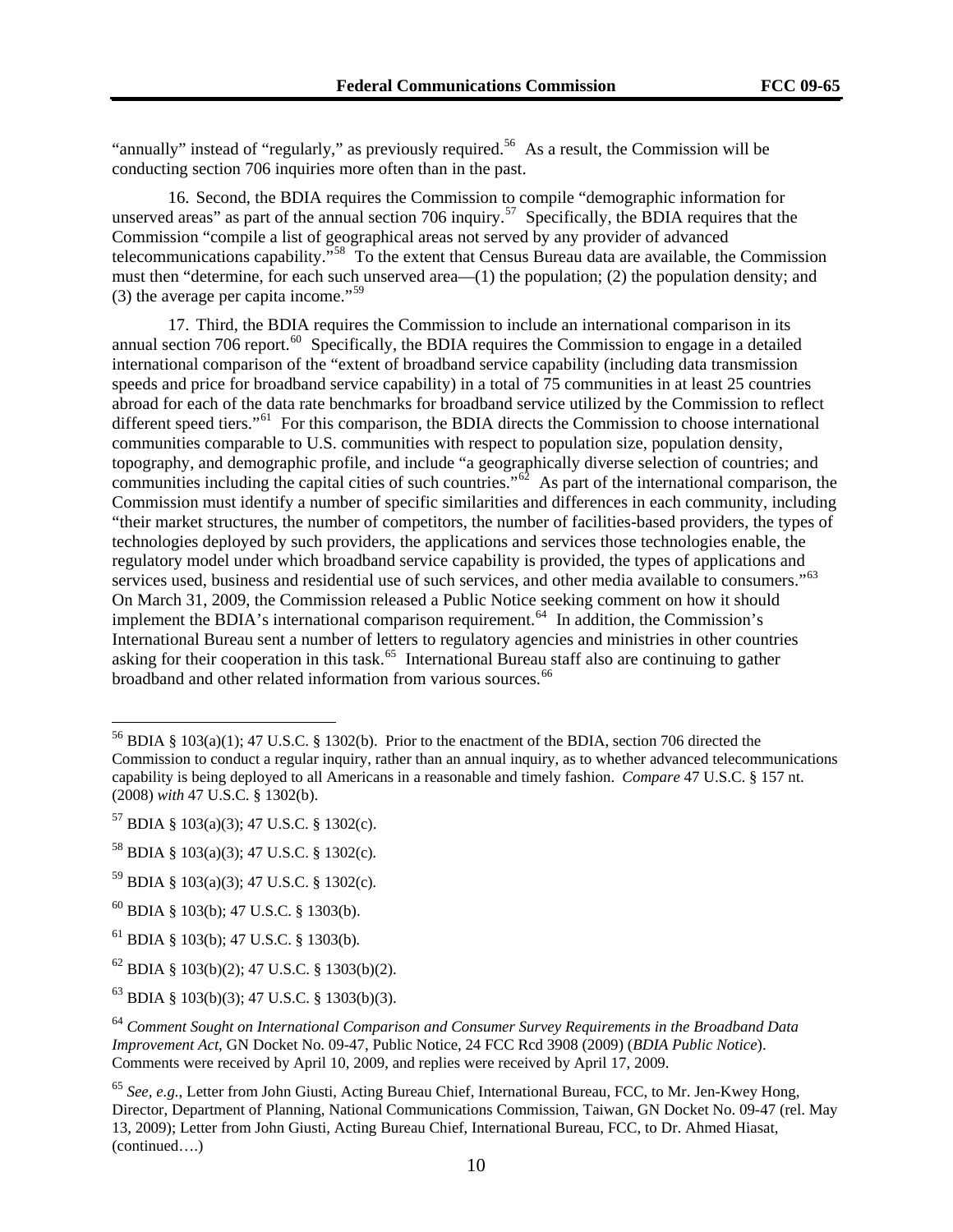#### **B. Comprehensive Broadband Data Collection**

18. Since the last section 706 report, the Commission and Congress each have taken steps to improve the quality of broadband data that are gathered. As described above, Congress also has delineated additional analysis that must be included in section 706 reports that will rely, in part, on these new data. As described below, these data gathering improvements will greatly enhance the quality of the broadband data that inform the Commission's section 706 inquiries, as well as the resulting reports.

#### **1. Commission Broadband Data Collection**

#### **a. Form 477 Data Collection**

19. In June 2008, the Commission issued an order revising the Form 477 data collection,  $67$  and began collecting data using this revised form in March 2009. The revisions to Form 477 increased the precision and quality of the broadband subscribership data the Commission collects from broadband services providers.<sup>[68](#page-10-1)</sup>

20. First, the revised Form 477 collects information regarding an expanded number of broadband reporting speed tiers compared to prior iterations of Form 477. The new speed tiers capture more precise information about the upload and download speeds that are available to customers.<sup>[69](#page-10-2)</sup> Second, the revised Form 477 requires wired, fixed wireless, and satellite broadband service providers to report numbers of broadband subscribers by Census Tract,<sup>[70](#page-10-3)</sup> broken down by speed tier and technology type.<sup>[71](#page-10-4)</sup> Formerly, these broadband providers were only required to list those ZIP codes where they provided service to at

(Continued from previous page)

Chairman and CEO, Telecommunications Regulatory Commission, Jordan, GN Docket No. 09-47 (rel. May 14, 2009); Letter from John Giusti, Acting Bureau Chief, International Bureau, FCC, to Lorena Pineiro Ugarte, Head of International Affairs Department, Undersecretariat of Telecommunications, Chile, GN Docket No. 09-47 (rel. May 14, 2009).

<sup>66</sup> *See, e.g.*, Letter from David M. Don, Senior Director, Public Policy, Comcast Corporation, to Marlene H. Dortch, Secretary, FCC, GN Docket No. 09-47 (filed June 9, 2009); Letter from Dr. Herbert Kubicek, Institut für Informationsmanagement Bremen GmbH, Bremen, Germany, GN Docket No. 09-47 (filed June 16, 2009).

<span id="page-10-0"></span><sup>67</sup> *2008 Broadband Data Gathering Order*, 23 FCC Rcd 9691.

<span id="page-10-1"></span><sup>68</sup> *See* FCC Form 477, Instructions for September 1, 2009 Filing, at 2 (explaining the types of entities that must provide broadband data on their Form 477 submissions), http://www.fcc.gov/Forms/Form477/477inst.pdf (FCC Form 477 Instructions).

<span id="page-10-2"></span> $69$  Form 477 instructions direct all Form 477 broadband filers to place broadband connections into speed categories based on the authorized maximum information transfer rate of the end user's broadband connection. *See supra* note 15 (setting forth the revised speed tiers).

<span id="page-10-3"></span> $70$  The Census Bureau defines a Census Tract as a "small, relatively permanent statistical subdivision of a county delineated by a local committee of census data users for the purpose of presenting data. Census Tract boundaries normally follow visible features, but may follow governmental unit boundaries and other non-visible features in some instances; they always nest within counties. Designed to be relatively homogeneous units with respect to population characteristics, economic status, and living conditions at the time of establishment, Census Tracts average about 4,000 inhabitants. They may be split by any sub-county geographic entity." U.S. Census Bureau, http://factfinder.census.gov/home/en/epss/glossary\_c.html (last visited July 29, 2009). The Commission selected census-based units over ZIP codes for several reasons, including their stability, and their ability to be correlated with demographic data (*e.g.*, race, income, education, and Tribal land status) that provide policymakers with additional tools to analyze broadband uptake. *2008 Broadband Data Gathering Order*, 23 FCC Rcd at 9696-97, para. 12.

<span id="page-10-4"></span>71 Technology types include: (1) Asymmetric xDSL; (2) Symmetric xDSL; (3) Other Wireline (copper-wire based); (4) Cable Modem; (5) Optical Carrier (fiber to the home or business end user); (6) Satellite; (7) Terrestrial Fixed Wireless; (8) Terrestrial Mobile Wireless; (9) Electric Power Line; and (10) All Other. FCC Form 477 Instructions at 7-8.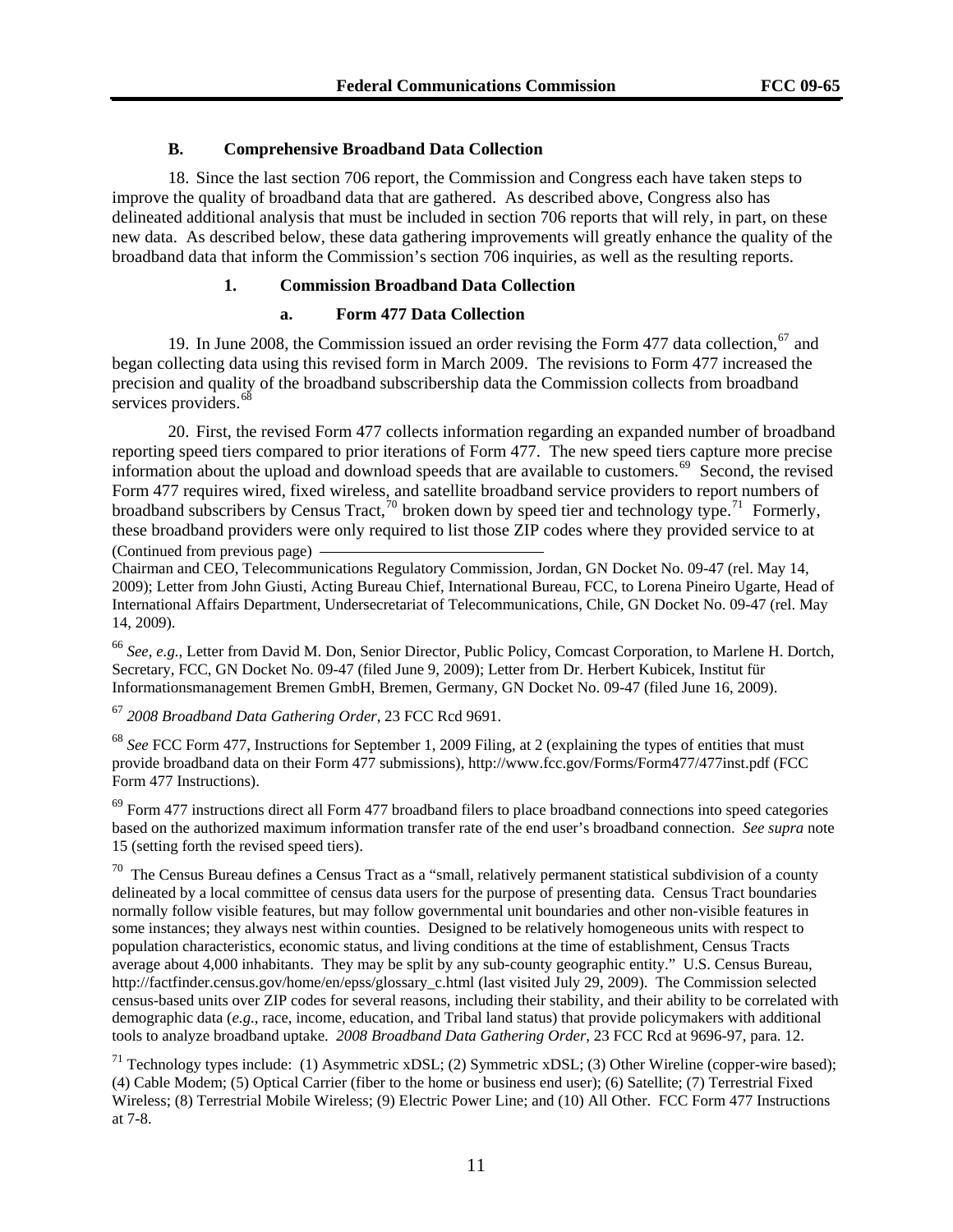least one subscriber and to provide broadband connection totals by state.<sup>72</sup> Third, the revisions to Form 477 improve the accuracy of information the Commission gathers about mobile wireless broadband deployment, including by specifying which subscriptions must be reported as broadband subscriptions,<sup>73</sup> by modifying how residential connections should be counted,<sup>74</sup> and by requiring reporting by Census Tract of the provider's coverage area(s).<sup>75</sup> Mobile wireless broadband service providers must report, by state and by speed tier, the number of broadband service subscriptions and the percentage of the subscriptions that are residential.<sup>76</sup> Formerly, mobile wireless providers were required to report the number of their mobile wireless broadband service subscribers in each state, as well as the ZIP codes that best represented the filers' mobile wireless broadband coverage areas.<sup>77</sup> Fourth, in June 2008, the Commission released a *sua sponte* reconsideration order that requires wired, fixed wireless, and satellite Form 477 filers to report the percentage of connections that are residential connections, in each broadband speed tier in each Census Tract.<sup>78</sup>

21. Broadband providers must file Form 477 twice each year. The Commission staff are in the process of analyzing the first round of Form 477 filings under these new rules, which were due March 16, 2009. The next Form 477 data filings are due on September 1, 2009. We expect that analysis of the first set of revised Form 477 data will be included in the *Section 706 Sixth Report*.

#### **b. Mobile Broadband Network Coverage Maps and Data**

22. In addition to our Form 477 data collection, the Commission tracks the deployment of mobile wireless broadband networks using network coverage data acquired through a contract with an independent consulting firm.[79](#page-11-0) With this information, the Commission is able to estimate, at the Census Block level, the percentage of the U.S. population and geographic area covered by various mobile broadband network technologies. A Census Block is the smallest geographic entity for which the Census

<sup>75</sup> *Id.* at 9698, para. 16 (stating that at the Census Tract level of detail, the mobile wireless broadband providers must report the tracts that "best represent their broadband service footprint for each of the speed tiers in which they offer service").

<sup>76</sup> *Id*.

<sup>72</sup> *See, e.g.*, *2008 Broadband Data Gathering Order*, 23 FCC Rcd at 9693, para. 6.

 $^{73}$  In the revised Form 477, plans that provide access to the lawful Internet content of the subscriber's choice are distinguished from plans that allow access only to limited online offerings, such as downloading ringtones and games, and text and multimedia messaging. The Commission clarified that terrestrial mobile wireless providers must report the number of subscribers with broadband-capable devices. The Commission also directed terrestrial mobile wireless providers to report, separately, the number of monthly (or longer term) subscriptions that include a data plan to reach the lawful Internet content of the subscriber's choice. *Id*. at 9703-04, para. 23.

 $74$  The Commission directed mobile wireless broadband providers to report as residential subscriptions "those subscriptions that are not billed to a corporate account, to a non-corporate business customer account, or to a government or institutional account." *Id.* at 9704, para. 24.

<sup>77</sup> *2004 Broadband Data Gathering Order*, 19 FCC Rcd at 22350, para. 18.

<sup>78</sup> *2008 Broadband Data Gathering Reconsideration Order*, 23 FCC Rcd at 9802, para. 7.

<span id="page-11-0"></span> $79$  The consulting firm is American Roamer, which tracks service provision for mobile voice and mobile data services. The *Thirteenth CMRS Competition Report* describes how the Commission analyzes mobile network coverage. *See Implementation of Section 6002(b) of the Omnibus Budget Reconciliation Act of 1993; Annual Report and Analysis of Competitive Market Conditions with Respect to Commercial Mobile Services*, WT Docket No. 08-27, Thirteenth Report, DA 09-54, paras. 37-39, 144-47 (WTB rel. Jan. 16, 2009) (*Thirteenth CMRS Competition Report*).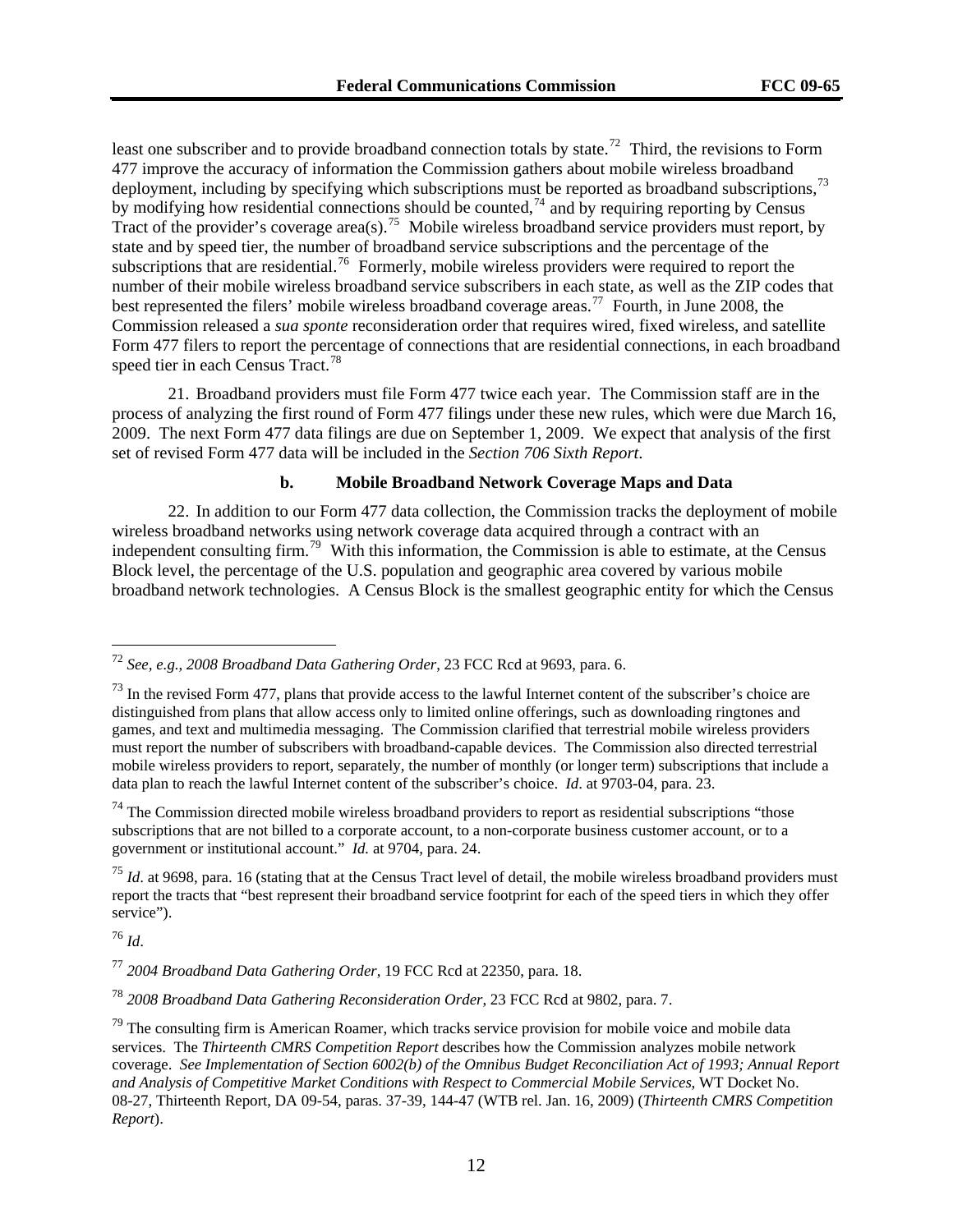Bureau tabulates census data, and there are more than eight million Census Blocks in the United States.<sup>80</sup> The results of the Commission's analysis of mobile network deployment are included in its *Annual CMRS Competition Reports*. 81

#### **c. Cable System Broadband Data**

addition, the Act requires the Commission to assess annually the status of competition in the market for information at the cable system level and includes questions regarding the number of video, Internet, and prices of video, Internet, and telephony services. 87 23. The Commission also annually collects data on cable system architecture from a sample of cable systems using FCC Form  $325$ <sup>[82](#page-12-0)</sup> In particular, providers report on a system-wide basis information such as the overall size of the coaxial and fiber cable plant, the average number of subscribers served from the nodes, the total bandwidth of the cable system, whether the provider offers cable modem service, and, if so, the number of cable modem subscribers and the number of leased cable modems. $83\;$  $83\;$  In the delivery of video programming.<sup>[84](#page-12-2)</sup> Most recently, on January 16, 2009, the Commission requested data on the status of competition in the market for the delivery of video programming for 2007; similar data for years 2008 and 2009 were requested on April 9, 2009.<sup>[85](#page-12-3)</sup> These notices seek information on, among other things, the broadband service offerings of multichannel video programming distributors (MVPDs), all of which is provided on a voluntary basis. The Commission also collects information on cable broadband services as part of its annual survey of cable industry prices.<sup>[86](#page-12-4)</sup> The survey collects telephony customers served over cable facilities, system capacity, speed of Internet service, and package

#### **d. Consumer Broadband Registry**

24. As explained in the *2008 Broadband Data Gathering Order*, the Commission determined to create a voluntary consumer broadband registry that households may use to report availability and speed of broadband Internet access service at their premises.<sup>[88](#page-12-5)</sup> This voluntary registry will enable households to use the telephone, mail, e-mail, or the Internet to report the apparent unavailability of broadband service

<span id="page-12-1"></span><sup>83</sup> *See id*.

 $\overline{a}$ 

<span id="page-12-2"></span><sup>84</sup> *See* 47 U.S.C. § 548(g).

<sup>80</sup> *See Thirteenth CMRS Competition Report*, para. 37.

<sup>81</sup> *See id*. at paras. 37-39, 144-47.

<span id="page-12-0"></span><sup>82</sup> *See 1998 Biennial Regulatory Review—Annual Report of Cable Television Systems, Form 325, filed Pursuant to Section 76.403 of the Commission's Rules*, CS Docket No. 98-61, Report and Order, 14 FCC Rcd 4720 (1999); *see id.* at 4726, para. 12 (explaining that the Commission requires all cable systems with over 20,000 subscribers to submit Form 325 and uses sampling techniques to obtain information regarding cable systems with fewer subscribers).

<span id="page-12-3"></span><sup>85</sup> *See Annual Assessment of the Status of Competition in the Market for the Delivery of Video Programming*, MB Docket No. 07-269, Notice of Inquiry, 24 FCC Rcd 750 (2009); Supplemental Notice of Inquiry, 24 FCC Rcd 4401 (2009).

<span id="page-12-4"></span><sup>86</sup> *Implementation of Section 3 of the Cable Television Consumer Protection and Competition Act of 1992, Statistical Report on Average Rates for Basic Service, Cable Programming Service, and Equipment*, MM Docket No. 92-266, Report on Cable Industry Prices, 24 FCC Rcd 259 (2009). The survey reports on a random sample of cable systems serving approximately 750 communities nationwide, which is selected to be representative of the distribution of cable subscribers nationwide in terms of small and large cable systems and competition.

<sup>87</sup> *See, e.g.*, FCC Media Bureau, *COALS Electronic Filing System User Manual*, Version 1.0, Chap. 7 (Sept. 12, 2003), http://fjallfoss.fcc.gov/csb/coals/docs/coalsweb.pdf.

<span id="page-12-5"></span><sup>88</sup> *2008 Broadband Data Gathering Order*, 23 FCC Rcd at 9699, para. 18.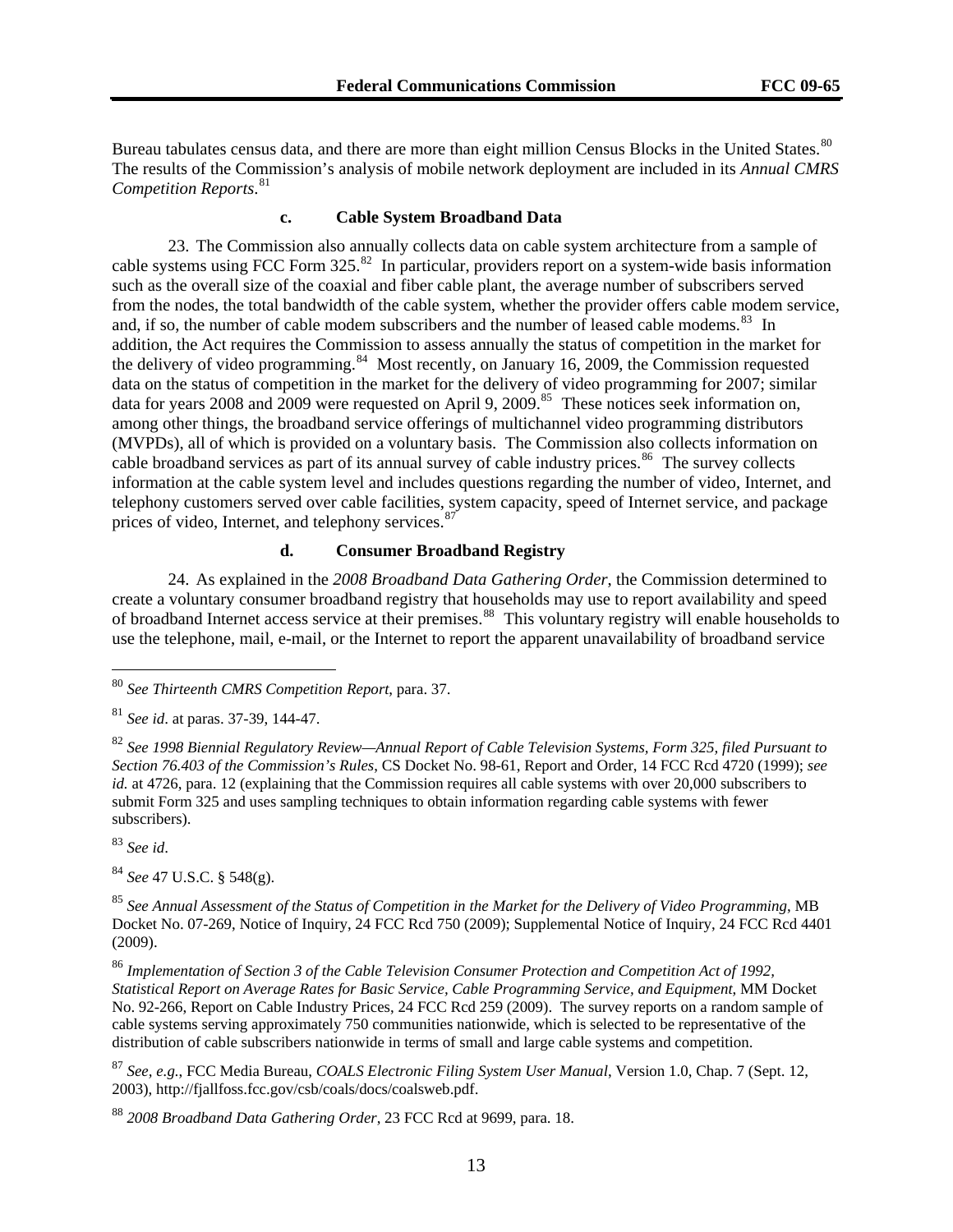for their locations, as well as information about existing broadband service, such as the type and actual speed of Internet access service they use. This consumer broadband registry currently is under development by the Commission.

#### **2. Broadband Mapping Efforts**

25. The Recovery Act directs the NTIA of the Department of Commerce to create "a comprehensive nationwide inventory map of existing broadband service capability and availability" that shows the geographic extent to which that capability is deployed and available for each state.<sup>[89](#page-13-0)</sup> By February 2011, NTIA must make this inventory map accessible to the public on an NTIA website in a form that is both interactive and searchable.<sup>[90](#page-13-1)</sup> NTIA is further required to establish a grant program for state-level broadband availability mapping and other broadband related projects.<sup>[91](#page-13-2)</sup> On July 2, 2009, NTIA released the NTIA State Mapping NOFA setting forth the parameters to "fund projects that gather comprehensive and accurate State-level broadband mapping data, develop State-level broadband maps, [and] aid in the development and maintenance of a national broadband map, and fund statewide initiatives for broadband planning."<sup>[92](#page-13-3)</sup> Awardees under this program will be required to "submit all of their collected" data to NTIA for use by NTIA and the [Commission] in developing and maintaining the national broadband map, which will be displayed on an NTIA Web page before February 17, 2011."<sup>[93](#page-13-4)</sup>

26. Although the NTIA's broadband map may not be available in time for the *Section 706 Sixth Report*, a number of other organizations have begun to map broadband availability and related information, some of which have data available now.  $94$  The entities vary, although most of them are public-private partnerships,<sup>[95](#page-13-6)</sup> or task forces established by a governor and similarly comprised of community, government, and broadband industry representatives.<sup>[96](#page-13-7)</sup> For instance, the USDA hosts an

 $\overline{a}$ 

<span id="page-13-2"></span>91 BDIA § 106; 47 U.S.C. § 1304; Recovery Act § 6001(l).

<span id="page-13-3"></span>92 NTIA State Mapping NOFA, 74 Fed. Reg. at 32547; *see also id.* (explaining that the State Broadband Data Program "is a competitive, merit-based matching grant program that implements the joint purposes of the Recovery Act and the BDIA through the award of grants").

<span id="page-13-4"></span><sup>93</sup> *Id.* at 32546. We note that section 106(h) of the BDIA requires the Commission to provide eligible entities involved in state broadband mapping efforts access to aggregate Form 477 data. *See* BDIA § 106(h); 47 U.S.C. § 1304(h). On July 17, 2009, the Wireline Competition Bureau released a Public Notice seeking comment on how the Commission should implement this particular section of the BDIA. *Comment Sought on Providing Eligible Entities Access to Aggregate Form 477 Data as Required by the Broadband Data Improvement Act*, WC Docket No. 07-38; GN Docket Nos. 09-47, 09-51, Public Notice, DA 09-1550 (WCB rel. July 17, 2009); *see also Dates Established for Comment on Providing Eligible Entities Access to Aggregate Form 477 Data as Required by the Broadband Data Improvement Act*, WC Docket No. 07-38; GN Docket Nos. 09-47, 09-51, Public Notice, DA 09- 1598 (WCB rel. July 24, 2009) (stating that comments were due July 30, 2009, and reply comments were due August 4, 2009).

<span id="page-13-5"></span><sup>94</sup> *See* RURAL BROADBAND REPORT at para. 103; INSTITUTE FOR REGULATORY POLICY STUDIES, ILLINOIS STATE UNIVERSITY, BROADBAND ACCESS IN ILLINOIS (2007),

<http://www.irps.ilstu.edu/broadband/IRPS%20Broadband%20Report%20080907.pdf>; E-NC, BROADBAND ACCESS IN NORTH CAROLINA,<http://e-ncbroadband.org/>(last visited July 29, 2009).

<span id="page-13-6"></span><sup>95</sup> *See* RURAL BROADBAND REPORT at para. 103.

<span id="page-13-7"></span>(continued….) <sup>96</sup> *See, e.g*., CALIFORNIA BROADBAND TASK FORCE, THE STATE OF CONNECTIVITY, BUILDING INNOVATION THROUGH BROADBAND, FINAL REPORT (2008), www.calink.ca.gov/pdf/CBTF\_FINAL\_Report.pdf;

<span id="page-13-0"></span><sup>89</sup> Recovery Act § 6001(l); *see also* BDIA §§ 106(e)(10), (g); 47 U.S.C. § 1304(e)(10), (g); *National Broadband Plan NOI*, 24 FCC Rcd at 4364-65, para. 61.

<span id="page-13-1"></span> $90$  Recovery Act § 6001(1).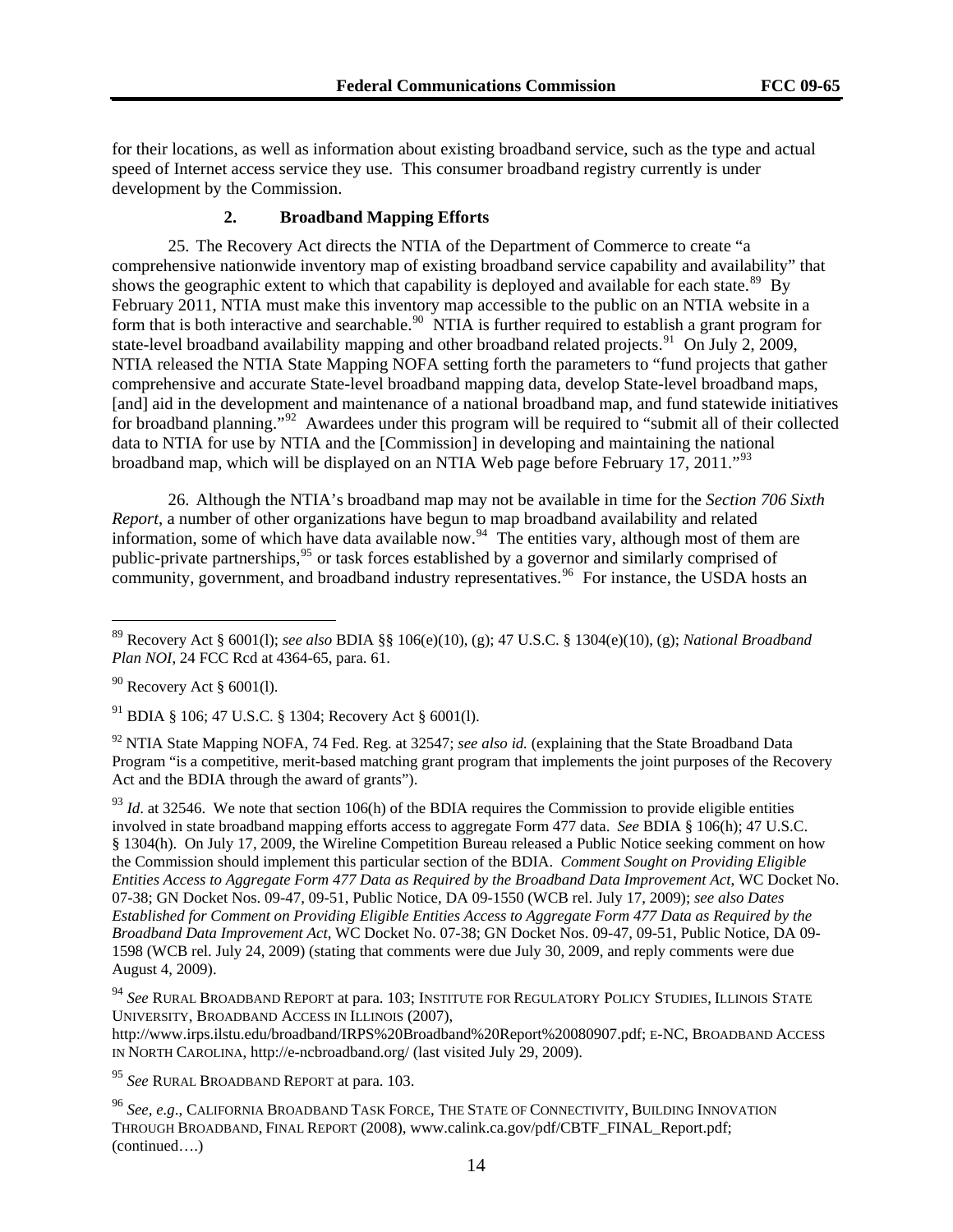interactive map of USDA and United States Department of Housing and Urban Development projects funded by the Recovery Act.<sup>97</sup> In addition, a number of state public utility commissions also map broadband availability, <sup>98</sup> as do certain state-sponsored initiatives.<sup>99</sup> Apart from mapping, these organizations generally seek to promote broadband deployment throughout their states, particularly in rural areas. These organizations typically rely on voluntary submissions of data on residential broadband availability, and the entities collecting the data often sign non-disclosure agreements and make other commitments (such as agreeing to depict only aggregated data) in response to providers' requests for confidentiality.<sup>100</sup> Many of these mapping efforts have resulted in useful maps of network broadband availability, although we are aware of no state that requires all broadband providers to submit broadband availability data. It also is possible that some state-sponsored and private mapping efforts may not encompass all areas or all providers within a particular state.<sup>101</sup> We note also that certain commenters in the Commission's broadband availability mapping proceeding question the independence and effectiveness of many of the non-governmental broadband mapping organizations.<sup>102</sup>

#### **3. Other Broadband Data Gathering Efforts**

27. Congress recently enacted additional broadband data gathering requirements and ordered special studies. We limit our review here to those requirements and initiatives that are likely to inform our section 706 inquiry more directly.<sup>[103](#page-14-0)</sup>

#### **a. Commission Consumer Survey**

28. The BDIA requires the Commission to conduct a periodic consumer survey for the purpose of evaluating, on a statistically significant basis, the national characteristics of the use of broadband service capability.<sup>[104](#page-14-1)</sup> The results of the consumer survey must be made public at least once per year.<sup>105</sup> The survey must include urban, suburban, and rural areas in the large business, small business, and residential consumer markets. It must, at a minimum, ask questions to determine the types of technology used for the services consumers choose, amounts paid, actual speeds, and the most frequently used applications

(Continued from previous page)

COMMONWEALTH BROADBAND ROUNDTABLE, FINAL REPORT (2008), http://www.otpba.vi.virginia.gov/pdf/Governor\_report.pdf.

<sup>97</sup> *See* United States Department of Agriculture, *USDA and HUD ARRA Projects Map*, http://www.usda.gov/recovery/map/ (last visited July 29, 2009).

<sup>98</sup> *See, e.g.*, VT DEP'T OF PUB. SERV., APPROXIMATE BROADBAND AVAILABILITY IN VERMONT—2006 (2007), http://publicservice.vermont.gov/cable/broadband\_availability\_map.html.pdf (providing a map of broadband availability) (last visited July 29, 2009).

<sup>99</sup> *See, e.g.*, e-NC Authority, *Who We Are*, http://www.e-nc.org/WhoWeAre.asp (last visited July 29, 2009).

<sup>100</sup> RURAL BROADBAND REPORT at para. 103.

<sup>101</sup> *See id.* at para. 104 ("recogniz[ing] the importance of including all rural areas, particularly Tribal lands, in federal mapping efforts").

<sup>102</sup> *Id*. at para. 103.

<span id="page-14-0"></span>103 The Commission also seeks data on the satellite industry for its *Annual Satellite Competition Reports*, which examine, among other things, the reach of satellite-based, two-way broadband to the home. *E.g.*, *Annual Report and Analysis of Competitive Market Conditions with Respect to Domestic and International Satellite Communications Services*, IB Docket No. 07-252, Second Report, 23 FCC Rcd 15170 (2008). This is an annual report to Congress about competitive market conditions with respect to domestic and international satellite communications services, and is not primarily designed as a broadband data gathering tool.

<span id="page-14-1"></span> $104$  BDIA § 103(c)(1); 47 U.S.C. § 1303(c)(1).

<span id="page-14-2"></span> $^{105}$  BDIA § 103(c)(2); 47 U.S.C. § 1303(c)(2).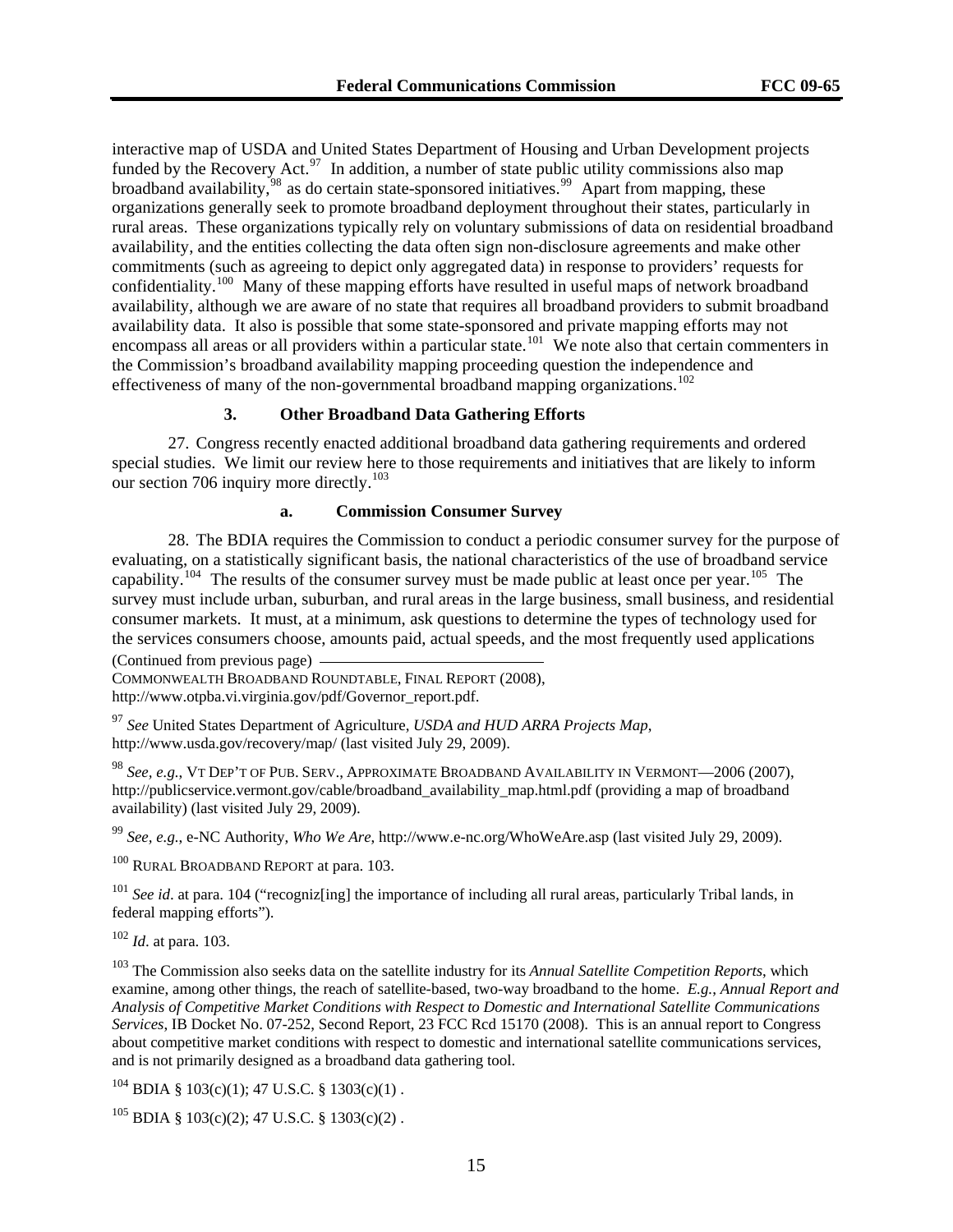and services. It also must ask consumers why they do not subscribe to broadband service and what nonsubscription broadband they use.<sup>106</sup> As noted above, on March 31, 2009, the Commission released a Public Notice seeking comment on how it should implement the consumer survey requirements in the BDIA and will implement this provision of the BDIA in the near future.<sup>107</sup> To the extent available, the results of this consumer survey also will inform our section 706 report.

#### **b. GAO Broadband Metrics and Standards Study**

29. The BDIA requires the GAO's Comptroller General to conduct a study on broadband metrics and standards and submit a report to Congress on the results of its study by October 10, 2009.<sup>[108](#page-15-0)</sup> The study will evaluate the "broadband metrics that may be used by industry and the Federal Government [including the Commission] to provide users with more accurate information about the cost and capability of their broadband connection[s], and to better compare the deployment and penetration of broadband in the United States with other countries."<sup>[109](#page-15-1)</sup>

30. As part of that effort, the GAO is required to consider potential standards or metrics that may be used:

(1) to calculate the average price per megabit per second of broadband offerings;

(2) to reflect the average actual speed of broadband offerings compared to advertised potential speeds and to consider factors affecting speed that may be outside the control of a broadband provider;

(3) to compare, using comparable metrics and standards, the availability and quality of broadband offerings in the United States with the availability and quality of broadband offerings in other industrialized nations, including countries that are members of the Organization for Economic Cooperation and Development; and

<sup>&</sup>lt;sup>106</sup> BDIA § 103(c)(1); 47 U.S.C. § 1303(c)(1). Specifically, section 103(c)(1) of the BDIA states: "For the purpose of evaluating, on a statistically significant basis, the national characteristics of the use of broadband service capability, the Commission shall conduct and make public periodic surveys of consumers in urban, suburban, and rural areas in the large business, small business, and residential consumer markets to determine—(A) the types of technology used to provide the broadband service capability to which consumers subscribe; (B) the amounts consumers pay per month for such capability; (C) the actual data transmission speeds of such capability; (D) the types of applications and services consumers most frequently use in conjunction with such capability; (E) for consumers who have declined to subscribe to broadband service capability, the reasons given by such consumers for declining such capability; (F) other sources of broadband service capability which consumers regularly use or on which they rely; and (G) any other information the Commission deems appropriate for such purpose." BDIA § 103(c)(1); 47 U.S.C. § 1303(c)(1).

<sup>107</sup> *BDIA Public Notice*; *see also supra* note 64.

<span id="page-15-0"></span><sup>&</sup>lt;sup>108</sup> BDIA § 104(b). Specifically, the BDIA states that, "[n]ot later than 1 year after the date of enactment of this Act, the Comptroller General shall submit a report to the Senate Committee on Commerce, Science, and Transportation and the House of Representatives Committee on Energy and Commerce on the results of the study." *Id*.

<span id="page-15-1"></span> $109$  BDIA § 104(a).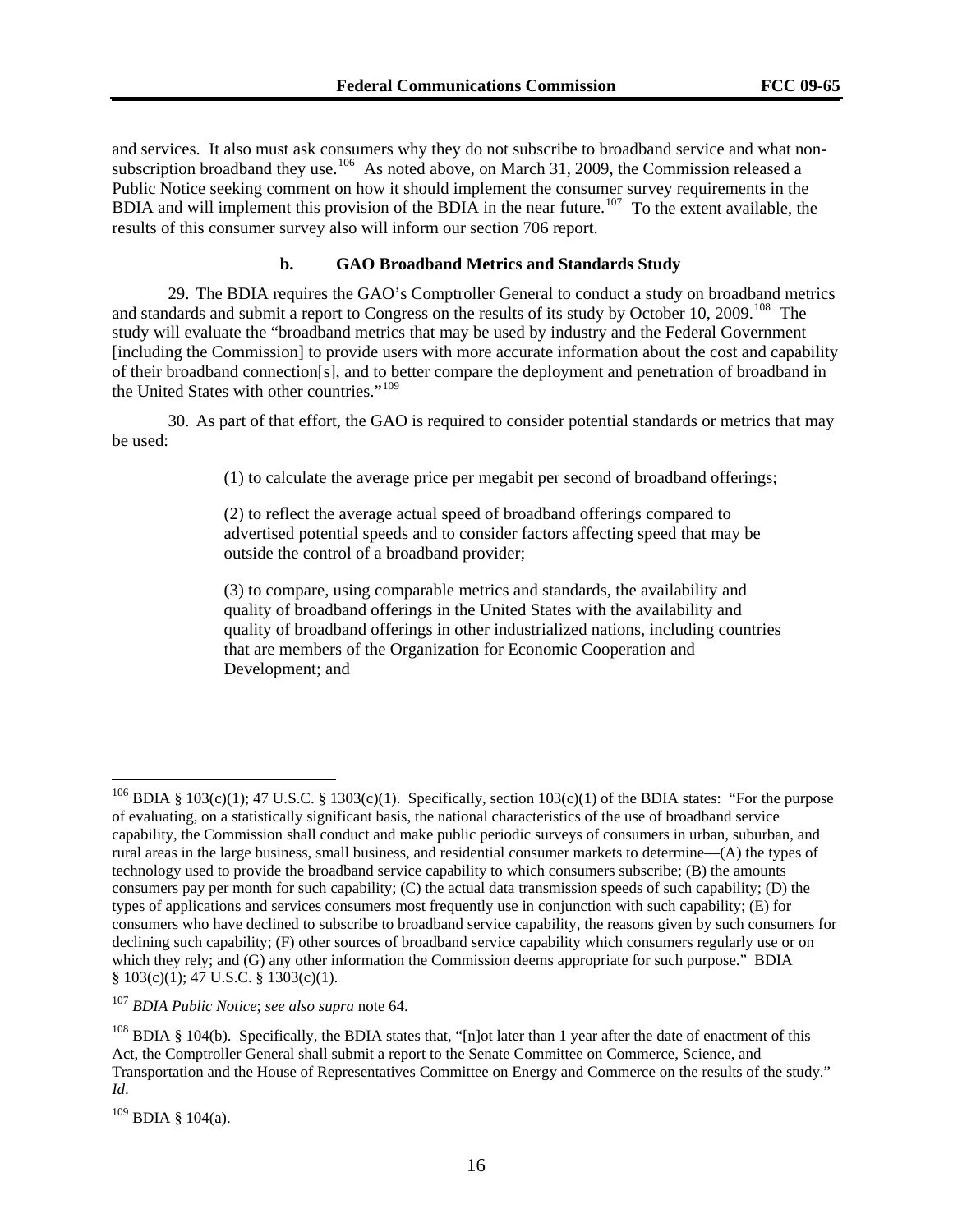(4) to distinguish between complementary and substitutable broadband offerings in evaluating deployment and penetration.<sup>[110](#page-16-0)</sup>

31. The GAO also is required to provide specific "recommendations for how industry and the Federal Communications Commission can use such metrics and comparisons to improve the quality of broadband data and to better evaluate the deployment and penetration of comparable broadband service at comparable rates across all regions of the Nation."[111](#page-16-1) We anticipate taking into account in the present *Inquiry* any data included by the GAO in its report.

#### **4. Other Broadband Legislation and Ongoing Commission Efforts**

32. Congress and the Commission have taken a number of additional actions related to broadband that may be relevant to this *Inquiry*. Because we summarized these actions in the recent *National Broadband NOI*, there is no need to repeat that discussion here.<sup>[112](#page-16-2)</sup>

#### **IV. SPECIFIC ISSUES FOR INQUIRY**

33. The fundamental issue we address is whether advanced telecommunications capability is being deployed to all Americans in a reasonable and timely fashion. To guide our inquiry, we break this fundamental issue down into its component parts and seek comment on each of them specifically. In the following paragraphs we ask:

(1) How should we define "advanced telecommunications capability" or "broadband?"

(2) Is broadband available to all Americans?

(3) Is the current level of broadband deployment reasonable and timely?

(4) What actions, if any, should the Commission take to accelerate broadband deployment?

(5) What actions should the Commission take to improve its regular broadband data collection efforts?

In seeking comment, we solicit information according to the framework of section 706, as amended by the BDIA. This inquiry also will be guided by the recent Congressional and Commission actions described above. We also invite the Advanced Services Joint Conference to submit any information that it deems appropriate into this docket. We ask all parties to provide data to support their assertions whenever possible.

#### **A. What Is Advanced Telecommunications Capability or Broadband?**

34. Section  $706(c)(1)$  defines advanced telecommunications capability "without regard to any transmission media or technology, as high-speed, switched, broadband telecommunications capability that enables users to originate and receive high-quality voice, graphics, and video telecommunications using any technology." $113$  Previous section 706 reports relied on static definitions of advanced telecommunications capability, which were tied to a specific transmission speed cut off.<sup>[114](#page-16-4)</sup> The

<span id="page-16-0"></span> $110$  BDIA § 104(a).

<span id="page-16-1"></span> $111$  BDIA § 104(b).

<span id="page-16-2"></span><sup>112</sup> *See National Broadband Plan NOI*, 24 FCC Rcd at 4384, Appendix; *see also supra* para. 13.

<span id="page-16-3"></span><sup>113 47</sup> U.S.C. § 1302(d)(1).

<span id="page-16-4"></span><sup>(</sup>continued….) 114 *See, e.g.*, *Section 706 Fourth Report*, 19 FCC Rcd at 20551-52; *Inquiry Concerning the Deployment of Advanced Telecommunications Capability to All Americans in a Reasonable and Timely Fashion, and Possible*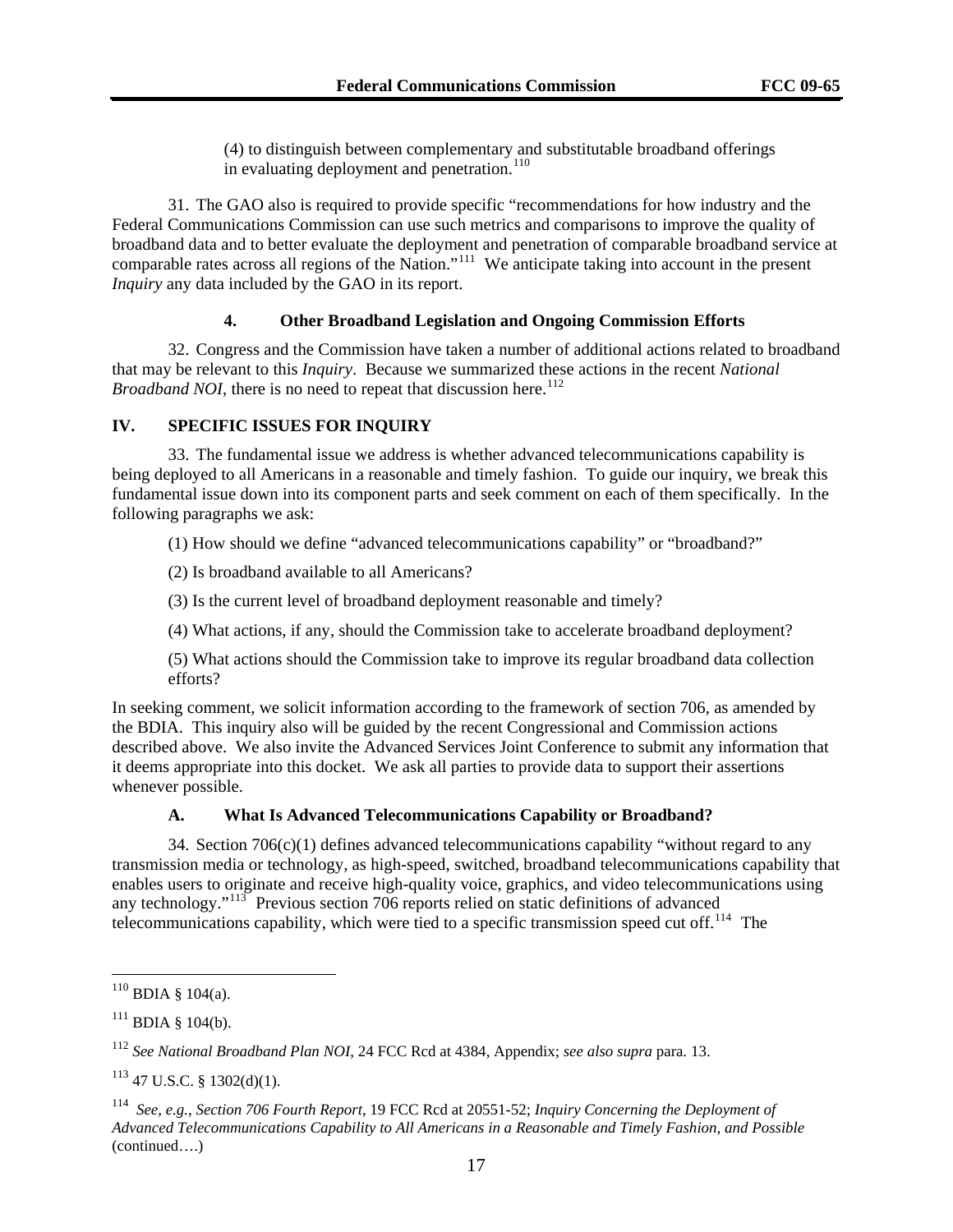Commission has used the terms "advanced telecommunications capability," "advanced services," and "broadband" to describe services and facilities with both an upstream (customer-to-provider) and a downstream (provider-to-customer) transmission speed of more than 200 kbps.<sup>115</sup> The Commission has also used the term "high-speed" to describe services and facilities with more than 200 kbps capability in at least one direction.116 In the *Section 706 Fifth Report*, the Commission for the first time evaluated advanced telecommunications capability by speed tiers, including a "basic broadband tier 1" of services equal to or greater than 768 kbps but less than 1.5 mbps in the faster direction.<sup>117</sup> In light of the broadband goals and data collection efforts discussed above, we seek comment on how to define "advanced telecommunications capability" and "broadband" for purposes of our sixth section 706 report.

35. Depending on the context, Congress and the Commission have used a variety of terms to refer to similar capabilities, including "advanced telecommunications capability,"[118](#page-17-0) "broadband,"[119](#page-17-1) and "high-speed" services.<sup>[120](#page-17-2)</sup> We seek comment on whether such terms should have a unified definition in the section 706 report. We also seek comment on whether these terms should have the same meanings ascribed to them in other Commission proceedings (at least on a going-forward basis). In particular, we seek comment on whether the Commission should use the same definitions in both the section 706 inquiry and the National Broadband Plan proceedings. In the *National Broadband Plan NOI*, we sought comment about how to define "broadband" in the context of developing the National Broadband Plan.<sup>[121](#page-17-3)</sup> For example, we asked whether the definition of broadband should be tied to "a numerical definition or an experiential metric;"<sup>[122](#page-17-4)</sup> whether it should include a "dependability metric;"<sup>[123](#page-17-5)</sup> and whether the definition should account for differences in technology, service to residential and business customers, or service to urban, suburban, and rural areas.<sup>[124](#page-17-6)</sup> Further, some of the key definitional questions regarding "advanced" telecommunications capability," which we discuss in more detail below, may echo similar questions asked in the *National Broadband Plan NOI*.As explained above, we will incorporate responses to the *National Broadband Plan NOI* into our record here and will consider comments on how to define

<sup>115</sup> *See, e.g.*, *Section 706 Fourth Report*, 19 FCC Rcd at 20551; *see also supra* para. 4.

<sup>116</sup> *See supra* para. 4.

<sup>117</sup> *See Section 706 Fifth Report*, 23 FCC Rcd at 9617, para. 4 (finding it appropriate "to evaluate broadband deployment by monitoring the migration of customers and services to higher speed tiers"); *see also 2008 Broadband Data Gathering Order*, 23 FCC Rcd at 9701, para. 20 n.66 (using the term "basic broadband tier 1" to refer to services equal to or greater than 768 kbps but less than 1.5 mbps in the faster direction).

<span id="page-17-0"></span> $118$  47 U.S.C. § 1302(d)(1).

<span id="page-17-1"></span><sup>119</sup> *See 2008 Broadband Data Gathering Order*, 23 FCC Rcd at 9701, para. 20 n.66.

<span id="page-17-2"></span><sup>120</sup> *See, e.g.*, *Section 706 Fifth Report*, 23 FCC Rcd at 9616, para. 2 (discussing the use of these terms generally); *2008 Broadband Data Gathering Order*, 23 FCC Rcd at 9701, para. 20 n.66 (using the term "basic broadband"); 47 U.S.C. § 1301 (referring to "broadband" in the BDIA findings); 47 U.S.C. § 1302(d) (defining "advanced telecommunications capability" for purposes of the section 706 inquiry); Recovery Act § 6001(k)(2) (referring to "broadband capability").

<span id="page-17-3"></span><sup>121</sup> *See National Broadband Plan NOI,* 24 FCC Rcd at 4346-48, paras. 15-22.

<span id="page-17-4"></span><sup>122</sup> *Id.* at 4347, para. 17 (characterizing experiential metrics as "based on the consumer's ability to access sufficiently robust data for certain identifiable broadband services").

<span id="page-17-5"></span><sup>123</sup> *Id.* at 4348, para. 19.

<span id="page-17-6"></span><sup>124</sup> *Id.* at 4347-48, para. 19.

<sup>(</sup>Continued from previous page)

*Steps to Accelerate Such Deployment Pursuant to Section 706 of the Telecommunications Act of 1996*, GN Docket No. 07-45, Notice of Inquiry, 22 FCC Rcd 7816, 7819, para. 12 (2007) (*Section 706 Fifth NOI*).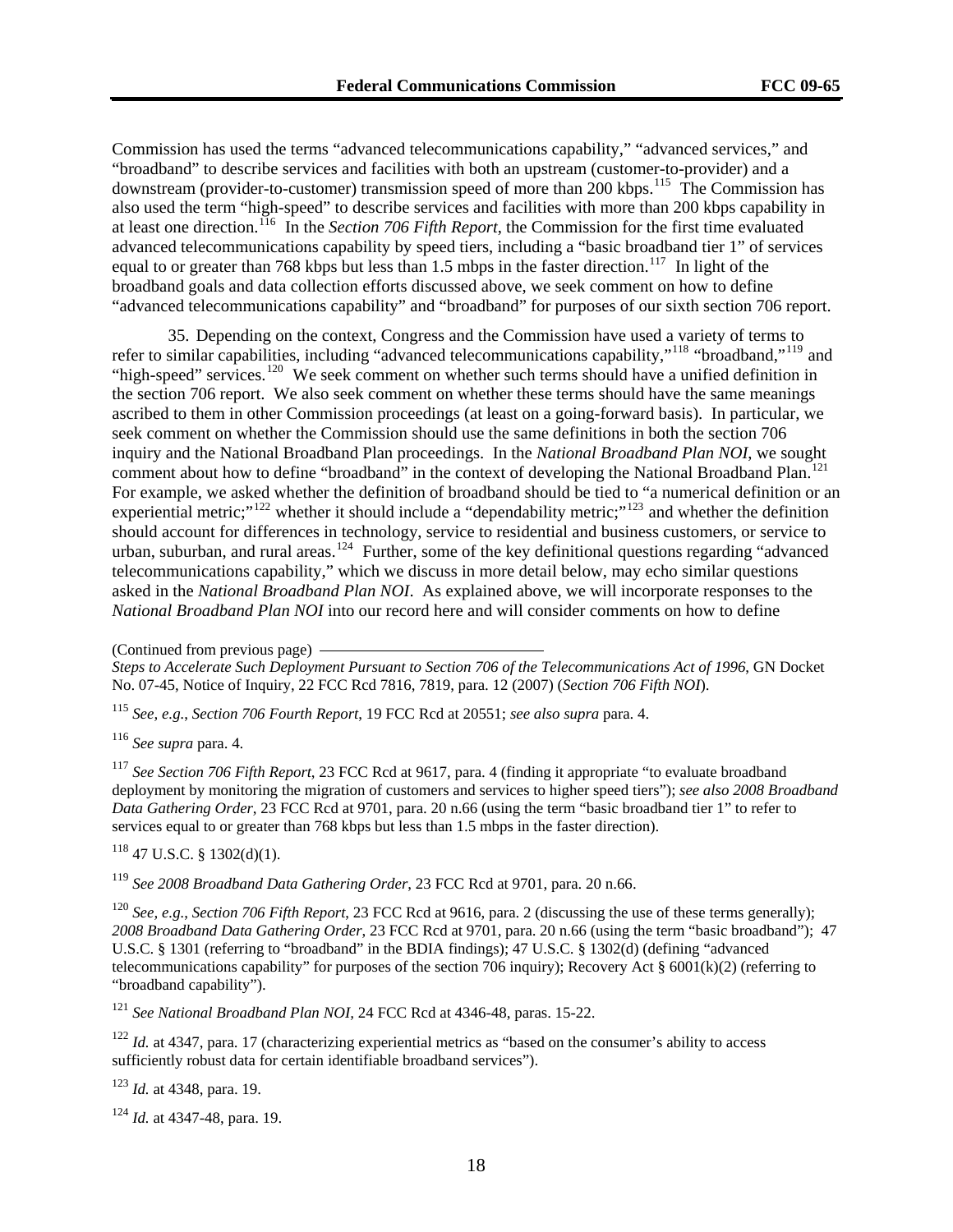"advanced telecommunications capability" or "broadband" in that proceeding in response to this *Inquiry* as well $^{125}$ 

36. We also seek comment on the definitions of broadband used by other government agencies and whether we should adopt such definitions for the purposes of our section 706 inquiry. For example, the USDA's RUS regulations for the Community Connect Grant Program provide that "Broadband Transmission Service means providing an information-rate equivalent to at least 200 kilobits/second in the consumer's connection to the network, both from the provider to the consumer (downstream) and from the consumer to the provider (upstream)."<sup>[126](#page-18-0)</sup> The joint NTIA and RUS NOFA for broadband grants, released on July 1, 2009, defines broadband as "providing two-way data transmission with advertised speeds of at least 768 kilobits per second (kbps) downstream and at least 200 kbps upstream to end users, or providing sufficient capacity in a middle mile project to support the provision of broadband service to end users."<sup>[127](#page-18-1)</sup> The NTIA NOFA on state broadband mapping efforts, released on July 2, 2009, contains essentially the same definition of broadband.<sup>[128](#page-18-2)</sup> We also seek comment on whether we should consider definitions of broadband used by other countries and how such definitions might inform our definitions. How should these definitions and concepts inform our definition of "advanced telecommunications capability" or "broadband" in the section 706 context?

37. To the extent broadband should be defined by "speed," should we consider raising the minimum speed we have used to define broadband in past section 706 inquiries? We seek comment on whether our definition should be static or dynamic (from report to report), with speed tiers that account for changes over time in technology, available applications, or consumer usage and demand. In particular, should broadband be defined by reference to the new Form 477 speed tiers? If so, which of the new speed tiers should be considered to be broadband? As the data available to the Commission become more detailed, to what extent should the Commission aggregate or disaggregate those data in its section 706 reports? Section 706(c)(1) defines advanced telecommunications capability as capability that enables users to both "originate" and "receive" certain advanced services. As mentioned above, certain public interest groups have argued that most commercially available broadband technologies offer insufficient upstream capability to enable consumers to originate high-quality video content.<sup>[129](#page-18-3)</sup> Should the definition focus on downstream capabilities, upstream capabilities, or both? Should the upstream and downstream capabilities be symmetrical? To the extent broadband is defined by speed tiers, how should it account for upstream and downstream speeds?

38. Section 706(c)(1) specifies that advanced telecommunications capability is defined "without regard to any transmission media or technology," and includes the provision of certain advanced services "using any technology." We seek comment on whether, consistent with the statute, we may define "broadband" to account for different types of transmission technologies. If so, should our definition account for the fact that a range of technologies may be used to provide services in a variety of situations?<sup>[130](#page-18-4)</sup> For example, should a different set of standards be used to identify mobile broadband

<sup>125</sup> As previously noted, a party that has filed comments in response to the *National Broadband Plan NOI* can be assured that the Commission will give full consideration to its previously filed comments in this section 706 inquiry. *See supra* para. 14.

<span id="page-18-0"></span> $126$  7 C.F.R § 1739.3.

<span id="page-18-1"></span><sup>&</sup>lt;sup>127</sup> NTIA/RUS BTOP/BIP NOFA, 74 Fed. Reg. at 33108.

<span id="page-18-2"></span><sup>128</sup> NTIA State Mapping NOFA, 74 Fed. Reg. at 32548; *see id*. Technical App. at 32557, 32560, 32562.

<span id="page-18-3"></span><sup>129</sup> *See* Consumers Union Section 706 Fifth Report Reconsideration Petition at 2.

<span id="page-18-4"></span><sup>(</sup>continued….) <sup>130</sup> Broadband deployments include wireless broadband services offered using the Advanced Wireless Service, 700 megahertz (MHz), Broadband Radio Service (BRS), Personal Communication Services (PCS), Cellular, 3650-3700 MHz, or unlicensed (including TV White Spaces) spectrum bands. Wireless broadband services typically rely on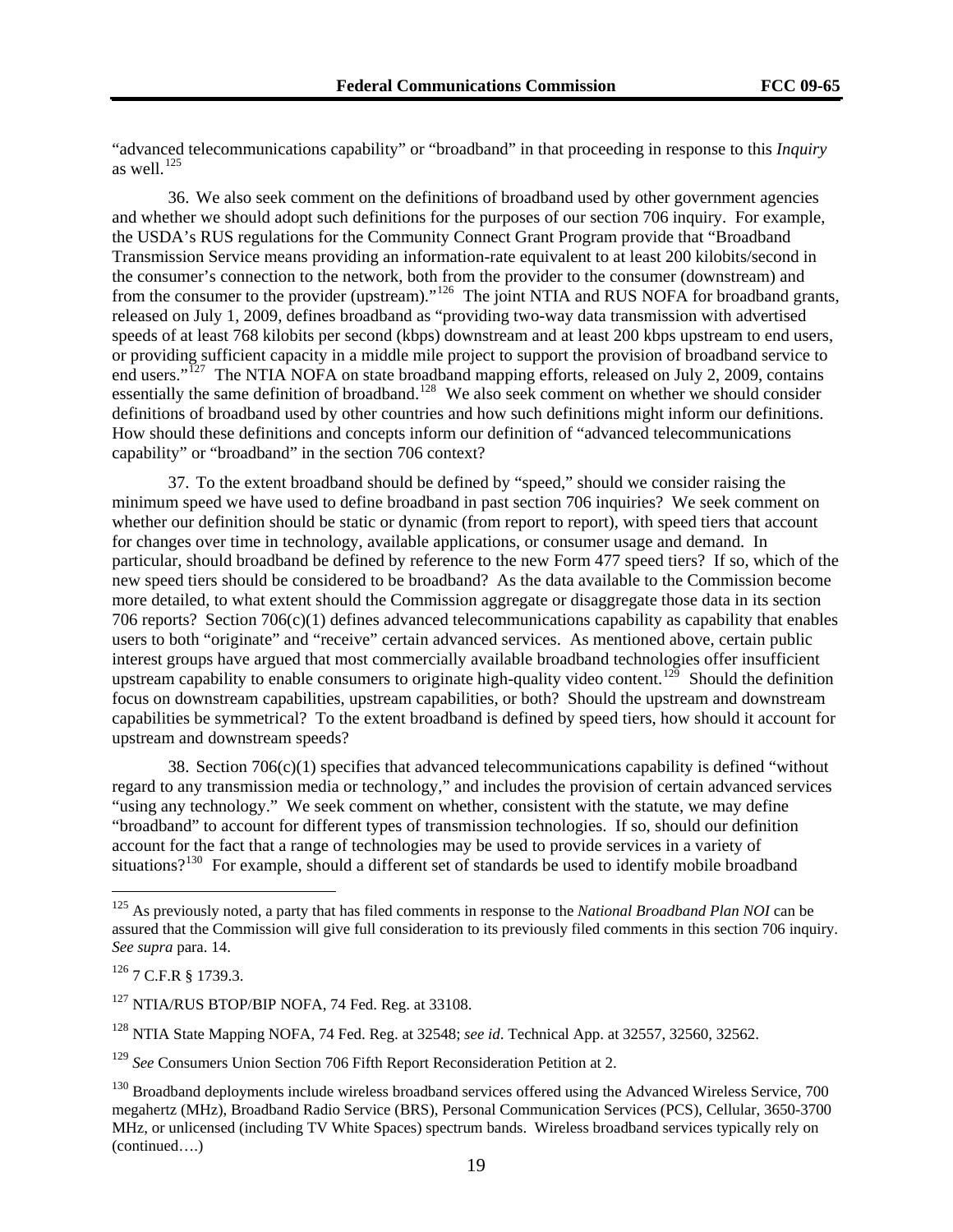services—which allow mobility or portability but may have lower throughputs—and fixed broadband services? How should the definition account for satellite technology, which has wide-spread geographic availability but comparatively limited bandwidth and relatively high latency? To what extent does the widespread adoption of new Internet-based applications, over time, influence the definition of what "advanced" means to consumers?

39. Broadband capability is not necessarily limited to broadband Internet access services offered to end users.<sup>[131](#page-19-0)</sup> Does broadband include the special access services from one or more incumbent LECs, wireless services providers, or other carriers that Internet service providers (ISPs) purchase to transmit end-user traffic to Internet backbone service providers? The term "middle mile" has been used to describe the facilities necessary to connect broadband providers to Internet access points. For example, the *Rural Broadband Report* described broadband middle mile facilities as broadband "facilities that are commonly used to connect the 'last mile' ISP with an Internet backbone service provider."<sup>[132](#page-19-1)</sup> How should we define the term middle mile? Alternatively, to what extent should middle mile and special access facilities and services be included in the definition of broadband? What differences, if any, are there between middle mile and special access facilities and services? We seek comment on how parties use, or would like to use, middle mile and special access facilities and services to deliver broadband. What types of technologies are typically used for middle mile connections? How do the capabilities of and needs for middle mile and special access services vary among rural, urban, and suburban environments? How do the availability of middle mile and special access facilities and services affect the delivery of broadband services to end users? Are there areas of the country where middle mile and special access facilities are not available or are prohibitively expensive? We ask parties to submit data to support their assertions. What other middle mile and special access issues are relevant to the section 706 inquiry?

40. We seek comment on whether there are patterns of consumer adoption and usage of services utilizing broadband. How and why do consumers, both individuals and businesses, adopt and use services utilizing broadband? Do broadband adoption rates vary by type of consumer, and, if so, why? For example, we seek comment on whether adoption rates vary for minority consumers, persons with disabilities, individuals living on Tribal lands, low-income consumers, or consumers of different age

<span id="page-19-1"></span>132 RURAL BROADBAND REPORT at para. 114; *see also Section 706 Third Report*, 17 FCC Rcd at 2853-54, paras. 15- 16 (distinguishing between "long haul communications transport facilities, middle mile, last mile, and last 100 feet" and stating that "middle mile facilities provide relatively fast, large-capacity connections between long haul facilities and last mile" and that "[m]iddle mile facilities can range from a few miles to a few hundred miles. They are often constructed of fiber optic lines, but microwave and satellite links can be used as well."); NTIA State Mapping NOFA, Technical App. 74 Fed. Reg. at 32562 (defining "middle-mile and backbone interconnection points" collectively as providing "connectivity between . . . a service provider's network elements (or segments) or . . . between a service provider's network and another provider's network, including the Internet backbone" and noting that "[m]iddle mile and backbone interconnection points typically enable relatively fast data rates, are built to handle substantial capacities, and may be service-quality assured"); NTIA/RUS BTOP/BIP NOFA, 74 Fed. Reg. at 33109 (defining a middle mile project as "a broadband infrastructure project that does not predominantly provide broadband service to end users or to end-user devices, and may include interoffice transport, backhaul, Internet connectivity, or special access").

<sup>(</sup>Continued from previous page)

Worldwide Interoperability for Microwave Access (WiMAX), Long Term Evolution (LTE), High Speed Packet Access (HSPA), CDMA Evolution-Data Optimized (EV-DO), or Wi-Fi technologies. Broadband deployments further include those offered using fiber, DSL, cable (*e.g.*, Data-Over-Cable Service Interface Specification (DOCSIS) 3.0), or Broadband over Power Line (BPL) technologies.

<span id="page-19-0"></span><sup>131</sup> *See, e.g.*, *Section 706 Third Report*, 17 FCC Rcd at 2853-54, paras. 14-16; *see also id.* at 2853, para. 14 (explaining that "[a]dvanced services are provided using a variety of public and private networks that rely on different network architectures and transmission paths").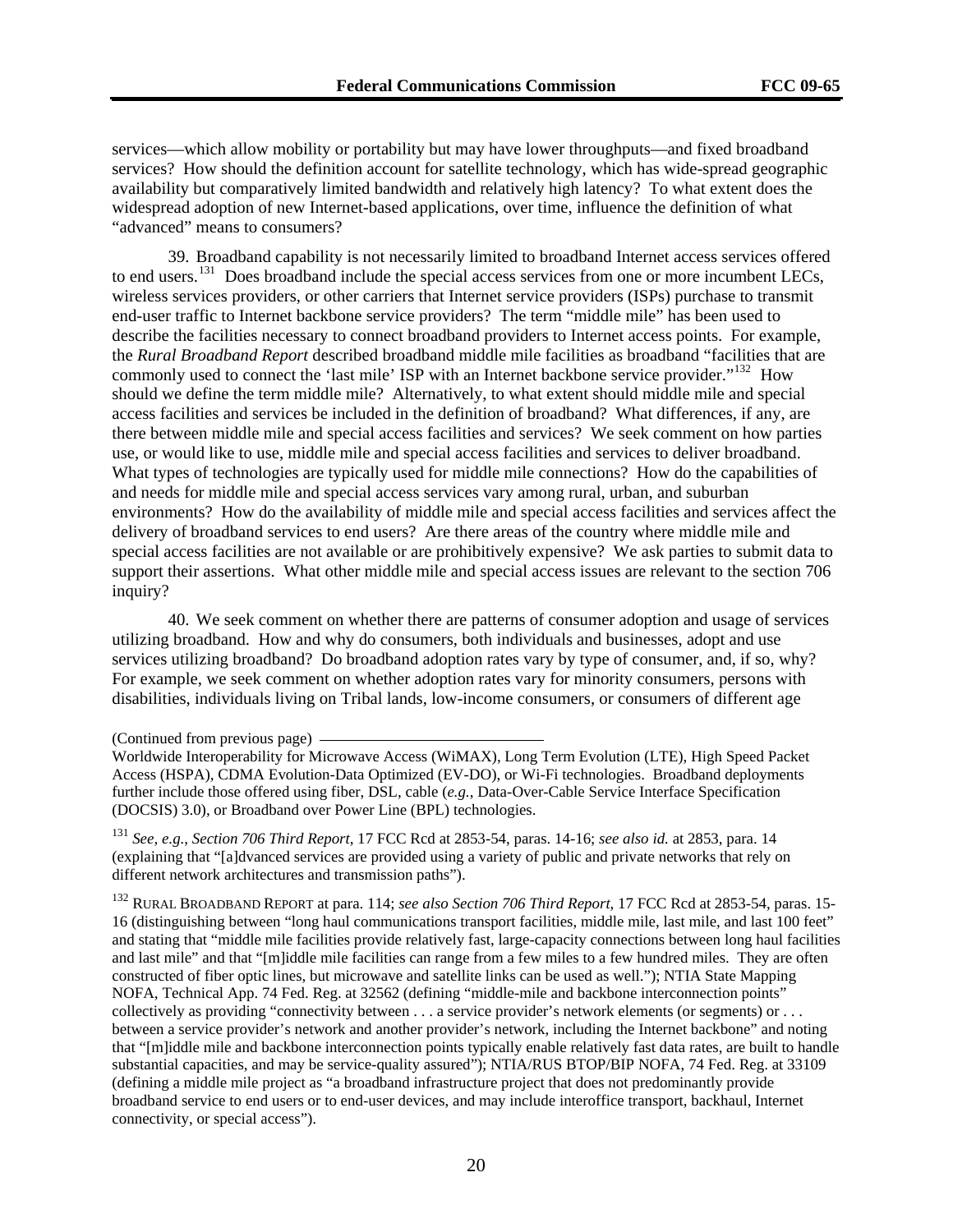groups.133 We also seek comment on how education level affects adoption rates. In addition, the widespread adoption of new Internet-based applications, over time, may influence the definition of what "advanced" means. We invite parties to provide references to scholarly studies and hard data that describe consumers' use and adoption of broadband and demonstrate what applications consumers are adopting and using. For example, the PEW/Internet & American Life Project regularly conducts surveys and publishes research on Americans' broadband connections and use of the Internet.<sup>134</sup> We seek comment on how such research efforts should inform the definition of broadband and, more generally, our section 706 inquiry.

41. With technology developing at a rapid pace, it is important that our definition of broadband remain relevant and not be rendered obsolete by shifts in technological platforms or other new technological advances. We thus seek comment on how our definition can best be designed to remain sufficiently flexible to account for the continuously evolving technological environment. In addressing this issue, commenters should discuss the extent to which any changes to the definition of broadband would affect the Commission's ability to perform year-over-year analyses of the relevant data.

#### **B. Is Broadband Available to All Americans?**

#### **1. Definition of Availability**

42. Section 706(b) requires the Commission to conduct an "inquiry concerning the *availability* of advanced telecommunications capability to all Americans."[135](#page-20-0) In the *Section 706 First Report*, the Commission stated that availability "refers to a consumer's ability to purchase a capability that has been deployed."<sup>[136](#page-20-1)</sup> Does this description form the basis of an adequate definition of availability? More generally, we seek comment on what it means for broadband to be "availab[le]."

43. In the past, our section 706 inquiries have used subscribership data collected through Form 477 as an indicator of availability.<sup>[137](#page-20-2)</sup> The most current published Form 477 data indicate that, as of June

<span id="page-20-0"></span> $135$  47 U.S.C. § 1302(b) (emphasis added).

<sup>133</sup> *See infra* paras. 56-61; *see also* Recovery Act § 6001(b)(3)(B) (referring to the "aged" as "vulnerable populations"); SUSANNAH FOX & SYDNEY JONES, PEW RESEARCH CENTER PUBLICATIONS, PEW INTERNET AND AMERICAN LIFE PROJECT, GENERATIONS ONLINE IN 2009 (2009), http://pewresearch.org/pubs/1093/generationsonline (reporting broadband-in-the-home and Internet use patterns by age cohort); JOHN B. HORRIGAN, PEW RESEARCH CENTER PUBLICATIONS, PEW INTERNET AND AMERICAN LIFE PROJECT, HOME BROADBAND ADOPTION 2009 (2009), http://pewresearch.org/pubs/1254/home-broadband-adoption-2009.aspx (2009 PEW BROADBAND ADOPTION STUDY) (reporting that broadband usage among adults ages 65 or older grew from 19% in May 2008 to 30% in April 2009).

<sup>134</sup> *See, e.g.*, 2009 PEW BROADBAND ADOPTION STUDY; *see also* IDA Singapore, *Infocomm Usage – Households & Individuals*, http://www.ida.gov.sg/Publications/20070822125451.aspx (last visited July 29, 2009) (statistical charts on, among other things, individual usage of select Internet services); CENSUS AND STATISTICS DEPARTMENT, GOVERNMENT OF THE HONG KONG SPECIAL ADMINISTRATIVE REGION, THEMATIC HOUSEHOLD SURVEY REPORT NO. 37: INFORMATION TECHNOLOGY USAGE AND PENETRATION (2008),

http://www.censtatd.gov.hk/products\_and\_services/products/publications/statistical\_report/social\_data/index\_cd\_B1 130237\_dt\_latest.jsp (includes data on PC and Internet penetration, usage of Internet service, and usage of electronic business services); CANADIAN RADIO-TELEVISION AND TELECOMMUNICATIONS COMMISSION, DECIMA STUDY ON ACCESS TO NEWS SOURCES (2007), http://www.crtc.gc.ca/eng/publications/reports/decima2007.htm (describing the results of a commissioned study on media usage).

<span id="page-20-1"></span><sup>136</sup> *Section 706 First Report*, 14 FCC Rcd at 2410, para. 30.

<span id="page-20-2"></span><sup>(</sup>continued….) <sup>137</sup> *See supra* Part II; *Section 706 Fifth NOI*, 22 FCC Rcd at 7821, para. 14 (relying on the "association between subscription and deployment," the Commission reasoned that "such data collection provides a means to assess the pace at which advanced telecommunications capabilities are being made available in different parts of the country and across different demographic groups"); *Section 706 First Report*, 14 FCC Rcd at 2402, para. 7 (relying on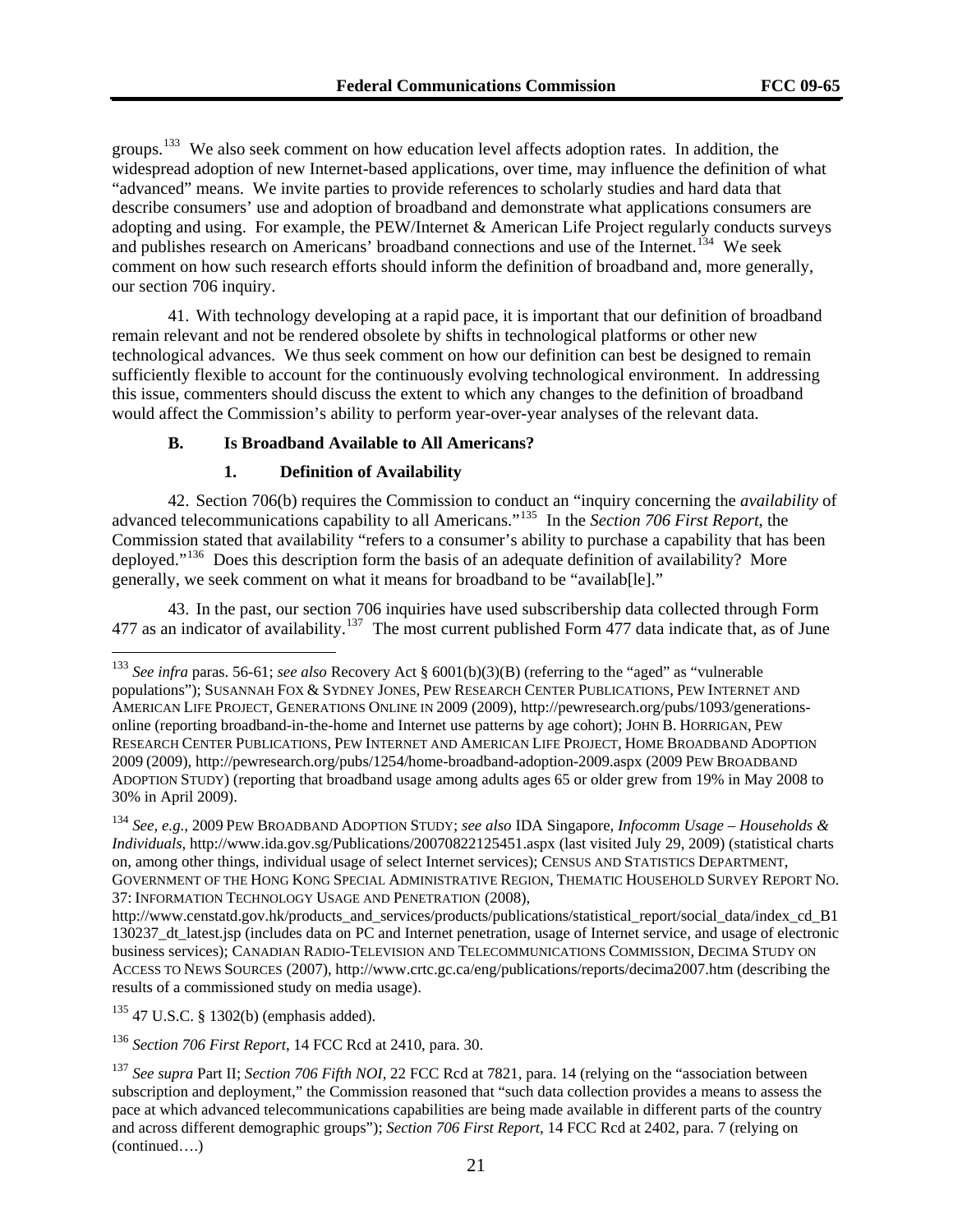2008, the number of high speed lines nationwide reached 132.8 million and that 95 percent of ZIP codes had four or more providers with high speed lines in service.<sup>138</sup> As described above, the Commission's revised Form 477 data collection requires providers to submit more detailed data on subscribership.<sup>139</sup> In conducting this inquiry, the Commission will, at a minimum, evaluate the new subscribership data available from our revised Form 477 data collection. We expect those data will enable us to identify the presence of a provider, or multiple providers, at the more granular Census Tract level (and, therefore, also at the county level<sup>140</sup>) as well as enabling other types of analysis such as market penetration analysis. Also, incumbent local exchange carriers and cable TV systems will continue to report, on Form 477, the percentage of residential premises in their service areas where they offer DSL or cable modem high-speed Internet access service, respectively.<sup>141</sup> We note that the mobile wireless broadband network coverage maps and the underlying data on which they are based, described above, allow the Commission to determine the availability of mobile broadband services at the Census Block level. We seek comment on the possible ways of analyzing the Form 477 data and the mobile wireless broadband maps and data (*e.g.*, the American Roamer mobile services data). We also seek comment on ways to analyze other sources of data available to the Commission to the extent they reflect broadband availability.

44. We also seek comment on the extent to which the developing broadband mapping efforts can and should influence this inquiry (or future inquiries) concerning broadband availability. In the NTIA State Mapping NOFA, NTIA states that, for its state mapping grant purposes, it will consider broadband service "'available' to an end user at an address if a broadband service provider does, or could, within a typical service interval (7 to 10 business days) without an extraordinary commitment of resources, provision two-way data transmission to and from the Internet with advertised speeds of at least 768 kilobits per second (kbps) downstream and at least 200 kbps upstream to the end user at the address."<sup>[142](#page-21-0)</sup> We seek comment on how NTIA's definition of "available" should inform our section 706 inquiry into broadband availability. More generally, we seek comment on the extent to which infrastructure data collected for broadband mapping efforts can serve as a measure of broadband availability for section 706 purposes. Should "availability" for section 706 purposes be derived (in whole or in part) based on the data underlying broadband maps that would identify where broadband infrastructure is deployed across the country?<sup>[143](#page-21-1)</sup> What broadband mapping infrastructure data for particular states has been compiled that the Commission could rely on to inform the present inquiry? We ask parties to identify other data the Commission has or that we could obtain from other sources to inform our *Inquiry*.

45. Section 706 specifically directs the Commission to conduct an inquiry "concerning the *availability* of advanced telecommunications capability to all Americans."<sup>[144](#page-21-2)</sup> Subscribership data,

subscribership data as a proxy for deployment and availability, and noting that such data "may not be a precise estimate of actual deployment and availability").

<sup>138</sup> July 2009 High Speed Report at Tables 1, 15.

<sup>139</sup> *See supra* Part III.B.1.a.

140 Census Tracts never cross county boundaries. *See supra* note 70. Therefore, county level data are available wherever comprehensive Census Tract data are available.

 $141$  In June 2008, DSL service was estimated to be offered to 83% of residential premises in the local telephone company service areas on average, and to 96% of the residential premises passed by cable TV plant on average. July 2009 High Speed Report at Table 14.

<span id="page-21-0"></span>142 NTIA State Mapping NOFA 74 Fed. Reg. at 32548; *see id.*, Technical App. at 32557.

<span id="page-21-1"></span> $143$  The Recovery Act gave the Commission access, for use in developing a national broadband plan, to all data provided to other federal agencies under the BDIA. *See supra* note 46; Recovery Act § 6001(k)(3).

<span id="page-21-2"></span>144 47 U.S.C. § 1302(b) (emphasis added).

<sup>(</sup>Continued from previous page)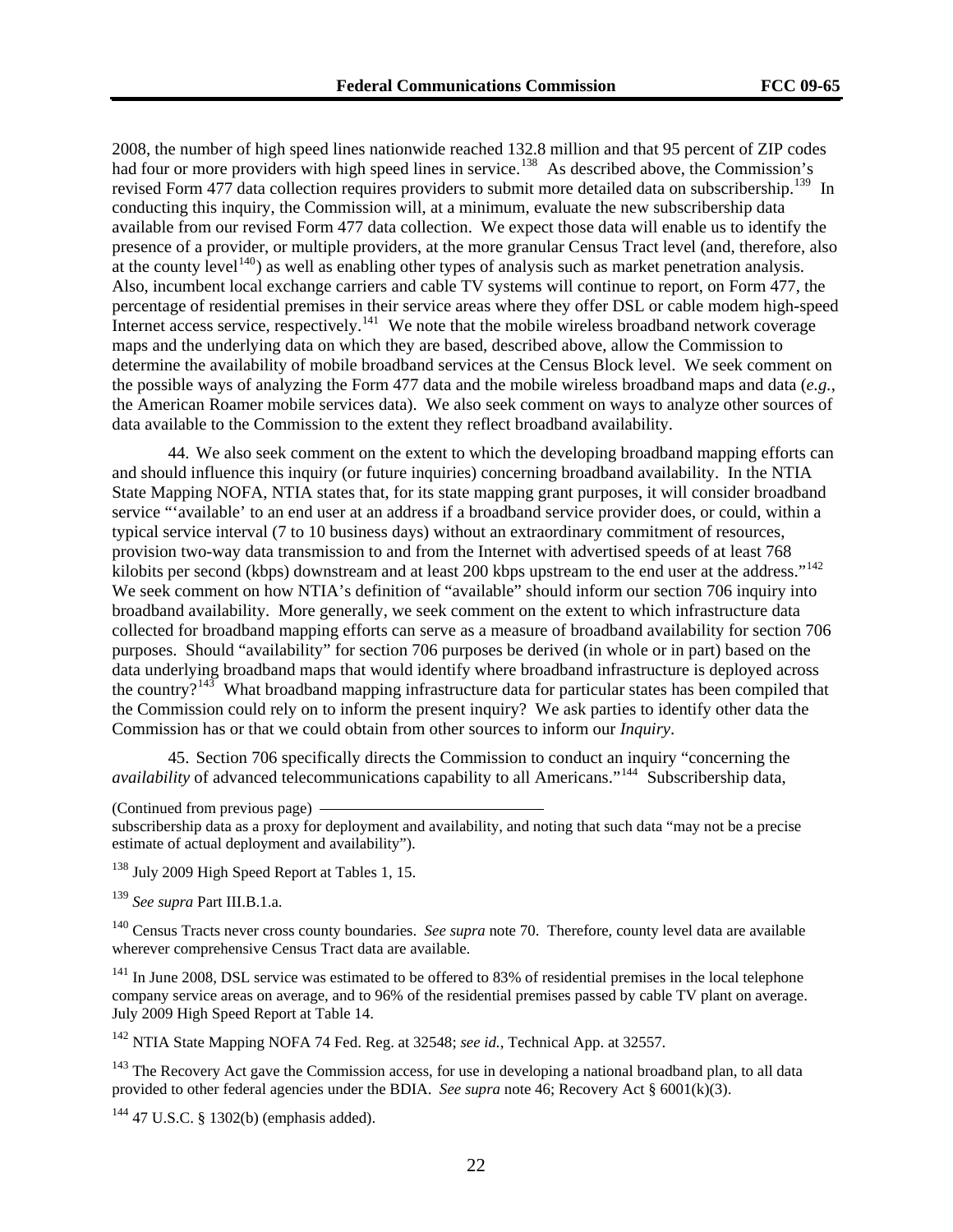although an indicator of broadband availability, is a measure of the adoption of broadband services. We seek comment on whether, and to what extent, continued reliance on subscribership data to determine availability is appropriate. For example, would continued reliance on subscribership data allow greater continuity with our prior section 706 reports, provide a useful counterpart to infrastructure data, or highlight gaps between availability and demand that should be investigated? Would continued reliance on subscribership data in our section 706 reports serve other national goals, such as seeking to expand broadband usage?<sup>145</sup> Once the Commission obtains detailed information on where broadband infrastructure is deployed, such as from mapping data, should the Commission rely solely on such infrastructure data or should it continue to rely, at least in part, on Form 477 subscribership data in its section 706 inquiries?

46. We also seek comment on whether the Commission's annual section 706 inquiry should be expanded. For example, the nation's broadband policy goals now seek to encourage increased utilization of broadband in addition to the ubiquitous deployment of broadband facilities.<sup>[146](#page-22-0)</sup> Would it be useful and appropriate for the Commission to assess the level of demand for broadband services in its section 706 inquiry? If so, what should the scope of any such inquiry be and upon what data should the Commission rely? Even if such assessment would be appropriate and useful, would it make more sense for the Commission to defer such inquiry until benchmarks for the National Broadband Plan have been established $?^{147}$  $?^{147}$  $?^{147}$ 

47. We seek comment on whether and how the existence of community anchor institutions and publicly available Internet access points (*e.g.*, Wi-Fi hotspots, public libraries, and Internet cafes), should affect our consideration of availability. For instance, we seek comment on what entities the Commission should consider to be community anchor institutions. NTIA has defined "community anchor institutions" as "[s]chools, libraries, medical and healthcare providers, public safety entities, community colleges and other institutions of higher education, and other community support organizations and entities."<sup>[148](#page-22-2)</sup> Is this definition of community anchor institutions appropriate for the Commission to use for purposes of the section 706 report? We seek comment on the extent and role of community anchor institutions and publicly available Internet access points across the nation, and the extent to which they are available in urban, rural, and suburban areas, as well as in Tribal areas.<sup>[149](#page-22-3)</sup> Further, we seek comment on how the existence of these institutions and access points affects consumer adoption and usage of broadband services.

<sup>145</sup> *See infra* note 147.

<span id="page-22-0"></span><sup>&</sup>lt;sup>146</sup> *See* Recovery Act § 6001(k)(2)(B), (D) (declaring that the National Broadband Plan shall include "a detailed strategy for achieving affordability of such service and maximum utilization of broadband infrastructure and service by the public" and "a plan for use of broadband infrastructure and services in advancing consumer welfare, civic participation, public safety" and a number of other national purposes); *see also* Recovery Act § 6001(b)(5) (declaring that one of the purposes of the Broadband Technology Opportunities Program is to "stimulate the demand for broadband").

<span id="page-22-1"></span> $147$  The Recovery Act directs the Commission to "establish benchmarks for meeting th[e] goal" that all people of the United States have access to broadband capability. Recovery Act  $\S$  6001(k)(2).

<span id="page-22-2"></span><sup>148</sup> NTIA State Mapping NOFA, 74 Fed. Reg. at 32548, Technical App. at 32563; *see also* NTIA/RUS BTOP/BIP NOFA, 74 Fed. Reg. at 33108 ("Community anchor institutions means schools, libraries, medical and healthcare providers, public safety entities, community colleges and other institutions of higher education, and other community support organizations and agencies that provide outreach, access, equipment and support services to facilitate greater use of broadband service by vulnerable populations, including low-income, unemployed, and the aged.").

<span id="page-22-3"></span><sup>149</sup> *See, e.g.*, *National Broadband Plan NOI*, 24 FCC Rcd at 4349, para. 23.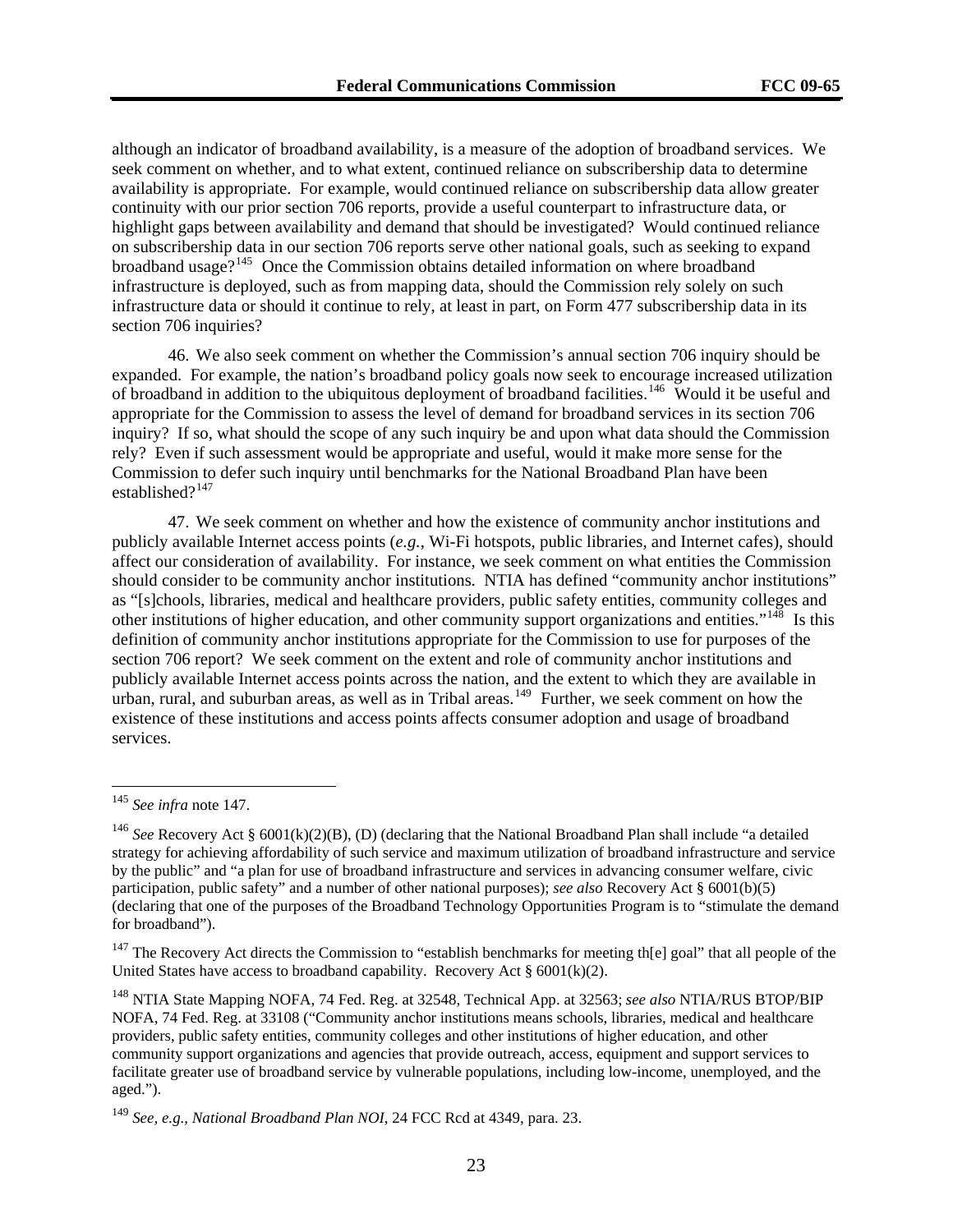48. We welcome additional data from other sources that will enable us to make informed judgments about broadband availability. We request objective, empirical data from companies, think tanks, governments, analysts, consumer groups, and others. In addition to data related to the specific locations where broadband may be accessed, we seek comment on other issues related to availability. For example, how, if at all, should the price of broadband relate to the availability of these services for all Americans? What sources of data are available on the price and quality of broadband and how should the Commission evaluate such data to determine whether these services are affordable and available to all Americans?<sup>[150](#page-23-0)</sup> We also seek comment on what other factors consumers consider in their decision to subscribe to broadband. What is the significance of equipment or software costs consumers must incur to subscribe to broadband? Do certain applications drive the adoption of broadband and, if so, which ones? Do concerns about computer security (*e.g.*, identity theft, computer viruses/worms) affect consumers' decisions to adopt and use broadband?<sup>[151](#page-23-1)</sup> What surveys or data are available relating to the actual speed of broadband used by customers as compared to the speed advertised or otherwise claimed by providers and how should the Commission evaluate such data?<sup>[152](#page-23-2)</sup> We also seek comment on whether the marketplace is working and whether there are any specific, verifiable examples of anticompetitive conduct in the broadband market that are occurring today.

49. Finally, while we invite parties to submit their own data on broadband availability in this docket, we recognize that such submissions raise concerns about the confidentiality of proprietary data. We seek comment on how the Commission should balance legitimate confidentiality interests in the information it collects against the goals of accountability and openness, including enabling the public to measure and review progress.<sup>[153](#page-23-3)</sup>

#### **2. Trends in Developing Technologies**

50. In prior reports, the Commission looked closely at the various existing and newly emerging technologies capable of providing broadband. Most recently, the *Section 706 Fifth Report* described in detail several technologies used to provide advanced services: (1) cable modem service; (2) DSL (especially asymmetric DSL, or ADSL); (3) fiber-based wireline technologies, specifically fiber-to-thehome (FTTH) and fiber-to-the-curb (FTTC); (4) licensed wireless technologies; (5) unlicensed wireless technologies; (6) BPL; and (7) satellite service.<sup>[154](#page-23-4)</sup> We seek comment on technological developments that have occurred since the *Section 706 Fifth Report*. What new network or other technologies, such as WiMAX and LTE, are currently being deployed? How widely have such new technologies been deployed, and what percentages of customers utilize such services? To what extent has the development of innovative applications or end-user devices influenced broadband adoption generally? Further, what

<span id="page-23-0"></span><sup>150</sup> *See, e.g.*, 2009 PEW BROADBAND ADOPTION STUDY (reporting that, from 2008 to 2009, the average price subscribers to premium broadband service were charged rose from \$38.10 to \$44.60 per month, and that, for basic broadband, the average price rose from \$32.80 to \$37.10 per month over this same time period).

<span id="page-23-1"></span><sup>151</sup> *See* Office of the Press Secretary, White House, *Remarks by the President on Securing Our Nation's Cyber Infrastructure* (rel. May 29, 2009).

<span id="page-23-2"></span><sup>&</sup>lt;sup>152</sup> SEE IDATE CONSULTING & RESEARCH, BROADBAND COVERAGE IN EUROPE, FINAL REPORT: 2008 SURVEY (2008), http://ec.europa.eu/information\_society/eeurope/i2010/docs/benchmarking/broadband\_coverage\_2008.pdf (presenting results of survey on broadband coverage and take-up across Europe (EU-27 Member States + Norway and Iceland)); PATRIK SANDGREN, SWEDISH POST AND TELECOM AGENCY (PTS), REPORT NO. PTS-ER-2009:8, BROADBAND SURVEY 2008 – A GEOGRAPHICAL OVERVIEW OF BROADBAND INFRASTRUCTURE IN SWEDEN (2009), http://www.pts.se/upload/Rapporter/Internet/2009/broadband-survey-2008-pts-er-2009-8.pdf (government commissioned report analyzing access to broadband in Sweden).

<span id="page-23-3"></span><sup>153</sup> *See National Broadband Plan NOI*, 24 FCC Rcd at 4351, para. 32.

<span id="page-23-4"></span><sup>154</sup> *See Section 706 Fifth Report*, 23 FCC Rcd at 9619-29, paras. 8-24.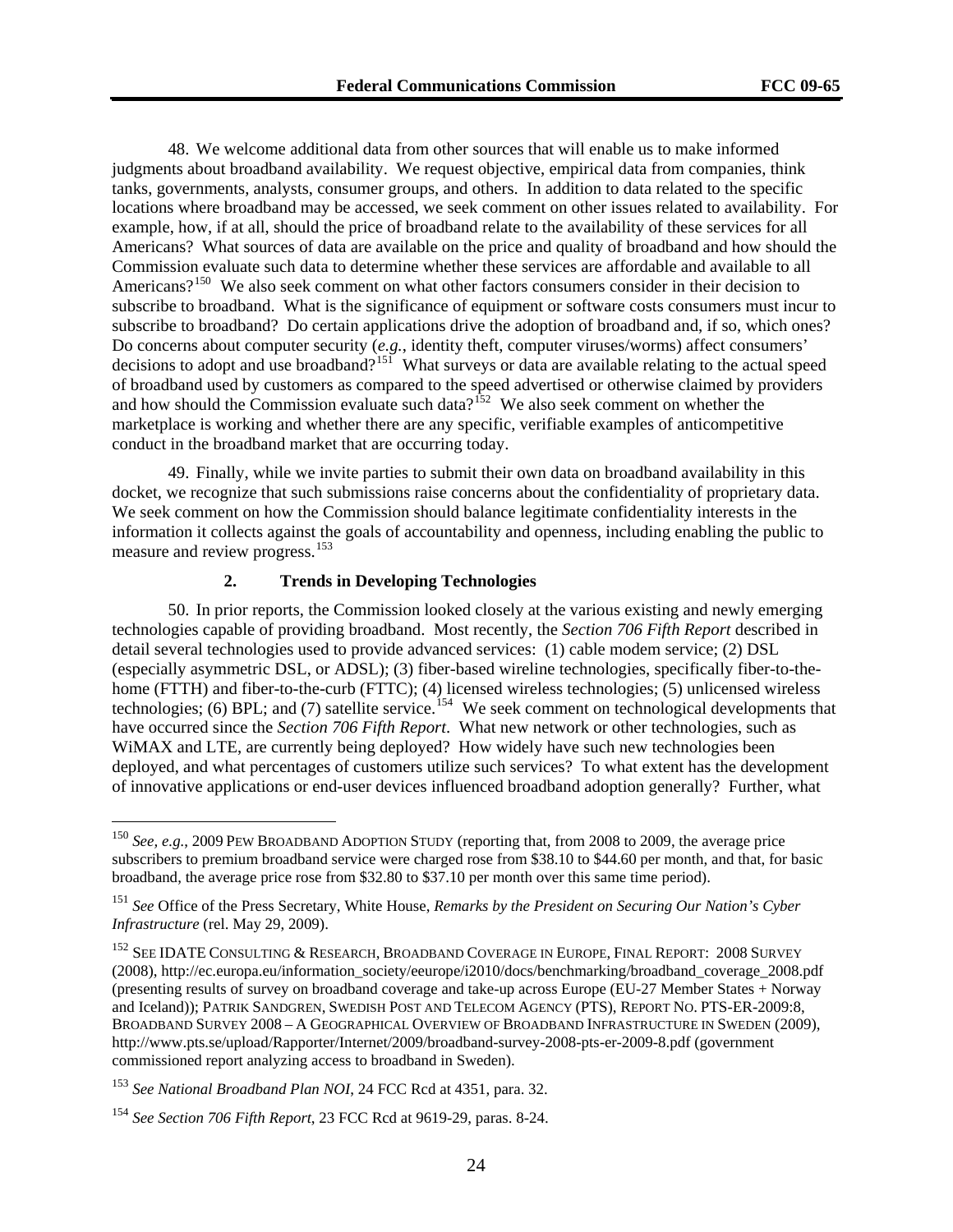broadband technologies have not yet been deployed, but are expected to be deployed in the near future? Finally, we seek comment on whether certain technological developments are likely to be particularly beneficial to specific groups of consumers, such as rural or Tribal consumers, or customers with disabilities?

51. We also seek comment on what innovative technologies are not yet deployed, but the deployment of which are expected in the near future. The Commission's Form 477 data collection program captures the marketplace presence of broadband services that utilize new and innovative technologies once consumer use of the services occurs. Our data collection does not, however, directly monitor the development of new technologies with likely, or possible, application to advanced services. Nor does our data collection program directly monitor the development of innovative applications that utilize broadband. We therefore invite parties to bring to our attention technologies on the horizon that might be used by current or potential providers to deliver new technologies or broadband services to consumers. In addition, we are interested in technologies that might be used directly by consumers, *e.g*., within the consumer's premises, to lower the cost or difficulty of installing or using advanced services. We also are interested in technologies that might enable new broadband applications to become of interest to consumers.

#### **C. Is Broadband Deployment Reasonable and Timely?**

52. Section 706 requires the Commission to determine "whether advanced telecommunications capability is being deployed to all Americans *in a reasonable and timely fashion*."[155](#page-24-0) We seek comment on how the developments discussed in Part III above should inform our inquiry into the reasonableness and timeliness of broadband deployment to all Americans. Once again, we will incorporate comments filed in the *National Broadband Plan NOI* into our record here, and also invite parties to file comments that are relevant to the questions set forth below.<sup>[156](#page-24-1)</sup>

53. We seek comment generally on whether broadband is being deployed to all Americans in a reasonable and timely fashion, and ask commenters to describe the empirical basis for their conclusions. Additionally, we seek comment on how to evaluate whether deployment is "reasonable and timely." What level of broadband deployment is "reasonable"? How should we assess the timeliness of broadband deployment? How granular should our examination of these issues be? In particular, we ask how the evolution in broadband goals since our *Section 706 Fifth Report* affects our determination of whether deployment of broadband is "reasonable and timely."

Census-defined terms, or would another geographic area enable the Commission to identify unserved 54. As discussed above, pursuant to section  $103(a)(3)$  of the BDIA, the Commission must compile "a list of geographical areas that are not served by any provider of advanced telecommunications capability," and "to the extent that data from the Census Bureau [are] available, determine for each unserved area: (1) the population; (2) population density; and (3) average per capita income."<sup>[157](#page-24-2)</sup> We seek comment on how the Commission should implement this new broadband data collection requirement. In particular, we seek comment on how to define "geographic area" in the context of deployment of broadband, and its relationship to Census Bureau data. Should we define the "geographical area" in terms of Census Tracts, which the Commission uses for Form 477, or other

<span id="page-24-0"></span><sup>155 47</sup> U.S.C. § 1302(b) (emphasis added).

<span id="page-24-1"></span><sup>156</sup> *See e.g., National Broadband Plan NOI*, 24 FCC Rcd at 4346-50, 4361-62, 4364-65, paras. 15-28, 54-57, 61-62 (requesting comment on how to define broadband, broadband affordability and utilization, and subscribership data and mapping); *see supra* para. 14.

<span id="page-24-2"></span><sup>157</sup> BDIA § 103(a)(3); 47 U.S.C. § 1302(c); *see also National Broadband Plan NOI*, 24 FCC Rcd at 4364-65, para. 61.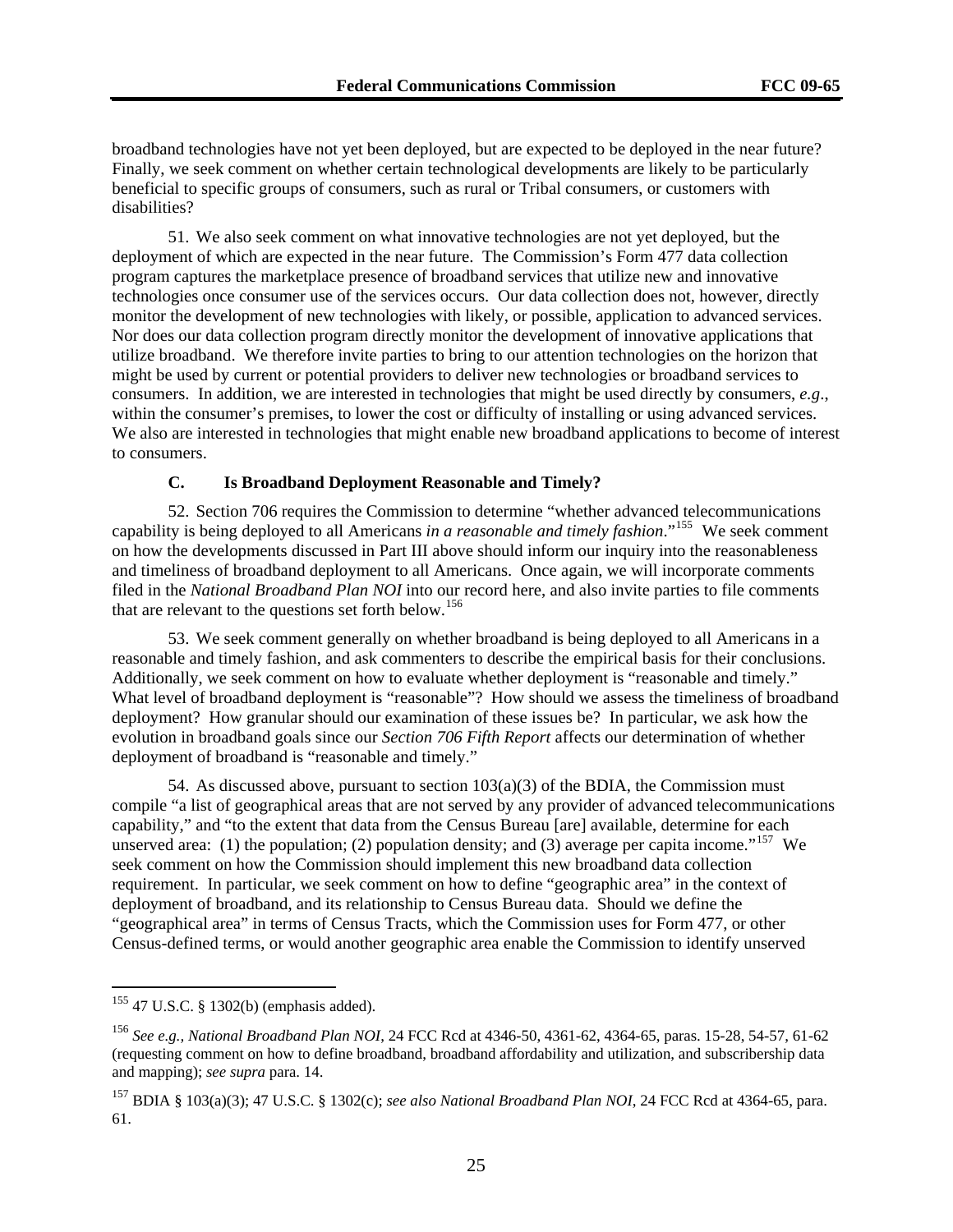areas in a more useful and comprehensive way?<sup>158</sup> Further, how should the Commission identify and served? We also seek comment on whether use of the terminology "areas that are not served by any extent such data are available. Further, we seek comment on whether we should consider all technologies in examining whether an area is not served by any provider of broadband. For example, NTIA and RUS address relatively small geographic areas that are unserved when neighboring or surrounding areas are provider"<sup>159</sup> in this proceeding is the same as or different from the term "unserved" as defined by NTIA and RUS in their implementations of the Recovery Act.<sup>160</sup> In particular, NTIA and RUS adopt the smaller Census Blocks as the relevant geographic area, rather than Census Tracts. We seek comment on whether the Commission should similarly rely on Census Block data for our section 706 analysis to the will exclude satellite broadband service when determining whether an area is unserved for purposes of their broadband grant programs.161 Should we adopt a similar rationale here and exclude satellite broadband providers when identifying areas not served by any provider of broadband?<sup>162</sup> Finally, we seek comment on how the list of geographic areas not served by any provider should inform our analysis of whether broadband service is being deployed to all Americans in a reasonable and timely fashion. We ask parties to provide us data and analyses regarding the reasons why these areas are not served.

55. As required by section 706(a), we seek comment on the deployment of broadband to elementary and secondary schools and classrooms,<sup>[163](#page-25-0)</sup> an area in which the federal universal service fund, specifically, the schools and libraries support mechanism (also known as the E-rate program), provides substantial support.<sup>[164](#page-25-1)</sup> Specifically, we seek comment regarding broadband availability to students that attend elementary and secondary schools. Are there particular groups of students that lack sufficient access to broadband? As the Commission noted in the *Section 706 Fifth NOI*, a 2006 study released by the National Center for Education Statistics found that nearly 100 percent of public schools in the United States had Internet access, and 97 percent of these schools used broadband connections to access the Internet.<sup>[165](#page-25-2)</sup> In 1997, only 27 percent of public school instructional classrooms had Internet access; that

 $^{159}$  BDIA § 103(a)(3); 47 U.S.C. § 1302(c).

 $\overline{a}$ 

<sup>160</sup> *See* NTIA State Mapping NOFA, 74 Fed. Reg. at 32549 (defining "Unserved Area" as "[a]n area composed of one or more contiguous census blocks where at least 90 percent of households in the service area lack access to facilities-based terrestrial broadband service, either fixed or mobile, at the minimum broadband transmission speed (set forth in the definition of broadband [elsewhere in the NOFA]). A household has access to broadband service if the household can readily subscribe to that service upon request."); NTIA/RUS BTOP/BIP NOFA, 74 Fed. Reg. at 33109 (same definition).

<sup>161</sup> *See* NTIA/RUS BTOP/BIP NOFA, 74 Fed. Reg. at 33130 (stating that "an area that has only high-latency satellite service will . . . qualify as 'unserved'"); *id.* ("RUS and NTIA do not include existing satellite service in defining whether a given area is unserved, even though such service may meet the threshold speed level to qualify as broadband service under the definition adopted in this NOFA. Because the general reach of satellite service can extend to the entire country, it is excluded as a factor in the unserved definition to avoid a finding that no area in the United States would be considered unserved. Such a finding would render the term meaningless.").

<sup>162</sup> *See supra* para. 38 (discussing latency concerns of satellite services).

<span id="page-25-0"></span><sup>163</sup> *See* 47 U.S.C. § 1302(b).

<span id="page-25-1"></span><sup>164</sup> *See* 47 C.F.R. §§ 54.500-54.523.

<sup>&</sup>lt;sup>158</sup> *See* http://www.census.gov/geo/www/cen\_tract.html (describing Census Tracts and block numbering areas) (last visited July 29, 2009); http://www.census.gov/geo/www/ezinter.html (the Census Bureau's resource site for selected federal programs) (last visited July 29, 2009).

<span id="page-25-2"></span><sup>165</sup> *See Section 706 Fifth NOI*, 22 FCC Rcd at 7825, para. 28; JOHN WELLS & LAURIE LEWIS, U.S. DEPARTMENT OF EDUCATION, PUB. NO. NCES 2007-020, INTERNET ACCESS IN U.S. PUBLIC SCHOOLS AND CLASSROOMS: 1994-2005, 4-5 (2006), http://nces.ed.gov/pubs2007/2007020.pdf (NCES Study).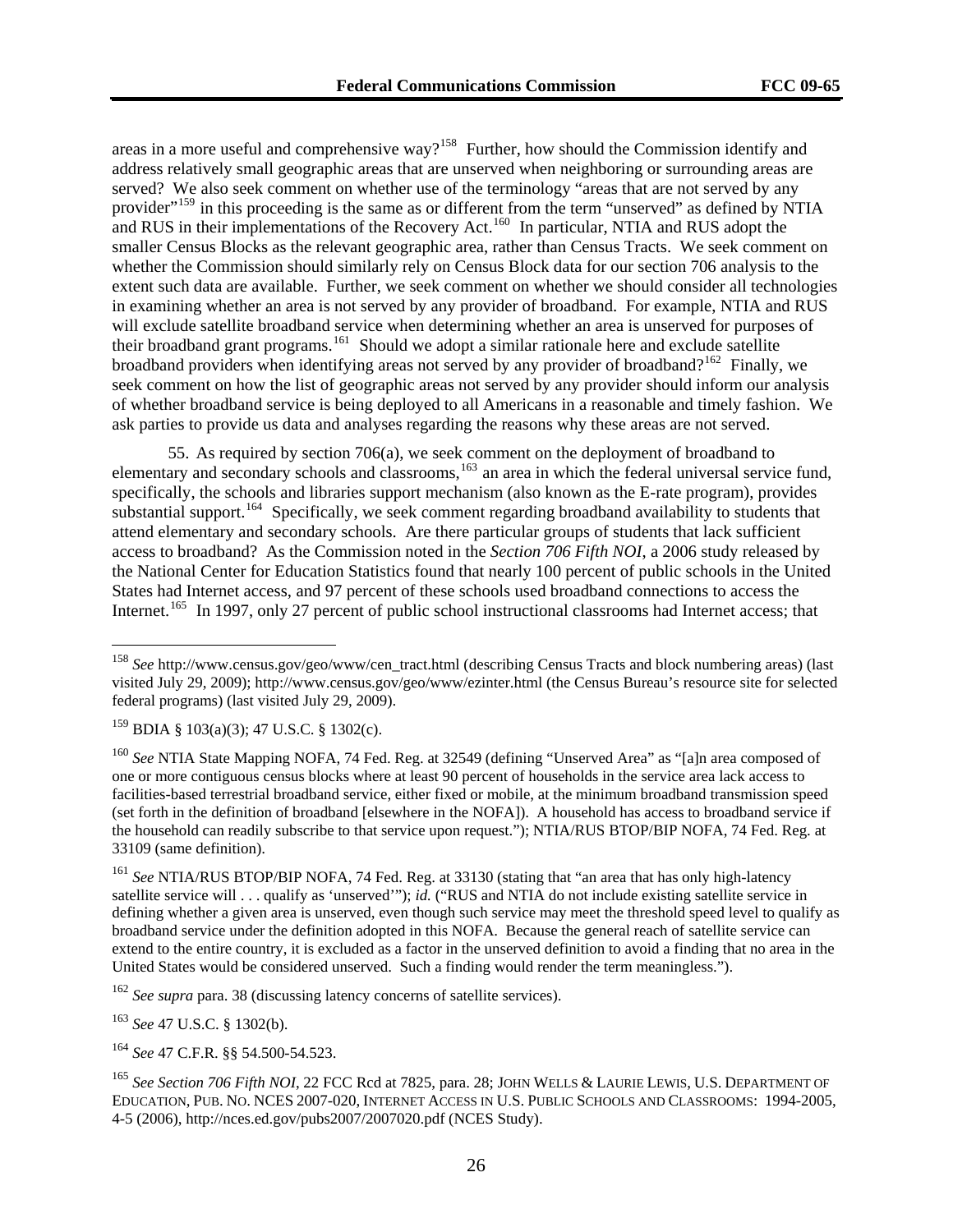figure increased to 94 percent in 2005.<sup>166</sup> Do these figures support a conclusion that broadband is being deployed to elementary and secondary schools and classrooms on a reasonable and timely basis, including in Indian Country? Are there any other sources of information that would provide insight into whether the deployment of broadband service to elementary and secondary schools and classrooms is occurring on a reasonable and timely basis? The NCES Study results indicate that schools in rural areas have lower broadband adoption rates than their counterparts in cities, suburbs and towns.<sup>167</sup> Also according to the NCES Study, smaller schools appear less likely than larger schools to have broadband connections.<sup>168</sup> We seek comment on whether there are other particular barriers that impede or hinder access to broadband by schools. Are there additional ways in which the Commission can assist schools located in geographically isolated areas to improve access to broadband services?

56. We request comment on the meaning of the term "all Americans" as it relates to the reasonable and timely deployment of broadband capabilities. In the *Section 706 Fifth NOI*, the Commission sought comment regarding businesses, residential consumers, rural communities, elementary and secondary students, minority consumers, persons with disabilities, and individuals living on Tribal land and in the U.S. territories.<sup>[169](#page-26-0)</sup> As a threshold question, we seek comment regarding whether these categories remain adequate for evaluating broadband deployment to "all Americans." Should we separately examine these categories in this *Inquiry*? Should we further disaggregate these consumer groups by geographic areas? Do these categories sufficiently encompass state and local public safety agencies, or should we create a separate category to ensure that public safety users are adequately represented in section 706 reports?<sup>[170](#page-26-1)</sup> Are there other types of consumers, or other geographic areas, that are likely to experience broadband deployment at a different pace such that we should also monitor the rate of deployment to those customers and areas? For example, should we track the rate of deployment by average income in an area? Should we track deployment to community anchor institutions and publicly available Internet access points that facilitate greater broadband use, for example, by low-income or unemployed Americans?<sup>[171](#page-26-2)</sup> How should our inquiry address broadband deployment to consumers who fall within more than one of these categories?<sup>[172](#page-26-3)</sup> We welcome further comment regarding types of consumers or geographical areas relevant to this inquiry, as well as any further comment regarding deployment of broadband to Americans generally.

57. We specifically seek comment on the status of deployment of broadband to consumers living in rural areas. As discussed in the *Rural Broadband Report*, although the available data are limited, recent studies suggest that urban consumers may have greater access to broadband than their rural

<sup>168</sup> *Id.*

 $\overline{a}$ 

<span id="page-26-0"></span><sup>169</sup> *See Section 706 Fifth NOI*, 22 FCC Rcd at 7823-26, paras. 24-30; *Section 706 Fourth Report*, 19 FCC Rcd at 20569-76.

<span id="page-26-1"></span>170 The *National Broadband Plan NOI* included a variety of questions addressing access to and use of broadband for public safety and homeland security purposes. *See National Broadband Plan NOI*, 24 FCC Rcd at 4367-70, paras. 72-79. We will incorporate all comments, including those providing public-safety-related responses, to the *National Broadband Plan NOI* into our record here*. See supra* para. 14.

<span id="page-26-2"></span><sup>171</sup> *See supra* para. 47; NTIA/RUS BTOP/BIP NOFA, 74 Fed. Reg. at 33108.

<span id="page-26-3"></span> $172$  For example, the RURAL BROADBAND REPORT found that "people with disabilities outside metropolitan areas have a very low rate of Internet use" but that the Commission "lack[s] properly disaggregated information" about this group." *See* RURAL BROADBAND REPORT at para. 29 (finding particularly low rates of broadband deployment among people with disabilities outside metropolitan areas).

<sup>166</sup> NCES Study at 14, 16.

<sup>167</sup> *Id.* at 18.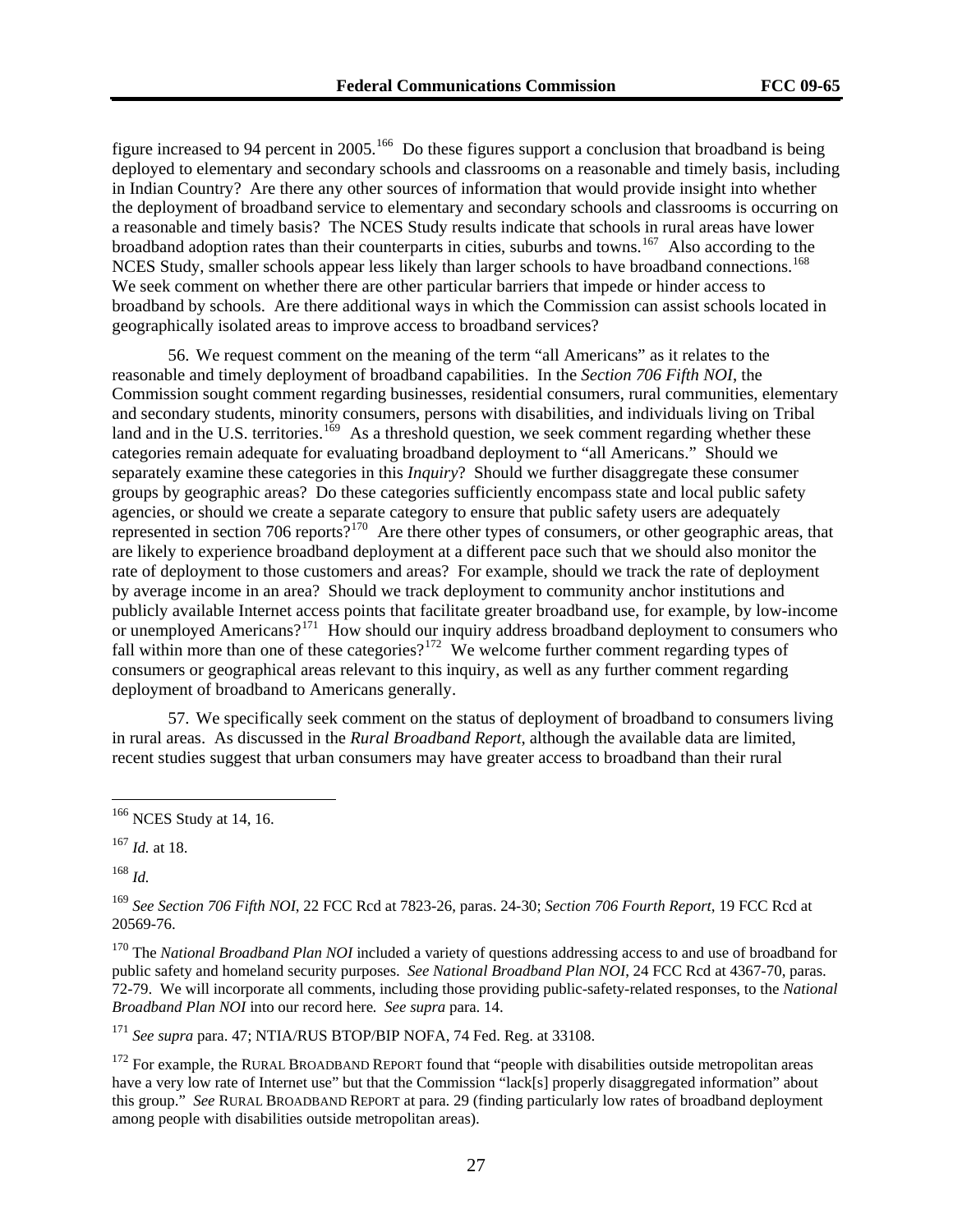counterparts.173 We seek comment on whether this is still the case today. Do consumers in rural areas enjoy choices among technologies and tiers of advanced services comparable to those available to consumers in urban areas?

58. We further seek comment on the deployment of broadband to individuals living on Tribal lands and in the U.S. territories.<sup>[174](#page-27-0)</sup> The Commission has recognized the dearth of information regarding broadband deployment on Tribal lands.<sup>[175](#page-27-1)</sup> Are data available that capture deployment of advanced services in these areas? What types of unique challenges are associated with the deployment of advanced services in Tribal areas or U.S. territories? Are these challenges similar to or distinguishable from those encountered by consumers living in rural areas of the nation? In areas where services have been deployed, have they been deployed to all consumers, or just a limited number of consumers? What types of technologies are being used to provide advanced services on Tribal lands and in U.S. territories? Are there certain types of technological developments that may be especially promising for future deployment in Tribal areas or the U.S. territories? Should we consider U.S. territories and Tribal lands separately from other geographic areas?

59. We also seek focused comment on the deployment of broadband to low-income individuals. In prior section 706 inquiries, we have examined the gap in subscribership to advanced services between the highest-income ZIP codes and the lowest-income ZIP codes based on our Form 477 data.<sup>[176](#page-27-2)</sup> In light of the revised data collection efforts discussed above, how can we best determine whether broadband is being made available to low-income individuals in a reasonable and timely fashion? Should the Commission analyze and report on broadband deployment to people with low incomes in a way that differentiates among rural, suburban, and urban areas, and, if so, what tools are available to facilitate this? The *Rural Broadband Report* called attention to the importance of broadband deployment in "rural areas where poverty is historical and structural."<sup>[177](#page-27-3)</sup> To what extent should the Commission attempt to identify and track deployment among different income levels in different geographic areas?

<sup>173</sup> *Id.* at paras. 26-27 (citing *2008 Pew Broadband Adoption Study* and NTIA statistics comparing residents with broadband in the home in urban and rural areas).

<span id="page-27-0"></span> $174$  We recognize that Indian Country is politically distinct and, as a result, historical and legal circumstances pose unique barriers to expanded broadband deployment. "Indian Country" means: (a) all land within the limits of any Indian reservation under the jurisdiction of the United States Government, notwithstanding the issuance of any patent, and, including rights-of-way running through the reservation; (b) all dependent Indian communities within the borders of the United States whether within the original or subsequently acquired territory thereof, and whether within or without the limits of a state; and (c) all Indian allotments, the Indian titles to which have not been extinguished, including rights-of-way running through the same. 18 U.S.C. § 1151. For the purpose of this document, Indian Country also includes Alaska Native Villages, Native Hawaiian Homeland, and Trust lands. Although section 1151 is a criminal statute, its definition of Indian Country applies in the civil context as well. In this *Inquiry*, we use "Indian Country," "Tribal areas," and "Tribal lands" interchangeably. We also clarify that for purposes of this *Inquiry*, the term "rural areas" may include Indian Country, although not all of Indian Country would otherwise necessarily be considered rural. To the extent that sections of Indian Country are rural in nature, they are likely to face the same—and some additional—difficulties in achieving increased broadband deployment as faced by "rural areas." *See* RURAL BROADBAND REPORT at para. 31 n.54.

<span id="page-27-1"></span><sup>175</sup> *See, e.g.*, *Section 706 Fifth Report*, 23 FCC Rcd at 9634, para. 38 (finding subscribership to Internet access services at any speed on Tribal lands to be largely unknown because no federal survey had been designed to track this information); RURAL BROADBAND REPORT at para. 30 (citing lack of data describing broadband availability or subscribership on Tribal lands).

<span id="page-27-2"></span><sup>176</sup> *See Section 706 Fifth NOI*, 22 FCC Rcd at 7824, para. 26.

<span id="page-27-3"></span><sup>&</sup>lt;sup>177</sup> See RURAL BROADBAND REPORT at paras. 24, 31 (noting significance of broadband deployment to people living in historically impoverished rural areas).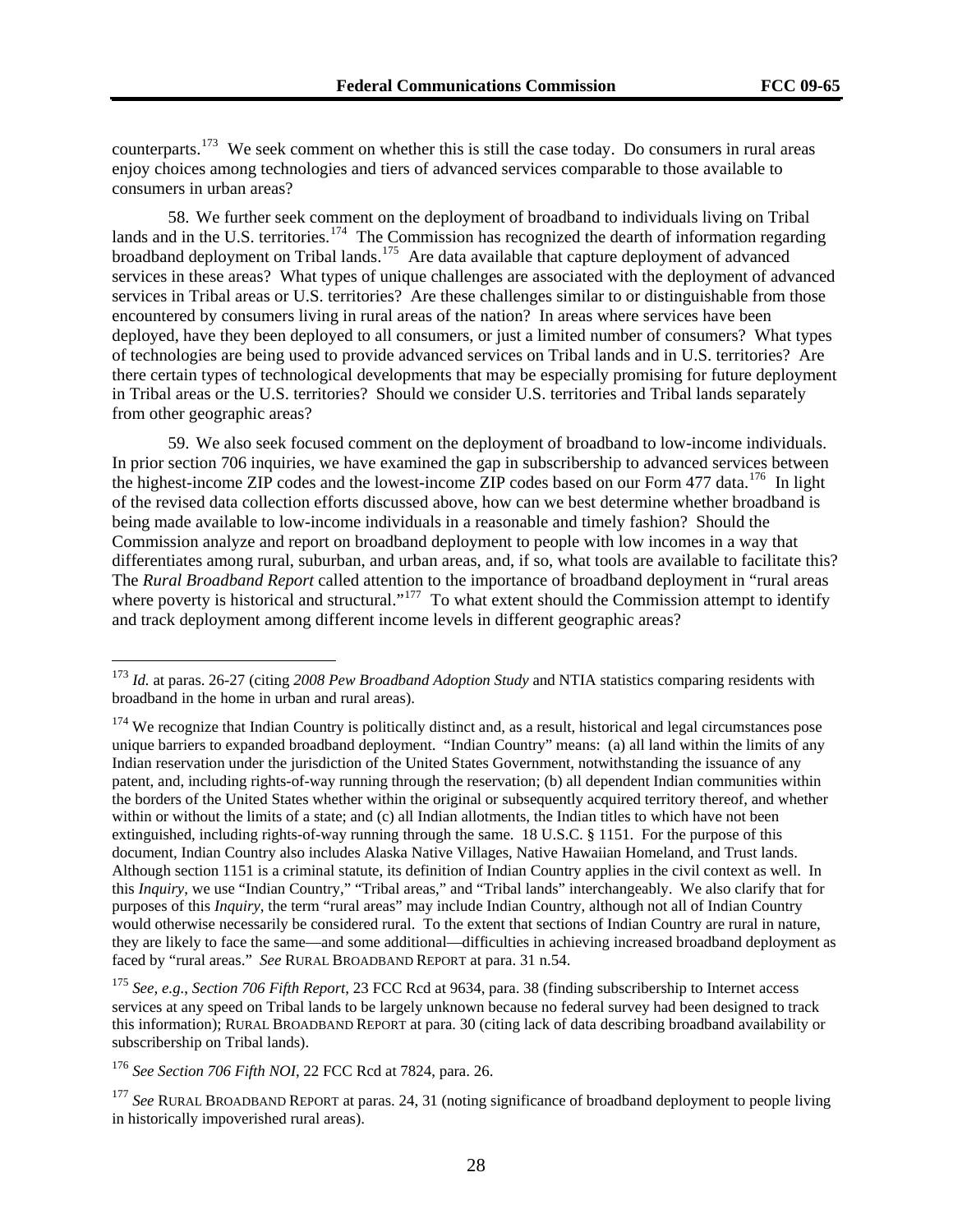60. In addition, we seek specific comment on whether broadband is being deployed in a reasonable and timely fashion to minority consumers.<sup>[178](#page-28-0)</sup> To the extent the Commission relies on Census Tract data or other geographically-specific data, how can we best determine whether broadband is being deployed to minority consumers in a reasonable and timely fashion? Should we further disaggregate this group of consumers, and if so, what degree of specificity would be informative and appropriate?<sup>[179](#page-28-1)</sup> What are the best sources of data concerning deployment to different minority groups?

61. We also seek specific comment on the extent to which persons with disabilities have access to broadband. What types of barriers do persons with disabilities encounter with respect to accessing broadband? Have there been recent developments in adaptive technologies that improve access to broadband for persons with disabilities? Is it appropriate and practicable to differentiate among people with disabilities by whether they live in urban, suburban, or rural areas, or by whether they live in Tribal areas?[180](#page-28-2) To what extent do income, employment, or other factors affect the ability of persons with disabilities to access broadband?

62. In addition, as discussed above, and pursuant to BDIA section 103(b), the Commission must perform an international comparison of broadband service capability, including 75 communities (including capital cities) in 25 geographically diverse countries comparable to "various" U.S. communities.<sup>[181](#page-28-3)</sup> On March 31, 2009, the Commission sought comment on this requirement.<sup>[182](#page-28-4)</sup> We will incorporate the comments submitted in response to that notice into this proceeding. We seek comment on how we should use the results of the Commission's forthcoming international comparison in assessing whether broadband is being deployed to all Americans in a reasonable and timely fashion.

63. Further, other international organizations have published international comparisons of broadband availability or deployment. We seek comment on whether and, if so, how we should use such international evaluations of broadband availability or deployment in determining whether broadband is being deployed to all Americans in a reasonable and timely fashion. Moreover, regardless of whether we rely on these evaluations, we seek comment on the regulatory strategies that other countries have used to spur broadband availability, deployment, subscribership, or adoption and whether these strategies, in fact, have proven successful.

#### **D. What Actions Can Accelerate Broadband Deployment?**

64. Pursuant to section 706, "the Commission and each State commission . . . shall encourage the deployment on a reasonable and timely basis of advanced telecommunications capability to all Americans . . . by utilizing . . . price cap regulation, regulatory forbearance, measures that promote competition in the local telecommunications market, or other regulating methods that remove barriers to infrastructure

<span id="page-28-0"></span><sup>178</sup> *See National Broadband Plan NOI*, 24 FCC Rcd at 4375, para. 101.

<span id="page-28-1"></span> $179$  We note Connected Nation's assertion that, in the suburbs, broadband deployment to "minorities" surpasses broadband deployment to "nonminorities." *See* CONNECTED NATION, THE CALL TO COLLECT MINORITY AMERICANS: A CONNECTED NATION POLICY BRIEF (2009),

http://www.connectednation.org/research/Minority\_Americans\_Policy\_Brief.php (broadband deployment to "suburban minorities" (59%) exceeds broadband deployment to "suburban nonminorities" (55%) and significantly exceeds broadband deployment to "all adults" (50%)).

<span id="page-28-2"></span><sup>&</sup>lt;sup>180</sup> RURAL BROADBAND REPORT at para. 29 (finding particularly low rates of broadband deployment among people with disabilities outside metropolitan areas).

<span id="page-28-3"></span><sup>181</sup> *See supra* para. 17; *see also* BDIA § 103(b); 47 U.S.C. § 1303(b).

<span id="page-28-4"></span><sup>182</sup> *See BDIA Public Notice*, 24 FCC Rcd 3908.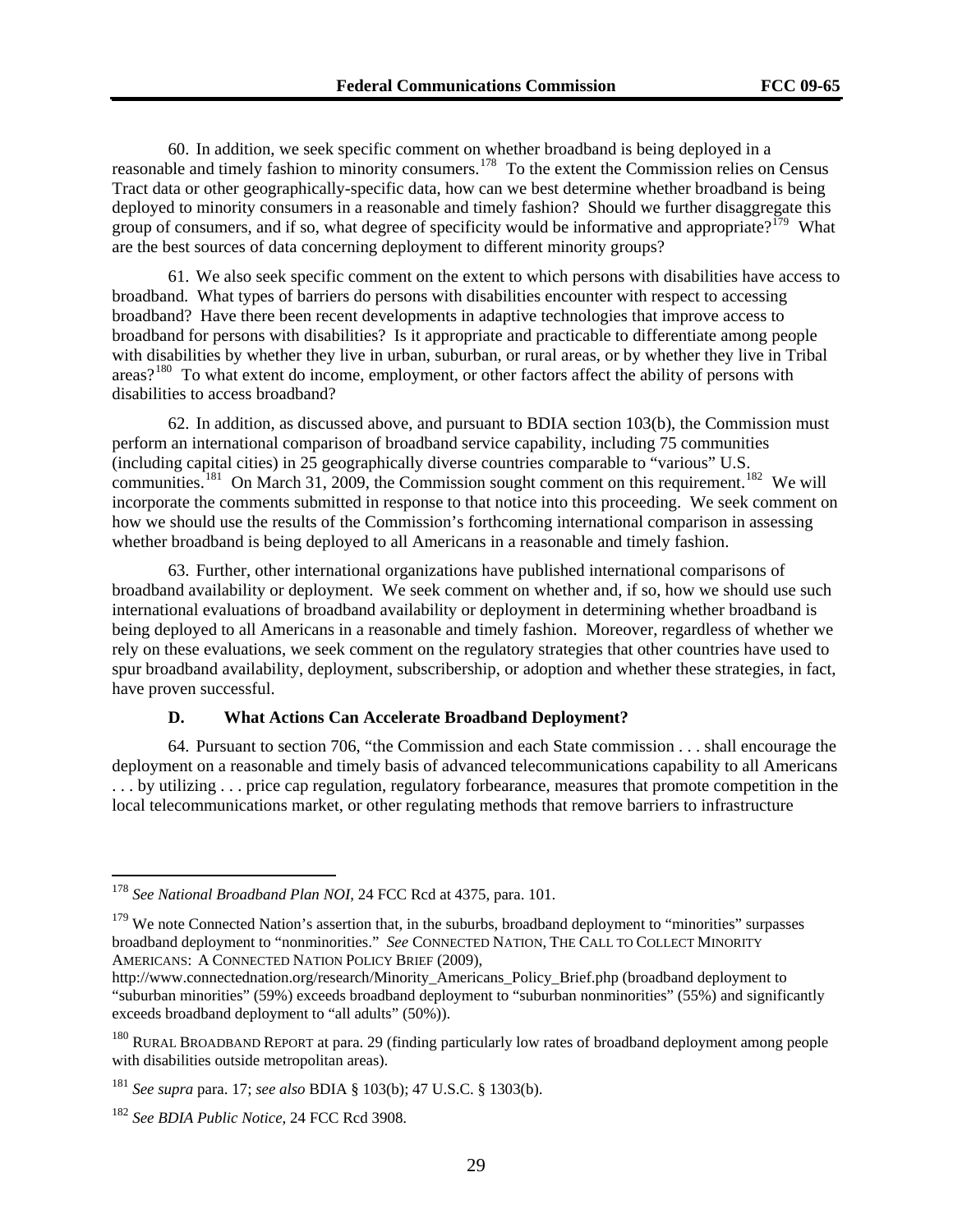investment."<sup>183</sup> To the extent commenters advocate that we should undertake additional actions to encourage the deployment of broadband, they should set forth those proposals with specificity.

65. If the Commission finds that broadband is not being deployed in a reasonable and timely manner, the Commission must "take immediate action to accelerate deployment of such capability by removing barriers to infrastructure investment and by promoting competition in the telecommunications market."<sup>[184](#page-29-0)</sup> Are there specific areas in the United States, such as rural areas, Tribal lands, or groups of Americans for whom the pace of deployment justifies action under section 706 to remove barriers to infrastructure investment or to promote competition? If so, what are the specific barriers to entry that are inhibiting broadband infrastructure investment? What authority does the Commission have to remove any such barriers—particularly barriers not resulting from Commission regulation—and what actions would be warranted? In addition, what specific steps could the Commission take to promote broadband competition in such areas or among such groups of Americans? Are there any other actions the Commission should take to promote the deployment of broadband, and what monetary and other costs and benefits would result from any such actions?

66. In assessing what actions the Commission should take to encourage the deployment of broadband, we ask parties to consider the recent *Rural Broadband Report*, submitted to Congress by the Acting Chairman of the Commission, in coordination with the Secretary of the USDA. The *Rural Broadband Report* includes a number of recommendations to facilitate broadband to rural areas, including, for example, enhancing coordination among and between federal, Tribal, state governments, and community organizations overall and coordinating specific broadband initiatives, such as data collection and mapping efforts.[185](#page-29-1) Are any of the recommendations in the *Rural Broadband Report* relevant to our 706 inquiry here? Would the recommendations of the *Rural Broadband Report* be an appropriate response if the Commission is required to "take immediate action to accelerate" such capability is not being deployed in a reasonable and timely manner?

#### **E. What Actions Should the Commission Take to Improve Its Regular Broadband Data Collection Efforts?**

67. We seek comment on what actions the Commission should take to improve its regular broadband data collections. Last year, the Commission issued a Further Notice of Proposed Rulemaking on possible changes to its Form 477 broadband data gathering program, asking questions about broadband mapping, gathering information on actual speeds experienced by consumers, pricing information, confidentiality, and surveys.<sup>[186](#page-29-2)</sup> Much has happened since then. As described above, the BDIA addresses mapping, consumer surveys, and other issues.<sup>[187](#page-29-3)</sup> And NTIA has recently issued a NOFA for its mapping grant program.<sup>[188](#page-29-4)</sup> We seek comment in light of these developments on what actions the Commission should take to ensure that, in the future, we will have rich information about broadband to inform our policymaking activities, to support the activities of other agencies and other levels of government, and to provide to consumers, researchers, and industry about the state of broadband in our nation.

<sup>183</sup> *See* 47 U.S.C. § 1302(a).

<span id="page-29-0"></span><sup>184</sup> *See* 47 U.S.C. § 1302(b).

<span id="page-29-1"></span><sup>&</sup>lt;sup>185</sup> RURAL BROADBAND REPORT at para. 13.

<span id="page-29-2"></span><sup>186</sup> *2008 Broadband Data Gathering Order*, 23 FCC Rcd at 9708-12, paras. 34-40.

<span id="page-29-3"></span><sup>187</sup> *See supra* Parts III.A.2 & III.B.3.a.

<span id="page-29-4"></span><sup>&</sup>lt;sup>188</sup> NTIA State Mapping NOFA.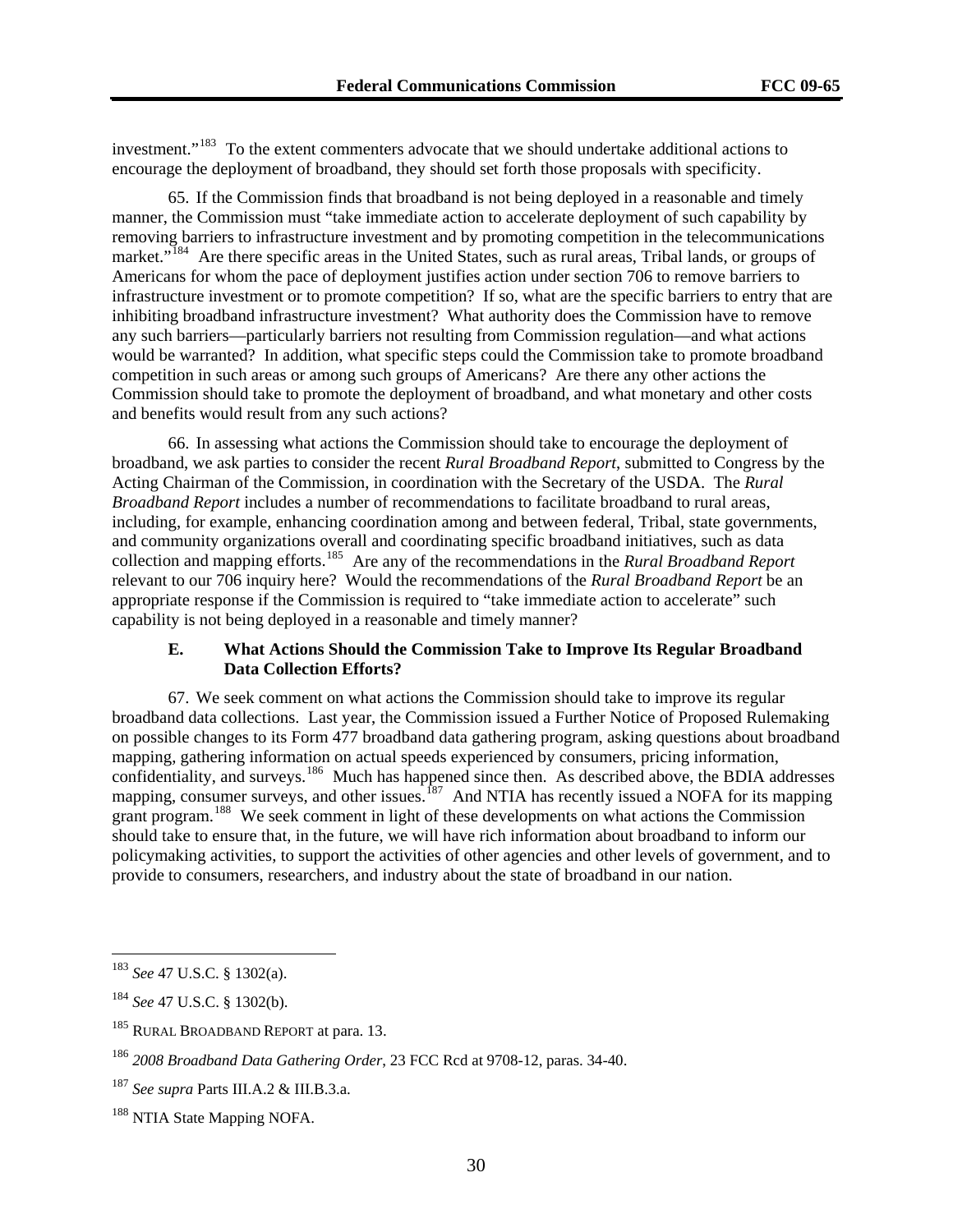#### **V. PROCEDURAL MATTERS**

#### **A. Paperwork Reduction Act**

68. This document does not contain proposed information collection(s) subject to the Paperwork Reduction Act of 1995 (PRA), Public Law 104-13. In addition, therefore, it does not contain any new or modified "information collection burden for small business concerns with fewer than 25 employees," pursuant to the Small Business Paperwork Relief Act of 2002, Public Law 107-198, *see* 47 U.S.C.  $§$  3506(c)(4).

#### **B. Ex Parte Presentations**

69. The inquiry this Notice initiates shall be treated as a "permit-but-disclose" proceeding in accordance with the Commission's *ex parte* rules.<sup>[189](#page-30-0)</sup> Persons making oral *ex parte* presentations are reminded that memoranda summarizing the presentations must contain summaries of the substance of the presentations and not merely a listing of the subjects discussed. More than a one or two sentence description of the views and arguments presented generally is required.<sup>[190](#page-30-1)</sup> Other requirements pertaining to oral and written presentations are set forth in section  $1.1206(b)$  of the Commission's rules.<sup>[191](#page-30-2)</sup>

#### **C. Comment Filing Procedures**

70. Pursuant to sections 1.415 and 1.419 of the Commission's rules,<sup>[192](#page-30-3)</sup> interested parties may file comments and reply comments regarding the Notice on or before the dates indicated on the first page of this document. **All filings related to this Notice of Inquiry should refer to GN Docket No. 09-137 and GN Docket No. 09-51**. Comments may be filed using: (1) the Commission's Electronic Comment Filing System (ECFS), (2) the Federal Government's eRulemaking Portal, or (3) by filing paper copies. *See Electronic Filing of Documents in Rulemaking Proceedings*, 63 FR 24121 (1998).

- Electronic Filers: Comments may be filed electronically using the Internet by accessing the ECFS: http://www.fcc.gov/cgb/ecfs/ or the Federal eRulemaking Portal: http://www.regulations.gov. Filers should follow the instructions provided on the website for submitting comments.
- ECFS filers must transmit one electronic copy of the comments for GN Docket No. 09-137 and GN Docket No. 09-51. In completing the transmittal screen, filers should include their full name, U.S. Postal Service mailing address, and the applicable docket number. Parties may also submit an electronic comment by Internet e-mail. To get filing instructions, filers should send an e-mail to ecfs@fcc.gov, and include the following words in the body of the message, "get form." A sample form and directions will be sent in response.
- Paper Filers: Parties who choose to file by paper must file an original and four copies of each filing. Filings can be sent by hand or messenger delivery, by commercial overnight courier, or by first-class or overnight U.S. Postal Service mail (although we continue to experience delays in receiving U.S. Postal Service mail). All filings must be addressed to the Commission's Secretary, Marlene H. Dortch, Office of the Secretary, Federal Communications Commission, 445 12th Street, S.W., Washington, DC 20554.
- The Commission's contractor will receive hand-delivered or messenger-delivered paper filings for the Commission's Secretary at 236 Massachusetts Avenue, N.E., Suite 110, Washington, DC 20002. The filing hours at this location are 8:00 a.m. to 7:00 p.m. All hand

<span id="page-30-0"></span><sup>189 47</sup> C.F.R. §§ 1.200 *et seq*.

<span id="page-30-1"></span><sup>190</sup> *See* 47 C.F.R. § 1.1206(b)(2).

<span id="page-30-2"></span><sup>191 47</sup> C.F.R. § 1.1206(b).

<span id="page-30-3"></span><sup>192 47</sup> C.F.R. §§ 1.415, 1.419.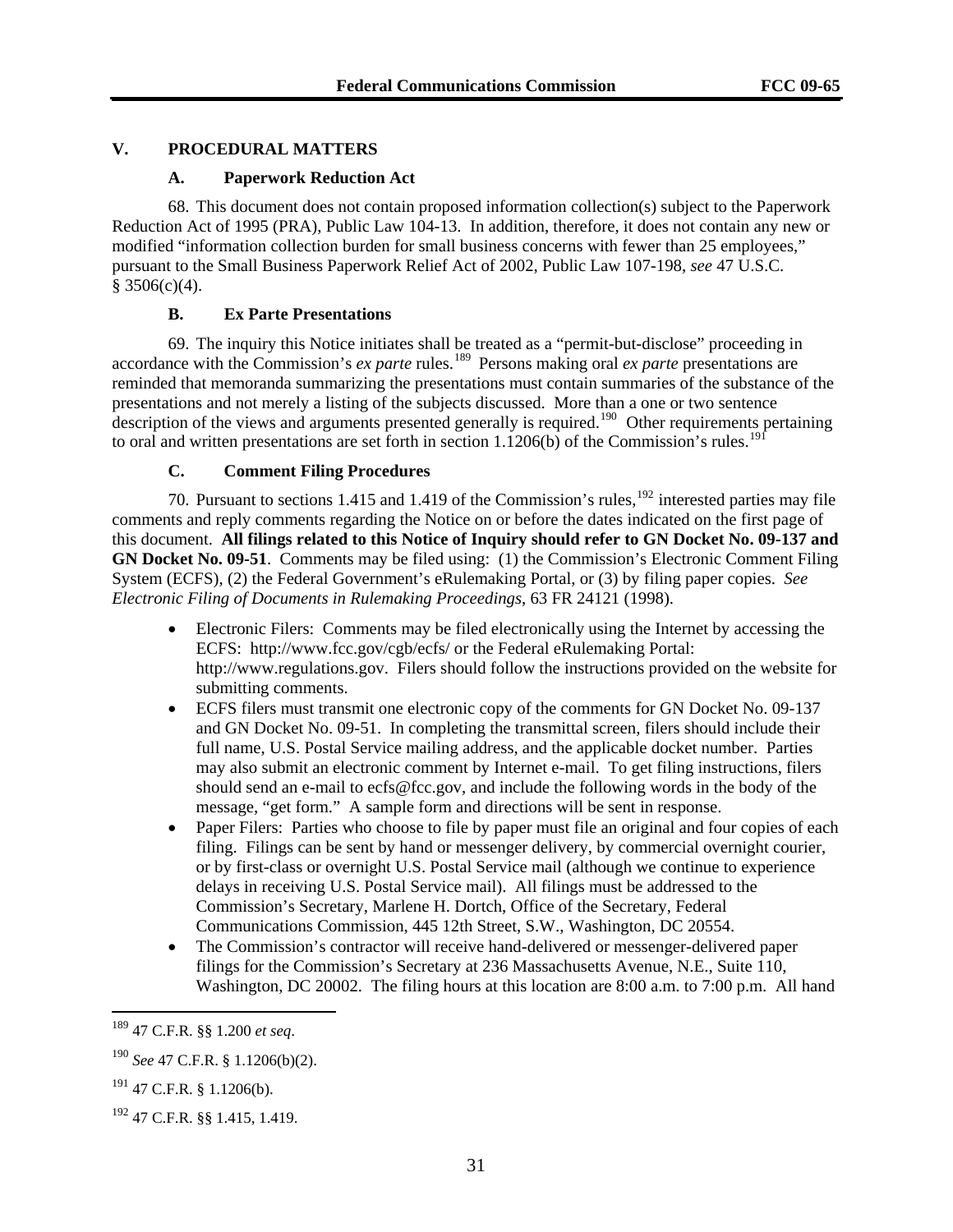deliveries must be held together with rubber bands or fasteners. Any envelopes must be disposed of before entering the building.

- Commercial overnight mail (other than U.S. Postal Service Express Mail and Priority Mail) must be sent to 9300 East Hampton Drive, Capitol Heights, MD 20743.
- U.S. Postal Service first-class, Express, and Priority mail should be addressed to  $445 \times 12^{th}$ Street, S.W., Washington DC 20554.
- Parties should send a copy of their filings to the Competition Policy Division, Wireline Competition Bureau, Federal Communications Commission, Room 5-C140, 445 12th Street, S.W., Washington, DC 20554, or by e-mail to cpdcopies@fcc.gov. Parties shall also serve one copy with the Commission's copy contractor, Best Copy and Printing, Inc. (BCPI), Portals II, 445 12th Street, S.W., Room CY-B402, Washington, DC 20554, (202) 488-5300, or via e-mail to fcc@bcpiweb.com.
- Documents in GN Docket Nos. 09-137 and 09-51 will be available for public inspection and copying during business hours at the FCC Reference Information Center, Portals II, 445 12th Street S.W., Room CY-A257, Washington, DC 20554. The documents may also be purchased from BCPI, telephone (202) 488-5300, facsimile (202) 488-5563, TTY (202) 488- 5562, e-mail fcc@bcpiweb.com.

#### **D. Accessible Formats**

71. To request materials in accessible formats for people with disabilities (Braille, large print, electronic files, audio format), send an e-mail to fcc504@fcc.gov or call the Consumer and Governmental Affairs Bureau at 202-418-0530 (voice) or 202-418-0432 (TTY). Contact the FCC to request reasonable accommodations for filing comments (accessible format documents, sign language interpreters, CART, etc.) by e-mail: FCC504@fcc.gov; phone: 202-418-0530 or TTY: 202-418-0432.

#### **VI. ORDERING CLAUSE**

72. Accordingly, IT IS ORDERED that, pursuant to section 706 of the Telecommunications Act of 1996, as amended, 47 U.S.C. § 1302, this *Notice of Inquiry* IS ADOPTED.

#### FEDERAL COMMUNICATIONS COMMISSION

 Marlene H. Dortch Secretary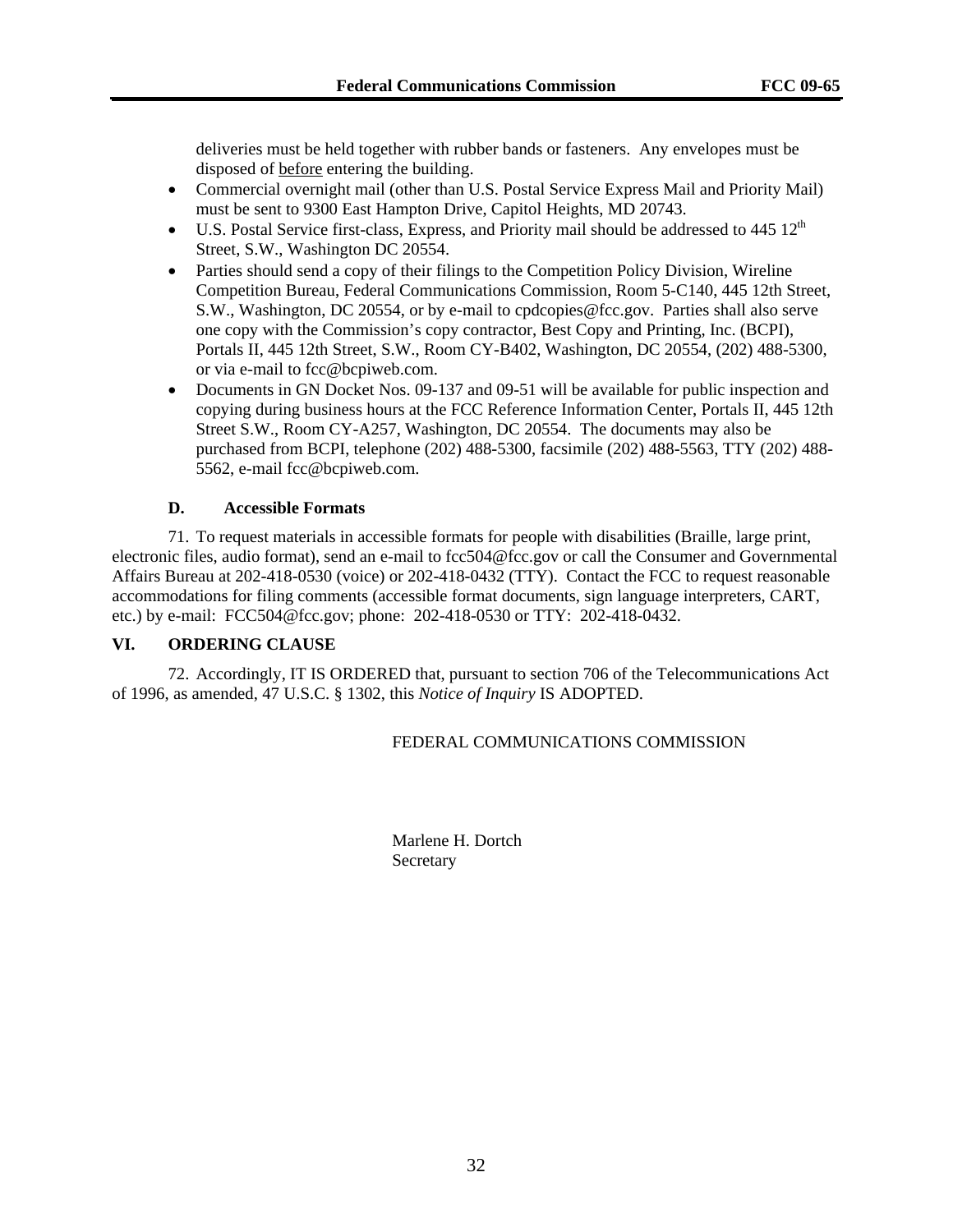#### **APPENDIX**

**Commission's Report on High-Speed Services for Internet Access: Status as of June 30, 2008**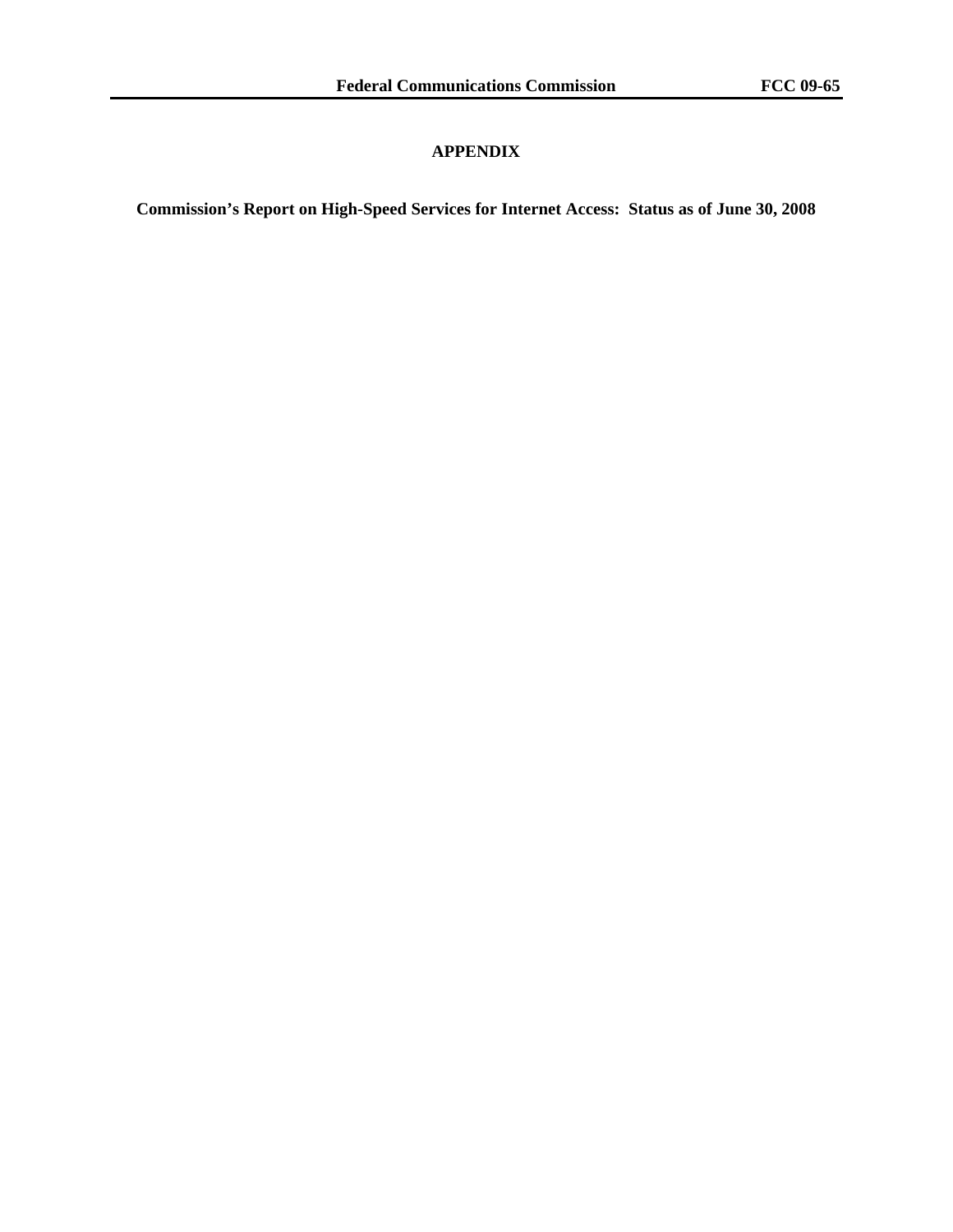

This report is available for reference in the FCC's Reference Information Center, Courtyard Level, 445 12th Street, SW, Washington, DC. Copies may be purchased by contacting Best Copy and Printing, Inc., 445 12th Street, SW, Room CY-B402, Washington, DC 20554, telephone (800) 378-3160, or via their website at www.bcpiweb.com. The report can also be downloaded from the Wireline Competition Bureau Statistical Reports Internet site at www.fcc.gov/wcb/stats.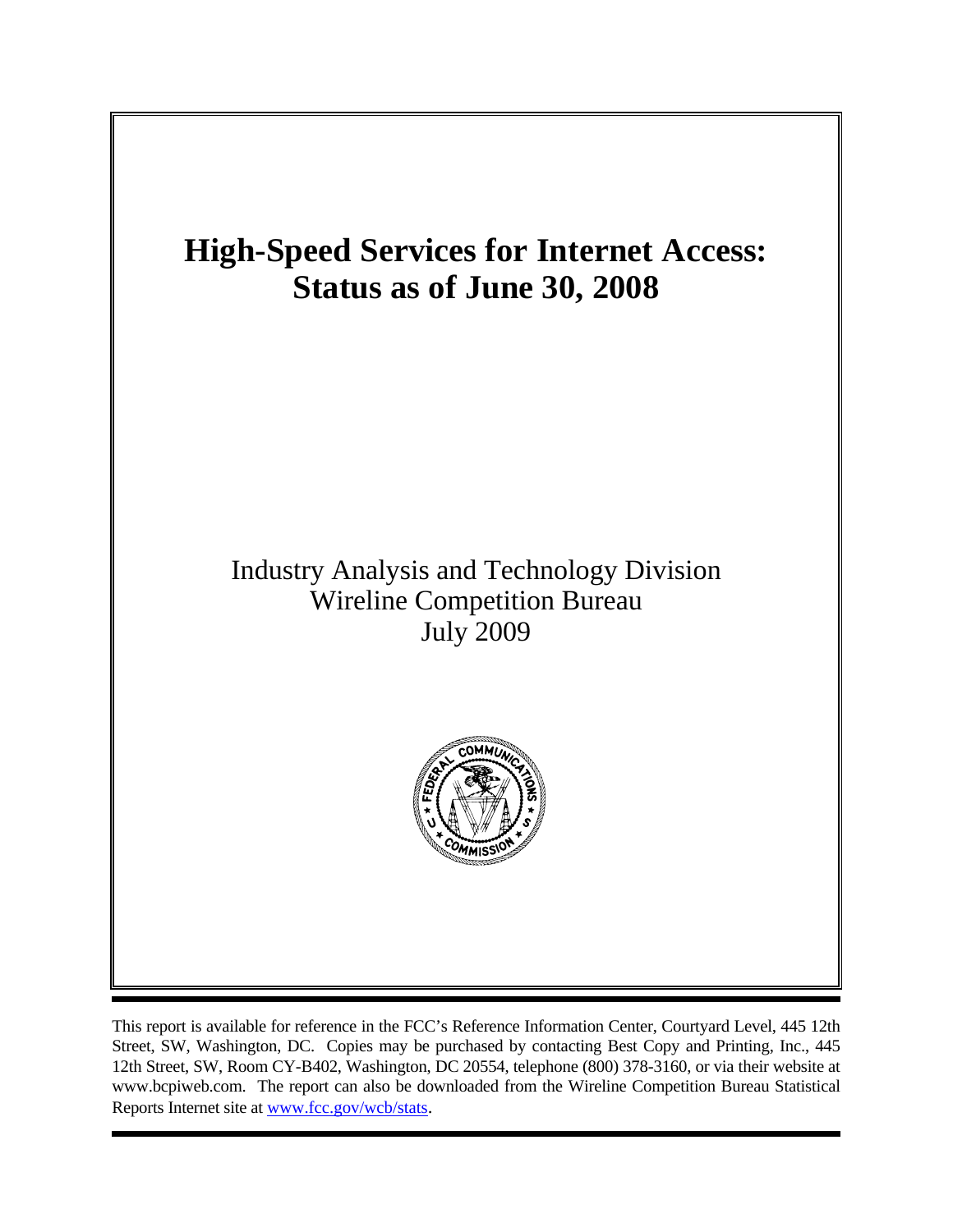#### **High-Speed Services for Internet Access: Status as of June 30, 2008**

Congress directed the Commission and the states, in section 706 of the Telecommunications Act of 1996, to encourage deployment of advanced telecommunications capability in the United States on a reasonable and timely basis.<sup>1</sup> To assist in its evaluation of such deployment, in 2000 the Commission instituted a formal data collection program (FCC Form 477) to gather standardized information about subscribership to high-speed services, including advanced services, from wireline telephone companies, cable system operators, terrestrial wireless service providers, satellite service providers, and any other facilities-based providers of advanced telecommunications capability.<sup>2</sup> Filers were required to report the number of subscribers they had in each state, broken down by speed tier and technology, and to identify all Zip Codes in which they had at least one high-speed connection in service.<sup>3</sup>

The Commission and others have recognized these requirements as insufficiently granular or precise to inform necessary policymaking. In June 2008, the Commission released a Report and Order (FCC 08-89) and Order on Reconsideration (FCC 08-148), which together implemented significant improvements to the way in which the Commission collects data on these services.<sup>4</sup> As part of these improvements, which were effective for the March 2009 collection of data as of year-end 2008, providers of wired broadband, fixed-wireless broadband, and satellite-based broadband connections report subscriber counts at the Census Tract level rather than the state level, and all filers report their connections in accordance with an increased number of upload and download transmission speed tiers. In conjunction with measures underway pursuant to the Broadband Data Improvement Act and the Recovery Act,<sup>5</sup> the new Form 477 data will provide

l

 $3$  Because of the inherent mobility of their service, mobile wireless providers reported subscribers by state and the Zip Codes that best represented their broadband-network coverage area. In addition to reporting subscribers by state and Zip Codes with connections in service, incumbent telephone companies and cable system operators reported their DSL or cable modem service *availability* to the housing units in their service area in the state.

4 *Development of Nationwide Broadband Data to Evaluate Reasonable and Timely Deployment of Advanced Services to All Americans, Improvement of Wireless Broadband Subscribership Data, and Development of Data on Interconnected Voice over Internet Protocol (VoIP) Subscribership*, WC Docket No. 07-38, Report and Order, 23 FCC Rcd 9691 (2008); Order on Reconsideration, 23 FCC Rcd 9800 (2008). Effective with the filing of data as of December 31, 2008, Form 477 is a Web-based electronic filing system. Information about this system is available at http://www.fcc.gov/form477/.

<sup>&</sup>lt;sup>1</sup> See §706, Pub.L. 104-104, Title VII, Feb. 8, 1996, 110 Stat. 153, reproduced in the notes under 47 U.S.C. § 157. In this report, we use the term "high-speed" to describe services that provide the subscriber with transmissions at a speed in excess of 200 kilobits per second (kbps) in at least one direction. "Advanced services," which provide the subscriber with transmission speeds in excess of 200 kbps in each direction, are a subset of high-speed services.

<sup>2</sup> *Local Competition and Broadband Reporting*, CC Docket No. 99-301, Report and Order, 15 FCC Rcd 7717 (2000); *Local Telephone Competition and Broadband Reporting,* WC Docket No. 04-141, Report and Order, 19 FCC Rcd 22340 (2004). Qualifying entities file FCC Form 477 each year on March 1 (reporting data for the preceding December 31) and September 1 (reporting data for June 30 of the same year). The first data collected were as of December 31, 1999.

<sup>5</sup> *See* 47 U.S.C. § 1301 *et seq*. (Broadband Data Improvement Act); American Recovery and Reinvestment Act of 2008, Pub.L. 111-5, 123 Stat. 115 (2009) (Recovery Act).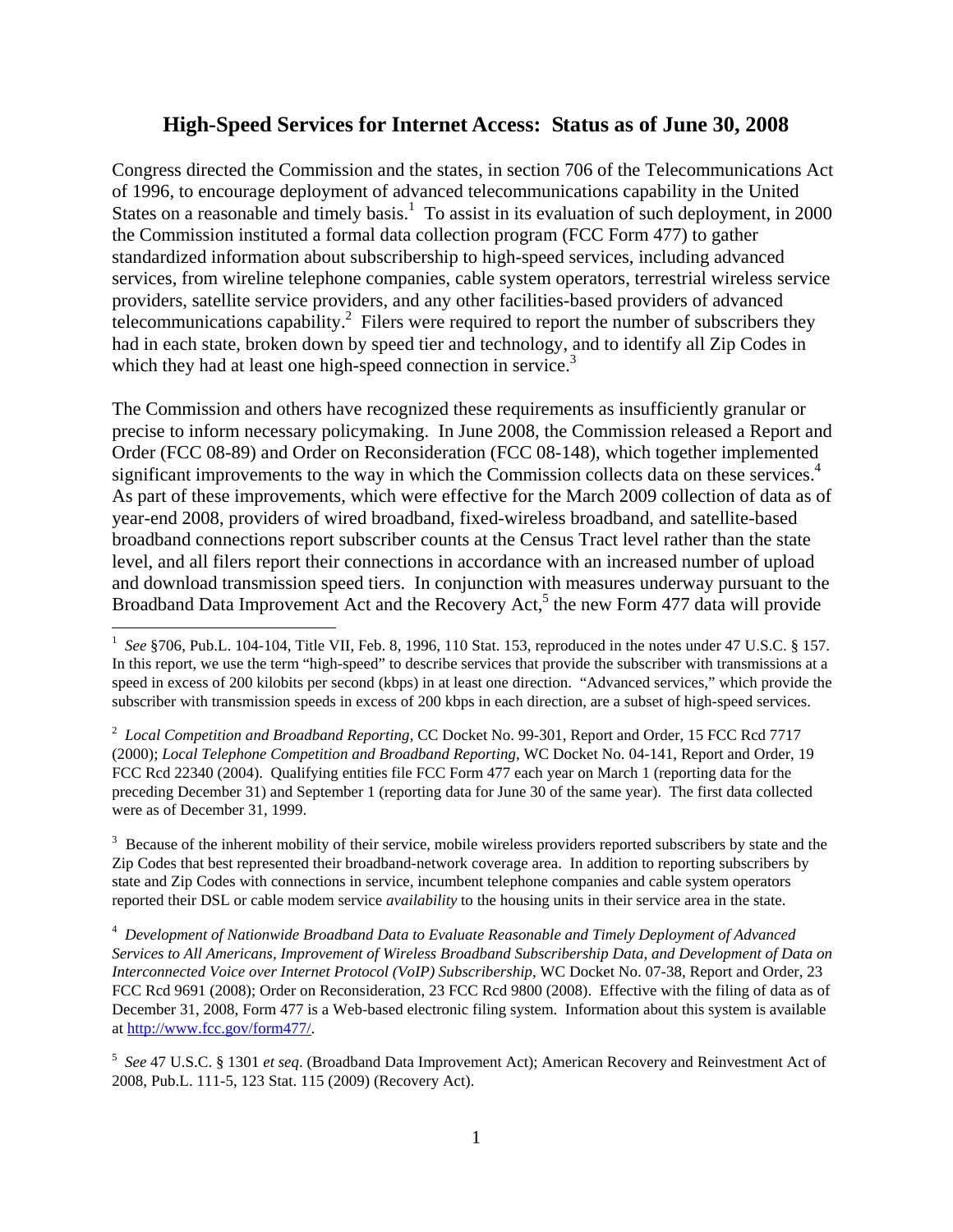the Commission and the public with a more valuable resource for evaluating the state of broadband in the country.

Statistics reported here reflect data as of June 30, 2008, and are the last to be based on data collected under the previous Form 477 requirements.<sup>6</sup> Readers can draw the following broad conclusions from the data summarized in this report:

- High-speed lines connecting homes and businesses to the Internet at speeds exceeding 200 kbps in *at least one* direction increased by 10% during the first half of 2008, from 121.1 million lines to 132.8 million lines in service, following a 20% increase, from 101.0 million to 121.2 million lines, during the second half of 2007. For the full twelve-month period ending June 30, 2008, high-speed lines increased by 32% (or 31.8 million lines). See Table 1 and Chart 1.
- ADSL lines increased by 0.5 million lines during the first half of 2008, fiber connections increased by 0.5 million lines, and cable modem service increased by 1.7 million lines. For the full twelve-month period ending June 30, 2008, ADSL increased by 2.2 million lines, fiber connections increased by 1.1 million lines, and cable modem service increased by 3.8 million lines. See Table 1.

l

<sup>&</sup>lt;sup>6</sup> The terms "high-speed connections" and "broadband connections" are synonyms in this report. The reported connections terminate at end user locations and enable the end user to receive information from and/or send information to the Internet at information transfer rates exceeding 200 kbps in at least one direction. "End users" are residential, business, institutional, or government entities who use services for their own purposes and who do not resell such services to other entities. The "facilities-based" provider of a broadband connection is the entity that owns the portion of the physical facility that terminates at the end user location, obtains an unbundled network element (UNE), special access line, or other leased facility that terminates at the end user location and provisions/equips it as broadband, or provisions/equips a broadband wireless channel to the end user location over licensed spectrum or over spectrum that the provider uses on an unlicensed basis. Facilities-based providers report information about connections they provide directly to their own end-user customers and also connections that they provide to Internet Service Providers for resale to end users.

Prior to June 2005, providers with fewer than 250 high-speed connections in service in a particular state were not required to report data for that state. Therefore, small providers, many of whom serve rural areas with relatively small populations, were underrepresented in the data. Including these providers resulted in a one-time increase – from 552 in December 2004 to 1,270 in June 2005 – in the number of holding companies and unaffiliated entities reporting information about high-speed connections. See Table 7. High-speed lines reported in voluntary submissions of data prior to June 2005 represented less than 0.05% of total reported high-speed lines. As of June 30, 2005, filers with fewer than 250 lines in a state (including some entities that previously made voluntary submissions) represented about 0.2% of total reported high-speed lines.

Statistical summaries of the earlier Form 477 data collections appeared in *Deployment of Advanced Telecommunications Capability to All Americans in a Reasonable and Timely Fashion*, CC Docket No. 98-146, Second Report, 15 FCC Rcd 20913 (2000) (*Second 706 Report*), available at www.fcc.gov/broadband/706.html, and in previous releases of the *High-Speed Services for Internet Access* report, available at www.fcc.gov/wcb/stats.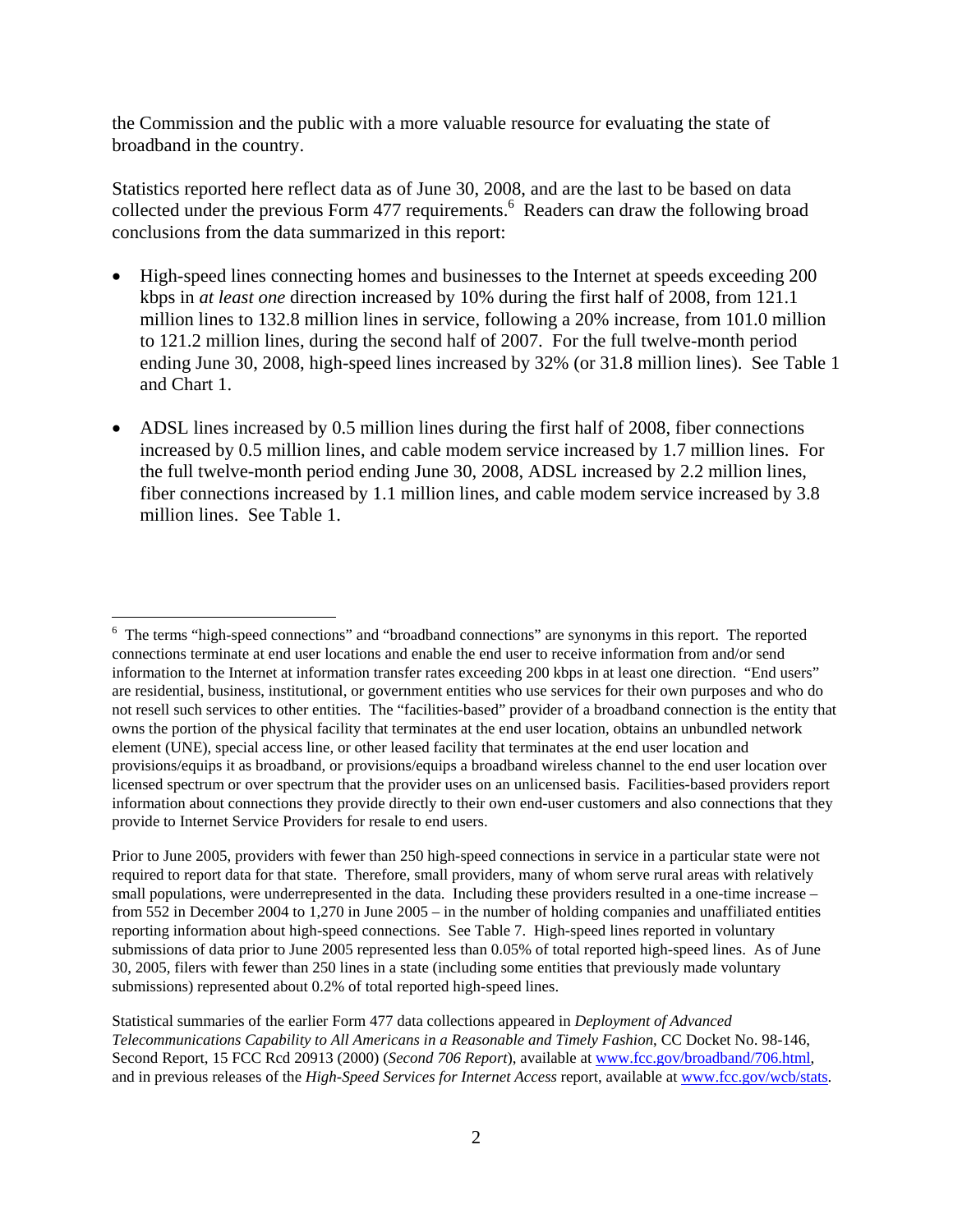- Of the 132.8 million total high-speed lines, 28.8% were cable modem, 22.6% were ADSL, 0.7% were symmetric DSL (SDSL) or traditional wireline, 1.8% were fiber to the end user premises, and 46.2% used other technologies.<sup>7</sup> See Chart 2.
- Lines connecting homes and businesses to the Internet at transmission speeds exceeding 200 kbps in *both* directions increased from 80.3 million lines to 88.4 million lines during the first half of 2008. For the full twelve-month period ending June 30, 2008, they increased by 18.8 million, from 69.6 million lines to 88.4 million lines. See Table 2 and Chart 3.
- Of the 88.4 million lines which were faster than 200 kbps in *both* directions, 42.8% were cable modem, 29.6% were ADSL, 1.1% were SDSL or traditional wireline, 2.7% were fiber to the end user premises, and 23.9% used other technologies. See Chart 4.
- Of the 132.8 million total high-speed lines, 79.1 million were designed to serve primarily residential end users. Cable modem represented 46.7% of these lines while 34.1% were ADSL, 0.1% were SDSL or traditional wireline connections, 2.7% were fiber to the end user premises, and 16.4% used other technologies. See Table 3 and Chart 6. For state-specific data, see Table 13.
- Of the 88.4 million lines that were faster than 200 kbps in *both* directions, 74.5 million lines were designed to serve primarily residential end users. Of these, cable modem represented 49.2% while 31.3% were ADSL, 0.2% were SDSL or traditional wireline, 2.9% were fiber to the end user premises, and 16.5% used other technologies. See Table 4 and Chart 8.
- Of the 88.4 million reported high-speed lines that were faster than 200 kbps in *both*  directions as of June 30, 2008, 55.5% were at least 2.5 mbps in the faster direction and 44.5% were slower than 2.5 mbps in the faster direction. See Table 5.
- Incumbent LECs or their affiliates reported 97.3% of ADSL connections, 91.8% of fiber-tothe-premises connections, 81.3% of the mobile service subscribers whose wireless device is capable of operating on a high-speed mobile wireless network, and 32.4% of traditional wireline connections. When all technologies are considered, incumbent LECs reported 60.4% of total high-speed connections. See Table 6.
- High-speed lines were reported in all 50 states, the District of Columbia, American Samoa, Guam, Northern Mariana Islands, Puerto Rico, and the Virgin Islands. See Table 9 and, for historical data, Tables 10 - 12.

l

 $7$  Providers are instructed to report a high-speed connection in the (mutually exclusive) technology category that characterizes the last few feet of distribution plant to the subscriber's premises. In addition to cable modem, ADSL, SDSL, traditional wireline when used for Internet access, and optical carrier (fiber to the end user) connections, reporting entities specify satellite, terrestrial fixed wireless (licensed or unlicensed), terrestrial mobile wireless (licensed or unlicensed), electric power line, or "all other" technology. See additional notes following Chart 10.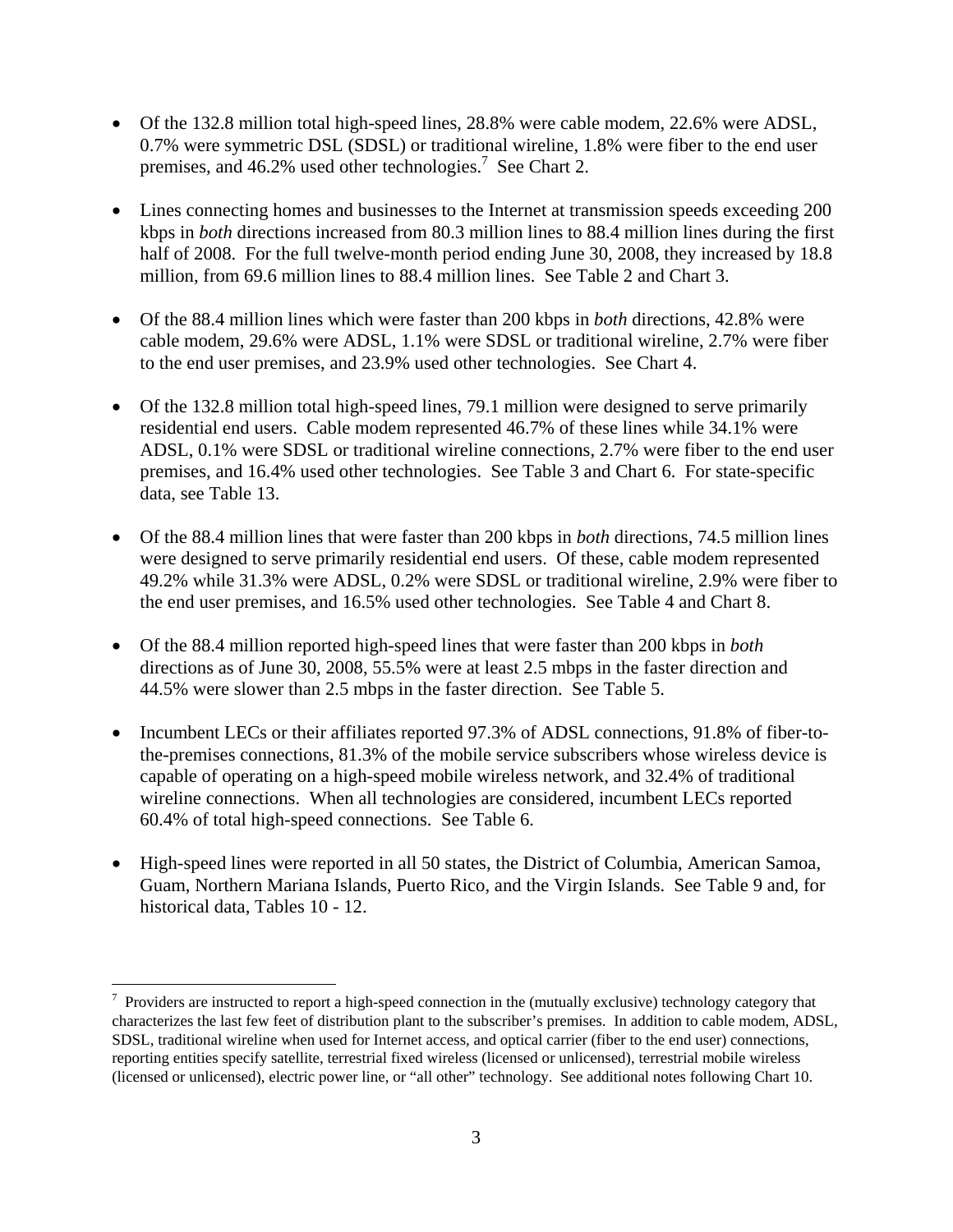- As a nationwide average, we estimate that high-speed DSL connections were available to 83% of the households to whom incumbent LECs could provide local telephone service, and that high-speed cable modem service was available to 96% of the households to whom cable system operators could provide cable TV service. See Table 14.
- Providers other than providers of terrestrial mobile wireless services listed the Zip Codes in which they had at least one high-speed connection in service to an end user, while terrestrial mobile wireless service providers listed the Zip Codes that best represented their service territories. Combining these data, 100% of 5-digit geographical Zip Codes were represented in the lists filed for June  $2008$ .<sup>8</sup> The most widely reported technologies by this measure were high-speed mobile wireless (with at least some presence reported in 99% of Zip Codes), satellite (in 93% of Zip Codes), ADSL (in 87% of Zip Codes), and cable modem service (in 67% of Zip Codes). ADSL and/or cable modem connections were reported to be present in 91% of Zip Codes.<sup>9</sup> See Tables 15 and 16, and the map that follows Table 16. For statespecific data, see Table 17.
- High population density and high median household income each have had a positive association with reports that high-speed subscribers are present. See Tables 18 and 19.

As other information from the Commission's data collection program (FCC Form 477) becomes available, it will be included in future reports on the deployment of advanced telecommunications capability and in publications such as this one.

We invite users of this information to provide suggestions for improved data collection and analysis by:

• Using the attached customer response form,

l

- E-mailing comments to James.Eisner@fcc.gov or Suzanne.Mendez@fcc.gov,
- Calling the Industry Analysis and Technology Division of the Wireline Competition Bureau at (202) 418-0940, or
- Participating in any formal proceedings undertaken by the Commission to solicit comments for improvement of FCC Form 477.

 $8$  Lists of Zip Codes with number of service providers as reported in the FCC Form 477 filings are made available at www.fcc.gov/wcb/stats in a format that honors requests for nondisclosure of information the reporting entities assert is competitively sensitive. Form 477 filings of data after June 30, 2008 will not include broadband provider Zip Code lists. The later filings will include broadband information based on census tracts.

 $9$  The 91.4% figure includes Zip Codes with either ADSL subscribers reported, cable modem subscribers reported, or both. In 63.0% of Zip Codes, both ADSL and cable modem subscribers have been reported. In 24.2% of Zip Codes, there are ADSL subscribers reported but no cable modem subscribers, and in 4.2% of Zip Codes there are cable modem subscribers reported but no ADSL subscribers reported.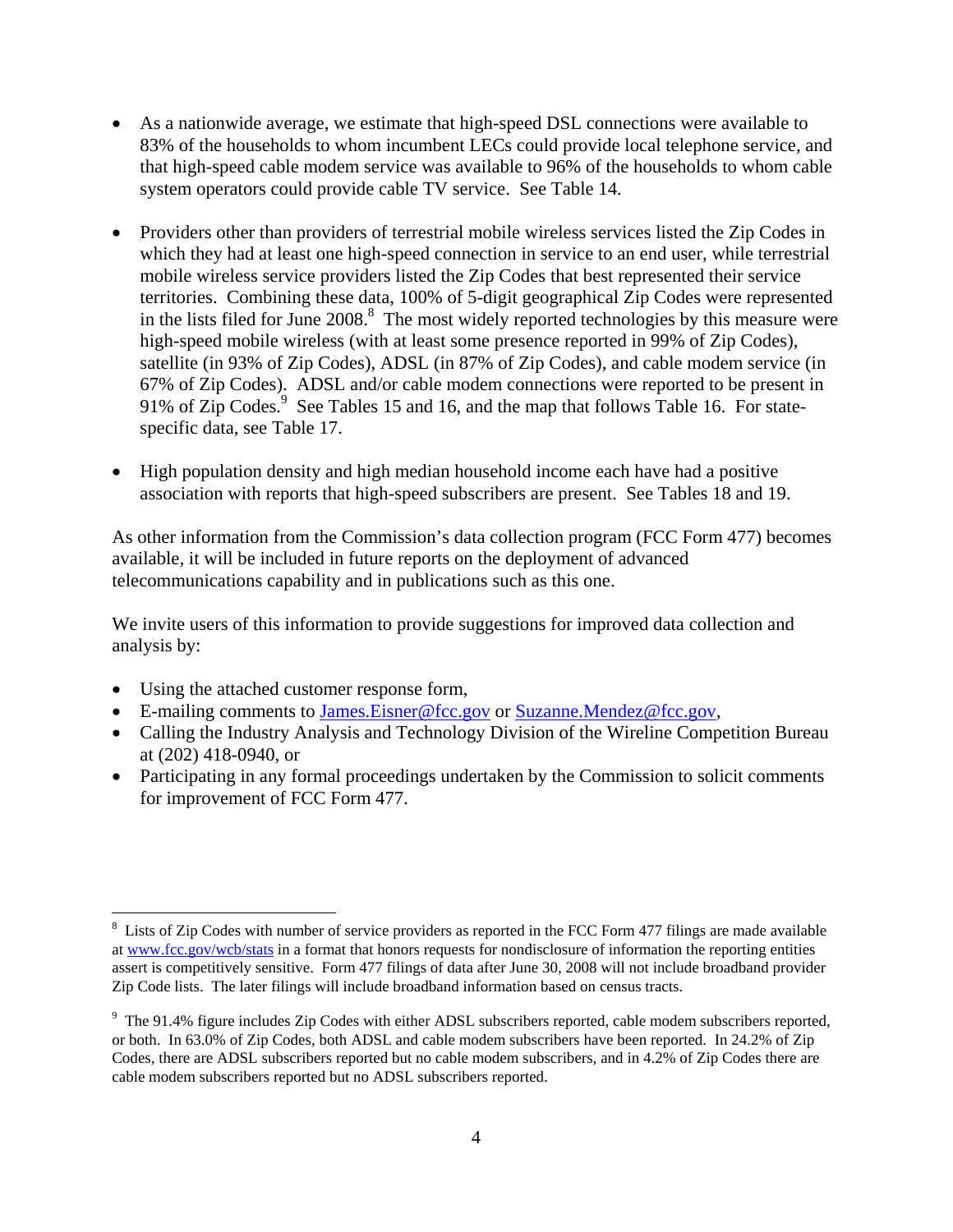| Table 1                                   |
|-------------------------------------------|
| <b>High-Speed Lines</b>                   |
| (Over 200 kbps in at least one direction) |

|                               | 2002       | 2003       | 2004       | 2005       |            | 2006       |            |                        | 2007        | 2008        |
|-------------------------------|------------|------------|------------|------------|------------|------------|------------|------------------------|-------------|-------------|
| Technology <sup>2</sup>       | Jun        | Jun        | Jun        | Jun        | Dec        | Jun        | <b>Dec</b> | Jun                    | <b>Dec</b>  | Jun         |
| ADSL                          | 5,101,493  | 7,675,114  | 11,398,199 | 16,316,309 | 19,515,483 | 22,583,548 | 25,412,509 | 27,792,800             | 29,449,166  | 29,963,968  |
| SDSL and Traditional Wireline | 1,186,680  | 1,215,713  | 1,407,121  | 898,468    | 741,904    | 809,209    | 889,266    | 941,685                | 898,363     | 939.692     |
| <b>SDSL</b>                   |            |            |            | 411.731    | 368,782    | 337,412    | 344,759    | 319,991                | 293,421     | 274,582     |
| <b>Traditional Wireline</b>   |            |            |            | 486,737    | 373,122    | 471.797    | 544,507    | 621,694                | 604,942     | 665,110     |
| Cable Modem                   | 9,172,895  | 13,684,225 | 18,592,636 | 24,017,442 | 26,558,206 | 29,173,449 | 31,981,705 | 34,404,368             | 36,506,972  | 38,190,355  |
| Fiber $3$                     | 105,991    | 111.386    | 130,928    | 315,651    | 298,052    | 547,082    | 893,995    | 1,280,994              | 1,848,565   | 2,346,328   |
| Satellite and Wireless        | 220,588    | 309,006    | 421,690    | 965,068    | 3,812,029  | 11,873,157 | 23,343,199 | 36,560,869             | 52,514,007  | 61,368,444  |
| Satellite                     |            |            |            | 376,837    | 426,928    | 495,365    | 571,980    | 668,803                | 791,142     | 869,450     |
| <b>Fixed Wireless</b>         |            |            |            | 208,695    | 257,431    | 361,272    | 483,470    | 586,813                | 706,552     | 808,375     |
| Mobile Wireless               |            |            |            | 379,536    | 3,127,670  | 11,016,520 | 22,287,749 | 35,305,253             | 51,016,313  | 59,690,619  |
| Power Line and Other          |            |            |            | 4,872      | 4,571      | 5,208      | 4,776      | 5,420                  | 5,274       | 5,197       |
| <b>Total Lines</b>            | 15,787,647 | 22,995,444 | 31,950,574 | 42,517,810 | 50,930,245 | 64,991,653 |            | 82,525,450 100,986,136 | 121,222,347 | 132,813,984 |

Some historical data have been revised back through December 2005. See additional notes following Chart 10. For data through December 2004, only those providers with at least 250 lines per state were required to file.



**Chart 1 Total High-Speed Lines**

**Chart 2 High-Speed Lines by Technology as of June 30, 2008**

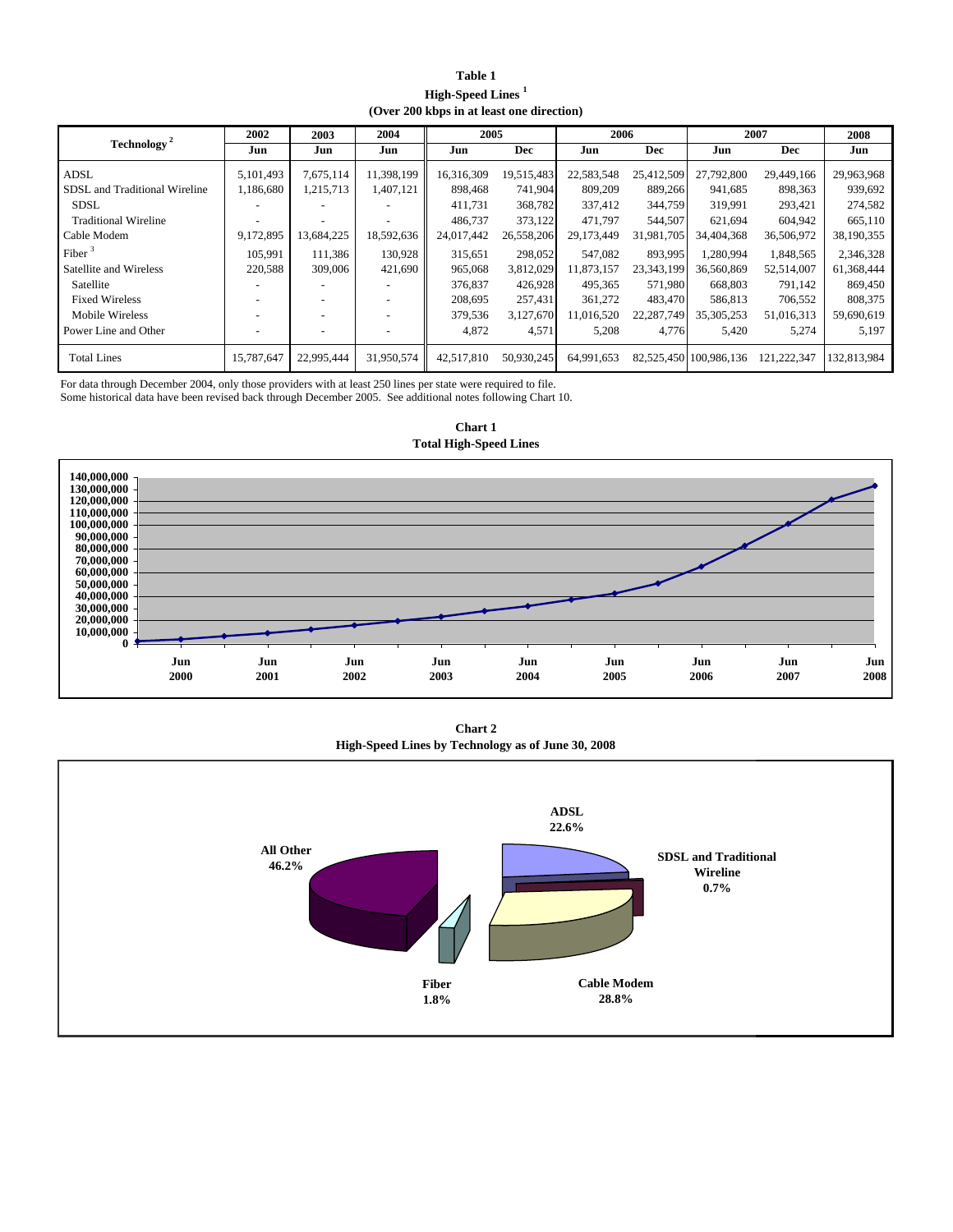#### **Table 2 Advanced Services Lines 1 (Over 200 kbps in both directions)**

|                               | 2002                     | 2003       | 2004       |              | 2005       | 2006       |            | 2007                        |              | 2008       |
|-------------------------------|--------------------------|------------|------------|--------------|------------|------------|------------|-----------------------------|--------------|------------|
| Technology <sup>2</sup>       | Jun                      | Jun        | Jun        | Jun          | Dec        | Jun        | <b>Dec</b> | Jun                         | <b>Dec</b>   | Jun        |
| ADSL                          | 1,852,879                | 2,536,368  | 3,768,019  | 13,176,095   | 15,921,336 | 18,310,250 |            | 21, 143, 785   23, 656, 827 | 25,243,814   | 26,132,248 |
| SDSL and Traditional Wireline | 1,186,680                | 1,215,713  | 1,407,121  | 869,772      | 737.192    | 807.951    | 888,350    | 940.971                     | 898,295      | 939,543    |
| <b>SDSL</b>                   |                          |            |            | 387,451      | 368,736    | 336,586    | 344,739    | 319.352                     | 293,426      | 274,582    |
| <b>Traditional Wireline</b>   | ۰                        |            |            | 482.321      | 368,456    | 471.365    | 543,611    | 621.619                     | 604.869      | 664,961    |
| Cable Modem                   | 6,819,395                | 11,935,866 | 17,567,468 | 22,745,012   | 26,293,596 | 28,892,961 |            | 31,594,111 33,935,733       | 36, 165, 251 | 37,848,833 |
| Fiber $3$                     | 104,015                  | 110,829    | 129,636    | 314,229      | 297,048    | 545,992    | 892,637    | 1,278,906                   | 1,844,767    | 2,344,477  |
| Satellite and Wireless        | 66,073                   | 64,393     | 93,805     | 223,274      | 338,635    | 2,275,313  | 4,981,768  | 9.801.348                   | 16,096,448   | 21,143,958 |
| Satellite                     |                          |            |            | 10,966       | 36,331     | 27,489     | 36,026     | 57,202                      | 73,747       | 155,312    |
| <b>Fixed Wireless</b>         | $\overline{\phantom{a}}$ |            |            | 191.229      | 220,268    | 333,368    | 454,834    | 554,316                     | 675,489      | 763,121    |
| Mobile Wireless               |                          |            |            | 21,079       | 82,036     | 1,914,456  | 4,490,908  | 9,189,830                   | 15,347,212   | 20,225,525 |
| Power Line and Other          |                          |            |            | 4,174        | 4,501      | 5,209      | 4,776      | 5,420                       | 5,274        | 5,197      |
| <b>Total Lines</b>            | 10,029,042               | 15,863,169 | 22,966,048 | 37, 332, 557 | 43,592,308 | 50,837,676 |            | 59,505,427 69,619,205       | 80,253,849   | 88,414,256 |

For data through December 2004, only those providers with at least 250 lines per state were required to file.

Some historical data have been revised back through December 2005. See additional notes following Chart 10.



**Advanced Services Lines Chart 3**

**Chart 4 Advanced Services Lines by Technology as of June 30, 2008**

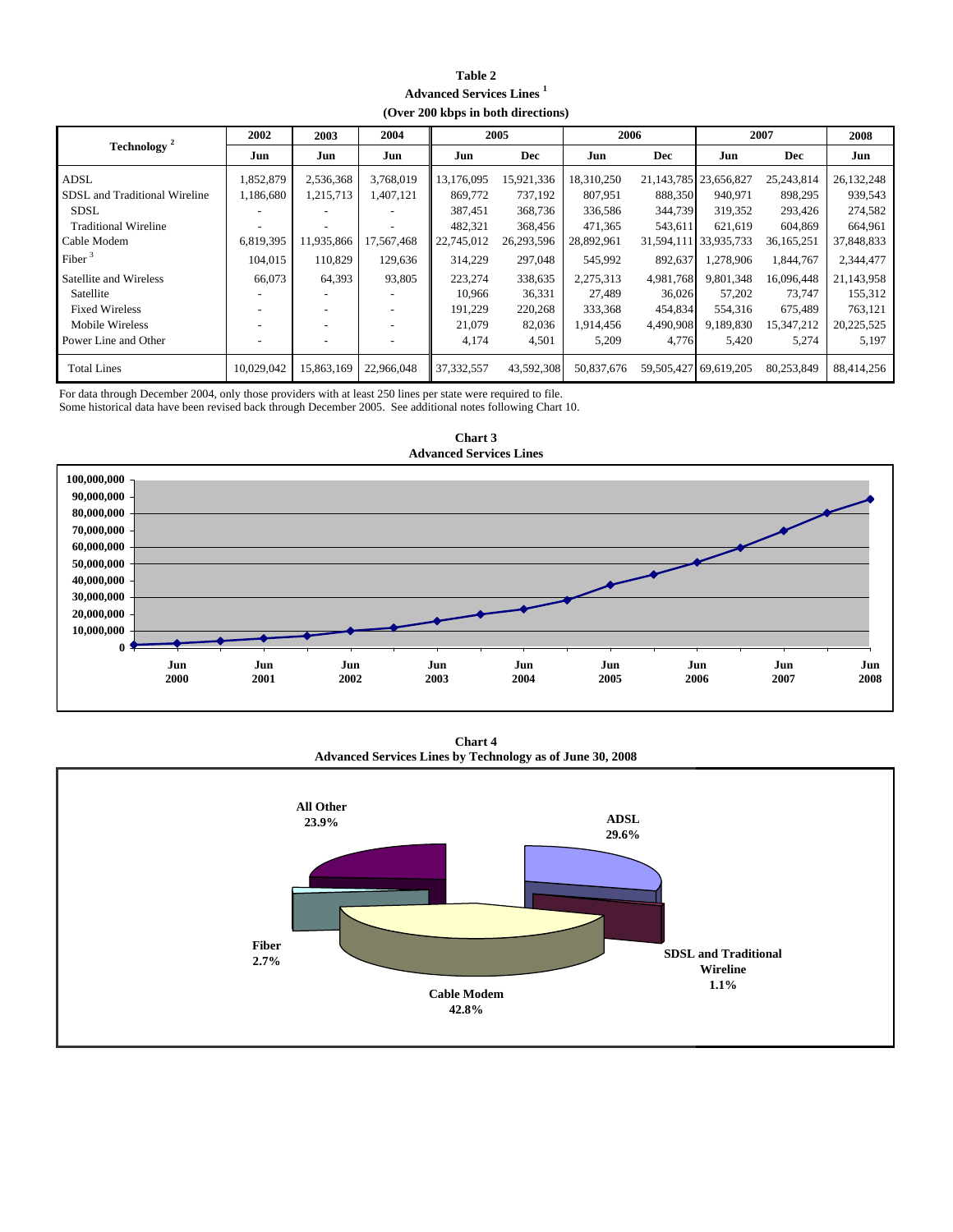**Table 3 Residential High-Speed Lines <sup>1</sup> (Over 200 kbps in at least one direction)**

| ( <del>=</del> . = = = = = = = <del>=</del> = = = = = = = = |            |            |            |            |            |            |            |            |              |            |
|-------------------------------------------------------------|------------|------------|------------|------------|------------|------------|------------|------------|--------------|------------|
| Technology <sup>2</sup>                                     | 2002       | 2003       | 2004       | 2005       |            | 2006       |            | 2007       | 2008         |            |
|                                                             | Jun        | Jun        | Jun        | Jun        | <b>Dec</b> | Jun        | <b>Dec</b> | Jun        | <b>Dec</b>   | Jun        |
| ADSL                                                        | 4,395,033  | 6,429,938  | 10,759,495 | 14,442,823 | 17,370,508 | 20,151,612 | 22,768,119 | 24,961,878 | 26,475,392   | 26,949,947 |
| SDSL and Traditional Wireline                               | 223,599    | 250,372    | 393,049    | 159,489    | 129,444    | 112,017    | 117,708    | 117,522    | 99,579       | 112,689    |
| <b>SDSL</b>                                                 |            |            |            | 153,978    | 122,220    | 102,605    | 105,012    | 105.029    | 82,284       | 80.971     |
| <b>Traditional Wireline</b>                                 |            |            |            | 5,511      | 7,224      | 9,412      | 12,696     | 12,493     | 17,295       | 31,718     |
| Cable Modem                                                 | 9,157,285  | 13,660,541 | 18,525,265 | 23,578,060 | 25,714,461 | 28,387,732 | 31,118,079 | 33,336,493 | 35, 341, 445 | 36,900,880 |
| Fiber $3$                                                   | 6.120      | 16,132     | 22,719     | 83.293     | 213,479    | 444,147    | 763,987    | 1.153.058  | 1,682,639    | 2,138,584  |
| Satellite and Wireless                                      | 202,251    | 288,786    | 387,563    | 428,367    | 532,391    | 1,840,202  | 3,571,381  | 6,598,757  | 10,379,504   | 12,982,393 |
| Satellite                                                   |            |            |            | 265,017    | 320,142    | 382,047    | 455,936    | 530,357    | 626,466      | 705,126    |
| <b>Fixed Wireless</b>                                       |            |            |            | 160,775    | 203,179    | 301,435    | 423,524    | 523,180    | 644,012      | 741,230    |
| Mobile Wireless                                             |            |            |            | 2,574      | 9,071      | 1,156,720  | 2,691,921  | 5,545,220  | 9,109,026    | 11,536,037 |
| Power Line and Other                                        |            |            |            | 4,447      | 4,550      | 5,093      | 4,711      | 5,347      | 5,159        | 5,082      |
| <b>Total Lines</b>                                          | 13,984,287 | 20,645,769 | 30,088,091 | 38,696,480 | 43,964,834 | 50,940,803 | 58,343,985 | 66,173,055 | 73,983,718   | 79,089,575 |

For data through December 2004, only those providers with at least 250 lines per state were required to file.

Small business lines were included in totals through December 2004.

Some historical data have been revised back through December 2005. See additional notes following Chart 10.



**Residential High-Speed Lines Chart 5**

**Chart 6 Residential High-Speed Lines by Technology as of June 30, 2008**

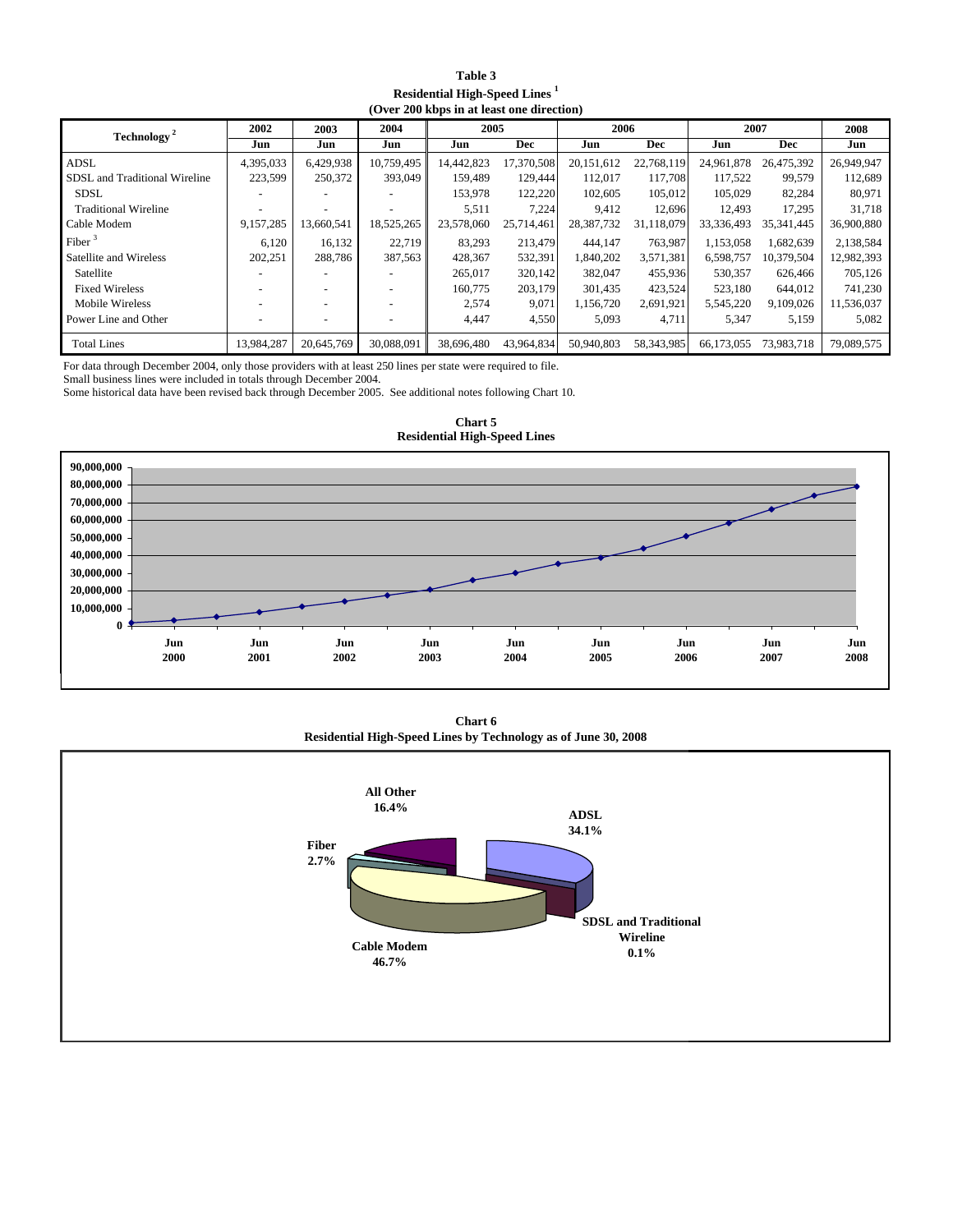| Table 4                                                 |
|---------------------------------------------------------|
| <b>Residential Advanced Services Lines</b> <sup>1</sup> |
| (Over 200 kbps in both directions)                      |

| $(0.012)$ and $0.001$ model of $(0.001)$ |                          |                          |            |            |                       |            |            |                       |            |            |  |
|------------------------------------------|--------------------------|--------------------------|------------|------------|-----------------------|------------|------------|-----------------------|------------|------------|--|
|                                          | 2002                     | 2003                     | 2004       |            | 2005                  |            | 2006       |                       | 2007       |            |  |
| Technology <sup>2</sup>                  | Jun                      | Jun                      | Jun        | Jun        | <b>Dec</b>            | Jun        | <b>Dec</b> | Jun                   | <b>Dec</b> | Jun        |  |
| ADSL                                     | 1,580,575                | 2,071,779                | 3,174,022  | 11,731,303 | 14,242,291            | 16,415,844 |            | 18,878,492 21,106,148 | 22,555,534 | 23,315,454 |  |
| SDSL and Traditional Wireline            | 223,599                  | 250,372                  | 393,049    | 151.979    | 125.116               | 111.935    | 117,652    | 116,966               | 99,551     | 112,667    |  |
| <b>SDSL</b>                              |                          |                          |            | 149,862    | 122,220               | 102,580    | 105,002    | 104.517               | 82,284     | 80,971     |  |
| <b>Traditional Wireline</b>              | $\blacksquare$           | $\overline{\phantom{a}}$ | ٠          | 2,118      | 2,895                 | 9,355      | 12.650     | 12.449                | 17.267     | 31.696     |  |
| Cable Modem                              | 6,809,170                | 11,920,207               | 17,505,907 | 22,324,471 | 25,533,423            | 28,159,416 |            | 30,770,517 32,916,212 | 35,035,299 | 36,600,250 |  |
| Fiber $3$                                | 5,118                    | 15,751                   | 21,866     | 82.831     | 212,862               | 443.248    | 762.676    | 1.151.109             | 1,680,118  | 2,136,994  |  |
| Satellite and Wireless                   | 47,787                   | 46,407                   | 72,485     | 150.893    | 204,703               | 1,449,441  | 3,114,137  | 6.074.862             | 9,772,245  | 12,288,019 |  |
| Satellite                                |                          | $\overline{\phantom{a}}$ |            | 2,244      | 25,117                | 15,055     | 23,334     | 35,319                | 47,743     | 62,913     |  |
| <b>Fixed Wireless</b>                    | $\overline{\phantom{a}}$ | $\overline{\phantom{a}}$ | ٠          | 146,074    | 170,515               | 277,666    | 398,882    | 494.341               | 616,643    | 700,354    |  |
| Mobile Wireless                          | ٠                        | $\overline{\phantom{a}}$ | ٠          | 2,574      | 9,071                 | 1,156,720  | 2,691,921  | 5,545,202             | 9,107,859  | 11,524,752 |  |
| Power Line and Other                     | $\overline{\phantom{a}}$ | $\overline{\phantom{a}}$ |            | 3,916      | 4,481                 | 5,093      | 4,711      | 5,347                 | 5,159      | 5,082      |  |
| <b>Total Lines</b>                       | 8,666,249                | 14.304.515               | 21.167.329 | 34,445,394 | 40,322,876 46,584,977 |            |            | 53,648,185 61,370,644 | 69,147,906 | 74,458,466 |  |

For data through December 2004, only those providers with at least 250 lines per state were required to file.

Small business lines were included in totals through December 2004.

Some historical data have been revised back through December 2005. See additional notes following Chart 10.



**Chart 7 Residential Advanced Services Lines**

**Residential Advanced Services Lines by Technology as of June 30, 2008 Chart 8**

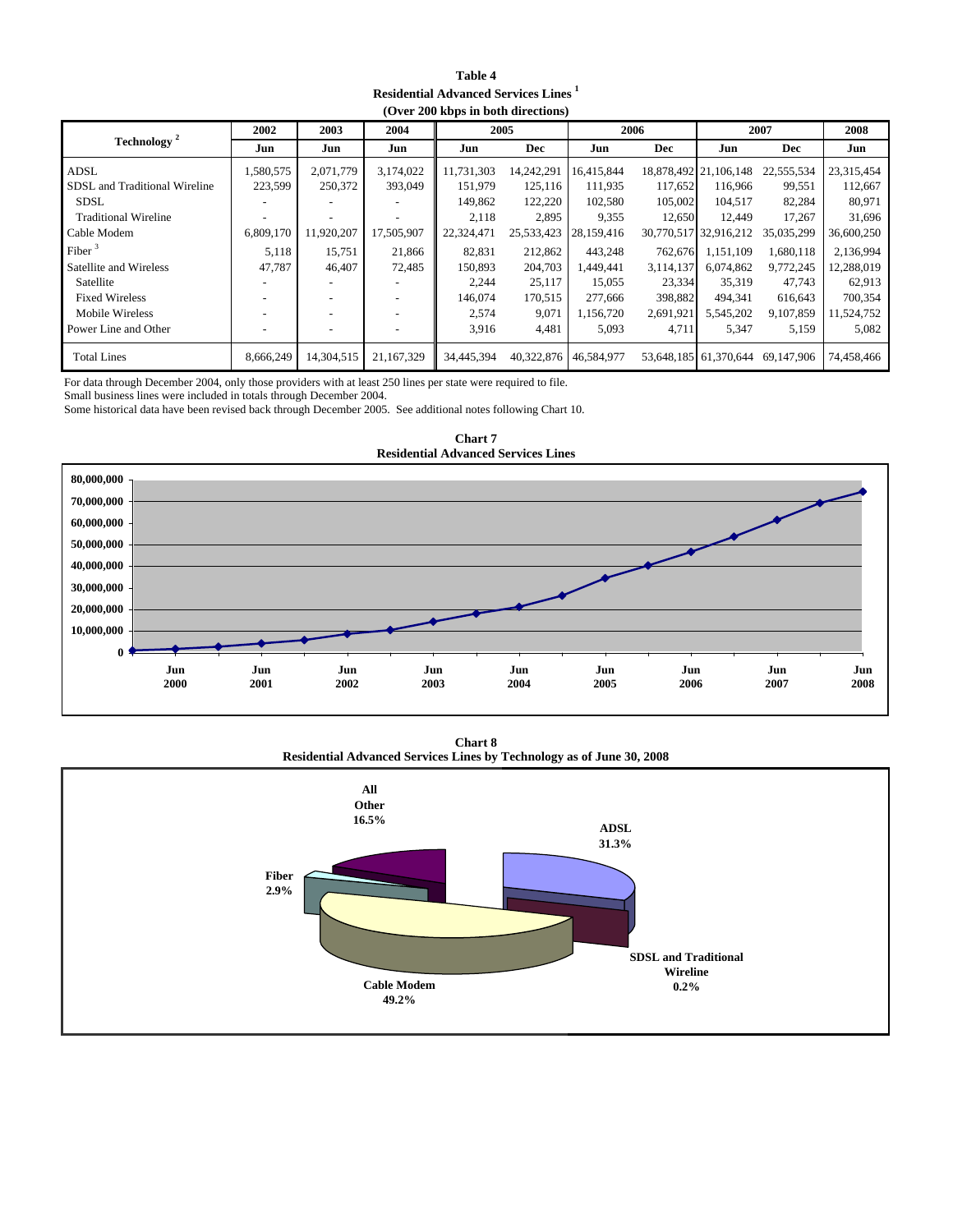### **Table 5 High-Speed Lines by Information Transfer Rates <sup>1</sup> As of June 30, 2008**

|                             |                                                          |                                                                                            |                                                                                                       | Exceeding 200 kbps in both directions, and:                                                             |                                                                                                          |                                                                              |
|-----------------------------|----------------------------------------------------------|--------------------------------------------------------------------------------------------|-------------------------------------------------------------------------------------------------------|---------------------------------------------------------------------------------------------------------|----------------------------------------------------------------------------------------------------------|------------------------------------------------------------------------------|
| Technology <sup>2</sup>     | <b>Exceeding</b><br>200 kbps in<br>only one<br>direction | <b>Greater than</b><br>200 kbps and<br>less than 2.5<br>mbps in the<br>faster<br>direction | <b>Greater</b> than<br>or equal to 2.5<br>mbps and less<br>than 10 mbps<br>in the faster<br>direction | <b>Greater than</b><br>or equal to<br>10 mbps and<br>less than 25<br>mbps in the<br>faster<br>direction | <b>Greater than</b><br>or equal to<br>25 mbps and<br>less than<br>100 mbps in<br>the faster<br>direction | <b>Greater than</b><br>or equal to<br>100 mbps in<br>the faster<br>direction |
| <b>ADSL</b>                 | 3,831,720                                                | 13,438,371                                                                                 | 12,621,752                                                                                            | 72,125                                                                                                  | $\Omega$                                                                                                 | $\theta$                                                                     |
| <b>SDSL</b>                 | $\Omega$                                                 | 261,179                                                                                    | 13,119                                                                                                | $\ast$                                                                                                  | $\star$                                                                                                  | $\theta$                                                                     |
| <b>Traditional Wireline</b> | 149                                                      | 561,427                                                                                    | 60,249                                                                                                | 8,712                                                                                                   | 8,095                                                                                                    | 26,478                                                                       |
| Cable Modem                 | 341,522                                                  | 3,880,514                                                                                  | 29,302,547                                                                                            | 4,559,560                                                                                               | $\star$                                                                                                  | $\ast$                                                                       |
| Fiber                       | 1,851                                                    | 139,442                                                                                    | 903,130                                                                                               | 1,260,683                                                                                               | 15,857                                                                                                   | 25,365                                                                       |
| Satellite                   | 714,138                                                  | $*$                                                                                        | $*$                                                                                                   | 0                                                                                                       | $\Omega$                                                                                                 | $\theta$                                                                     |
| <b>Fixed Wireless</b>       | 45,254                                                   | 713,691                                                                                    | 48,429                                                                                                | 736                                                                                                     | $\ast$                                                                                                   | $\ast$                                                                       |
| Mobile Wireless             | 39,465,094                                               | $\star$                                                                                    | $\ast$                                                                                                | $\ast$                                                                                                  | $\Omega$                                                                                                 | $\theta$                                                                     |
| Power Line and Other        | $\Omega$                                                 | $\star$                                                                                    | $\ast$                                                                                                | $\Omega$                                                                                                | $\ast$                                                                                                   | $\theta$                                                                     |
| <b>Total Lines</b>          | 44,399,728                                               | 39, 371, 371                                                                               | 42,958,483                                                                                            | 5,902,037                                                                                               | 129,569                                                                                                  | 52,796                                                                       |

\* Data withheld to maintain firm confidentiality.

See notes following Chart 10.



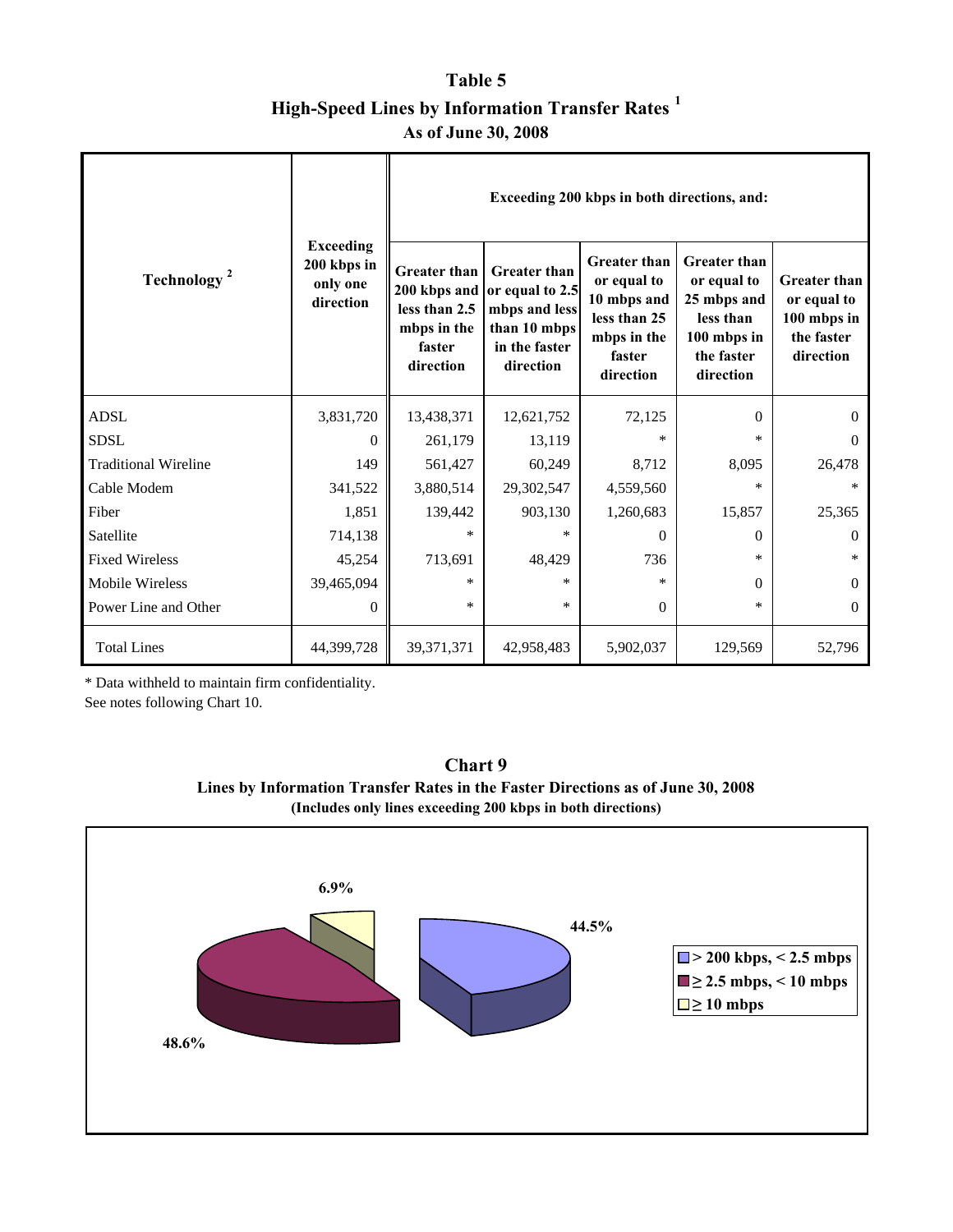**Table 6 High-Speed Lines by Type of Provider as of June 30, 2008<sup>1</sup> (Over 200 kbps in at least one direction)**

|                                            |                   | <b>Lines</b>                                             | <b>Percent of Lines</b> |                       |                   |                             |                           |
|--------------------------------------------|-------------------|----------------------------------------------------------|-------------------------|-----------------------|-------------------|-----------------------------|---------------------------|
| Technology <sup>2</sup>                    | RBOC <sup>4</sup> | Non-<br><b>Other</b><br>ILEC <sup>5</sup><br><b>ILEC</b> |                         | <b>Total</b>          | RBOC <sup>4</sup> | <b>Other</b><br><b>ILEC</b> | Non-<br>ILEC <sup>5</sup> |
| <b>ADSL</b>                                | 23,507,656        | 5,633,473                                                | 822,839                 | 29,963,968            | 78.5 %            | 18.8 %                      | 2.7 %                     |
| <b>SDSL</b>                                | ∗                 | *                                                        | 193,027                 | 274,582               | ∗                 | ∗                           | 70.3                      |
| <b>Traditional Wireline</b><br>Cable Modem | 192,234<br>∗      | 23,187<br>*                                              | 449,689<br>38,088,528   | 665,110<br>38,190,355 | 28.9<br>$\ast$    | 3.5<br>*                    | 67.6<br>99.7              |
| Fiber                                      | 2,058,460         | 95,799                                                   | 192,069                 | 2,346,328             | 87.7              | 4.1                         | 8.2                       |
| Satellite                                  | $\Omega$          | 0                                                        | 869,450                 | 869,450               | 0.0               | 0.0                         | 100.0                     |
| <b>Fixed Wireless</b>                      | ∗                 | *                                                        | 784,732                 | 808,375               | ∗                 | *                           | 97.1                      |
| Mobile Wireless                            | $\ast$            | *                                                        | 11,164,860              | 59,690,619            | $\ast$            | *                           | 18.7                      |
| Power Line and Other                       | $\Omega$          | 0                                                        | 5,197                   | 5,197                 | 0.0               | 0.0                         | 100.0                     |
| <b>Total Lines</b>                         | 74,287,484        | 5,956,109                                                | 52,570,391              | 132,813,984           | 55.9 %            | 4.5 %                       | 39.6 %                    |

\* Data withheld to maintain firm confidentiality.

See notes following Chart 10.



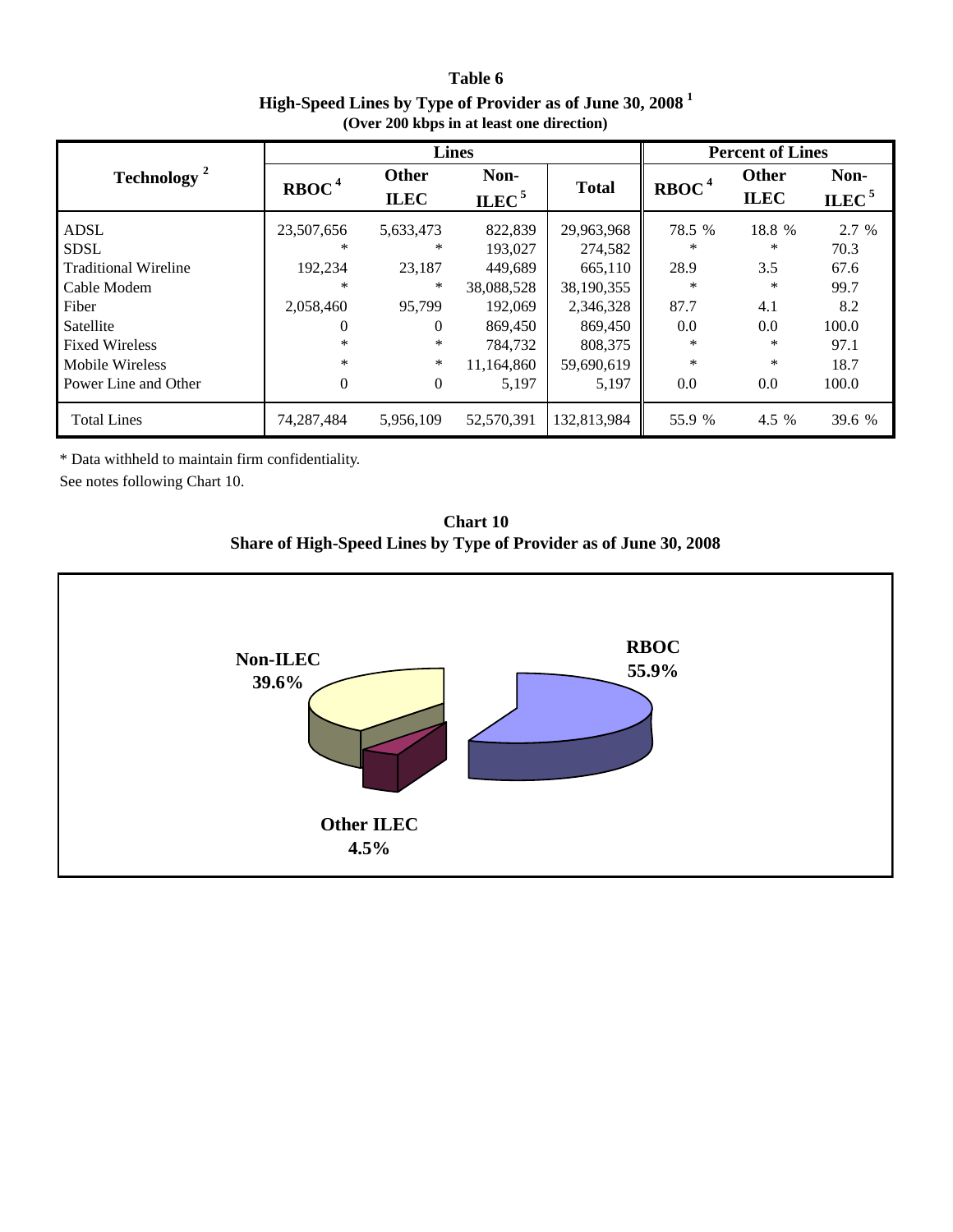#### **Notes for Tables 1 - 6 and Charts 1 - 10.**

Advanced services lines, residential high-speed lines, and residential advanced services lines are estimated based on data reported on FCC Form 477. Therefore, figures may not add to totals due to rounding.

 $<sup>1</sup>$  In this report, high-speed lines are connections to end-user locations that deliver services at speeds</sup> exceeding 200 kbps in at least one direction. Advanced services lines, which are a subset of high-speed lines, are connections that deliver services at speeds exceeding 200 kbps in both directions. In Tables 2 and 4, we enumerate those reported high-speed lines that also qualify as advanced services lines. More detailed information about connection speeds is presented in Table 5. Line counts presented in this report are not adjusted for the number of persons at a single end-user location who have access to, or who use, the Internet-access services that are delivered over the high-speed connection to that location.

 $2^2$  The mutually exclusive types of technology are, respectively: Asymmetric digital subscriber line (ADSL) technologies, which provide speeds in one direction greater than speeds in the other direction; symmetric digital subscriber line (SDSL) technologies; traditional wireline technologies when used to provide equivalent Internet access functionality, including Ethernet service if delivered to the subscriber's location over copper (as opposed to optical fiber) plant; cable modem, including the typical hybrid fiber-coax (HFC) architecture of upgraded cable TV systems; optical fiber to the subscriber's premises (e.g., Fiber-to-the-Home, or FTTH); satellite and fixed and mobile terrestrial wireless systems, which use radio spectrum to communicate with a radio transmitter; electric power line; and other.

<sup>3</sup> Fiber lines included electric power line through December 2004.

 $4$  RBOC lines include lines owned by AT&T, Qwest and Verizon, and their affiliates.

<sup>5</sup> High-speed lines reported by non-ILEC affiliates of RBOCs are reported in the column for RBOC lines and are excluded from the column for non-ILEC lines. Lines reported by non-ILEC affiliates of ILECs other than the RBOCs are reported in the column for non-ILEC lines.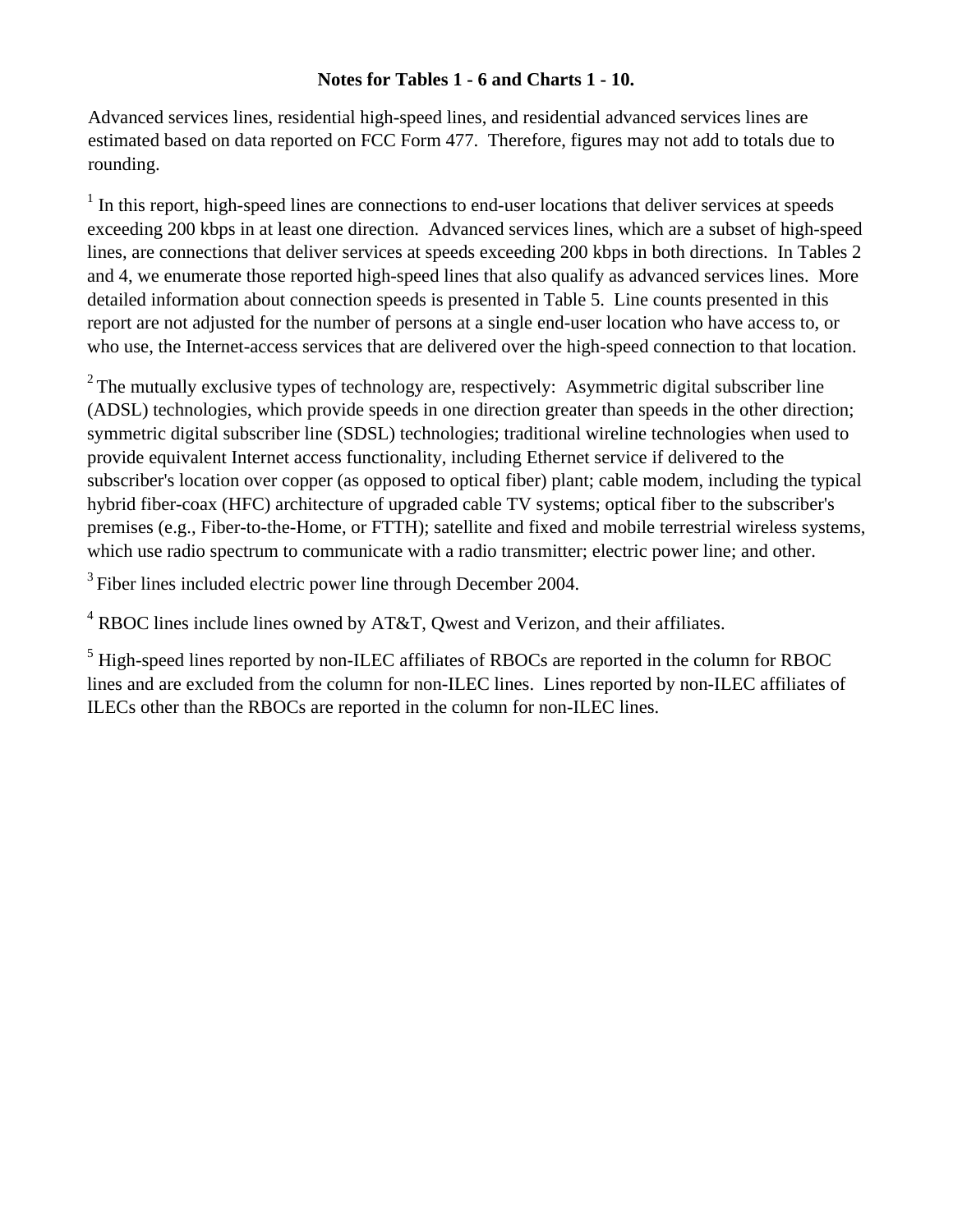|          | <b>ADSL</b> | <b>Cable Modem</b> | All Other <sup>1</sup> | <b>Total</b> |
|----------|-------------|--------------------|------------------------|--------------|
| Dec 1999 | 28          | 43                 | 65                     | 105          |
| Jun 2000 | 47          | 36                 | 75                     | 116          |
| Dec 2000 | 68          | 39                 | 87                     | 136          |
| Jun 2001 | 86          | 47                 | 98                     | 160          |
| Dec 2001 | 117         | 59                 | 122                    | 203          |
| Jun 2002 | 142         | 68                 | 138                    | 237          |
| Dec 2002 | 178         | 87                 | 169                    | 299          |
| Jun 2003 | 235         | 98                 | 217                    | 378          |
| Dec 2003 | 274         | 110                | 246                    | 432          |
| Jun 2004 | 298         | 129                | 281                    | 485          |
| Dec 2004 | 352         | 147                | 312                    | 552          |
| Jun 2005 | 758         | 227                | 779                    | 1,270        |
| Dec 2005 | 818         | 242                | 833                    | 1,345        |
| Jun 2006 | 833         | 254                | 816                    | 1,327        |
| Dec 2006 | 858         | 279                | 882                    | 1,396        |
| Jun 2007 | 864         | 282                | 874                    | 1,374        |
| Dec 2007 | 856         | 292                | 907                    | 1,399        |
| Jun 2008 | 863         | 296                | 902                    | 1,395        |

#### **Table 7 Nationwide Number of Providers of High-Speed Lines by Technology (Over 200 kbps in at least one direction)**

For data through December 2004, only those providers with at least 250 lines per state were required to file. Some historical data have been revised.

<sup>1</sup> All other includes SDSL, traditional wireline, fiber, satellite, fixed and mobile wireless, and power line.



**Chart 11 Historical Number of Reporting Providers of High-Speed Lines by Technology**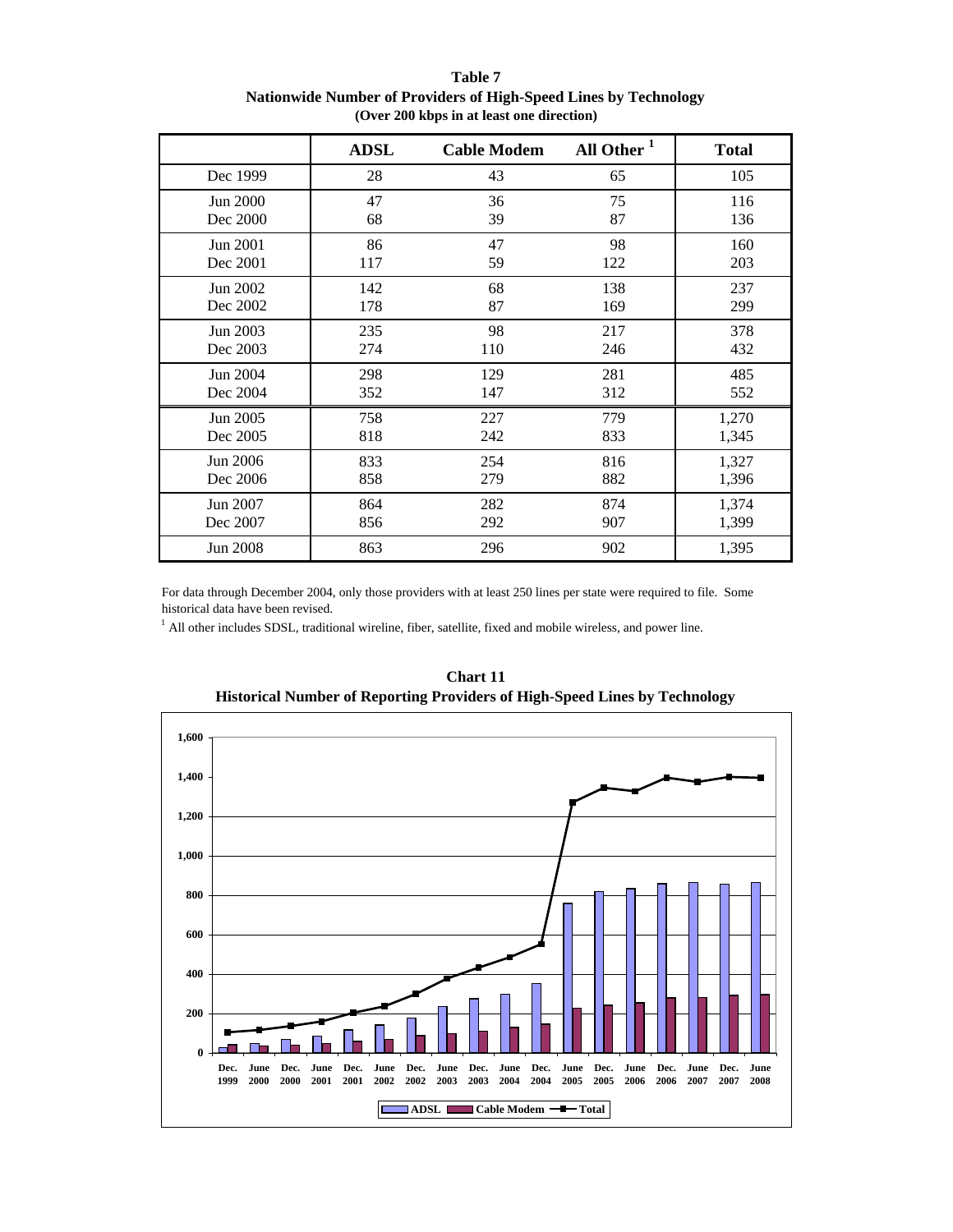**Table 8 Providers of High-Speed Lines by Technology as of June 30, 2008 (Over 200 kbps in at least one direction)**

| <b>State</b>             | <b>ADSL</b> | <b>SDSL</b>                | <b>Traditional</b><br>Wireline | Cable<br>Modem  | <b>Fiber</b>     | <b>Satellite</b>           | <b>Fixed</b><br><b>Wireless</b> | Mobile<br><b>Wireless</b>  | <b>Power Line</b><br>and Other | <b>Total</b><br>(Unduplicated) |
|--------------------------|-------------|----------------------------|--------------------------------|-----------------|------------------|----------------------------|---------------------------------|----------------------------|--------------------------------|--------------------------------|
| Alabama                  | 32          | 9                          | 21                             | 19              | 11               | $\ast$                     | 5                               | 5                          | $\boldsymbol{0}$               | 73                             |
| Alaska                   | 9           | 6                          | 5                              | $\ast$          | $\ast$           | $\ast$                     | 6                               | $\ast$                     | $\boldsymbol{0}$               | 18                             |
| American Samoa           | $\ast$      | $\ast$                     | $\overline{0}$                 | $\mathbf{0}$    | $\boldsymbol{0}$ | $\boldsymbol{0}$           | $\ast$                          | $\boldsymbol{0}$           | $\mathbf{0}$                   | $\ast$                         |
| Arizona                  | 24          | 7                          | 17                             | 10              | 13               | $\ast$                     | 12                              | 5                          | $\overline{0}$                 | 57                             |
| Arkansas                 | 22          | $\,8\,$                    | 12                             | 11              | 6                | $\ast$                     | $\ast$                          | 4                          | $\boldsymbol{0}$               | 49                             |
| California               | 26          | 16                         | 36                             | 16              | 16               | $\ast$                     | 23                              | $\overline{4}$             | $\overline{0}$                 | 84                             |
| Colorado                 | 30          | 12                         | 21                             | 13              | 13               | $\ast$                     | 22                              | 8                          | $\boldsymbol{0}$               | 73                             |
| Connecticut              | 8           | 8                          | 14                             | 7               | 8                | $\ast$                     | $\mathbf{0}$                    | $\ast$                     | $\mathbf{0}$                   | 31                             |
| Delaware                 | 11          | 7                          | 19                             | $\ast$          | $\ast$           | $\ast$                     | $\mathbf{0}$                    | $\ast$                     | $\boldsymbol{0}$               | 32                             |
| District of Columbia     | 12          | $\,8\,$                    | 18                             | ∗               | 6                | $\ast$                     | $\ast$                          | $\ast$                     | $\overline{0}$                 | 30                             |
| Florida                  | 28          | 17                         | 42                             | 16              | 22               | $\ast$                     | 13                              | 5                          | $*$                            | 82                             |
|                          | 40          | 14                         | 29                             | $27\,$          | 29               | $\ast$                     | 7                               | 4                          | $\boldsymbol{0}$               | 89                             |
| Georgia                  | $\ast$      |                            | $\ast$                         | $\ast$          |                  |                            |                                 |                            |                                | $\ast$                         |
| Guam                     | $\ast$      | $\boldsymbol{0}$<br>$\ast$ |                                | $\ast$          | $\boldsymbol{0}$ | $\boldsymbol{0}$<br>$\ast$ | $\boldsymbol{0}$<br>$\ast$      | $\boldsymbol{0}$<br>$\ast$ | $\mathbf{0}$                   |                                |
| Hawaii                   |             |                            | 6                              |                 | 5                |                            |                                 |                            | $\mathbf{0}$                   | 14                             |
| Idaho                    | 24          | 9                          | 14                             | 7               | 14               | $\ast$                     | 16                              | 5                          | $\boldsymbol{0}$               | 53                             |
| Illinois                 | 58          | $\overline{20}$            | 38                             | $\overline{17}$ | $\overline{15}$  | $\ast$                     | 37                              | 5                          | $*$                            | 121                            |
| Indiana                  | 41          | 13                         | 29                             | 13              | 21               | $\ast$                     | 27                              | $\ast$                     | $\ast$                         | 88                             |
| Iowa                     | 130         | 39                         | 26                             | 35              | 31               | $\ast$                     | 57                              | 6                          | $\mathbf{0}$                   | 192                            |
| Kansas                   | 38          | 15                         | 18                             | 26              | 19               | $\ast$                     | 25                              | 4                          | $\mathbf{0}$                   | 86                             |
| Kentucky                 | 31          | 10                         | 17                             | 19              | 11               | $\ast$                     | 12                              | 5                          | $\overline{0}$                 | 75                             |
| Louisiana                | 22          | 9                          | 20                             | 10              | 10               | $\ast$                     | 5                               | 5                          | $\boldsymbol{0}$               | 53                             |
| Maine                    | 14          | 10                         | 11                             | 5               | 8                | $\ast$                     | $\boldsymbol{0}$                | $\ast$                     | $\boldsymbol{0}$               | 30                             |
| Maryland                 | 16          | 10                         | 18                             | 12              | $\,$ 8 $\,$      | $\ast$                     | $\ast$                          | $\ast$                     | $\mathbf{0}$                   | 44                             |
| Massachusetts            | 16          | 10                         | 22                             | 6               | 7                | $\ast$                     | $\overline{4}$                  | $\ast$                     | $\mathbf{0}$                   | 43                             |
| Michigan                 | 42          | 13                         | 27                             | 12              | 15               | $\ast$                     | 17                              | 5                          | $\ast$                         | 78                             |
| Minnesota                | 69          | 27                         | 24                             | 13              | 29               | $\ast$                     | 14                              | $\overline{\mathbf{4}}$    | $\boldsymbol{0}$               | 101                            |
| Mississippi              | 20          | 6                          | 19                             | 11              | 8                | $\ast$                     | $\overline{4}$                  | 5                          | $\boldsymbol{0}$               | 53                             |
| Missouri                 | 44          | 19                         | 21                             | 18              | 13               | $\ast$                     | 26                              | 5                          | *                              | 92                             |
| Montana                  | 18          | 8                          | 10                             | $\overline{4}$  | 7                | $\ast$                     | 11                              | 4                          | $\mathbf{0}$                   | 38                             |
| Nebraska                 | 34          | 14                         | 11                             | 16              | 6                | $\ast$                     | 22                              | 4                          | $\boldsymbol{0}$               | 68                             |
| Nevada                   | 17          | 10                         | $\overline{16}$                | $\overline{4}$  | $\overline{7}$   | $\ast$                     | $\overline{7}$                  | 5                          | $\overline{0}$                 | 41                             |
| New Hampshire            | 15          | 8                          | 15                             | 6               | $\overline{7}$   | $\ast$                     | $\ast$                          | $\ast$                     | $\boldsymbol{0}$               | 37                             |
|                          |             | 14                         | 34                             |                 | 10               | *                          | $\ast$                          | $\ast$                     |                                | 51                             |
| New Jersey               | 20          |                            |                                | 8               |                  | $\ast$                     |                                 |                            | $\mathbf{0}$                   |                                |
| New Mexico               | 23          | 7                          | 11                             | $\overline{7}$  | 6                | $\ast$                     | 8                               | 5                          | $\mathbf{0}$                   | 44                             |
| New York                 | 43          | 17                         | 32                             | 14              | 15               |                            | 9                               | 5                          | $\overline{0}$                 | 80                             |
| North Carolina           | 31          | 16                         | 27                             | 14              | 12               | $\ast$                     | $\overline{7}$                  | 5                          | $\boldsymbol{0}$               | 70                             |
| North Dakota             | 23          | 13                         | 10                             | 7               | 10               | $\ast$                     | 12                              | $\ast$                     | $\mathbf{0}$                   | 40                             |
| Northern Mariana Islands | $\ast$      | $\mathbf{0}$               | $\ast$                         | $\ast$          | $\ast$           | $\boldsymbol{0}$           | $\ast$                          | $\mathbf{0}$               | $\boldsymbol{0}$               | $\ast$                         |
| Ohio                     | 43          | 17                         | 26                             | 19              | 20               | $\ast$                     | 19                              | 4                          | *                              | 86                             |
| Oklahoma                 | 39          | $\,$ 8 $\,$                | 22                             | 10              | 9                | $\ast$                     | $17\,$                          | 5                          | 0                              | $77\,$                         |
| $\overline{O}$ regon     | 41          | 10                         | 19                             | $\overline{11}$ | 15               | $\ast$                     | 13                              | 4                          | $\overline{0}$                 | 68                             |
| Pennsylvania             | 43          | $18\,$                     | 37                             | 20              | 20               | $\ast$                     | $11\,$                          | $\overline{4}$             | $\boldsymbol{0}$               | 85                             |
| Puerto Rico              | $\ast$      | $\boldsymbol{0}$           | $\overline{7}$                 | $\ast$          | $\overline{4}$   | $\ast$                     | $\overline{4}$                  | $\ast$                     | $\boldsymbol{0}$               | 15                             |
| Rhode Island             | 10          | $\boldsymbol{7}$           | 13                             | $\ast$          | 5                | $\ast$                     | $\boldsymbol{0}$                | $\ast$                     | $\boldsymbol{0}$               | 25                             |
| South Carolina           | 24          | 9                          | 19                             | 16              | 11               | $\ast$                     | $\ast$                          | 5                          | $\overline{0}$                 | 47                             |
| South Dakota             | 24          | 9                          | 10                             | $\tau$          | 11               | $\ast$                     | 11                              | $\ast$                     | $\boldsymbol{0}$               | 44                             |
| Tennessee                | 29          | 13                         | $21\,$                         | 13              | 12               | $\ast$                     | $\overline{7}$                  | 6                          | $\boldsymbol{0}$               | $72\,$                         |
| Texas                    | 66          | 24                         | 37                             | 25              | 27               | $\ast$                     | 50                              | $\tau$                     | $\boldsymbol{0}$               | 137                            |
| Utah                     | 16          | 11                         | 14                             | $\overline{4}$  | $\,8\,$          | $\ast$                     | $10\,$                          | 6                          | $\boldsymbol{0}$               | 44                             |
| Vermont                  | 11          | $\overline{4}$             | 11                             | $\ast$          | $\overline{4}$   | $\ast$                     | $\ast$                          | $\ast$                     | $\boldsymbol{0}$               | $27\,$                         |
| Virgin Islands           | $\ast$      | $\ast$                     | $\ast$                         | $\overline{0}$  | $\overline{0}$   | $\ast$                     | $\boldsymbol{0}$                | $\ast$                     | $\overline{0}$                 | 5                              |
|                          |             |                            |                                |                 |                  | $\ast$                     |                                 |                            | $\ast$                         |                                |
| Virginia                 | 27          | $12\,$                     | 30                             | 13              | 15               | $\ast$                     | 12                              | 4                          | $\ast$                         | 68                             |
| Washington               | 30          | $10\,$                     | $25\,$                         | 16              | $20\,$<br>$\ast$ |                            | 21<br>$\ast$                    | 6<br>$\ast$                |                                | $77\,$                         |
| West Virginia            | 13          | $\overline{4}$             | 11                             | $\overline{7}$  |                  | $\ast$                     |                                 |                            | $\boldsymbol{0}$               | 32                             |
| Wisconsin                | 52          | 14                         | 18                             | 12              | 14               | $\ast$                     | 19                              | 5                          | $\ast$                         | 83                             |
| Wyoming                  | 13          | 7                          | 8                              | $\ast$          | 6                | $\ast$                     | $\overline{7}$                  | $\overline{4}$             | $\mathbf{0}$                   | 32                             |
| Nationwide               | 863         | 238                        | 259                            | 296             | 308              | $\overline{4}$             | 505                             | 24                         | 6                              | 1,395                          |

\* Indicates one to three providers.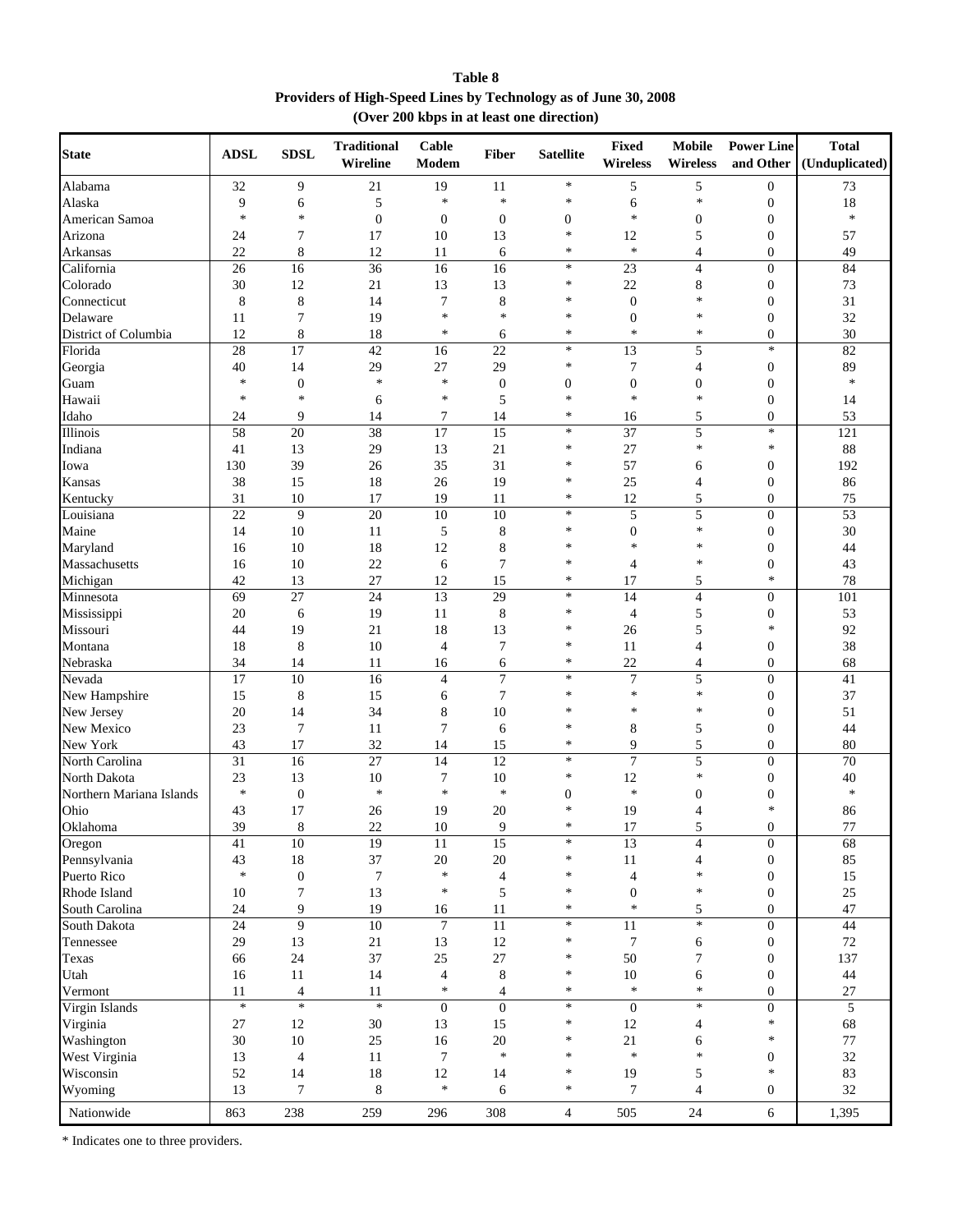| Table 9                                            |
|----------------------------------------------------|
| High-Speed Lines by Technology as of June 30, 2008 |
| (Over 200 kbps in at least one direction)          |

| State                 | <b>ADSL</b> | <b>SDSL</b>      | <b>Traditional</b><br>Wireline | Cable<br>Modem   | <b>Fiber</b>     | <b>Satellite</b> | Fixed<br>Wireless | <b>Mobile</b><br>Wireless | <b>Power Line</b><br>and Other | <b>Total</b> |
|-----------------------|-------------|------------------|--------------------------------|------------------|------------------|------------------|-------------------|---------------------------|--------------------------------|--------------|
| Alabama               | 430,874     | 6,108            | 6,173                          | 417,330          | 3,187            | $\ast$           | 907               | $\ast$                    | $\boldsymbol{0}$               | 1,524,605    |
| Alaska                | 72,032      | $\ast$           | 493                            | *                | $\ast$           | $\ast$           | 10,638            | $\ast$                    | $\boldsymbol{0}$               | 182,545      |
| American Samoa        | $\ast$      | $\ast$           | $\boldsymbol{0}$               | $\boldsymbol{0}$ | $\boldsymbol{0}$ | $\boldsymbol{0}$ | $\ast$            | $\boldsymbol{0}$          | $\boldsymbol{0}$               |              |
| Arizona               | 454,036     | 1,375            | 19,947                         | 991,729          | 3,201            | *                | 18,315            | *                         | $\boldsymbol{0}$               | 2,860,516    |
| Arkansas              | 266,923     | 281              | 2,353                          | 235,655          | 1,405            | *                | *                 | $\ast$                    | $\boldsymbol{0}$               | 772,093      |
| California            | 4,754,973   | 29,765           | 107,657                        | 3,798,686        | 249,526          | $\ast$           | 71,008            | $\ast$                    | $\boldsymbol{0}$               | 18,619,383   |
| Colorado              | 574,903     | 2,298            | 20,163                         | 626,069          | 3,191            | $\ast$           | 30,345            | $\ast$                    | $\boldsymbol{0}$               | 2,344,512    |
| Connecticut           | $\ast$      | 2,936            | 4,856                          | 575,644          | 2,642            | $\ast$           | $\boldsymbol{0}$  |                           | $\boldsymbol{0}$               | 2,002,300    |
| Delaware              | *           | 197              | 3,080                          | *                | $\ast$           | *                | $\boldsymbol{0}$  | $\ast$                    | $\boldsymbol{0}$               | 481,371      |
| District of Columbia  | $\ast$      | 1,836            | 4,010                          | $\ast$           | 1,276            | $\ast$           | ×                 | $\ast$                    | $\boldsymbol{0}$               | 471,514      |
| Florida               | 2,045,146   | 7,156            | 53,096                         | 2,631,022        | 217,217          | $\ast$           | 41,033            | $\ast$                    | $\ast$                         | 8,157,096    |
| Georgia               | 1,361,221   | 5,887            | 28,238                         | 903,797          | 8,262            | $\ast$           | 386               | $\ast$                    | $\boldsymbol{0}$               | 3,996,695    |
| Guam                  | $\ast$      | $\boldsymbol{0}$ | $\ast$                         | *                | $\boldsymbol{0}$ | $\boldsymbol{0}$ | $\boldsymbol{0}$  | $\boldsymbol{0}$          | $\boldsymbol{0}$               |              |
| Hawaii                | *           | $\ast$           | 816                            | *                | 486              | *                | $\ast$            | $\ast$                    | $\boldsymbol{0}$               | 643,085      |
| Idaho                 | 153,697     | 294              | 1,962                          | 126,634          | 1,133            | *                | 50,692            | $\ast$                    | $\boldsymbol{0}$               | 690,599      |
| Illinois              | 1,418,545   | 10,850           | 26,306                         | 1,624,647        | 7,302            | $\ast$           | 31,331            | *                         | $\ast$                         | 5,537,923    |
| Indiana               | 651,097     | 3,535            | 9,741                          | 455,929          | 48,639           | $\ast$           | 12,475            | $\ast$                    | $\ast$                         | 2,479,608    |
| Iowa                  | 321,784     | 3,792            | 2,679                          | 308,500          | 8,359            | *                | 18,516            |                           | $\boldsymbol{0}$               | 1,091,069    |
| Kansas                | 240,921     | 4,982            | 5,906                          | 380,063          | 5,065            | *                | 16,856            |                           | $\boldsymbol{0}$               | 1,063,920    |
| Kentucky              | 384,920     | 4,974            | 4,873                          | 481,916          | 3,421            | *                | 3,371             | $\ast$                    | $\boldsymbol{0}$               | 1,298,038    |
| Louisiana             | 353,678     | 1,240            | 4,760                          | 480,720          | 19,227           | $\ast$           | 2,601             | $\ast$                    | $\boldsymbol{0}$               | 1,552,888    |
| Maine                 | 120,357     | 4,038            | 4,334                          | 196,848          | 3,368            | *                | $\boldsymbol{0}$  | $\ast$                    | $\boldsymbol{0}$               | 428,904      |
| Maryland              | 495,132     | 8,024            | 17,209                         | 871,044          | $\ast$           | *                | $\ast$            | $\ast$                    | $\boldsymbol{0}$               | 2,738,746    |
| Massachusetts         | $\ast$      | 5,445            | 16,700                         | 1,158,976        | $\ast$           | *                | 1,082             | $\ast$                    | $\boldsymbol{0}$               | 3,392,831    |
| Michigan              | 748,563     | 3,907            | 15,118                         | 1,306,725        | 3,130            | *                | 9,470             | *                         | $\ast$                         | 3,844,955    |
| Minnesota             | 528,792     | 18,731           | 10,539                         | 621,781          | 10,596           | *                | 30,333            | $\ast$                    | $\boldsymbol{0}$               | 2,152,875    |
| Mississippi           | 219,564     | 224              | 2,611                          | 188,062          | 834              | *                | 168               | $\ast$                    | $\boldsymbol{0}$               | 584,044      |
| Missouri              | 712,189     | 3,978            | 11,638                         | 517,207          | 4,154            | *                | 8,835             | $\ast$                    | $\ast$                         | 2,076,382    |
| Montana               | 108,083     | 3,276            | 931                            | 90,467           | 701              | *                | 10,107            |                           | $\boldsymbol{0}$               | 476,845      |
| Nebraska              | 143,036     | 3,976            | 1,053                          | 262,073          | 639              | $\ast$           | 14,927            | $\ast$                    | $\boldsymbol{0}$               | 702,180      |
| Nevada                | 224,688     | 3,825            | 7,730                          | $\ast$           | 1,314            | *                | 17,944            | $\ast$                    | $\boldsymbol{0}$               | 1,268,860    |
| New Hampshire         | 96,781      | 2,097            | 4,869                          | 250,233          | 16,058           | *                | $\ast$            | $\ast$                    | $\boldsymbol{0}$               | 681,535      |
| New Jersey            | 699,670     | 4,250            | 24,169                         | 1,586,469        | $\ast$           | ×,               | $\ast$            |                           | $\boldsymbol{0}$               | 5,338,219    |
| New Mexico            | 217,072     | 278              | 2,402                          | 137,463          | 1,104            | *                | 3,360             | $\ast$                    | $\boldsymbol{0}$               | 719,761      |
| New York              | 1,168,816   | 18,900           | 35,880                         | 3,548,486        | $\ast$           | *                | 7,603             | ∗                         | $\boldsymbol{0}$               | 8,910,527    |
| North Carolina        | 870,296     | 2,814            | 21,060                         | 1,266,151        | 5,432            | $\ast$           | $\ast$            | $\ast$                    | $\boldsymbol{0}$               | 3,832,927    |
| North Dakota          | 60,038      | 2,145            | 372                            | 82,853           | 9,297            | *                | 5,166             | $\ast$                    | $\boldsymbol{0}$               | 321,663      |
| Northern Mariana Isl. | $\ast$      | $\boldsymbol{0}$ | $\ast$                         | $\ast$           | $\ast$           | $\boldsymbol{0}$ | *                 | $\boldsymbol{0}$          | $\boldsymbol{0}$               | $\ast$       |
| Ohio                  | 1,034,335   | 4,302            | 17,632                         | 1,626,534        | 8,951            | *                | 24,317            |                           | $\ast$                         | 5,066,325    |
| Oklahoma              | 334,105     | 886              | 3,748                          | 381,910          | 3,235            | *                | 5,080             | $\ast$                    | $\boldsymbol{0}$               | 1,077,215    |
| Oregon                | 360,993     | 9,889            | 5,656                          | 554,284          | $\ast$           | $\ast$           | 28,160            | *                         | $\boldsymbol{0}$               | 1,716,959    |
| Pennsylvania          | 1,208,597   | 15,479           | 23,147                         | 1,491,572        | $\ast$           | *                | 5,134             | ∗                         | $\boldsymbol{0}$               | 5,682,008    |
| Puerto Rico           |             | $\boldsymbol{0}$ | 4,421                          |                  | 313              | *                | 4,860             |                           | $\boldsymbol{0}$               | 582,155      |
| Rhode Island          | *           | 942              | 1,667                          | ×                | $\ast$           | *                | $\boldsymbol{0}$  | *                         | $\boldsymbol{0}$               | 527,728      |
| South Carolina        | 386,274     | 392              | 8,990                          | 517,385          | 12,993           | $\ast$           | ×                 | $\ast$                    | $\boldsymbol{0}$               | 1,779,117    |
| South Dakota          | 53,343      | 3,993            | 261                            | 115,048          | 7,332            | *                | 6,199             | $\ast$                    | $\boldsymbol{0}$               | 362,263      |
| Tennessee             | 534,652     | 710              | 12,046                         | 714,610          | 24,565           | *                | 7,888             | *                         | $\boldsymbol{0}$               | 2,767,503    |
| Texas                 | 2,475,277   | 12,482           | 48,548                         | 2,214,161        | 230,859          | *                | 98,670            |                           | $\boldsymbol{0}$               | 9,110,055    |
| Utah                  | 284,487     | 7,261            | 6,345                          | 212,474          | 2,770            | *                | 27,850            | ∗                         | $\boldsymbol{0}$               | 1,108,549    |
| Vermont               | 72,581      | *                | 2,348                          | *                | 416              | *                | $\ast$            | *                         | $\boldsymbol{0}$               | 257,065      |
| Virgin Islands        | $\ast$      | $\ast$           |                                | $\boldsymbol{0}$ | $\boldsymbol{0}$ | *                | $\mathbf{0}$      | $\ast$                    | $\boldsymbol{0}$               | 19,441       |
| Virginia              | 560,616     | 3,589            | 24,166                         | 941,193          |                  | *                | 15,539            | *                         | $\ast$                         | 3,584,485    |
| Washington            | 600,239     | 9,179            | 12,555                         | 943,846          | 33,542           |                  | 86,546            |                           | $\ast$                         | 3,312,811    |
| West Virginia         | 146,964     | *                | 3,347                          | 167,237          | $\ast$           | *                | *                 |                           | $\boldsymbol{0}$               | 371,760      |
| Wisconsin             | 556,171     | 15,062           | 6,093                          | 711,209          | 4,193            | *                | 12,285            | *                         | $\ast$                         | 1,931,916    |
| Wyoming               | 55,265      | 1,769            | 300                            | *                | 501              | $\ast$           | 3,870             | $\ast$                    | $\boldsymbol{0}$               | 288,052      |
| Nationwide            | 29,963,968  | 274,582          | 665,110                        | 38,190,355       | 2,346,328        | 869,450          | 808,375           | 59,690,619                | 5,197                          | 132,813,984  |
|                       |             |                  |                                |                  |                  |                  |                   |                           |                                |              |

\* Data withheld to maintain firm confidentiality.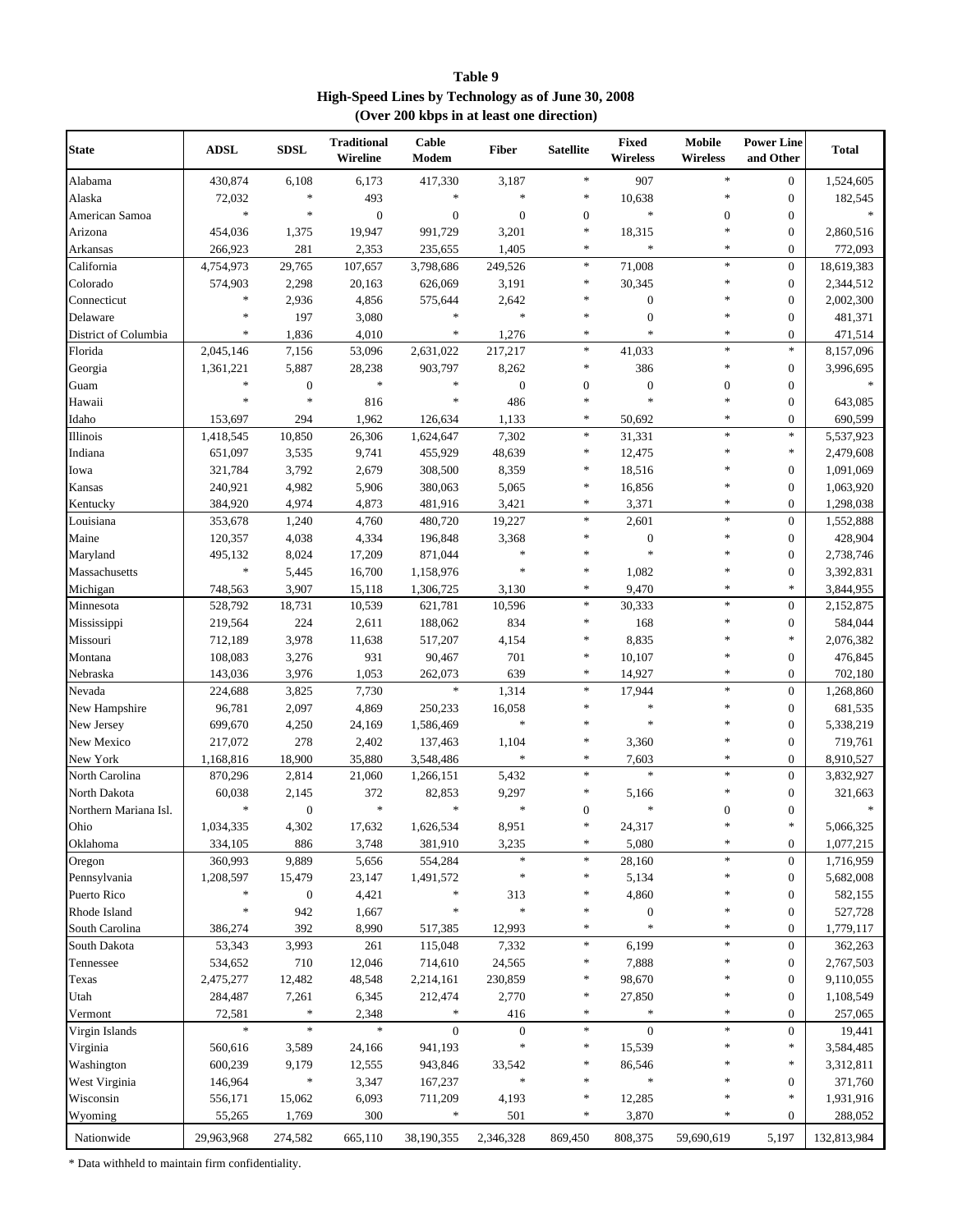#### **Table 10 High-Speed Lines by State (Over 200 kbps in at least one direction)**

|                       | 2007<br>2005<br>2006 |                |                |                   |                     |                      |             |             |             |
|-----------------------|----------------------|----------------|----------------|-------------------|---------------------|----------------------|-------------|-------------|-------------|
| <b>State</b>          | 2003                 | 2004           |                |                   |                     |                      |             |             | 2008        |
|                       | Jun                  | Jun            | Jun            | Dec               | Jun                 | <b>Dec</b>           | Jun         | Dec         | Jun         |
| Alabama               | 283,946              | 350,691        | 455,300        | 531,350           | 615,510             | 898,850              | 1,118,302   | 1,353,777   | 1,524,605   |
| Alaska                | 61,121               | 88,076         | 95,761         | 109,484           | 125,005             | 145,008              | 156,187     | 171,257     | 182,545     |
| American Samoa        | $\theta$             | $\ast$         | ∗              |                   | $\ast$              | $\ast$               |             | $\ast$      |             |
| Arizona               | 441,227              | 618,677        | 809,819        | 1,039,445         | 1,392,711           | 1,832,564            | 2,192,644   | 2,579,687   | 2,860,516   |
| Arkansas              | 128,100              | 188,185        | 258,270        | 299,850           | 361,150             | 428,899              | 526,973     | 658,867     | 772,093     |
| California            | 3,378,373            | 4,608,822      | 5,954,876      | 7,197,952         | 9,257,609           | 11,755,654           | 14,374,803  | 17,159,597  | 18,619,383  |
| Colorado              | 338,083              | 515,081        | 688,189        | 882,669           | 1,165,853           | 1,489,091            | 1,827,962   | 2,270,584   | 2,344,512   |
| Connecticut           | 364,371              | 516,039        | 679,891        | 803,274           | 1,018,755           | 1,257,276            | 1,554,448   | 1,834,752   | 2,002,300   |
| Delaware              | 54,272               | 74,732         | 108,554        | 132,399           | 157,648             | 273,734              | 353,763     | 438,951     | 481,371     |
| District of Columbia  | 58,800               | 83,213         | 113,086        | 139,594           | 200,221             | 268,008              | 337,897     | 420,305     | 471,514     |
| Florida               | 1,634,552            | 2,236,963      | 2,958,350      | 3,537,720         | 4,408,427           | 5,346,321            | 6,349,093   | 7,416,288   | 8,157,096   |
| Georgia               | 748,016              | 1.039.440      | 1,328,956      | 1,610,750         | 2,054,171           | 2,547,165            | 3,087,975   | 3,737,830   | 3,996,695   |
| Guam                  | $\overline{0}$       | $\ast$         |                |                   | $\ast$              | *                    |             | $\ast$      |             |
| Hawaii                | $\ast$               | $\ast$         | $\ast$         | $\ast$            | 294,612             | 417,674              | 486,337     | 584,113     | 643,085     |
| Idaho                 | 64,353               | 99,845         | 149,023        | 167,926           | 202,521             | 381,283              | 483,049     | 613,317     | 690,599     |
| Illinois              | 840,632              | 1,270,907      | 1,817,481      | 2,118,882         | 2,626,276           | 3,499,144            | 4,276,554   | 5,085,232   | 5,537,923   |
| Indiana               | 233,679              | 515,812        | 742,667        | 913,528           | 1,182,578           | 1,408,019            | 1,823,221   | 2,267,190   | 2,479,608   |
| Iowa                  | 162,257              | 229,811        | 325,701        | 394.359           | 448,192             | 657,459              | 826.632     | 991,142     | 1,091,069   |
| Kansas                | 248,405              | 322,742        | 419,384        | 468,032           | 596,776             | 726,742              | 876,744     | 989,832     | 1,063,920   |
| Kentucky              | 121,594              | 300,704        | 408,184        | 508,198           | 629,538             | 774,736              | 959,771     | 1,161,750   | 1,298,038   |
| Louisiana             | 315,682              | 420,917        | 536,934        | 508,009           | 730,203             | 892,835              | 1,088,803   | 1,286,504   | 1,552,888   |
| Maine                 | 85,212               | 123,739        | 176,396        | 214,599           | 248,440             | 306,006              | 359,113     | 396,271     | 428,904     |
| Maryland              | 458,128              | 655,588        | 899,640        | 1,120,826         | 1,492,484           | 1,813,960            | 2,172,522   | 2,535,778   | 2,738,746   |
|                       |                      |                |                |                   | 1,811,845           |                      | 2,660,501   |             | 3,392,831   |
| Massachusetts         | 802,423              | 1,004,229      | 1,213,640      | 1,431,925         |                     | 2,243,742            |             | 3,140,550   |             |
| Michigan              | 729,113              | 946,819        | 1,336,312      | 1,535,124         | 1,895,666           | 2,408,866            | 2,972,374   | 3,557,337   | 3,844,955   |
| Minnesota             | 394,982              | 561,411        | 716,826        | 855,752           | 1,057,055           | 1,313,505            | 1,579,346   | 1,961,654   | 2,152,875   |
| Mississippi           | 95,628               | 139,429        | 191,675        | 219,552           | 262,671             | 332,307              | 399,571     | 489,438     | 584,044     |
| Missouri              | 362,040              | 537,343        | 704,273        | 805,525           | 1,010,910           | 1,269,326            | 1,561,172   | 1,866,033   | 2,076,382   |
| Montana               | 28,023               | 57,650         | 90,583         | 112,662           | 139,946             | 264,121              | 346,230     | 432,877     | 476,845     |
| Nebraska              | 141,172              | 199,282        | 253,968        | 305,120           | 355,013             | 470,118              | 537,693     | 633,722     | 702,180     |
| Nevada                | 209,028              | 290,518        | 401,932        | 471,922           | 612,101             | 790,020              | 1,058,634   | 1,159,264   | 1,268,860   |
| New Hampshire         | 118,304              | 168,000        | 236,817        | 268,128           | 302,957             | 443,207              | 539,686     | 637,977     | 681,535     |
| New Jersey            | 924,835              | 1,194,557      | 1,605,301      | 1,989,803         | 2,654,674           | 3,392,607            | 4,153,343   | 4,923,622   | 5,338,219   |
| New Mexico            | 71,355               | 115,147        | 174,534        | 204,054           | 252,361             | 422,964              | 544,706     | 662,246     | 719,761     |
| New York              | 1,891,457            | 2,349,956      | 3,067,983      | 3,660,500         | 4,854,803           | 5,669,523            | 6,800,348   | 8,097,191   | 8,910,527   |
| North Carolina        | 680,828              | 965,761        | 1,222,648      | 1,482,930         | 1,914,822           | 2,366,079            | 2,893,582   | 3,484,798   | 3,832,927   |
| North Dakota          | 25,474               | 39,274         | 86,274         | 96,314            | 108.476             | 131,348              | 144,994     | 292,100     | 321,663     |
| Northern Mariana Isl. | $\theta$             | $\overline{0}$ | $\overline{0}$ | $\ast$            | $\ast$              | $\ast$               | $\ast$      | $\ast$      |             |
| Ohio                  | 817,020              | 1,152,300      | 1,601,981      | 1,909,661         | 2,439,297           | 3,179,003            | 3,947,240   | 4,612,350   | 5,066,325   |
| Oklahoma              | 231,106              | 331,605        | 444,777        | 498,640           | 565,528             | 654,283              | 777,999     | 971,167     | 1,077,215   |
| Oregon                | 316,300              | 437,040        | 558,489        | 688,487           | 860,385             | 1,060,386            | 1,285,947   | 1,566,919   | 1,716,959   |
| Pennsylvania          | 755,947              | 1,123,876      | 1,578,981      | 1,999,118         | 2,646,898           | 3,374,313            | 4,121,608   | 5,148,887   | 5,682,008   |
| Puerto Rico           | 32,063               | 43,091         | 66,484         | 118,268           | 169,917             | 251,163              | 332,671     | 471,560     | 582,155     |
| Rhode Island          | 104,444              | 141,981        | 185,415        | 221,901           | 276,141             | 349,994              | 416,053     | 490,649     | 527,728     |
| South Carolina        | 262,868              | 354,877        | 464,315        | 549,019           | 646,344             | 1,041,762            | 1,308,281   | 1,586,082   | 1,779,117   |
| South Dakota          | 22,016               | 34,026         | 112,506        | 124,243           | 138,621             | 154,738              | 164,627     | 185,058     | 362,263     |
| Tennessee             | 413,476              | 534,597        | 682,369        | 847,025           | 1,153,432           | 1,573,978            | 2,036,625   | 2,519,234   | 2,767,503   |
| Texas                 | 1,571,250            | 2,203,490      | 2,943,487      | 3,451,702         | 4,343,050           | 5,540,763            | 6,964,956   | 8,337,020   | 9,110,055   |
| Utah                  | 133,467              | 196,590        | 259,150        | 313,854           | 471,137             | 638,618              | 818,665     | 998,847     | 1,108,549   |
| Vermont               | 39,773               | 56,033         | 82,279         | 95,901            | 108,622             | 170,245              | 193,151     | 240,257     | 257,065     |
| Virgin Islands        | $\ast$               | ¥.             | 2,183          | 2,967             | 7,226               | 11,139               | 16,014      | 18,996      | 19,441      |
| Virginia              | 553,635              | 817,881        | 1,117,591      | 1,367,465         | 1,792,817           | 2,197,693            | 2,689,907   | 3,279,808   | 3,584,485   |
| Washington            | 577,378              | 775,027        | 1,000,412      | 1,219,631         | 1,575,375           | 2,015,564            | 2,481,537   | 3,115,075   | 3,312,811   |
| West Virginia         | 90,173               | 127,283        | 178,323        | 205,984           | 245,669             | 268,746              | 306,449     | 336,321     | 371,760     |
| Wisconsin             |                      | 564,670        | 731,934        |                   |                     |                      | 1,485,891   | 1,766,448   | 1,931,916   |
|                       | 401,565<br>17,507    | 35,464         |                | 844,961<br>70,574 | 1,018,482<br>83,086 | 1,235,500<br>156,940 | 205,711     | 260,310     | 288,052     |
| Wyoming<br>Nationwide | 22,995,444           |                | 55,905         |                   |                     |                      |             |             |             |
|                       |                      | 31,950,574     | 42,517,810     | 50,930,245        | 64,991,653          | 82,525,450           | 100,986,136 | 121,222,347 | 132,813,984 |

\* Data withheld to maintain firm confidentiality.

Some historical data have been revised back through December 2005.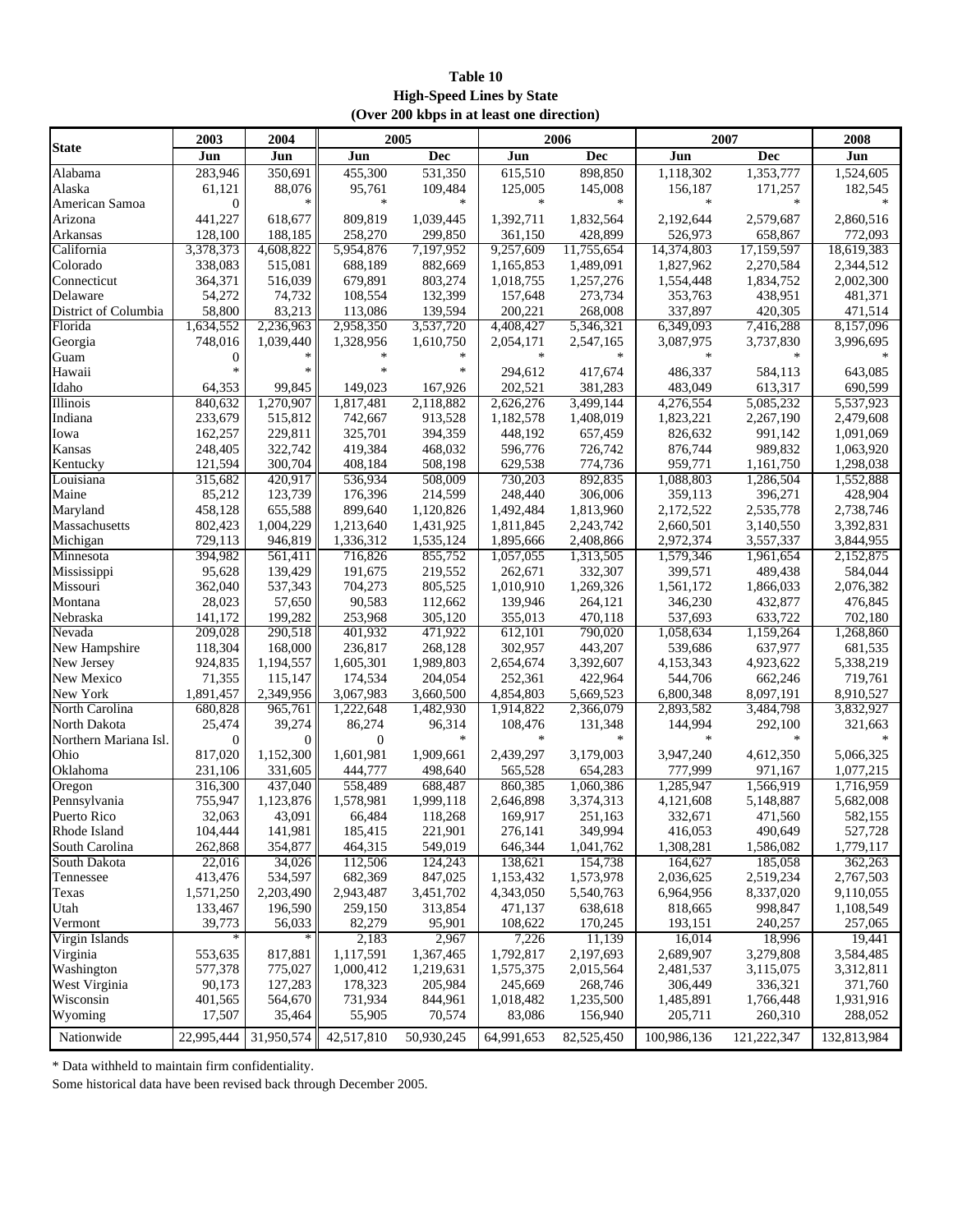#### **Table 11 ADSL High-Speed Lines by State (Over 200 kbps in at least one direction)**

|                       | 2003             | 2004         |            | 2005       |            | 2006                   |            | 2007                   | 2008       |
|-----------------------|------------------|--------------|------------|------------|------------|------------------------|------------|------------------------|------------|
| <b>State</b>          | Jun              | Jun          | Jun        | <b>Dec</b> | Jun        | Dec                    | Jun        | Dec                    | Jun        |
| Alabama               | 70,639           | 112.059      | 177,196    | 220.657    | 268,970    | 314,640                | 356,830    | 402.603                | 430,874    |
| Alaska                | 14,013           | 20,686       | 38,530     | 43,249     | 53,687     | 60,055                 | 63,708     | 67,938                 | 72,032     |
| American Samoa        | $\boldsymbol{0}$ | $\mathbf{0}$ | $\ast$     | *          | $\ast$     | $\ast$                 | $\ast$     | *                      | $\ast$     |
| Arizona               | 77,368           | 108,735      | 152,937    | 207,727    | 276,261    | 365,228                | 405,724    | 436,857                | 454,036    |
| Arkansas              | 44,801           | 80,981       | 127,445    | 149,878    | 180,883    | 200,129                | 226,842    | 248,908                | 266,923    |
| California            | 1,715,998        | 2,342,186    | 3,078,824  | 3,592,220  | 4,001,529  | $\overline{4,342,556}$ | 4,626,442  | $\overline{4,780,051}$ | 4,754,973  |
| Colorado              | 126,189          | 201,523      | 268,114    | 333,313    | 404,989    | 473,148                | 529,504    | 573,387                | 574,903    |
| Connecticut           | 124,742          | 204,034      | $\ast$     | $\ast$     | *          | $\ast$                 | $\ast$     | $\ast$                 |            |
| Delaware              | $\ast$           | 10,572       |            | $\ast$     | ×,         | $\ast$                 | $\ast$     | $\ast$                 |            |
| District of Columbia  | 39,471           | 44,231       |            | *          |            | $\ast$                 | $\ast$     | $\ast$                 |            |
| Florida               | 644,621          | 928,402      | 1,284,507  | 1,509,104  | 1,722,888  | 1,873,271              | 1,960,025  | 2,046,084              | 2,045,146  |
| Georgia               | 368,372          | 535,088      | 757,720    | 890,128    | 1,008,705  | 1,126,082              | 1,218,885  | 1,307,237              | 1,361,221  |
| Guam                  | $\boldsymbol{0}$ | $\ast$       |            | $\ast$     | ×          | $\ast$                 | $\ast$     | $\ast$                 |            |
| Hawaii                | $\ast$           | $\ast$       |            | $\ast$     |            | $\ast$                 | $\ast$     | *                      |            |
| Idaho                 | 19,382           | 35,166       | 62,691     | 81,520     | 97,662     | 113,001                | 129,188    | 142,440                | 153,697    |
| <b>Illinois</b>       | 363,733          | 588,906      | 847,522    | 979,709    | 1,094,088  | 1,211,763              | 1,300,003  | 1,382,195              | 1,418,545  |
| Indiana               | 85,968           | 179,942      | 304,800    | 379,465    | 443,473    | 515,054                | 583,797    | 635,507                | 651,097    |
| Iowa                  | 39,386           | 65,580       | 118,777    | 150,890    | 189,178    | 233,396                | 270,637    | 298,322                | 321,784    |
| Kansas                | 50,839           | 88,246       | 136,402    | 159,996    | 179,430    | 202,751                | 224,843    | 235,919                | 240,921    |
| Kentucky              | 75,316           | 119,709      | 180,324    | 213,131    | 250,715    | 303,296                | 340,350    | 367,452                | 384,920    |
| Louisiana             | 100,919          | 136,406      | 190,603    | 207,488    | 235,750    | 270,811                | 306,283    | 333,076                | 353,678    |
| Maine                 | 11,052           | 31,577       | 52,032     | 72,709     | 89,964     | 104,780                | 115,261    | 117,570                | 120,357    |
| Maryland              | 126,873          | 192,139      | 305,677    | 379,316    | 450,019    | 489,553                | 512,156    | 513,529                | 495,132    |
| Massachusetts         | 207,344          | 253,576      | $\ast$     | $\ast$     | $\ast$     | $\ast$                 | $\ast$     | $\ast$                 | $\ast$     |
| Michigan              | 135,360          | 236,310      | 374,861    | 463,373    | 533,835    | 606,616                | 689,536    | 732,950                | 748.563    |
| Minnesota             | 115,244          | 159,137      | 227,988    | 276,439    | 330,736    | 394,686                | 449,452    | 496,317                | 528,792    |
| Mississippi           | 33,650           | 52,892       | 88,252     | 105,874    | 128,585    | 154,179                | 180,281    | 202,262                | 219,564    |
| Missouri              | 138,046          | 233,916      | 341,618    | 398,671    | 468,334    | 545,679                | 618,302    | 682,572                | 712,189    |
| Montana               | 13,119           | 28,238       | 46,786     | 57,300     | 70,471     | 82,876                 | 95,790     | 102,231                | 108,083    |
| Nebraska              | 18,285           | 35,180       | 66,268     | 81,188     | 95,404     | 112,032                | 124,126    | 135,305                | 143,036    |
| Nevada                | 47,934           | 74,879       | 116,395    | 139,938    | 168,086    | 190,202                | 207,051    | 220,409                | 224,688    |
| New Hampshire         | 17,823           | 31,843       | 54,233     | 71,689     | 85,247     | 93,589                 | 98,283     | 99,602                 | 96,781     |
| New Jersey            | 211,540          | 301,789      | 443,808    | 540,382    | 638,293    | 703,950                | 734,700    | 734,903                | 699,670    |
| New Mexico            | 26,948           | 51,375       | 82,062     | 105,210    | 130,998    | 156,620                | 179,856    | 200,497                | 217,072    |
| New York              | 438,241          | 536,980      | 736,769    | 861,452    | 1,002,972  | 1,103,960              | 1,181,851  | 1,184,011              | 1,168,816  |
| North Carolina        | 161,642          | 264,248      | 412,991    | 488,533    | 561,102    | 648,001                | 724,936    | 820,334                | 870,296    |
| North Dakota          | 11,593           | 19,412       | 26,841     | 32,000     | 38,729     | 46,346                 | 51,096     | 55,635                 | 60,038     |
| Northern Mariana Isl. | $\boldsymbol{0}$ | $\mathbf{0}$ | 0          | $\ast$     | $\ast$     | $\ast$                 | $\ast$     | $\ast$                 |            |
| Ohio                  | 243,689          | 369,386      | 555,749    | 663,011    | 752,633    | 858,846                | 950,969    | 1,024,412              | 1,034,335  |
| Oklahoma              | 78,248           | 129,996      | 189,496    | 222,048    | 246,899    | 277,282                | 301,523    | 323,685                | 334,105    |
| Oregon                | 95,654           | 142,483      | 197,927    | 244,694    | 280,286    | 311,604                | 338,765    | 355,563                | 360,993    |
| Pennsylvania          | 230,322          | 346,720      | 541,274    | 692,079    | 871,164    | 1,012,845              | 1,125,794  | 1,191,348              | 1,208,597  |
| Puerto Rico           | $\ast$           | *            |            |            |            | *                      |            | *                      |            |
| Rhode Island          | $\ast$           | $\ast$       |            | $\ast$     | *          | $\ast$                 | $\ast$     | *                      |            |
| South Carolina        | 52,667           | 98,583       | 154,666    | 205,529    | 242,548    | 284,892                | 322,858    | 359,439                | 386,274    |
| South Dakota          | 8,637            | 15,230       | 20,632     | 26,168     | 32,763     | 39,684                 | 45,772     | 48,386                 | 53,343     |
| Tennessee             | 92,777           | 147,922      | 237,180    | 293,915    | 348,344    | 396,928                | 446,551    | 499,164                | 534,652    |
| Texas                 | 597,447          | 930,997      | 1,300,681  | 1,513,639  | 1,732,716  | 1,996,752              | 2,293,905  | 2,463,911              | 2,475,277  |
| Utah                  | 65,648           | 95,656       | 129,607    | 160,313    | 189,240    | 222,307                | 249,683    | 269,785                | 284,487    |
| Vermont               | 15,072           | 22,519       | 35,281     | 43,934     | 51,382     | 61,441                 | 68,041     | 72,006                 | 72,581     |
| Virgin Islands        | $\ast$           |              | $\ast$     | $\ast$     | $\ast$     | $\ast$                 | $\ast$     | $\ast$                 |            |
| Virginia              | 114,797          | 196,568      | 308,947    | 384,243    | 446,448    | 505,285                | 547,941    | 568,284                | 560,616    |
| Washington            | 225,377          | 300,804      | 363,796    | 427,451    | 491,409    | 533,668                | 569,397    | 592,133                | 600,239    |
| West Virginia         | $\ast$           | $\ast$       | 53,292     | 69,390     | 86,507     | 104,637                | 123,645    | 137,948                | 146,964    |
| Wisconsin             | 84,100           | 159,167      | 243,370    | 298,111    | 359,530    | 417,510                | 483,750    | 528,196                | 556,171    |
| Wyoming               | 5,503            | 13,510       | 23,769     | 33,030     | 38,541     | 44,347                 | 49,933     | 52,602                 | 55,265     |
| Nationwide            | 7,675,114        | 11,398,199   | 16,316,309 | 19,515,483 | 22,583,548 | 25,412,509             | 27,792,800 | 29,449,166             | 29,963,968 |

\* Data withheld to maintain firm confidentiality.

Some historical data have been revised back through June 2006.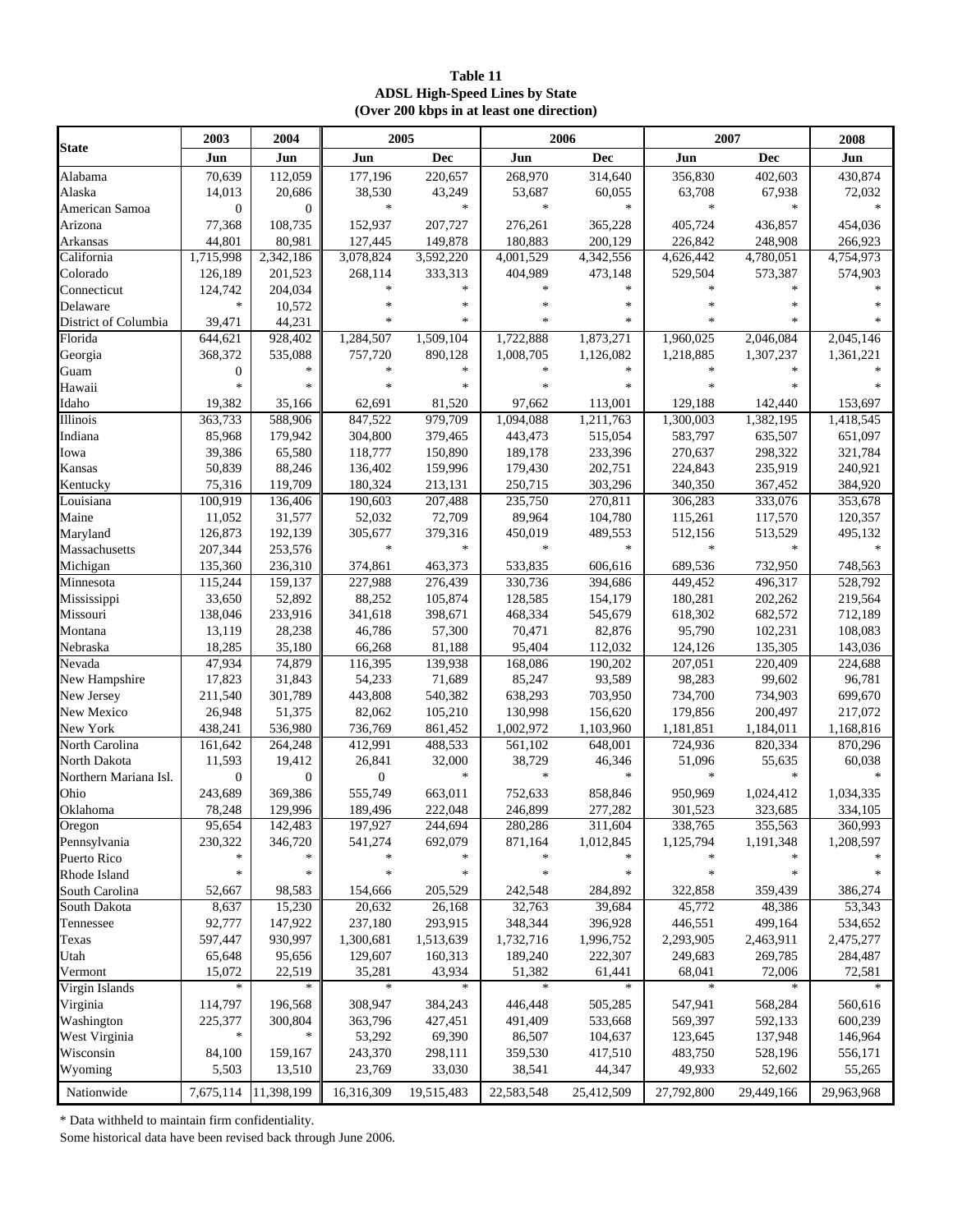| Table 12                                       |
|------------------------------------------------|
| <b>Coaxial Cable High-Speed Lines by State</b> |
| (Over 200 kbps in at least one direction)      |

|                       | 2003              | 2004              | 2005               |                  |              | 2006         | 2007             |              | 2008       |
|-----------------------|-------------------|-------------------|--------------------|------------------|--------------|--------------|------------------|--------------|------------|
| <b>State</b>          | Jun               | Jun               | Jun                | Dec              | Jun          | <b>Dec</b>   | Jun              | <b>Dec</b>   | Jun        |
| Alabama               | 181,338           | 206,208           | 257,225            | 285,177          | 310,548      | 342,340      | 374,029          | 398,840      | 417,330    |
| Alaska                |                   |                   |                    |                  |              |              |                  |              |            |
| American Samoa        | $\boldsymbol{0}$  | $\overline{0}$    | $\mathbf{0}$       | $\overline{0}$   | $\mathbf{0}$ | $\Omega$     | $\boldsymbol{0}$ | $\Omega$     | $\Omega$   |
| Arizona               | 319,272           | 457,869           | 583,897            | 679,284          | 761,419      | 838,455      | 850,307          | 896,746      | 991,729    |
| Arkansas              | $\ast$            | 95,528            | 117,953            | 137,105          | 148,940      | 183,503      | 205,349          | 214,028      | 235,655    |
| California            | 1,395,435         | 1,929,080         | 2,467,232          | 2,734,659        | 2,956,932    | 3,155,718    | 3,410,983        | 3,603,105    | 3,798,686  |
| Colorado              | 181,766           | 280,909           | 383,154            | 433,184          | 476,463      | 523,159      | 560,557          | 604,247      | 626,069    |
| Connecticut           | 227,658           | 299,176           | 372,346            | 403,723          | 441,092      | 454,348      | 513,211          | 550,019      | 575,644    |
| Delaware              | $\ast$            | $\ast$            |                    | $\ast$           | $\ast$       | $\ast$       | $\ast$           |              |            |
| District of Columbia  | $\ast$            | $\ast$            | $\ast$             | *                | $\ast$       | $\ast$       | $\ast$           | $\ast$       |            |
| Florida               | 867,513           | 1,171,641         | 1,559,592          | 1,757,875        | 1,939,409    | 2,178,484    | 2,344,445        | 2,543,384    | 2,631,022  |
| Georgia               | 289,922           | 407,038           | 522,800            | 583,884          | 649,583      | 742,552      | 802,047          | 862,212      | 903,797    |
| Guam                  | $\boldsymbol{0}$  | $\boldsymbol{0}$  | $\boldsymbol{0}$   | $\mathbf{0}$     | $\mathbf{0}$ | $\mathbf{0}$ | $\mathbf{0}$     | $\ast$       |            |
| Hawaii                | $\ast$            | $\ast$            | *.                 | $\ast$           | $\ast$       | $\mathbf{k}$ | $\ast$           |              |            |
| Idaho                 | *                 | $\ast$            | 78,185             | 73,528           | 75,185       | 108,595      | 116,273          | 123,067      | 126,634    |
| Illinois              | 383,069           | 589,025           | 841,737            | 955,518          | 1,042,272    | 1,332,023    | 1,465,869        | 1,570,281    | 1,624,647  |
| Indiana               | 122,338           | 304,866           | 397,481            | 445,420          | 490,020      | 370,200      | 410,438          | 439,417      | 455,929    |
| Iowa                  | 111,748           | 151,299           | 186,821            | 219,803          | 225,190      | 234,266      | 267,712          | 287,011      | 308,500    |
| Kansas                | 181,437           | 209,233           |                    | 272,660          | 316,866      | 320,638      | 351,371          | 368,988      | 380,063    |
| Kentucky              | 23.672            | 154,567           | 258,856<br>217,302 | 269,274          | 306,487      | 333,339      | 383,593          | 434,900      | 481,916    |
|                       |                   |                   |                    |                  | 378,613      |              |                  |              |            |
| Louisiana             | 189,920<br>$\ast$ | 257,405<br>$\ast$ | 328,675            | 254,819          |              | 419,735      | 446,485          | 485,349      | 480,720    |
| Maine                 |                   |                   | 116,203            | 132,075          | 145,831      | 152,291      | 169,458          | 179,398      | 196,848    |
| Maryland              | 306,442           | 433,754           | 546,576            | 592,283          | 637,405      | 781,120      | 829,473          | 864,763      | 871,044    |
| Massachusetts         | 564,961           | 704,956           | 826,351            | 885,578          | 954,812      | 1,044,333    | 1,088,170        | 1,135,807    | 1,158,976  |
| Michigan              | 543,336           | 656,263           | 891,842            | 953,786          | 1,019,338    | 1,103,040    | 1,197,105        | 1,265,384    | 1,306,725  |
| Minnesota             | 255,988           | 358,477           | 440,726            | 493,783          | 517,018      | 541,116      | 570,874          | 607,772      | 621,781    |
| Mississippi           | 50,234            | 72,271            | 95,805             | 104,363          | 114,140      | 135,965      | 151,539          | 166,092      | 188,062    |
| Missouri              | 191,658           | 266,493           | 323,270            | 353,331          | 400,808      | 444,118      | 473,449          | 497,878      | 517,207    |
| Montana               | *                 | 22,856            | 35,625             | 45,442           | 54,056       | 65,238       | 74,246           | 83,006       | 90,467     |
| Nebraska              | 111,903           | 142,555           | 177,074            | 200,600          | 218,335      | 239,465      | 238,019          | 251,699      | 262,073    |
| Nevada                | $\ast$            | $\ast$            | $\ast$             | $\ast$           | $\ast$       | $\ast$       | $\ast$           | $\ast$       |            |
| New Hampshire         | 95,612            | 129,024           | 176,033            | 188,212          | 201,873      | 209,781      | 229,855          | 239,605      | 250,233    |
| New Jersey            | 690,620           | 862,834           | 1,107,751          | 1,205,182        | 1,312,433    | 1,385,953    | 1,473,709        | 1,538,490    | 1,586,469  |
| New Mexico            | 38,004            | 56,369            | 78,035             | 89,003           | 100,157      | 108,906      | 117,336          | 126,692      | 137,463    |
| New York              | 1,401,322         | 1,752,189         | 2,216,153          | 2,444,565        | 2,765,476    | 2,967,028    | 3,164,178        | 3,341,913    | 3,548,486  |
| North Carolina        | 454,272           | 623,414           | 762,203            | 861,990          | 963,651      | 1,040,513    | 1,134,075        | 1,195,757    | 1,266,151  |
| North Dakota          | 10,066            | 14,428            | 50,781             | 54,772           | 57,722       | 70,878       | 76,353           | 79,755       | 82,853     |
| Northern Mariana Isl. | $\boldsymbol{0}$  | $\boldsymbol{0}$  | $\boldsymbol{0}$   | $\boldsymbol{0}$ | $\mathbf{0}$ | $\theta$     | $\boldsymbol{0}$ | $\ast$       |            |
| Ohio                  | 508,458           | 709,145           | 961,119            | 1,064,948        | 1,184,924    | 1,303,470    | 1,405,899        | 1,498,317    | 1,626,534  |
| Oklahoma              | $\ast$            | *                 | 233,993            | 261,585          | 284,184      | 312,500      | 347,813          | 372,867      | 381,910    |
| Oregon                | 197,794           | 262,513           | 335,847            | 375,351          | 407,195      | 452,517      | 489,902          | 531,258      | 554,284    |
| Pennsylvania          | 482,471           | 724,101           | 962,149            | 1,074,912        | 1,164,080    | 1,255,720    | 1,271,157        | 1,398,950    | 1,491,572  |
| Puerto Rico           | ∗                 | $\ast$            | $\ast$             | *                | *            | *            |                  |              |            |
| Rhode Island          | *                 | $\ast$            | *                  |                  |              |              |                  |              |            |
| South Carolina        | 185,083           | 228,648           | 290,233            | 326,370          | 368,338      | 417,584      | 459,110          | 496,188      | 517,385    |
| South Dakota          | 9,156             | 12,114            | 83,667             | 88,812           | 92,860       | 100,155      | 100,903          | 111,009      | 115,048    |
| Tennessee             | 277,579           | 340,883           | 422,063            | 460,235          | 506,143      | 601,889      | 662,520          | 702,891      | 714,610    |
| Texas                 | 888,595           | 1,162,797         | 1,467,804          | 1,617,513        | 1,692,433    | 1,944,069    | 2,081,963        | 2,183,062    | 2,214,161  |
| Utah                  | $\ast$            | *                 |                    | $\ast$           |              |              |                  |              | 212,474    |
| Vermont               | *                 | $\ast$            | $\ast$             | *                | *            | *            | *                | *            |            |
| Virgin Islands        | 0                 | $\boldsymbol{0}$  | $\mathbf{0}$       | $\boldsymbol{0}$ | $\mathbf{0}$ | $\mathbf{0}$ | $\mathbf{0}$     | $\mathbf{0}$ | $\Omega$   |
| Virginia              | 404,616           | 579,580           | 748,694            | 817,100          | 892,955      | 877,235      | 906,252          | 921,438      | 941,193    |
| Washington            | 313,915           | 426,487           | 585,125            | 660,159          | 725,832      | 806,126      | 862,049          | 909,108      | 943,846    |
| West Virginia         | 73,263            | 97,463            | 117,538            | 128,133          | 145,450      | 144,569      | 155,867          | 158,921      | 167,237    |
| Wisconsin             | 287,519           | 371,106           | 446,840            | 497,262          | 542,881      | 591,981      | 636,675          | 675,737      | 711,209    |
| Wyoming               | $\ast$            | $\ast$            | *                  | $\ast$           | $\ast$       | $\ast$       | $\ast$           | $\ast$       |            |
|                       |                   |                   |                    |                  |              |              |                  |              |            |
| Nationwide            | 13,684,225        | 18,592,636        | 24,017,442         | 26,558,206       | 29,173,449   | 31,981,705   | 34,404,368       | 36,506,972   | 38,190,355 |

\* Data withheld to maintain firm confidentiality.

Some historical data have been revised.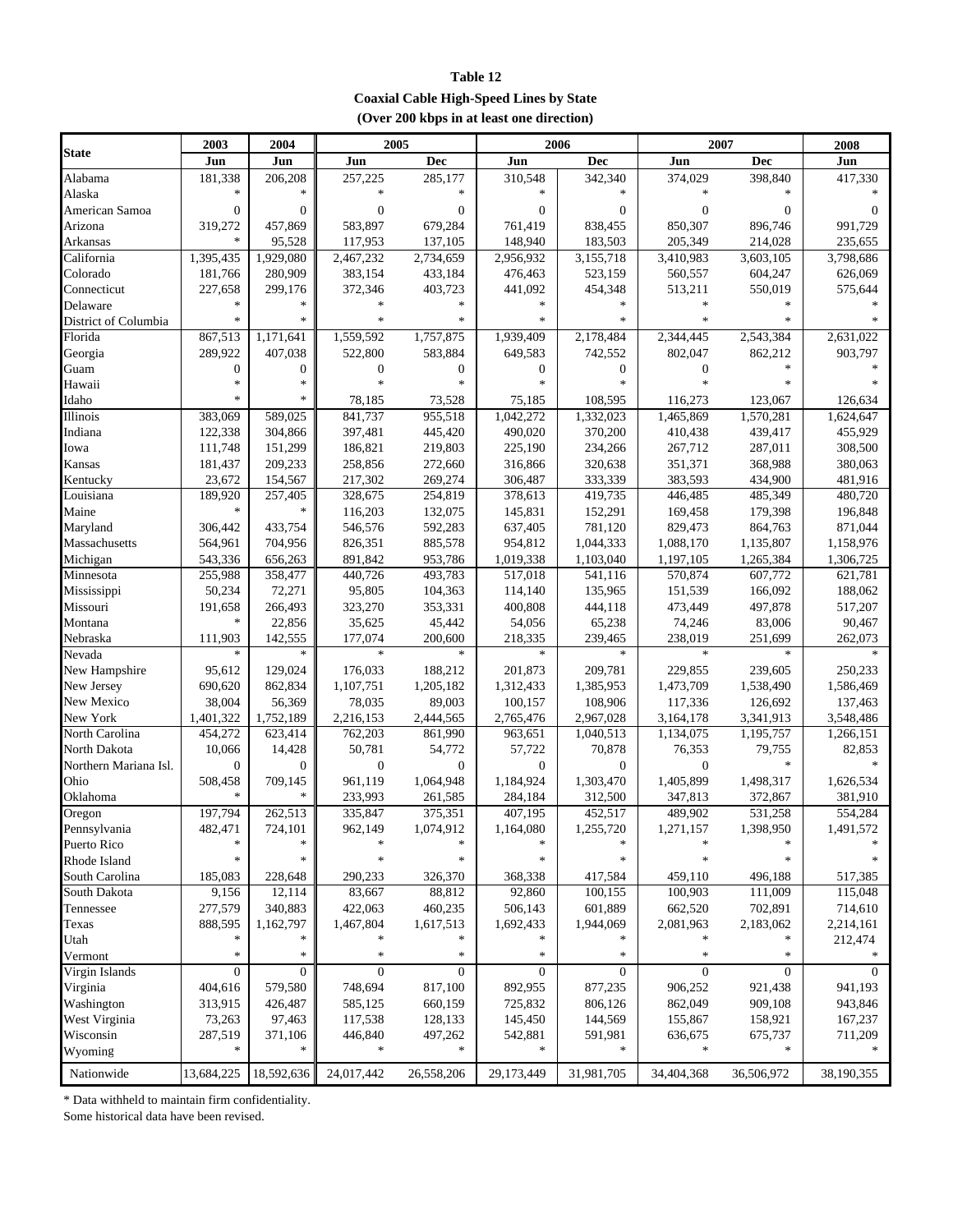| <b>State</b>             | <b>Residential</b>     | <b>Business</b>        | <b>Total</b>           |
|--------------------------|------------------------|------------------------|------------------------|
| Alabama                  | 909,945                | 614,660                | 1,524,605              |
| Alaska                   | 156,793                | 25,752                 | 182,545                |
| American Samoa           |                        | $\ast$                 |                        |
| Arizona                  | 1,575,252              | 1,285,264              | 2,860,516              |
| Arkansas                 | 612,182                | 159,911                | 772,093                |
| California               | 10,406,479             | 8,212,904              | 18,619,383             |
| Colorado                 | 1,315,361              | 1,029,151              | 2,344,512              |
| Connecticut              | 1,135,798              | 866,502                | 2,002,300              |
| Delaware                 | 240,153                | 241,218                | 481,371                |
| District of Columbia     | 191,505                | 280,009                | 471,514                |
| Florida                  | 5,425,497              | 2,731,599              | 8,157,096              |
| Georgia                  | 2,402,283              | 1,594,412              | 3,996,695              |
| Guam                     |                        |                        | $\ast$                 |
| Hawaii                   | 378,477                | 264,608                | 643,085                |
| Idaho                    | 343,184                | 347,415                | 690,599                |
| <b>Illinois</b>          | 3,471,815              | 2,066,108              | 5,537,923              |
| Indiana                  | 1,274,862              | 1,204,746              | 2,479,608              |
| Iowa                     | 632,294                | 458,775                | 1,091,069              |
| Kansas                   | 721,808                | 342,112                | 1,063,920              |
| Kentucky                 | 932,158                | 365,880                | 1,298,038              |
| Louisiana                | 1,111,304              | 441,584                | 1,552,888              |
| Maine                    | 309,458                | 119,446                | 428,904                |
| Maryland                 | 1,767,213              | 971,533                | 2,738,746              |
| Massachusetts            |                        |                        |                        |
| Michigan                 | 1,946,046<br>2,262,822 | 1,446,785<br>1,582,133 | 3,392,831<br>3,844,955 |
|                          |                        |                        |                        |
| Minnesota                | 1,288,882              | 863,993                | 2,152,875              |
| Mississippi              | 435,193                | 148,851                | 584,044                |
| Missouri                 | 1,496,075              | 580,307                | 2,076,382              |
| Montana                  | 198,534                | 278,311                | 476,845                |
| Nebraska                 | 431,124                | 271,056                | 702,180                |
| Nevada                   | 780,141                | 488,719                | 1,268,860              |
| New Hampshire            | 363,328                | 318,207                | 681,535                |
| New Jersey               | 2,716,982              | 2,621,237              | 5,338,219              |
| New Mexico               | 374,043                | 345,718                | 719,761                |
| New York                 | 5,470,914              | 3,439,613              | 8,910,527              |
| North Carolina           | 2,280,220              | 1,552,707              | 3,832,927              |
| North Dakota             | 145,593                | 176,070                | 321,663                |
| Northern Mariana Islands | $\ast$                 | $\ast$                 | $\ast$                 |
| Ohio                     | 2,838,688              | 2,227,637              | 5,066,325              |
| Oklahoma                 | 880,666                | 196,549                | 1,077,215              |
| Oregon                   | 1,081,837              | 635,122                | 1,716,959              |
| Pennsylvania             | 3,097,119              | 2,584,889              | 5,682,008              |
| Puerto Rico              | 501,072                | 81,083                 | 582,155                |
| Rhode Island             | 297,643                | 230,085                | 527,728                |
| South Carolina           | 942,688                | 836,429                | 1,779,117              |
| South Dakota             | 170,380                | 191,883                | 362,263                |
| Tennessee                | 1,346,820              | 1,420,683              | 2,767,503              |
| Texas                    | 6,198,779              | 2,911,276              | 9,110,055              |
| Utah                     | 552,567                | 555,982                | 1,108,549              |
| Vermont                  | 136,780                | 120,285                | 257,065                |
| Virgin Islands           | 17,576                 | 1,865                  | 19,441                 |
| Virginia                 | 1,900,624              | 1,683,861              | 3,584,485              |
| Washington               | 1,783,539              | 1,529,272              | 3,312,811              |
| West Virginia            | 314,072                | 57,688                 | 371,760                |
| Wisconsin                | 1,384,836              | 547,080                | 1,931,916              |
| Wyoming                  | 116,661                | 171,391                | 288,052                |
| Nationwide               | 79,089,575             | 53,724,409             | 132,813,984            |

**Table 13 High-Speed Lines by Type of End User as of June 30, 2008 (Over 200 kbps in at least one direction)**

\* Data withheld to maintain firm confidentiality.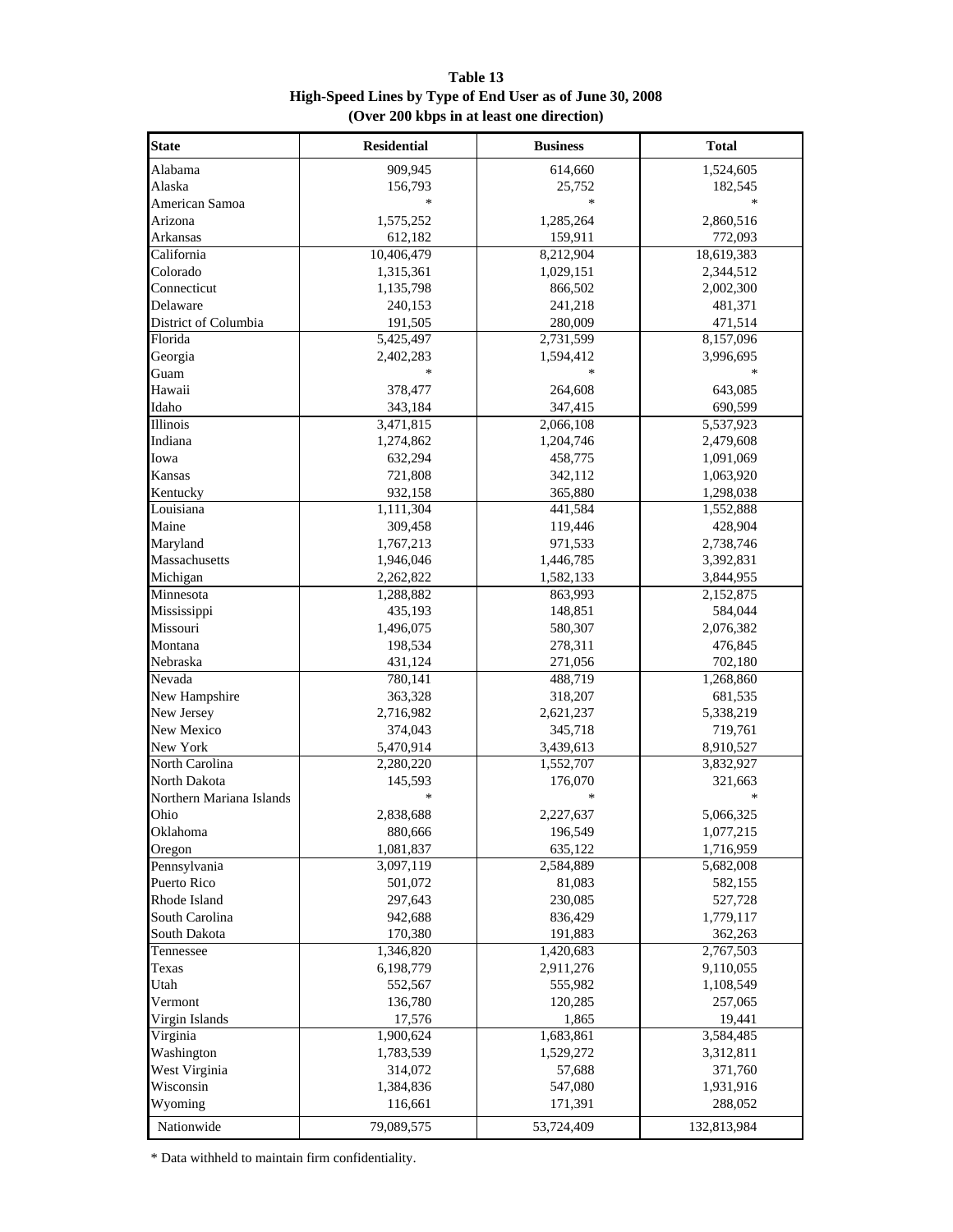#### **Table 14**

#### **Percentage of Residential End-User Premises with Access to High-Speed Services as of June 30, 2008**

| <b>State</b>          | xDSL Availability Where<br><b>ILECs Offer Local Telephone Service</b> | <b>Cable Modem Availability Where</b><br><b>Cable Systems Offer Cable TV Service</b> |
|-----------------------|-----------------------------------------------------------------------|--------------------------------------------------------------------------------------|
| Alabama               | 77%                                                                   | 93%                                                                                  |
| Alaska                | 75%                                                                   | $\ast$                                                                               |
| American Samoa        | $\ast$                                                                | 0%                                                                                   |
| Arizona               | 84%                                                                   | 99%                                                                                  |
| Arkansas              | 77%                                                                   | 74%                                                                                  |
| California            | 89%                                                                   | 99%                                                                                  |
| Colorado              | 89%                                                                   | 96%                                                                                  |
| Connecticut           | $\ast$                                                                | 100%                                                                                 |
| Delaware              | ∗                                                                     | $\ast$                                                                               |
|                       | $\ast$                                                                | $\ast$                                                                               |
| District of Columbia  |                                                                       |                                                                                      |
| Florida               | 89%                                                                   | 98%                                                                                  |
| Georgia               | 93%<br>$\ast$                                                         | 90%<br>$\ast$                                                                        |
| Guam                  |                                                                       |                                                                                      |
| Hawaii                | $\ast$                                                                | $\ast$                                                                               |
| Idaho                 | 80%                                                                   | 99%                                                                                  |
| Illinois              | 85%                                                                   | 97%                                                                                  |
| Indiana               | 81%                                                                   | 91%                                                                                  |
| Iowa                  | 86%                                                                   | 90%                                                                                  |
| Kansas                | 83%                                                                   | 91%                                                                                  |
| Kentucky              | 88%                                                                   | 89%                                                                                  |
| Louisiana             | 83%                                                                   | 97%                                                                                  |
| Maine                 | 71%                                                                   | 93%                                                                                  |
| Maryland              | 75%                                                                   | 98%                                                                                  |
| Massachusetts         | $\ast$                                                                | 100%                                                                                 |
| Michigan              | 73%                                                                   | 99%                                                                                  |
| Minnesota             | 86%                                                                   | 96%                                                                                  |
| Mississippi           | 76%                                                                   | 92%                                                                                  |
| Missouri              | 80%                                                                   | 97%                                                                                  |
| Montana               | 78%                                                                   | 88%                                                                                  |
|                       |                                                                       |                                                                                      |
| Nebraska              | 86%                                                                   | 93%<br>$\ast$                                                                        |
| Nevada                | 87%                                                                   |                                                                                      |
| New Hampshire         | 62%                                                                   | 99%                                                                                  |
| New Jersey            | 86%                                                                   | 100%                                                                                 |
| New Mexico            | 85%                                                                   | 79%                                                                                  |
| New York              | 79%                                                                   | 99%                                                                                  |
| North Carolina        | 85%                                                                   | 95%                                                                                  |
| North Dakota          | 89%                                                                   | 82%                                                                                  |
| Northern Mariana Isl. | $\ast$                                                                | $\ast$                                                                               |
| Ohio                  | 85%                                                                   | 98%                                                                                  |
| Oklahoma              | 80%                                                                   | 92%                                                                                  |
| Oregon                | 83%                                                                   | 95%                                                                                  |
| Pennsylvania          | 84%                                                                   | 94%                                                                                  |
| Puerto Rico           | $\star$                                                               | $\ast$                                                                               |
| Rhode Island          | $\ast$                                                                | $\ast$                                                                               |
| South Carolina        | 84%                                                                   | 93%                                                                                  |
| South Dakota          | 80%                                                                   | 81%                                                                                  |
| Tennessee             | 83%                                                                   | 96%                                                                                  |
| Texas                 | 80%                                                                   | 96%                                                                                  |
| Utah                  | 89%                                                                   | 88%                                                                                  |
| Vermont               | $71\%$                                                                | *                                                                                    |
|                       | $\ast$                                                                | 0%                                                                                   |
| Virgin Islands        |                                                                       |                                                                                      |
| Virginia              | 65%                                                                   | 97%                                                                                  |
| Washington            | 83%                                                                   | 98%                                                                                  |
| West Virginia         | 69%                                                                   | 85%                                                                                  |
| Wisconsin             | 82%                                                                   | 96%                                                                                  |
| Wyoming               | $81\%$                                                                | $\ast$                                                                               |
| Nationwide            | 83%                                                                   | 96%                                                                                  |

\* Data withheld to maintain firm confidentiality.

xDSL includes both asymmetric and symmetric DSL. Each state-specific estimate is a weighted average of the availability percentages that ILECs or cable system operators report for the areas they serve. Reported xDSL availability is weighted by ILEC end-user switched access lines. Reported cable modem availability is weighted by cable TV subscribers. The weighted averages include ILECs or cable system operators that report no availability.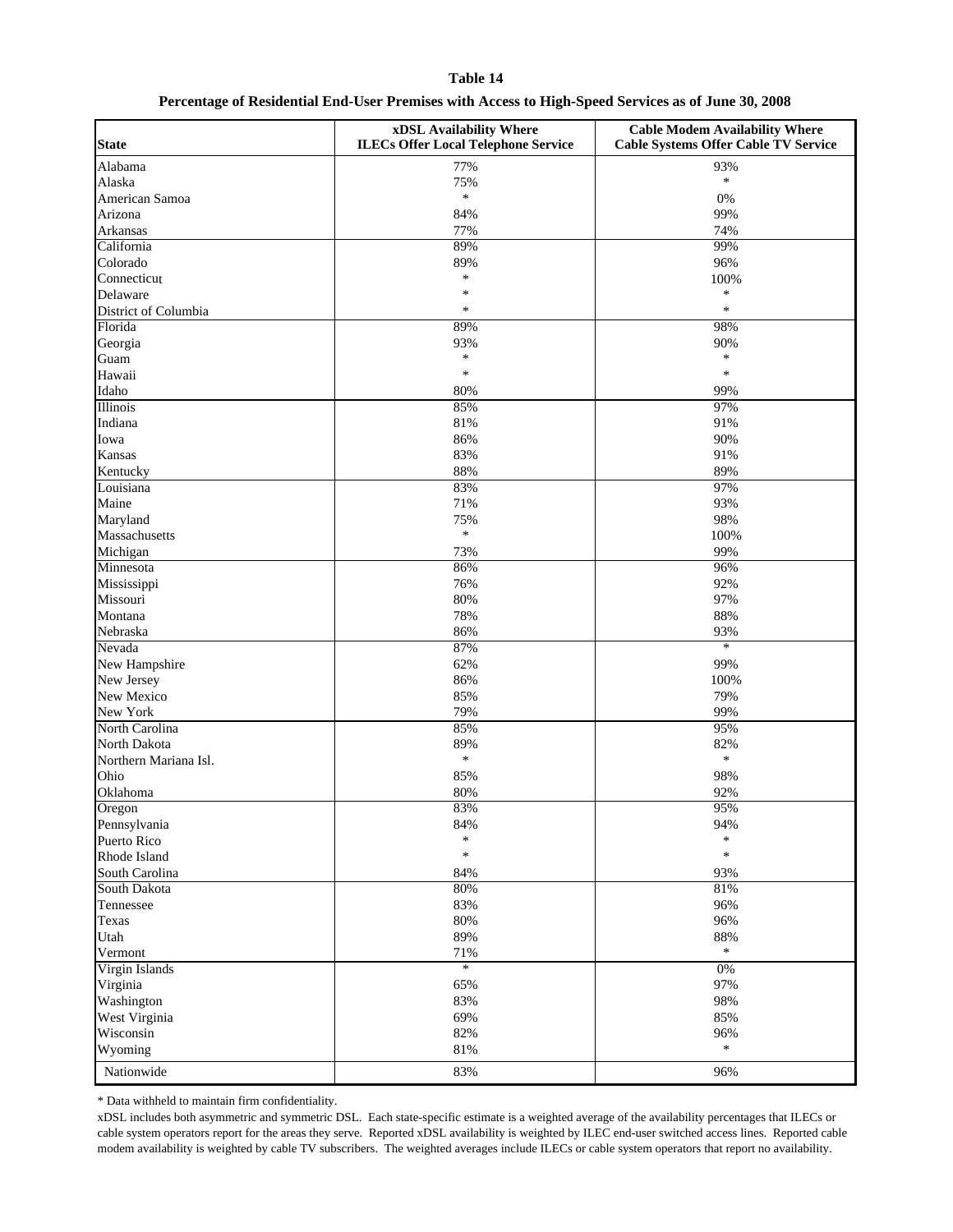**Table 15 Percentage of Zip Codes with High-Speed Lines in Service**

| Number of        | 2001                  |              | 2002      |            | 2003        |       | 2004        |                      | 2005  |             | 2006                 |             | 2007        |            | 2008     |
|------------------|-----------------------|--------------|-----------|------------|-------------|-------|-------------|----------------------|-------|-------------|----------------------|-------------|-------------|------------|----------|
| <b>Providers</b> | Jun                   | <b>Dec</b>   | Jun       | <b>Dec</b> | Jun         | Dec   | Jun         | <b>Dec</b>           | Jun   | <b>Dec</b>  | Jun                  | <b>Dec</b>  | Jun         | <b>Dec</b> | Jun      |
| Zero             | 22.2<br>$\frac{0}{0}$ | 20.6<br>$\%$ | 16.1<br>% | 12.0 %     | 9.0<br>$\%$ | 6.8 % | 5.7<br>$\%$ | 4.6<br>$\frac{9}{6}$ | 2.0 % | 1.0<br>$\%$ | 0.7<br>$\frac{0}{0}$ | 0.4<br>$\%$ | $\%$<br>0.1 | 0.2 %      | $0.0 \%$ |
| One              | 20.3                  | 19.3         | 18.4      | 17.3       | 16.4        | 14.9  | 13.8        | 12.5                 | 9.3   | 5.6         | 3.7                  | 2.4         | 0.9         | 1.3        | 0.3      |
| Two              | 16.7                  | 15.7         | 16.2      | 16.8       | 16.9        | 17.1  | 16.8        | 16.3                 | 14.1  | 11.9        | 8.2                  | 5.7         | 3.6         | 3.8        | 1.5      |
| Three            | 13.2                  | 13.1         | 13.3      | 14.4       | 14.0        | 14.9  | 14.9        | 15.1                 | 15.0  | 14.8        | 11.3                 | 8.9         | 7.0         | 6.7        | 3.7      |
| Four             | 8.2                   | 9.1          | 9.6       | 10.3       | 10.6        | 11.2  | 11.6        | 12.2                 | 12.6  | 13.5        | 12.9                 | 11.4        | 11.1        | 10.3       | 7.2      |
| Five             | 4.9                   | 6.1          | 6.9       | 7.3        | 7.7         | 7.8   | 8.4         | 8.9                  | 9.7   | 10.3        | 12.2                 | 12.5        | 13.6        | 12.8       | 10.8     |
| <b>Six</b>       | 3.6                   | 4.2          | 4.6       | 5.0        | 5.3         | 5.8   | 6.1         | 6.3                  | 6.8   | 7.8         | 10.4                 | 11.7        | 13.0        | 13.4       | 13.4     |
| Seven            | 2.8                   | 3.2          | 3.2       | 3.9        | 4.0         | 4.2   | 4.4         | 4.6                  | 5.3   | 5.7         | 8.7                  | 10.0        | 11.6        | 11.2       | 12.7     |
| Eight            | 2.2                   | 2.5          | 2.8       | 2.7        | 3.1         | 3.3   | 3.6         | 3.6                  | 4.0   | 4.6         | 7.1                  | 8.3         | 9.1         | 9.0        | 9.9      |
| Nine             | 1.9                   | 2.0          | 2.4       | 2.2        | 2.5         | 2.6   | 2.8         | 3.1                  | 3.8   | 4.0         | 5.8                  | 6.7         | 7.4         | 7.4        | 7.4      |
| Ten or More      | 3.9                   | 4.0          | 6.4       | 8.0        | 10.5        | 11.4  | 11.8        | 12.8                 | 17.5  | 20.7        | 19.1                 | 22.0        | 22.7        | 23.8       | 33.2     |

For data through December 2004, only those providers with at least 250 lines per state were required to file. Figures may not add up to 100% due to rounding.



**Chart 12 Percent of Zip Codes with High-Speed Providers**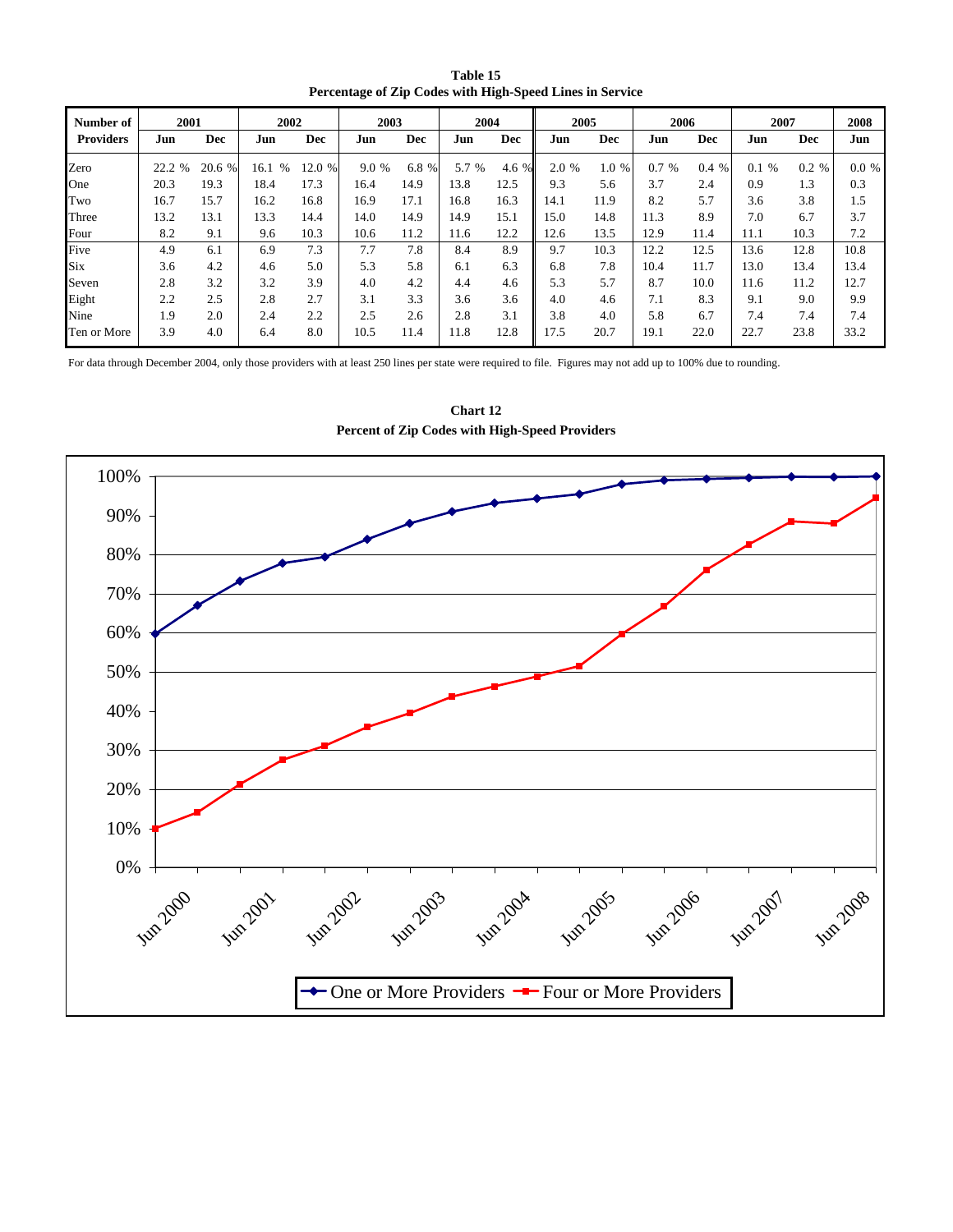**Table 16 Percentage of Zip Codes with High-Speed Lines in Service by Technology as of June 30, 2008**

|                         |      | <b>Number of Providers</b> |      |              |      |             |            |              |       |             |                |  |
|-------------------------|------|----------------------------|------|--------------|------|-------------|------------|--------------|-------|-------------|----------------|--|
| <b>Technology</b>       | Zero | One                        | Two  | <b>Three</b> | Four | <b>Five</b> | <b>Six</b> | <b>Seven</b> | Eight | <b>Nine</b> | Ten or<br>More |  |
| <b>ADSL</b>             | 12.8 | 38.0                       | 20.8 | 10.9         | 6.8  | 5.0         | 2.7        | 1.7          | 0.8   | 0.3         | 0.2            |  |
| <b>SDSL</b>             | 61.3 | 20.0                       | 7.3  | 5.1          | 3.5  | 1.7         | 0.7        | 0.2          | 0.1   | 0.0         | 0.0            |  |
| Cable Modem             | 32.8 | 57.1                       | 9.1  | 0.9          | 0.0  | 0.0         | 0.0        | 0.0          | 0.0   | 0.0         | 0.0            |  |
| Fiber                   | 62.3 | 19.5                       | 10.3 | 5.1          | 1.9  | 0.6         | 0.2        | 0.0          | 0.0   | 0.0         | 0.0            |  |
| Satellite               | 6.5  | 20.8                       | 53.6 | 19.0         | 0.0  | 0.0         | 0.0        | 0.0          | 0.0   | 0.0         | 0.0            |  |
| <b>Fixed Wireless</b>   | 71.8 | 21.1                       | 5.6  | 1.2          | 0.3  | 0.0         | 0.0        | 0.0          | 0.0   | 0.0         | 0.0            |  |
| Mobile Wireless         | 0.6  | 6.0                        | 34.1 | 47.3         | 11.4 | 0.5         | 0.0        | 0.0          | 0.0   | 0.0         | 0.0            |  |
| Power Line and/or Other | 43.2 | 17.6                       | 9.4  | 6.3          | 5.0  | 4.3         | 3.7        | 2.9          | 2.7   | 1.8         | 3.2            |  |
| ADSL and/or Cable Modem | 8.6  | 23.3                       | 22.3 | 16.2         | 10.4 | 7.2         | 5.2        | 3.4          | 1.9   | 1.0         | 0.7            |  |
| All Technologies        | 0.0  | 0.3                        | 1.5  | 3.7          | 7.2  | 10.8        | 13.4       | 12.7         | 9.9   | 7.4         | 33.2           |  |

Figures may not add up to 100% due to rounding.

<sup>1</sup> Other includes high-speed lines provided over traditional wireline facilities such as T-carrier and also lines provided over any technology that is not specified in the table.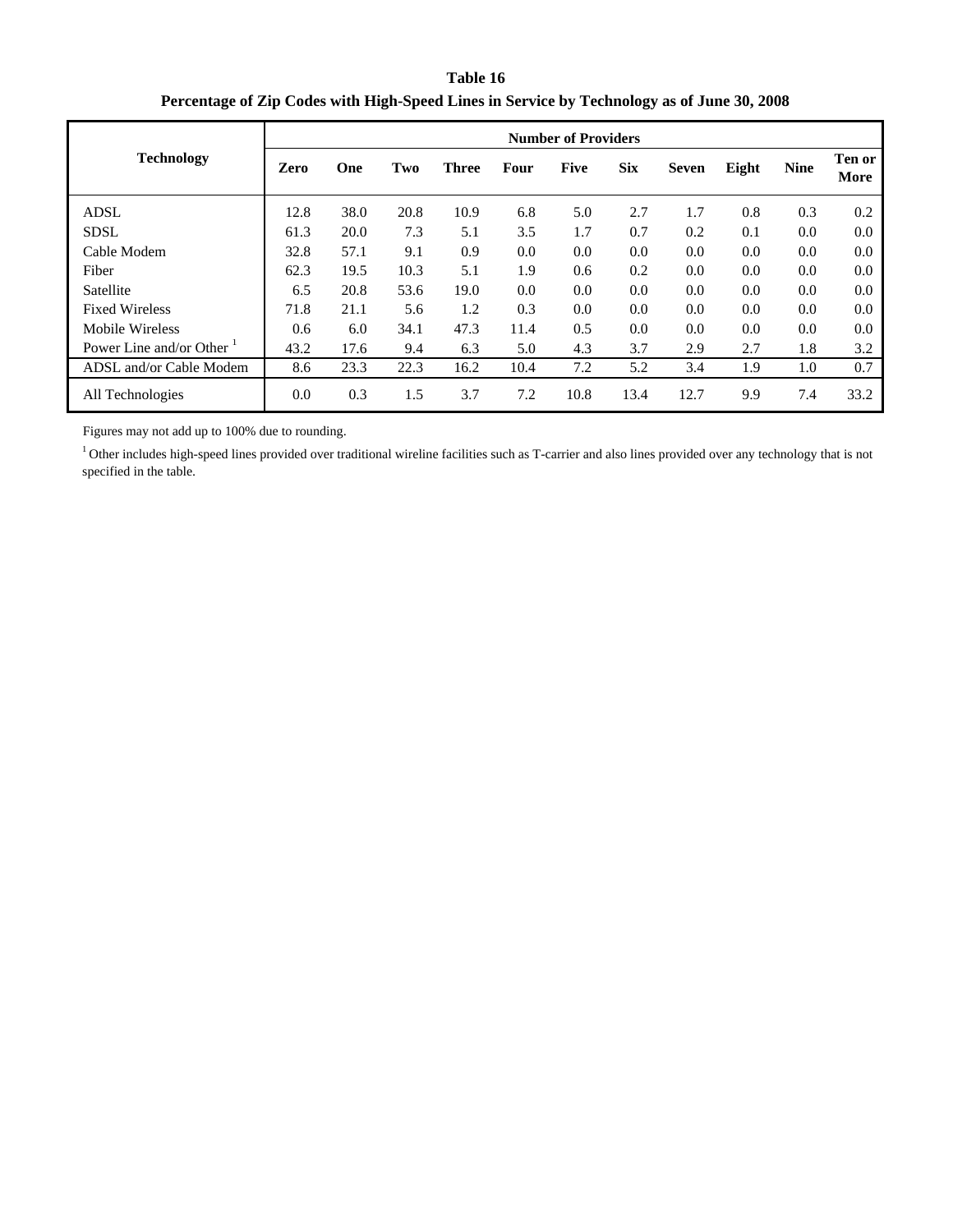# High-Speed Providers by 5-Digit Geographical ZIP Code<br>(As of June 30, 2008)



Prepared by the Federal Communications Commission, Wireline Competition Bureau, Industry Analysis and Technology Division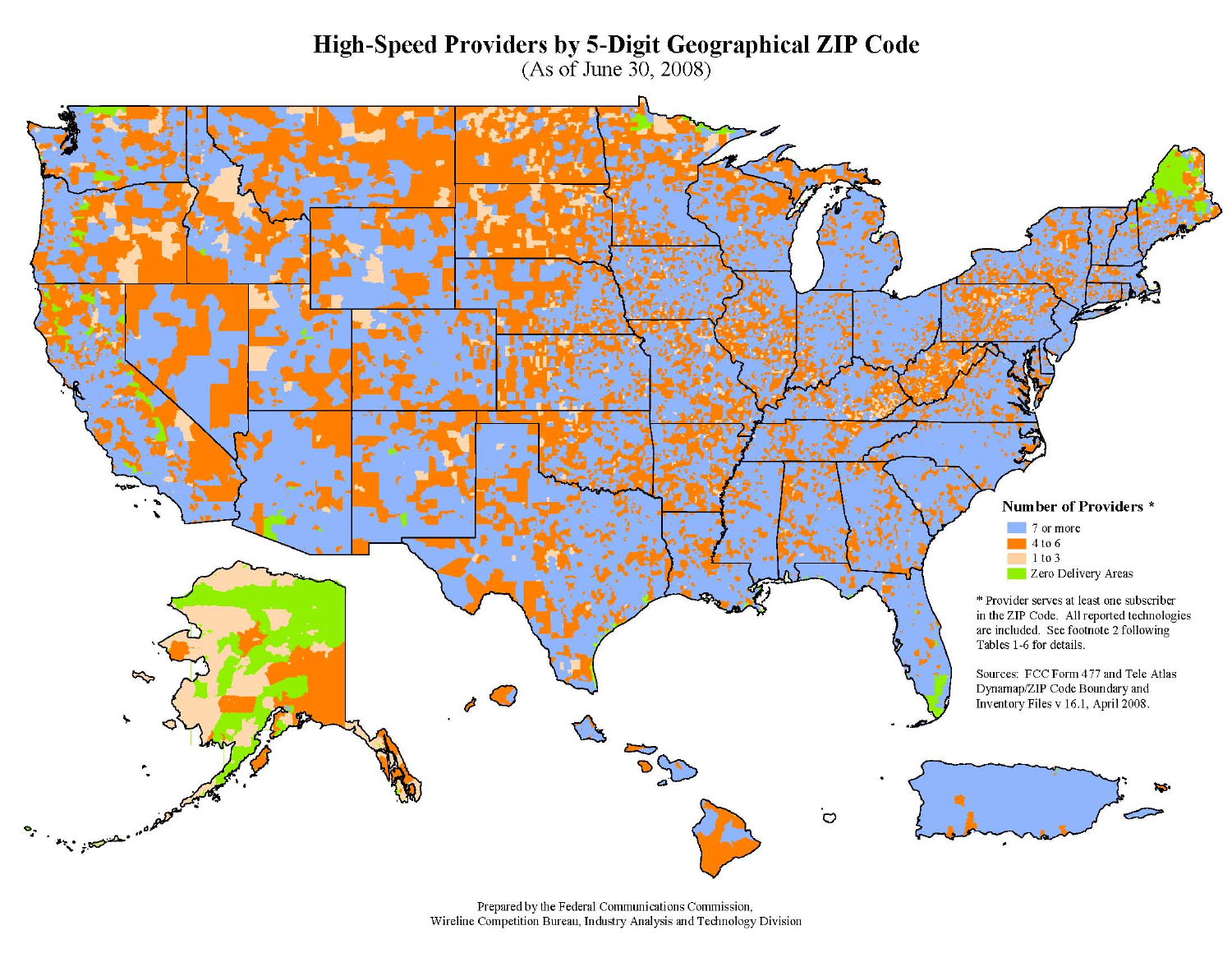**Table 17 Percentage of Zip Codes with High-Speed Lines in Service as of June 30, 2008 (Over 200 kbps in at least one direction)**

|                      | <b>Number of Providers</b> |                  |                  |                  |                  |                  |                  |                  |                  |                  |                  |
|----------------------|----------------------------|------------------|------------------|------------------|------------------|------------------|------------------|------------------|------------------|------------------|------------------|
|                      | Zero                       | One              | Two              | <b>Three</b>     | Four             | <b>Five</b>      | <b>Six</b>       | <b>Seven</b>     | Eight            | <b>Nine</b>      | Ten or<br>More   |
| Alabama              | $0\%$                      | $0\%$            | 1 %              | 2 %              | 3 %              | $8\,$ %          | 17 %             | 16 %             | 15 %             | 8 %              | 30 %             |
| Alaska               | $\boldsymbol{0}$           | 12               | 37               | 21               | 17               | 4                | 3                | $\boldsymbol{0}$ | 3                | 1                | $\boldsymbol{0}$ |
| Arizona              | $\boldsymbol{0}$           | $\boldsymbol{0}$ | $\boldsymbol{0}$ | $\mathbf{1}$     | $\sqrt{2}$       | 6                | 8                | 10               | 8                | $\tau$           | 57               |
| Arkansas             | $\boldsymbol{0}$           | $\boldsymbol{0}$ | 2                | 7                | 11               | 15               | 27               | 16               | 8                | 5                | 9                |
| California           | $\boldsymbol{0}$           | $\boldsymbol{0}$ | $\boldsymbol{0}$ | 2                | 4                | 8                | 10               | 9                | 6                | 6                | 54               |
| Colorado             | $\overline{0}$             | $\overline{0}$   | $\mathbf{1}$     | $\overline{c}$   | 5                | 5                | 13               | 12               | $\,8\,$          | 6                | 48               |
| Connecticut          | $\boldsymbol{0}$           | $\boldsymbol{0}$ | $\boldsymbol{0}$ | $\boldsymbol{0}$ | 7                | 10               | 15               | 14               | 12               | 11               | 30               |
| Delaware             | $\mathbf{0}$               | $\boldsymbol{0}$ | $\overline{0}$   | 5                | 2                | 5                | 16               | 5                | 10               | 3                | 53               |
| District of Columbia | $\boldsymbol{0}$           | $\overline{0}$   | $\overline{0}$   | 4                | 4                | $\boldsymbol{0}$ | $\boldsymbol{0}$ | $\overline{4}$   | $\overline{0}$   | $\boldsymbol{0}$ | 88               |
| Florida              | $\mathbf{0}$               | $\boldsymbol{0}$ | $\overline{0}$   | $\boldsymbol{0}$ | 1                | 2                | $\overline{4}$   | 8                | $\overline{7}$   | 8                | $70\,$           |
| Georgia              | $\mathbf{0}$               | $\boldsymbol{0}$ | $\mathbf{0}$     | 2                | 3                | $\,8\,$          | 14               | 13               | 11               | 8                | 41               |
| Hawaii               | $\boldsymbol{0}$           | $\boldsymbol{0}$ | $\boldsymbol{0}$ | 3                | 6                | 14               | 18               | 16               | 8                | 14               | 21               |
| Idaho                | $\boldsymbol{0}$           | $\boldsymbol{0}$ | 3                | 9                | $\tau$           | 12               | 14               | 17               | 12               | 5                | 22               |
| Illinois             | $\boldsymbol{0}$           | $\boldsymbol{0}$ | $\overline{c}$   | 3                | 8                | 13               | 16               | 11               | 9                | 6                | 32               |
| Indiana              | $\boldsymbol{0}$           | $\boldsymbol{0}$ | $\mathbf{1}$     | $\overline{4}$   | $\,8\,$          | 12               | 14               | 13               | 13               | 8                | 27               |
| Iowa                 | $\boldsymbol{0}$           | $\boldsymbol{0}$ | $\overline{c}$   | 5                | 10               | 12               | 16               | 14               | 12               | 8                | 22               |
| Kansas               | $\boldsymbol{0}$           | $\boldsymbol{0}$ | $\overline{c}$   | 5                | 10               | 13               | 12               | 12               | 10               | 9                | 26               |
| Kentucky             | $\boldsymbol{0}$           | $\overline{c}$   | 8                | 11               | 12               | 14               | 13               | 11               | 8                | 6                | 14               |
| Louisiana            | $\overline{0}$             | $\boldsymbol{0}$ | $\overline{0}$   | 2                | 3                | 7                | 16               | 21               | 12               | 9                | 31               |
| Maine                | $\overline{0}$             | $\mathbf{1}$     | $\overline{4}$   | 8                | 11               | 15               | 18               | 16               | 13               | 3                | 11               |
| Maryland             | $\mathbf{0}$               | $\boldsymbol{0}$ | 1                | 3                | $\tau$           | 12               | 12               | 12               | 6                | 6                | 42               |
| Massachusetts        | $\overline{0}$             | $\boldsymbol{0}$ | $\overline{0}$   | $\mathbf{1}$     | $\sqrt{2}$       | 9                | 13               | 13               | 9                | 10               | 43               |
| Michigan             | $\overline{0}$             | $\boldsymbol{0}$ | $\boldsymbol{0}$ | 1                | 3                | 7                | 11               | 15               | 14               | 10               | 39               |
| Minnesota            | $\boldsymbol{0}$           | 0                | 2                | 5                | 12               | 14               | 13               | 13               | 10               | 6                | 26               |
| Mississippi          | $\overline{0}$             | $\boldsymbol{0}$ | $\overline{0}$   | $\overline{2}$   | $\mathbf{1}$     | 10               | 16               | 17               | 14               | 8                | 32               |
| Missouri             | $\boldsymbol{0}$           | $\boldsymbol{0}$ | $\overline{c}$   | 5                | 10               | 13               | 16               | 15               | 9                | 5                | 24               |
| Montana              | $\boldsymbol{0}$           | $\boldsymbol{0}$ | $\boldsymbol{0}$ | 7                | 19               | 25               | 17               | 10               | 6                | 4                | 11               |
| Nebraska             | $\boldsymbol{0}$           | $\boldsymbol{0}$ | $\boldsymbol{0}$ | 4                | 10               | 15               | 17               | 16               | 15               | 8                | 15               |
| Nevada               | $\boldsymbol{0}$           | $\boldsymbol{0}$ | $\mathbf{1}$     | $\mathbf{1}$     | $\boldsymbol{7}$ | 7                | 11               | 11               | 9                | $\tau$           | 46               |
| New Hampshire        | $\mathbf{0}$               | $\overline{0}$   | $\overline{0}$   | $\overline{0}$   | 3                | 5                | 11               | 18               | 21               | 12               | 30               |
| New Jersey           | $\boldsymbol{0}$           | $\boldsymbol{0}$ | $\boldsymbol{0}$ | $\boldsymbol{0}$ | $\mathbf{1}$     | 4                | 3                | 6                | 6                | 8                | 73               |
| New Mexico           | $\boldsymbol{0}$           | $\boldsymbol{0}$ | $\overline{c}$   | 2                | 9                | 16               | 19               | 17               | 10               | $\overline{4}$   | 21               |
| New York             | $\overline{0}$             | $\boldsymbol{0}$ | 1                | 3                | 5                | 13               | 14               | 11               | 10               | 8                | 36               |
| North Carolina       | $\mathbf{0}$               | $\boldsymbol{0}$ | $\overline{0}$   | 1                | $\overline{c}$   | 4                | 10               | 16               | 17               | 11               | 38               |
| North Dakota         | $\Omega$                   | $\theta$         | $\overline{c}$   | 17               | 28               | 25               | 15               | 5                | 3                | $\mathbf{1}$     | 3                |
| Ohio                 | $\boldsymbol{0}$           | $\boldsymbol{0}$ | $\boldsymbol{0}$ | $\boldsymbol{0}$ | $\mathbf{1}$     | 4                | 10               | 16               | 15               | 11               | 42               |
| Oklahoma             | $\boldsymbol{0}$           | 0                | 2                | 3                | 10               | 19               | 18               | 11               | 7                | 6                | 23               |
| Oregon               | $\boldsymbol{0}$           | $\boldsymbol{0}$ | $\mathfrak{2}$   | 5                | 10               | 14               | 14               | 9                | 8                | 7                | 31               |
| Pennsylvania         | $\boldsymbol{0}$           | $\mathbf{1}$     | 3                | 6                | 11               | 13               | 13               | 12               | 6                | 5                | 31               |
| Puerto Rico          | $\boldsymbol{0}$           | $\boldsymbol{0}$ | $\boldsymbol{0}$ | $\boldsymbol{0}$ | $\mathbf{1}$     | $\sqrt{2}$       | 6                | 18               | 29               | 17               | 27               |
| Rhode Island         | $\boldsymbol{0}$           | $\boldsymbol{0}$ | 1                | 3                | 5                | 9                | 12               | 15               | 7                | 5                | $42\,$           |
| South Carolina       | $\boldsymbol{0}$           | $\boldsymbol{0}$ | $\boldsymbol{0}$ | $\mathbf{1}$     | 3                | 5                | 13               | 15               | 9                | 9                | 45               |
| South Dakota         | $\boldsymbol{0}$           | 0                | 3                | 16               | 23               | 20               | 14               | 9                | 7                | 3                | 6                |
| Tennessee            | $\boldsymbol{0}$           | $\boldsymbol{0}$ | 1                | $\sqrt{2}$       | 5                | 11               | 16               | 14               | 9                | 7                | 35               |
| Texas                | $\boldsymbol{0}$           | $\boldsymbol{0}$ | $\mathbf{1}$     | $\mathfrak{2}$   | 4                | $\,8\,$          | 11               | 11               | 10               | 10               | 42               |
| Utah                 | $\boldsymbol{0}$           | $\boldsymbol{0}$ | $\boldsymbol{0}$ | 4                | 6                | 8                | 18               | 10               | 10               | 6                | 38               |
| Vermont              | $\boldsymbol{0}$           | $\boldsymbol{0}$ | $\boldsymbol{0}$ | 1                | 6                | 12               | 13               | 20               | 11               | 13               | 23               |
| Virginia             | $\boldsymbol{0}$           | 0                | 1                | $\overline{c}$   | 8                | 11               | 16               | 15               | 10               | 7                | 29               |
| Washington           | $\boldsymbol{0}$           | $\boldsymbol{0}$ | $\boldsymbol{0}$ | $\overline{4}$   | 5                | 12               | 11               | 10               | 9                | 6                | 44               |
| West Virginia        | $\boldsymbol{0}$           | 1                | 6                | 12               | $22\,$           | $22\,$           | 16               | 8                | 3                | 3                | 7                |
| Wisconsin            | $\boldsymbol{0}$           | $\boldsymbol{0}$ | 1                | $\mathbf{1}$     | 4                | $10\,$           | 21               | 19               | 12               | 9                | $22\,$           |
| Wyoming              | $\boldsymbol{0}$           | $\boldsymbol{0}$ | 1                | 7                | 14               | 18               | 19               | 14               | $\boldsymbol{7}$ | 7                | 11               |
| Nationwide           | $0\%$                      | $0\%$            | 2 %              | 4 %              | 7 %              | 11 %             | 13 %             | 13 %             | $10\,$ %         | 7 %              | 33 %             |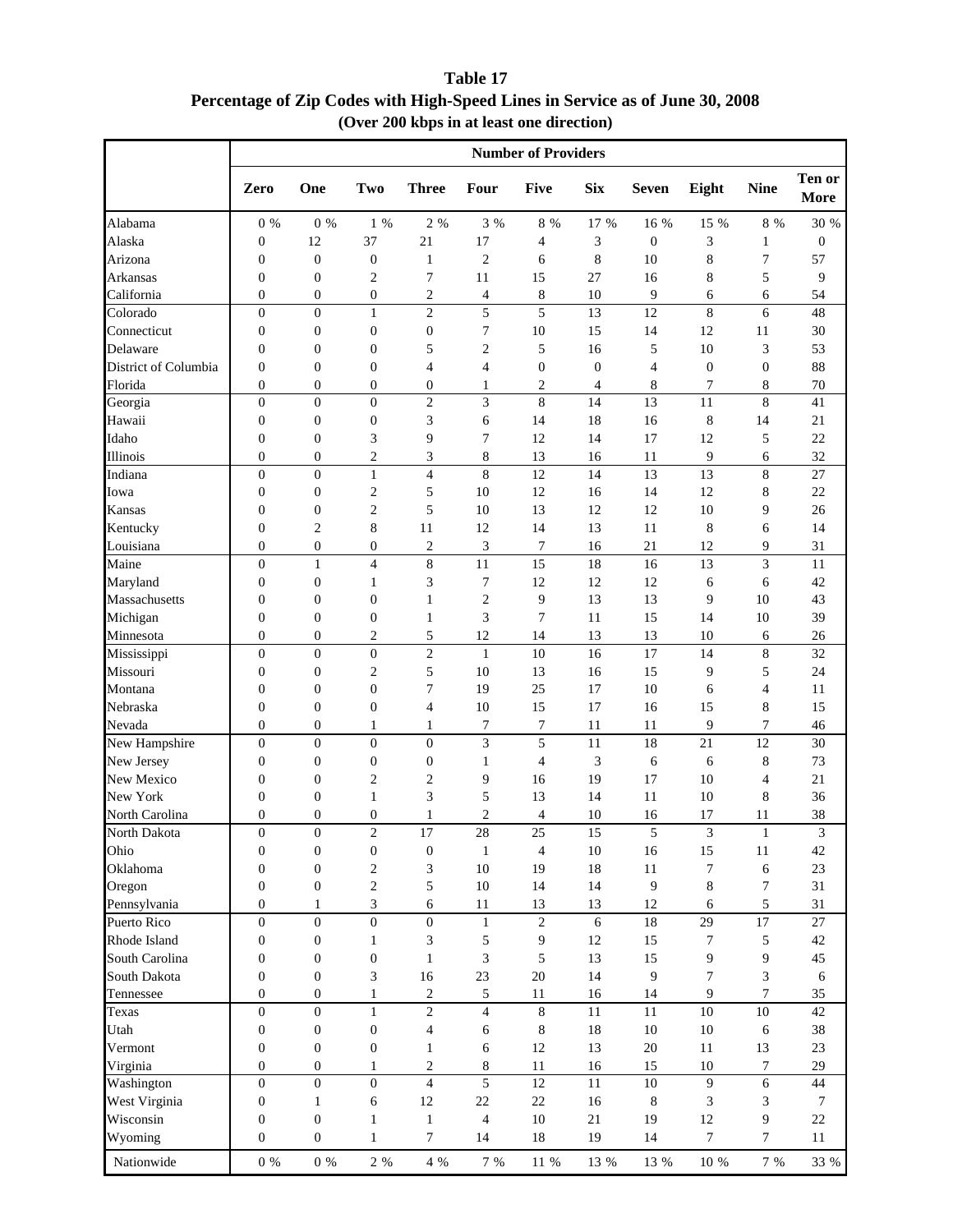#### **Table 18High-Speed Subscribership Ranked by Population Density**

| <b>Persons per Square</b><br>Mile <sup>1</sup> |                 | Percentage of Zip Codes with at Least One High-Speed Subscriber |                 |          |                 |          | Percentage of Population that Resides in Zip Codes with High-Speed Service |                 |          |                 |                 |                 |          |                 |
|------------------------------------------------|-----------------|-----------------------------------------------------------------|-----------------|----------|-----------------|----------|----------------------------------------------------------------------------|-----------------|----------|-----------------|-----------------|-----------------|----------|-----------------|
|                                                | <b>Jun 2005</b> | Dec 2005                                                        | <b>Jun 2006</b> | Dec 2006 | <b>Jun 2007</b> | Dec 2007 | <b>Jun 2008</b>                                                            | <b>Jun 2005</b> | Dec 2005 | <b>Jun 2006</b> | <b>Dec 2006</b> | <b>Jun 2007</b> | Dec 2007 | <b>Jun 2008</b> |
| More than 3.190                                | 99.3 %          | 99.5 %                                                          | 99.7 %          | 99.9%    | 100.0 %         | 100.0%   | 100.0 %                                                                    | 100.0 %         | 100.0%   | 100.0 %         | 100.0%          | 100.0 %         | 100.0%   | 100.0 %         |
| $975 - 3.190$                                  | 99.8            | 99.7                                                            | 99.9            | 100.0    | 100.0           | 100.0    | 100.0                                                                      | 100.0           | 100.0    | 100.0           | 100.0           | 100.0           | 100.0    | 100.0           |
| $278 - 975$                                    | 99.4            | 99.7                                                            | 99.7            | 99.9     | 99.9            | 100.0    | 100.0                                                                      | 100.0           | 100.0    | 100.0           | 100.0           | 100.0           | 100.0    | 100.0           |
| $118 - 278$                                    | 99.5            | 99.7                                                            | 99.6            | 99.8     | 100.0           | 99.9     | 100.0                                                                      | 100.0           | 100.0    | 100.0           | 100.0           | 100.0           | 100.0    | 100.0           |
| $66 - 118$                                     | 99.4            | 99.7                                                            | 99.7            | 99.7     | 100.0           | 99.9     | 100.0                                                                      | 100.0           | 100.0    | 100.0           | 100.0           | 100.0           | 100.0    | 100.0           |
| $41 - 66$                                      | 99.1            | 99.3                                                            | 99.6            | 99.5     | 99.9            | 99.9     | 100.0                                                                      | 99.9            | 99.9     | 100.0           | 100.0           | 100.0           | 100.0    | 100.0           |
| $25 - 41$                                      | 97.7            | 98.8                                                            | 99.3            | 99.4     | 99.8            | 99.6     | 100.0                                                                      | 99.6            | 99.8     | 99.9            | 99.9            | 100.0           | 99.9     | 100.0           |
| $15 - 25$                                      | 97.5            | 98.1                                                            | 98.7            | 99.4     | 99.9            | 99.7     | 100.0                                                                      | 99.4            | 99.5     | 99.7            | 99.9            | 100.0           | 100.0    | 100.0           |
| $6 - 15$                                       | 95.8            | 97.9                                                            | 98.6            | 99.2     | 99.9            | 99.5     | 100.0                                                                      | 98.9            | 99.6     | 99.7            | 99.8            | 100.0           | 99.9     | 100.0           |
| Fewer than 6                                   | 92.2            | 96.9                                                            | 98.2            | 99.0     | 99.8            | 99.6     | 100.0                                                                      | 98.2            | 99.3     | 99.7            | 99.9            | 100.0           | 99.9     | 100.0           |

**Table 19 High-Speed Subscribership Ranked by Household Income**

| Median Household<br><b>Income</b> | Percentage of Zip Codes with at Least One High-Speed Subscriber |                 |                 |                 |                 |          |                 |                 | Percentage of Population that Resides in Zip Codes with High-Speed Service |                 |          |                 |          |                 |
|-----------------------------------|-----------------------------------------------------------------|-----------------|-----------------|-----------------|-----------------|----------|-----------------|-----------------|----------------------------------------------------------------------------|-----------------|----------|-----------------|----------|-----------------|
|                                   | <b>Jun 2005</b>                                                 | <b>Dec 2005</b> | <b>Jun 2006</b> | <b>Dec 2006</b> | <b>Jun 2007</b> | Dec 2007 | <b>Jun 2008</b> | <b>Jun 2005</b> | Dec 2005                                                                   | <b>Jun 2006</b> | Dec 2006 | <b>Jun 2007</b> | Dec 2007 | <b>Jun 2008</b> |
| More than $$61,200$               | 99.6 %                                                          | 99.8%           | 100.0%          | 100.0 %         | 100.0 %         | 100.0%   | 100.0 %         | 100.0 %         | 100.0%                                                                     | 100.0%          | 100.0%   | 100.0%          | 100.0 %  | 100.0 %         |
| $$50.331 - $61.200$               | 99.7                                                            | 99.6            | 99.9            | 99.9            | 100.0           | 100.0    | 100.0           | 100.0           | 100.0                                                                      | 100.0           | 100.0    | 100.0           | 100.0    | 100.0           |
| $$44.439 - $50.331$               | 99.3                                                            | 99.4            | 99.7            | 99.8            | 100.0           | 100.0    | 100.0           | 100.0           | 100.0                                                                      | 100.0           | 100.0    | 100.0           | 100.0    | 100.0           |
| $$40,334 - $44,439$               | 98.8                                                            | 99.2            | 99.6            | 99.8            | 100.0           | 100.0    | 100.0           | 100.0           | 100.0                                                                      | 100.0           | 100.0    | 100.0           | 100.0    | 100.0           |
| $$37.281 - $40.334$               | 98.2                                                            | 99.1            | 99.3            | 99.6            | 100.0           | 99.8     | 100.0           | 99.9            | 100.0                                                                      | 100.0           | 100.0    | 100.0           | 100.0    | 100.0           |
| $$34,633 - $37,281$               | 98.4                                                            | 99.2            | 99.5            | 99.7            | 99.9            | 99.9     | 100.0           | 99.9            | 100.0                                                                      | 100.0           | 100.0    | 100.0           | 100.0    | 100.0           |
| $$32.125 - $34.633$               | 97.4                                                            | 98.9            | 99.3            | 99.6            | 99.9            | 99.9     | 100.0           | 99.9            | 99.9                                                                       | 100.0           | 100.0    | 100.0           | 100.0    | 100.0           |
| $$29.616 - $32.125$               | 97.1                                                            | 98.6            | 98.9            | 99.2            | 99.9            | 99.7     | 100.0           | 99.7            | 99.8                                                                       | 99.8            | 99.8     | 100.0           | 99.9     | 100.0           |
| $$26,113 - $29,616$               | 96.4                                                            | 98.2            | 98.8            | 99.5            | 99.9            | 99.7     | 100.0           | 99.8            | 99.9                                                                       | 99.9            | 100.0    | 100.0           | 100.0    | 100.0           |
| Less than $$26,113$               | 94.9                                                            | 97.1            | 98.1            | 98.6            | 99.7            | 99.1     | 100.0           | 99.7            | 99.9                                                                       | 99.9            | 99.9     | 100.0           | 99.9     | 100.0           |

Historical data have been revised back through June 2005.

<sup>1</sup> Persons per square mile and median household income are presented in decile groups where each group contains 10% of the geographic Zip Codes. Because Zip Codes are being updated constantly, the decile break points vary slightly over time. The break points shown are typical. These data are created by geographically merging contemporaneous Tele Atlas® Dynamap ® ZIP Code Boundary & Inventory Files with census block-level population and census block group-level income data from the 2000 Census of Population and Housing.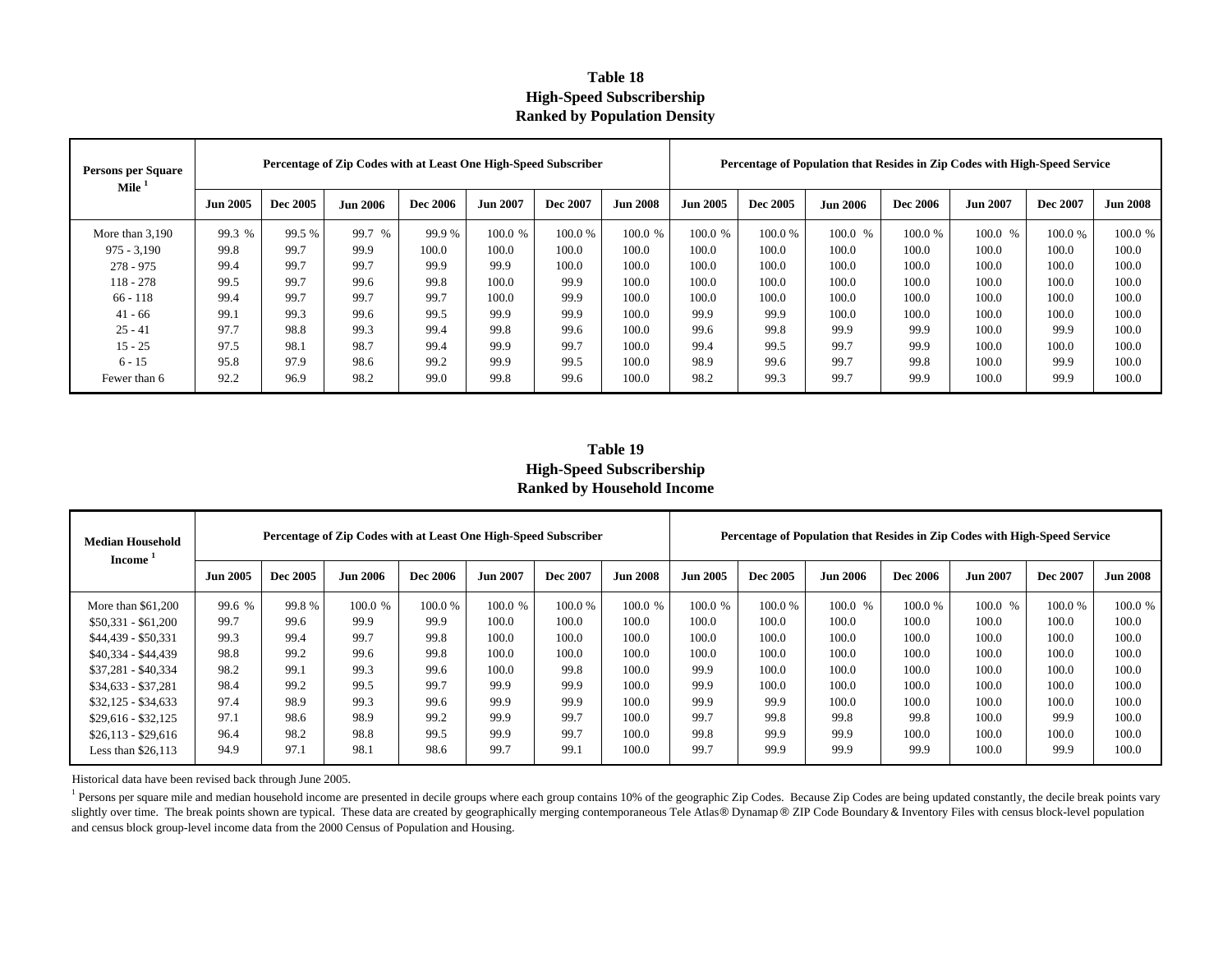## Customer Response

#### Publication: *High-Speed Services for Internet Access: Status as of June 30, 2008*

You can help us provide the best possible information to the public by completing this form and returning it to the Industry Analysis and Technology Division of the FCC's Wireline Competition Bureau.

- 1. Please check the category that best describes you:
	- \_\_\_\_ press
	- \_\_\_\_ current telecommunications carrier
	- \_\_\_\_ potential telecommunications carrier
	- business customer evaluating vendors/service options<br>consultant, law firm, lobbyist
	- \_\_\_\_ consultant, law firm, lobbyist
	- \_\_\_\_ other business customer
	- \_\_\_\_ academic/student
	-
	- FCC employee
	- \_\_\_\_\_ residential customer<br>FCC employee<br>other federal governi<br>state or local governi<br>Other (please specify other federal government employee
	- state or local government employee
	- Other (please specify)

| 2. | Please rate the report: | Excellent | Good | Satisfactory | Poor | No opinion |
|----|-------------------------|-----------|------|--------------|------|------------|
|    | Data accuracy           |           |      |              |      |            |
|    | Data presentation       |           |      |              |      |            |
|    | Timeliness of data      |           |      |              |      |            |
|    | Completeness of data    |           |      |              |      |            |
|    | Text clarity            |           |      |              |      |            |
|    | Completeness of text    |           |      |              |      |            |
| 3. | Overall, how do you     | Excellent | Good | Satisfactory | Poor | No opinion |
|    | rate this report?       |           |      |              |      |            |

- 4. How can this report be improved?
- 5. May we contact you to discuss possible improvements? Name: Telephone #:

| To discuss the information in this report, contact: 202-418-0940<br>or for users of TTY equipment, call 202-418-0484 |    |                                                          |  |  |  |  |  |  |
|----------------------------------------------------------------------------------------------------------------------|----|----------------------------------------------------------|--|--|--|--|--|--|
| Fax this response to                                                                                                 | or | Mail this response to                                    |  |  |  |  |  |  |
| 202-418-0520                                                                                                         |    | FCC/WCB/IATD<br>Mail Stop 1600 F<br>Washington, DC 20554 |  |  |  |  |  |  |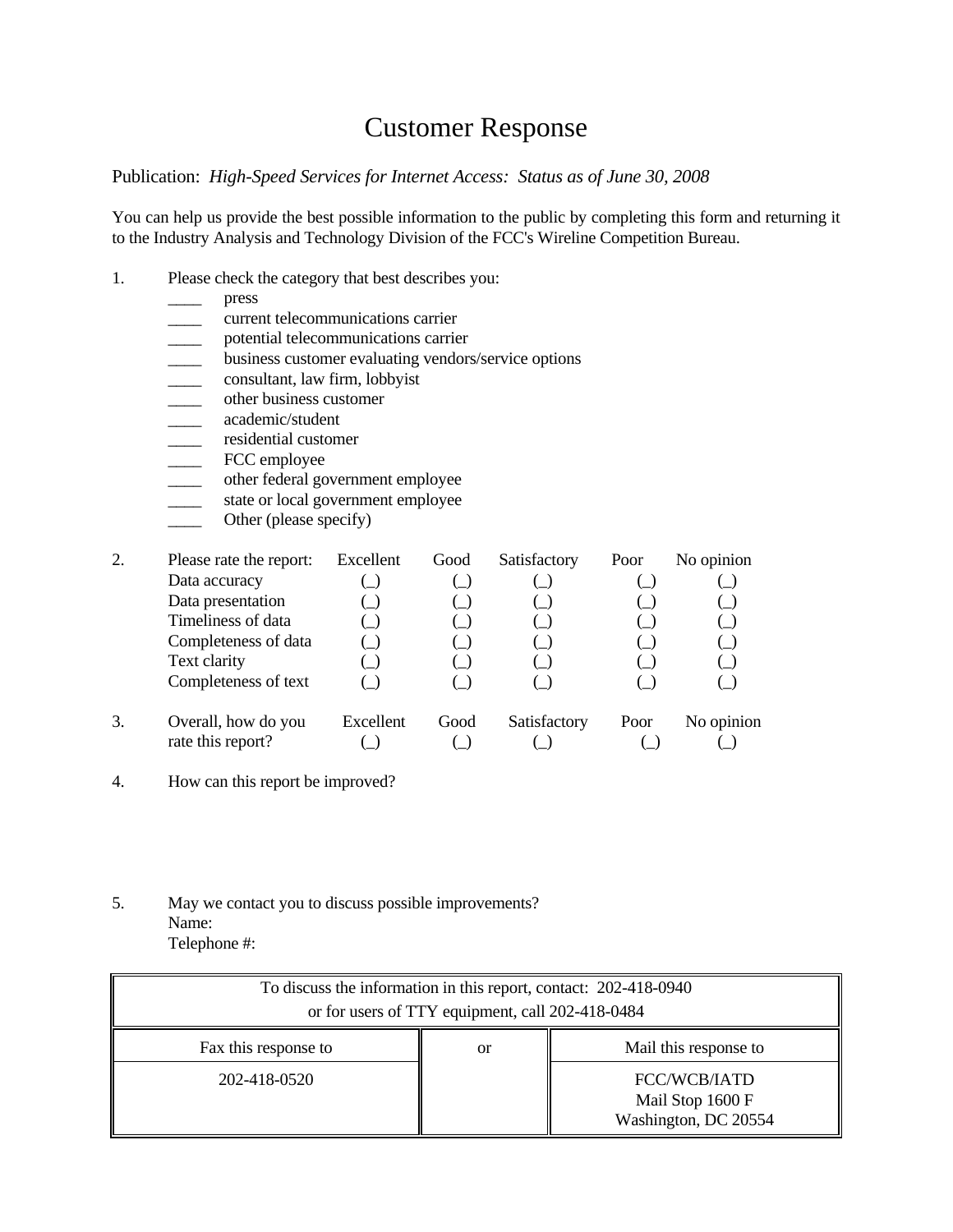#### **STATEMENT OF CHAIRMAN JULIUS GENACHOWSKI**

Re: *Inquiry Concerning the Deployment of Advanced Telecommunications Capability to All Americans in a Reasonable and Timely Fashion, and Possible Steps to Accelerate Such Deployment Pursuant to Section 706 of the Telecommunications Act of 1996, as Amended by the Broadband Data Improvement Act*, GN Docket No. 09-137; *A National Broadband Plan for Our Future*, GN Docket No. 09-51.

Ensuring that universal broadband improves the lives of all Americans is an urgent task. Today's item opening a Section 706 inquiry into broadband deployment is another step in the ongoing, agencywide drive toward developing a National Broadband Plan by February 2010. The Commission is hard at work ensuring that the agency possesses the data needed to make wise policy decisions.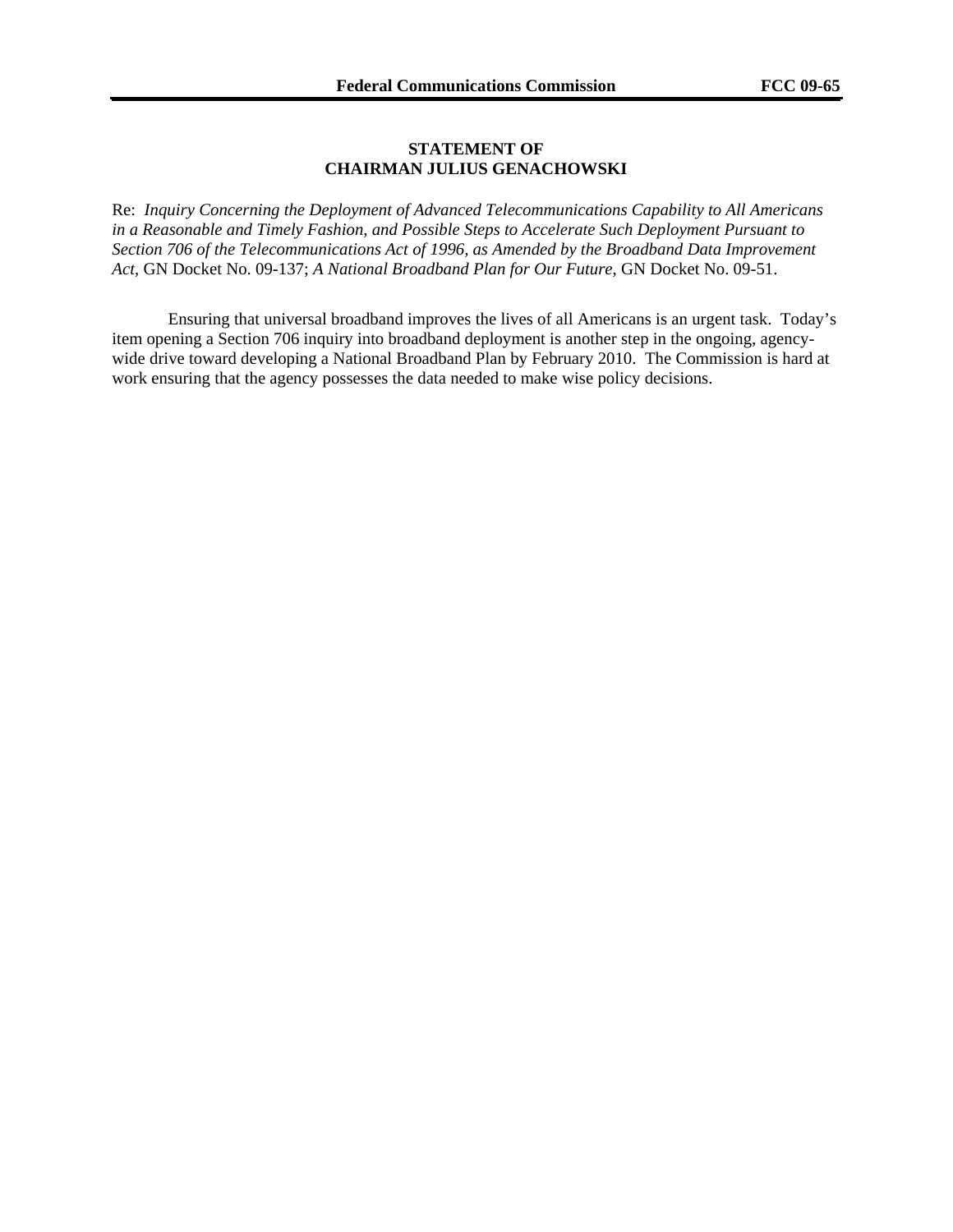#### **STATEMENT OF COMMISSIONER MICHAEL J. COPPS**

Re: *Inquiry Concerning the Deployment of Advanced Telecommunications Capability to All Americans in a Reasonable and Timely Fashion, and Possible Steps to Accelerate Such Deployment Pursuant to Section 706 of the Telecommunications Act of 1996, as Amended by the Broadband Data Improvement Act*, GN Docket No. 09-137; *A National Broadband Plan for Our Future*, GN Docket No. 09-51.

I am thrilled to see a Notice of Inquiry for the 706 Report that has real meaning—that is thoughtful, forward-looking, and a complement to the process this Commission has underway to develop a national broadband plan. During every 706 Report process since I have been at the Commission, I have stressed that we needed to recognize this problem, diagnose it, and then come up with a solution to reverse our nation's slide into technological and communications mediocrity. On many occasions, I talked about how the country lacked a national strategy; how we lacked even the essential data on which to build a viable strategy; and how we were paying a terrible price because of a cavalier approach to an urgent national problem. Happily, times have changed and we now have the commitment and the leadership to tackle these issues. The Commission kicked off its massive broadband effort with the *National Broadband Plan Notice of Inquiry*, and with this Section 706 Notice we will start a new annual tradition—a true review of the state of broadband deployment in America.